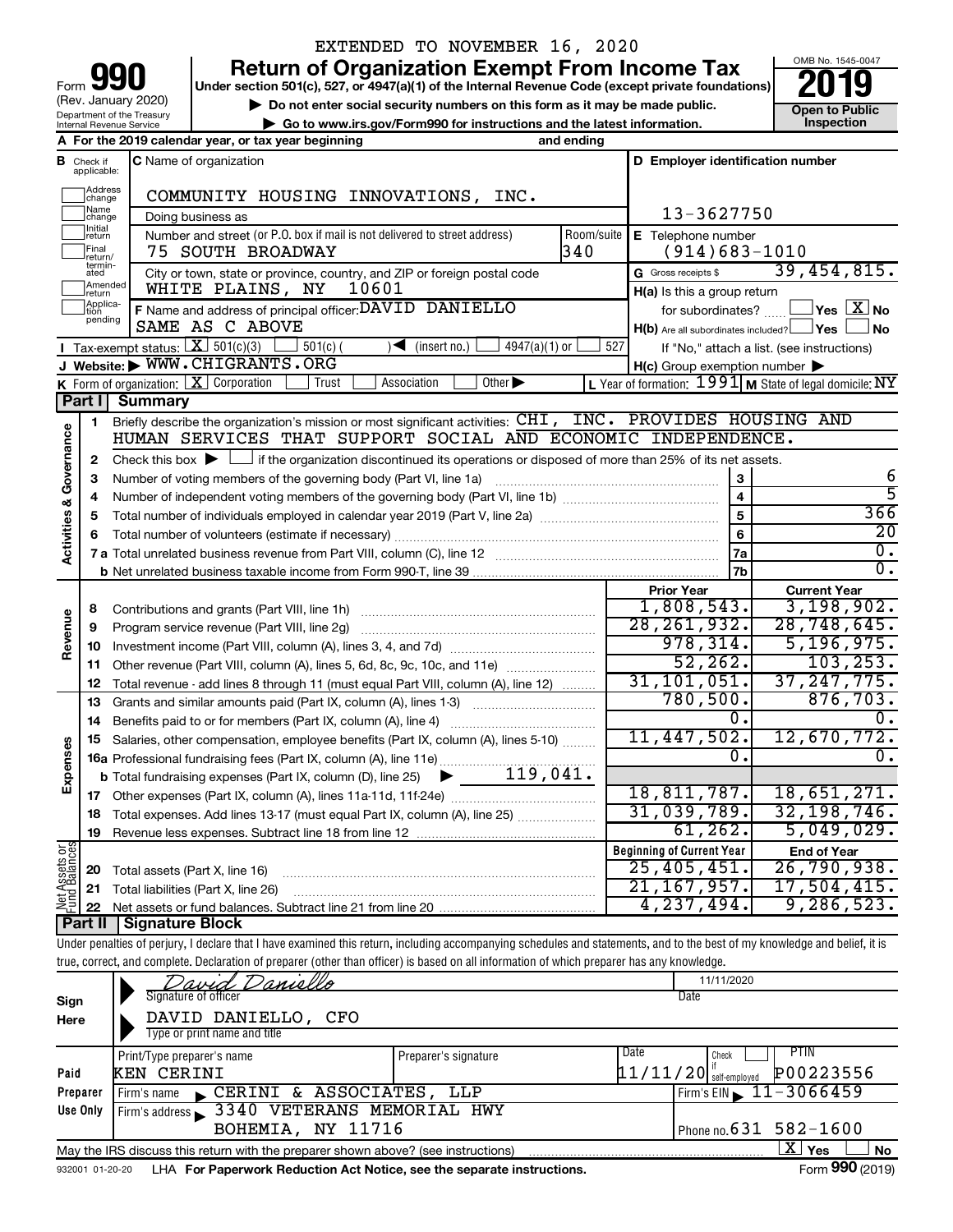|              | 13-3627750<br>COMMUNITY HOUSING INNOVATIONS, INC.<br>Page 2<br>Form 990 (2019)                                                                                                                                                                                                                           |
|--------------|----------------------------------------------------------------------------------------------------------------------------------------------------------------------------------------------------------------------------------------------------------------------------------------------------------|
|              | Part III   Statement of Program Service Accomplishments                                                                                                                                                                                                                                                  |
|              | $\boxed{\textbf{X}}$                                                                                                                                                                                                                                                                                     |
| 1            | Briefly describe the organization's mission:<br>FOUNDED IN 1991, COMMUNITY HOUSING INNOVATIONS, INC. (CHI) IS A<br>NOT-FOT-PROFIT ORGANIZATION SERVING SEVERAL NEW YORK COUNTIES.<br>CHI'S<br>MISSION IS TO PROVIDE HOUSING AND HUMAN SERVICES THAT SUPPORT<br>SOCIAL                                    |
|              | AND ECONOMIC INDEPENDENCE. CHI GUIDES FAMILIES AND INDIVIDUALS FROM                                                                                                                                                                                                                                      |
| $\mathbf{2}$ | Did the organization undertake any significant program services during the year which were not listed on the<br>$\sqrt{\mathsf{Yes}\mathord{\;\mathbb{X}}\mathord{\;\mathsf{No}}}$<br>prior Form 990 or 990-EZ?<br>If "Yes," describe these new services on Schedule O.                                  |
| 3            | $ Y_{ES}   X  $ No<br>Did the organization cease conducting, or make significant changes in how it conducts, any program services?<br>If "Yes," describe these changes on Schedule O.                                                                                                                    |
| 4            | Describe the organization's program service accomplishments for each of its three largest program services, as measured by expenses.<br>Section 501(c)(3) and 501(c)(4) organizations are required to report the amount of grants and allocations to others, the total expenses, and                     |
|              | revenue, if any, for each program service reported.                                                                                                                                                                                                                                                      |
|              | 24, 316, 390.<br>21,627,591.<br>(Expenses \$<br>) (Revenue \$<br>4a (Code:<br>including grants of \$<br>SUFFOLK COUNTY DEPARTMENT OF SOCIAL SERVICES, NASSAU COUNTY DEPARTMENT<br>OF SOCIAL SERVICES, ORANGE COUNTY DEPARTMENT OF SOCIAL SERVICES, AND<br>DUTCHESS COUNTY DEPARTMENT OF SOCIAL SERVICES. |
|              | THROUGH THE SUFFOLK COUNTY DEPARTMENT OF SOCIAL SERVICES, CHI OPERATED                                                                                                                                                                                                                                   |
|              | 9 TRANSITIONAL PERMANENT HOUSES (TPH), 1 RECOVERY HOME<br>10<br>$(RHT)$ ,                                                                                                                                                                                                                                |
|              | CONGREGATE SUPERVISED FAMILY RESIDENCES (SFRS), 3 ARE NY STATE TIER II                                                                                                                                                                                                                                   |
|              | 10 CONGREGATE SUPERVISED SINGLE RESIDENCE<br>$(SESS)$ ,<br><b>ONE WHICH</b><br>CERTIFIED,<br>IS CERTIFIED TIER II BY NYS, AND THE RESOURCE CENTER<br>$(TRC)$ .<br>SFRS AND                                                                                                                               |
|              | SESS HAVE STAFF AVAILABLE 24 HOURS A DAY, 365 DAYS PER YEAR.<br>TPH/RHI                                                                                                                                                                                                                                  |
|              | HAS INTENSIVE CARE MANAGEMENT AND SERVES 24 MEN,<br>10 FAMILIES AND 12                                                                                                                                                                                                                                   |
|              | THROUGH ON SITE CASE MANAGEMENT AND REFERRALS<br>TO COMMUNITY<br>WOMEN.                                                                                                                                                                                                                                  |
|              | 2,668,309. including grants of \$<br>2,440,000.<br>4b (Code:<br>(Revenue \$<br>(Expenses \$                                                                                                                                                                                                              |
|              | THE US DEPARTMENT OF HOUSING, URBAN DEVELOPMENT, AND AFFORDABLE<br>HOUSING.                                                                                                                                                                                                                              |
|              | HUD AWARDS FUNDING TO AGENCIES FOR THE ACQUISITION, REHABILITATION,                                                                                                                                                                                                                                      |
|              | OPERATION, AND PROVISION OF<br>SUPPORTIVE SERVICES FOR HOMELESS FAMILIES                                                                                                                                                                                                                                 |
|              | ALL<br>THE PARTICIPANTS MUST HAVE A DISABLING<br>AND INDIVIDUALS.<br>OF                                                                                                                                                                                                                                  |
|              | CONDITION AS PART OF THEIR ELIGIBILITY.                                                                                                                                                                                                                                                                  |
|              |                                                                                                                                                                                                                                                                                                          |
|              | THE SUPPORTIVE HOUSING PROGRAM (SHP)<br>IS A VALUABLE TOOL IN THE EFFORT                                                                                                                                                                                                                                 |
|              | TO END HOMELESSNESS. EACH GRANT IS<br>IN PARTNERSHIP WITH OTHER AGENCIES.                                                                                                                                                                                                                                |
|              | THOSE PARTNERSHIPS DRAW ON THE EXPERTISE OF CHI AND OTHER AGENCIES TO                                                                                                                                                                                                                                    |
|              | PROVIDE SUPPORTIVE SERVICES WHILE CHI ACTS AS THE HOUSING DEVELOPER AND                                                                                                                                                                                                                                  |
|              | 2,422,975. including grants of \$<br>2,655,185.<br>) (Expenses \$<br>4c (Code:<br>(Revenue \$<br>WESTCHESTER COUNTY DEPARTMENT OF SOCIAL SERVICES.                                                                                                                                                       |
|              | IN WESTCHESTER COUNTY, CHI'S EMERGENCY HOUSING APARTMENT PROGRAM (EHAP)                                                                                                                                                                                                                                  |
|              | PROVIDES SCATTERED-SITE TEMPORARY HOUSING IN TRADITIONAL APARTMENTS.                                                                                                                                                                                                                                     |
|              | THE EHAP PROGRAM WAS MODIFIED AND PUT UP FOR RFP IN<br>FOR SPECIFIC<br>2017                                                                                                                                                                                                                              |
|              | CATCHMENT AREAS OF THE FOUR LOCAL WESTCHESTER COUNTY DEPARTMENT OF                                                                                                                                                                                                                                       |
|              | SOCIAL SERVICES (DSS) OFFICES; PEEKSKILL, WHITE PLAINS, YONKERS, AND                                                                                                                                                                                                                                     |
|              | MT. VERNON. CHI SOUGHT AND WAS AWARDED FIVE ONE-YEAR RENEWABLE EHAP                                                                                                                                                                                                                                      |
|              | CONTRACTS FOR THE MT. VERNON AND NEW ROCHELLE CATCHMENT AREAS. THE 2019                                                                                                                                                                                                                                  |
|              | CONTRACT TOTAL AWARD WAS \$2,655,185 TO PROVIDE 90 EMERGENCY HOUSING<br>UNITS (EHUS) LOCATED IN COMMUNITY RENTAL BUILDINGS IN THE TWO SCHOOL                                                                                                                                                             |
|              | DISTRICTS.                                                                                                                                                                                                                                                                                               |
|              | 4d Other program services (Describe on Schedule O.)<br>876,703. $_0$ (Revenue \$1,662,060.)                                                                                                                                                                                                              |
| 4e           | 1,834,257. including grants of \$<br>(Expenses \$<br>28, 553, 132.<br>Total program service expenses                                                                                                                                                                                                     |
|              | Form 990 (2019)                                                                                                                                                                                                                                                                                          |
|              | SEE SCHEDULE O FOR CONTINUATION(S)<br>932002 01-20-20<br>$\overline{2}$                                                                                                                                                                                                                                  |
|              | 11001111 130600 CHI01XDNU<br>2019.05000 COMMUNITY HOUSING INNOVATIO CHI01XD1                                                                                                                                                                                                                             |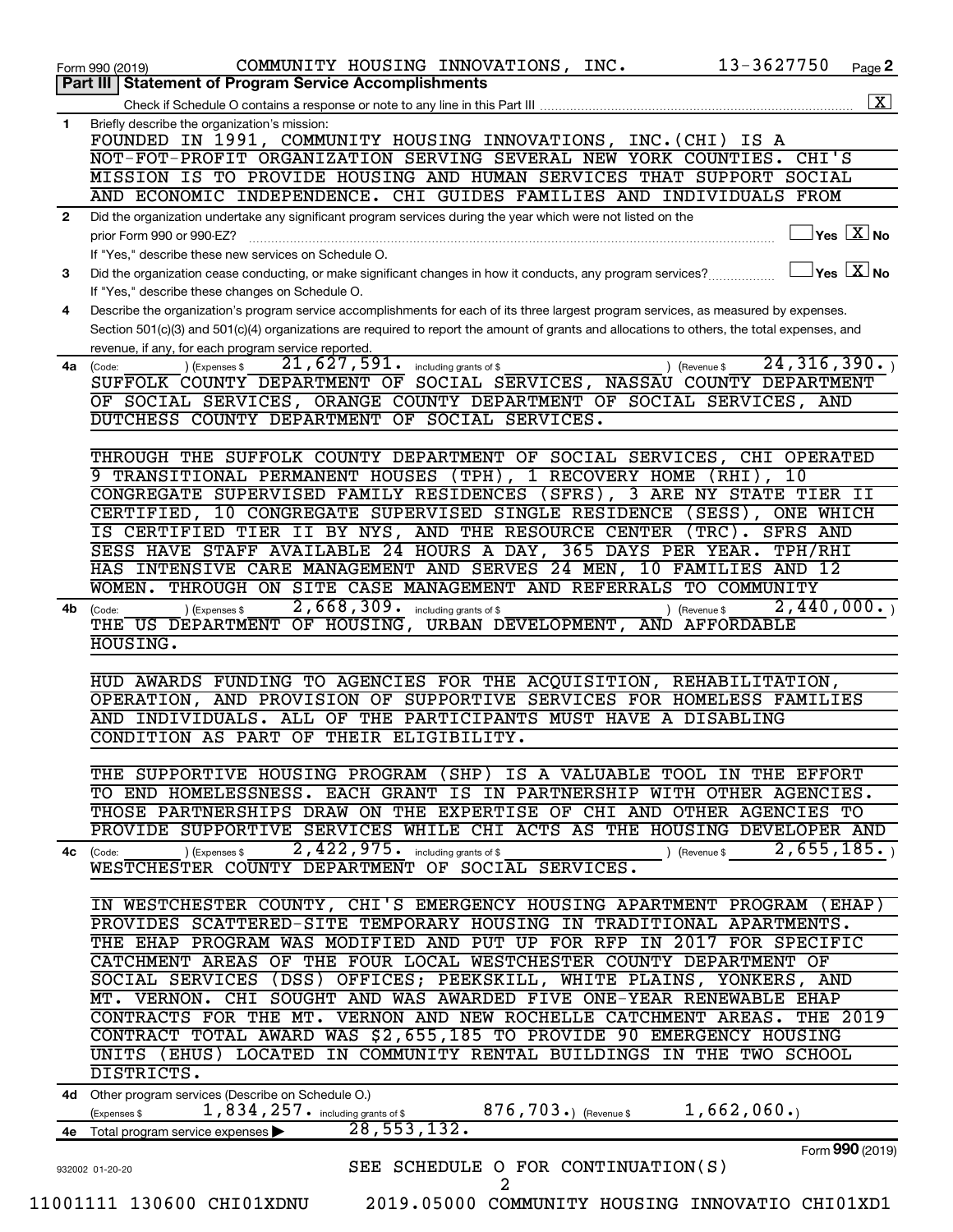|  | Form 990 (2019) |
|--|-----------------|
|  |                 |

**Part IV Checklist of Required Schedules**

Form 990 (2019)  $\,$  COMMUNITY HOUSING INNOVATIONS, INC.  $\,$  13-3627750  $\,$   $_{\rm Page}$ 

|    |                                                                                                                                                                 |                       | Yes                     | No                      |
|----|-----------------------------------------------------------------------------------------------------------------------------------------------------------------|-----------------------|-------------------------|-------------------------|
| 1  | Is the organization described in section $501(c)(3)$ or $4947(a)(1)$ (other than a private foundation)?                                                         |                       |                         |                         |
|    | If "Yes," complete Schedule A                                                                                                                                   | 1                     | х                       |                         |
| 2  | Is the organization required to complete Schedule B, Schedule of Contributors? [11] the organization required to complete Schedule B, Schedule of Contributors? | $\overline{2}$        | $\overline{\textbf{x}}$ |                         |
| 3  | Did the organization engage in direct or indirect political campaign activities on behalf of or in opposition to candidates for                                 |                       |                         |                         |
|    | public office? If "Yes," complete Schedule C, Part I                                                                                                            | 3                     |                         | X                       |
| 4  | Section 501(c)(3) organizations. Did the organization engage in lobbying activities, or have a section 501(h) election in effect                                |                       |                         |                         |
|    |                                                                                                                                                                 | 4                     |                         | X                       |
| 5  | Is the organization a section 501(c)(4), 501(c)(5), or 501(c)(6) organization that receives membership dues, assessments, or                                    |                       |                         | х                       |
|    | Did the organization maintain any donor advised funds or any similar funds or accounts for which donors have the right to                                       | 5                     |                         |                         |
| 6  | provide advice on the distribution or investment of amounts in such funds or accounts? If "Yes," complete Schedule D, Part I                                    | 6                     |                         | X                       |
| 7  | Did the organization receive or hold a conservation easement, including easements to preserve open space,                                                       |                       |                         |                         |
|    |                                                                                                                                                                 | $\overline{7}$        |                         | X                       |
| 8  | Did the organization maintain collections of works of art, historical treasures, or other similar assets? If "Yes," complete                                    |                       |                         |                         |
|    |                                                                                                                                                                 | 8                     |                         | X                       |
| 9  | Did the organization report an amount in Part X, line 21, for escrow or custodial account liability, serve as a custodian for                                   |                       |                         |                         |
|    | amounts not listed in Part X; or provide credit counseling, debt management, credit repair, or debt negotiation services?                                       |                       |                         |                         |
|    |                                                                                                                                                                 | 9                     |                         | X                       |
| 10 | Did the organization, directly or through a related organization, hold assets in donor-restricted endowments                                                    |                       |                         |                         |
|    |                                                                                                                                                                 | 10                    |                         | x                       |
| 11 | If the organization's answer to any of the following questions is "Yes," then complete Schedule D, Parts VI, VII, VIII, IX, or X                                |                       |                         |                         |
|    | as applicable.                                                                                                                                                  |                       |                         |                         |
|    | a Did the organization report an amount for land, buildings, and equipment in Part X, line 10? If "Yes," complete Schedule D,                                   |                       | х                       |                         |
|    | Part VI<br><b>b</b> Did the organization report an amount for investments - other securities in Part X, line 12, that is 5% or more of its total                | 11a                   |                         |                         |
|    |                                                                                                                                                                 | 11b                   |                         | x                       |
|    | c Did the organization report an amount for investments - program related in Part X, line 13, that is 5% or more of its total                                   |                       |                         |                         |
|    |                                                                                                                                                                 | 11c                   |                         | х                       |
|    | d Did the organization report an amount for other assets in Part X, line 15, that is 5% or more of its total assets reported in                                 |                       |                         |                         |
|    |                                                                                                                                                                 | 11d                   |                         | х                       |
|    |                                                                                                                                                                 | 11e                   | $\overline{\textbf{x}}$ |                         |
|    | f Did the organization's separate or consolidated financial statements for the tax year include a footnote that addresses                                       |                       |                         |                         |
|    | the organization's liability for uncertain tax positions under FIN 48 (ASC 740)? If "Yes," complete Schedule D, Part X                                          | 11f                   | х                       |                         |
|    | 12a Did the organization obtain separate, independent audited financial statements for the tax year? If "Yes," complete                                         |                       |                         |                         |
|    | Schedule D. Parts XI and XII                                                                                                                                    | 12a                   |                         | х                       |
|    | <b>b</b> Was the organization included in consolidated, independent audited financial statements for the tax year?                                              |                       | X                       |                         |
|    | If "Yes," and if the organization answered "No" to line 12a, then completing Schedule D, Parts XI and XII is optional www.                                      | 12 <sub>b</sub><br>13 |                         | $\overline{\mathbf{X}}$ |
| 13 | 14a Did the organization maintain an office, employees, or agents outside of the United States?                                                                 | 14a                   |                         | х                       |
|    | <b>b</b> Did the organization have aggregate revenues or expenses of more than \$10,000 from grantmaking, fundraising, business,                                |                       |                         |                         |
|    | investment, and program service activities outside the United States, or aggregate foreign investments valued at \$100,000                                      |                       |                         |                         |
|    |                                                                                                                                                                 | 14b                   |                         | x                       |
| 15 | Did the organization report on Part IX, column (A), line 3, more than \$5,000 of grants or other assistance to or for any                                       |                       |                         |                         |
|    |                                                                                                                                                                 | 15                    |                         | x                       |
| 16 | Did the organization report on Part IX, column (A), line 3, more than \$5,000 of aggregate grants or other assistance to                                        |                       |                         |                         |
|    |                                                                                                                                                                 | 16                    |                         | x                       |
| 17 | Did the organization report a total of more than \$15,000 of expenses for professional fundraising services on Part IX,                                         |                       |                         |                         |
|    |                                                                                                                                                                 | 17                    |                         | x                       |
| 18 | Did the organization report more than \$15,000 total of fundraising event gross income and contributions on Part VIII, lines                                    |                       | х                       |                         |
| 19 | Did the organization report more than \$15,000 of gross income from gaming activities on Part VIII, line 9a? If "Yes,"                                          | 18                    |                         |                         |
|    |                                                                                                                                                                 | 19                    |                         | x                       |
|    |                                                                                                                                                                 | 20a                   |                         | X                       |
|    |                                                                                                                                                                 | 20 <sub>b</sub>       |                         |                         |
| 21 | Did the organization report more than \$5,000 of grants or other assistance to any domestic organization or                                                     |                       |                         |                         |
|    |                                                                                                                                                                 | 21                    |                         | x                       |

11001111 130600 CHI01XDNU 2019.05000 COMMUNITY HOUSING INNOVATIO CHI01XD1

932003 01-20-20

3

Form (2019) **990**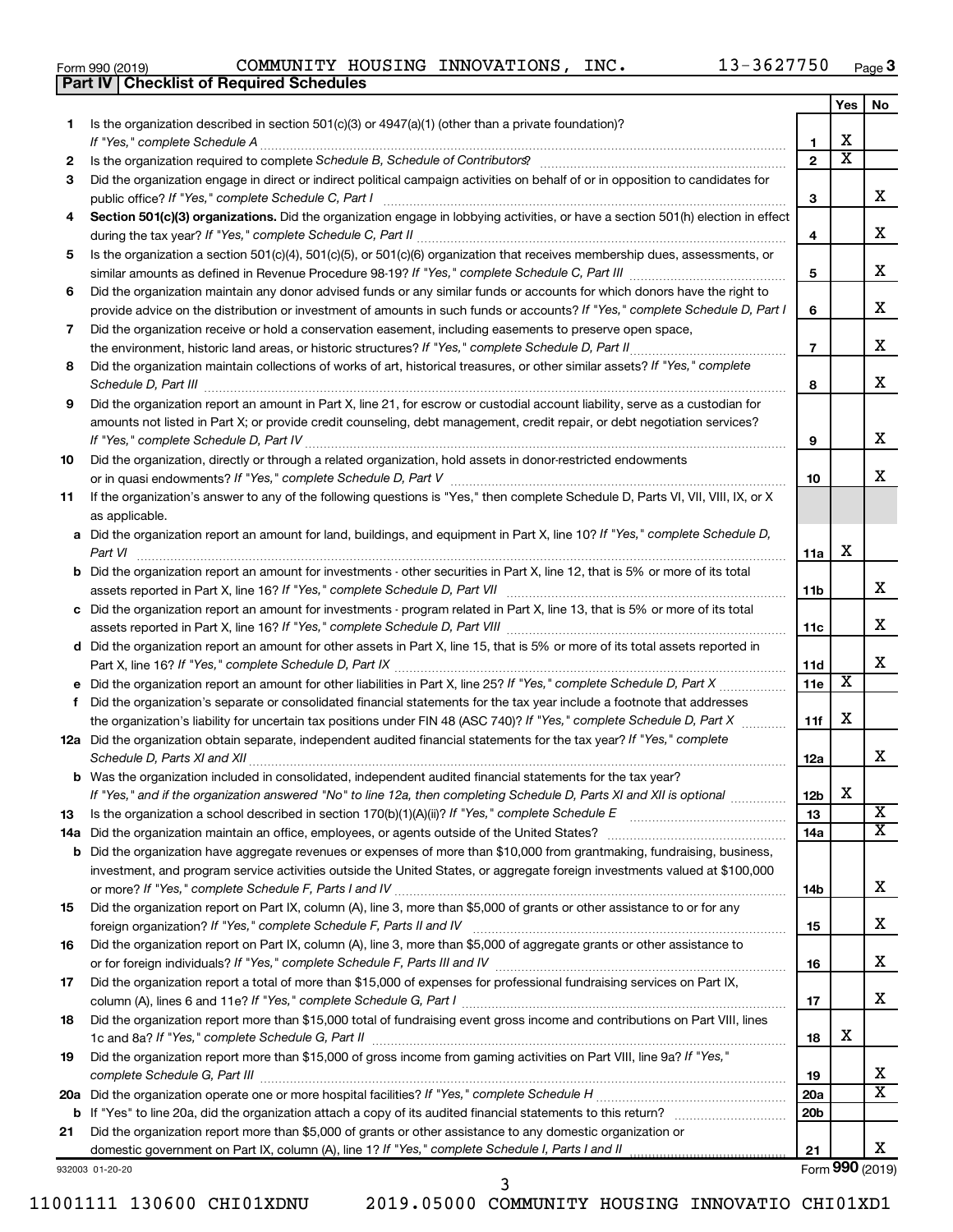|  | Form 990 (2019) |
|--|-----------------|
|  |                 |

*(continued)* **Part IV Checklist of Required Schedules**

|        |                                                                                                                                                                                                                                                                                                                                                                                          |                 | Yes | No                      |
|--------|------------------------------------------------------------------------------------------------------------------------------------------------------------------------------------------------------------------------------------------------------------------------------------------------------------------------------------------------------------------------------------------|-----------------|-----|-------------------------|
| 22     | Did the organization report more than \$5,000 of grants or other assistance to or for domestic individuals on                                                                                                                                                                                                                                                                            |                 |     |                         |
|        |                                                                                                                                                                                                                                                                                                                                                                                          | 22              | х   |                         |
| 23     | Did the organization answer "Yes" to Part VII, Section A, line 3, 4, or 5 about compensation of the organization's current                                                                                                                                                                                                                                                               |                 |     |                         |
|        | and former officers, directors, trustees, key employees, and highest compensated employees? If "Yes," complete                                                                                                                                                                                                                                                                           |                 |     |                         |
|        | $\textit{Schedule J} \textit{ \textbf{} \textbf{} \textbf{} \textbf{} \textbf{} \textbf{} \textbf{} \textbf{} \textbf{} \textbf{} \textbf{} \textbf{} \textbf{} \textbf{} \textbf{} \textbf{} \textbf{} \textbf{} \textbf{} \textbf{} \textbf{} \textbf{} \textbf{} \textbf{} \textbf{} \textbf{} \textbf{} \textbf{} \textbf{} \textbf{} \textbf{} \textbf{} \textbf{} \textbf{} \text$ | 23              | х   |                         |
|        | 24a Did the organization have a tax-exempt bond issue with an outstanding principal amount of more than \$100,000 as of the                                                                                                                                                                                                                                                              |                 |     |                         |
|        | last day of the year, that was issued after December 31, 2002? If "Yes," answer lines 24b through 24d and complete                                                                                                                                                                                                                                                                       |                 |     |                         |
|        | Schedule K. If "No," go to line 25a                                                                                                                                                                                                                                                                                                                                                      | 24a             |     | x                       |
|        |                                                                                                                                                                                                                                                                                                                                                                                          | 24 <sub>b</sub> |     |                         |
|        | c Did the organization maintain an escrow account other than a refunding escrow at any time during the year to defease                                                                                                                                                                                                                                                                   |                 |     |                         |
|        |                                                                                                                                                                                                                                                                                                                                                                                          | 24c             |     |                         |
|        |                                                                                                                                                                                                                                                                                                                                                                                          | 24d             |     |                         |
|        | 25a Section 501(c)(3), 501(c)(4), and 501(c)(29) organizations. Did the organization engage in an excess benefit                                                                                                                                                                                                                                                                         |                 |     |                         |
|        |                                                                                                                                                                                                                                                                                                                                                                                          | 25a             |     | x                       |
|        | b Is the organization aware that it engaged in an excess benefit transaction with a disqualified person in a prior year, and                                                                                                                                                                                                                                                             |                 |     |                         |
|        | that the transaction has not been reported on any of the organization's prior Forms 990 or 990-EZ? If "Yes," complete                                                                                                                                                                                                                                                                    |                 |     | х                       |
|        | Schedule L, Part I                                                                                                                                                                                                                                                                                                                                                                       | 25b             |     |                         |
| 26     | Did the organization report any amount on Part X, line 5 or 22, for receivables from or payables to any current                                                                                                                                                                                                                                                                          |                 |     |                         |
|        | or former officer, director, trustee, key employee, creator or founder, substantial contributor, or 35%                                                                                                                                                                                                                                                                                  |                 |     | х                       |
|        |                                                                                                                                                                                                                                                                                                                                                                                          | 26              |     |                         |
| 27     | Did the organization provide a grant or other assistance to any current or former officer, director, trustee, key employee,<br>creator or founder, substantial contributor or employee thereof, a grant selection committee member, or to a 35% controlled                                                                                                                               |                 |     |                         |
|        | entity (including an employee thereof) or family member of any of these persons? If "Yes," complete Schedule L, Part III                                                                                                                                                                                                                                                                 | 27              |     | х                       |
| 28     | Was the organization a party to a business transaction with one of the following parties (see Schedule L, Part IV                                                                                                                                                                                                                                                                        |                 |     |                         |
|        | instructions, for applicable filing thresholds, conditions, and exceptions):                                                                                                                                                                                                                                                                                                             |                 |     |                         |
|        | a A current or former officer, director, trustee, key employee, creator or founder, or substantial contributor? If                                                                                                                                                                                                                                                                       |                 |     |                         |
|        |                                                                                                                                                                                                                                                                                                                                                                                          | 28a             |     | х                       |
|        |                                                                                                                                                                                                                                                                                                                                                                                          | 28 <sub>b</sub> |     | $\overline{\textbf{X}}$ |
|        | c A 35% controlled entity of one or more individuals and/or organizations described in lines 28a or 28b?If                                                                                                                                                                                                                                                                               |                 |     |                         |
|        |                                                                                                                                                                                                                                                                                                                                                                                          | 28c             |     | х                       |
| 29     |                                                                                                                                                                                                                                                                                                                                                                                          | 29              |     | $\overline{\text{x}}$   |
| 30     | Did the organization receive contributions of art, historical treasures, or other similar assets, or qualified conservation                                                                                                                                                                                                                                                              |                 |     |                         |
|        |                                                                                                                                                                                                                                                                                                                                                                                          | 30              |     | х                       |
| 31     | Did the organization liquidate, terminate, or dissolve and cease operations? If "Yes," complete Schedule N, Part I                                                                                                                                                                                                                                                                       | 31              |     | $\overline{\textbf{X}}$ |
| 32     | Did the organization sell, exchange, dispose of, or transfer more than 25% of its net assets? If "Yes," complete                                                                                                                                                                                                                                                                         |                 |     |                         |
|        | Schedule N, Part II                                                                                                                                                                                                                                                                                                                                                                      | 32              |     | х                       |
| 33     | Did the organization own 100% of an entity disregarded as separate from the organization under Regulations                                                                                                                                                                                                                                                                               |                 |     |                         |
|        |                                                                                                                                                                                                                                                                                                                                                                                          | 33              | х   |                         |
| 34     | Was the organization related to any tax-exempt or taxable entity? If "Yes," complete Schedule R, Part II, III, or IV, and                                                                                                                                                                                                                                                                |                 |     |                         |
|        | Part V, line 1                                                                                                                                                                                                                                                                                                                                                                           | 34              | X   |                         |
|        |                                                                                                                                                                                                                                                                                                                                                                                          | 35a             | X   |                         |
|        | b If "Yes" to line 35a, did the organization receive any payment from or engage in any transaction with a controlled entity                                                                                                                                                                                                                                                              |                 |     |                         |
|        |                                                                                                                                                                                                                                                                                                                                                                                          | 35 <sub>b</sub> |     | х                       |
| 36     | Section 501(c)(3) organizations. Did the organization make any transfers to an exempt non-charitable related organization?                                                                                                                                                                                                                                                               |                 |     |                         |
|        |                                                                                                                                                                                                                                                                                                                                                                                          | 36              |     | х                       |
| 37     | Did the organization conduct more than 5% of its activities through an entity that is not a related organization                                                                                                                                                                                                                                                                         |                 |     |                         |
|        | and that is treated as a partnership for federal income tax purposes? If "Yes," complete Schedule R, Part VI                                                                                                                                                                                                                                                                             | 37              |     | х                       |
| 38     | Did the organization complete Schedule O and provide explanations in Schedule O for Part VI, lines 11b and 19?                                                                                                                                                                                                                                                                           |                 | х   |                         |
| Part V | Statements Regarding Other IRS Filings and Tax Compliance                                                                                                                                                                                                                                                                                                                                | 38              |     |                         |
|        |                                                                                                                                                                                                                                                                                                                                                                                          |                 |     |                         |
|        |                                                                                                                                                                                                                                                                                                                                                                                          |                 | Yes | No                      |
|        | 96<br>1a                                                                                                                                                                                                                                                                                                                                                                                 |                 |     |                         |
|        | $\Omega$<br>1b                                                                                                                                                                                                                                                                                                                                                                           |                 |     |                         |
|        | c Did the organization comply with backup withholding rules for reportable payments to vendors and reportable gaming                                                                                                                                                                                                                                                                     |                 |     |                         |
|        |                                                                                                                                                                                                                                                                                                                                                                                          | 1c              | х   |                         |
|        | 932004 01-20-20                                                                                                                                                                                                                                                                                                                                                                          |                 |     | Form 990 (2019)         |
|        | 4                                                                                                                                                                                                                                                                                                                                                                                        |                 |     |                         |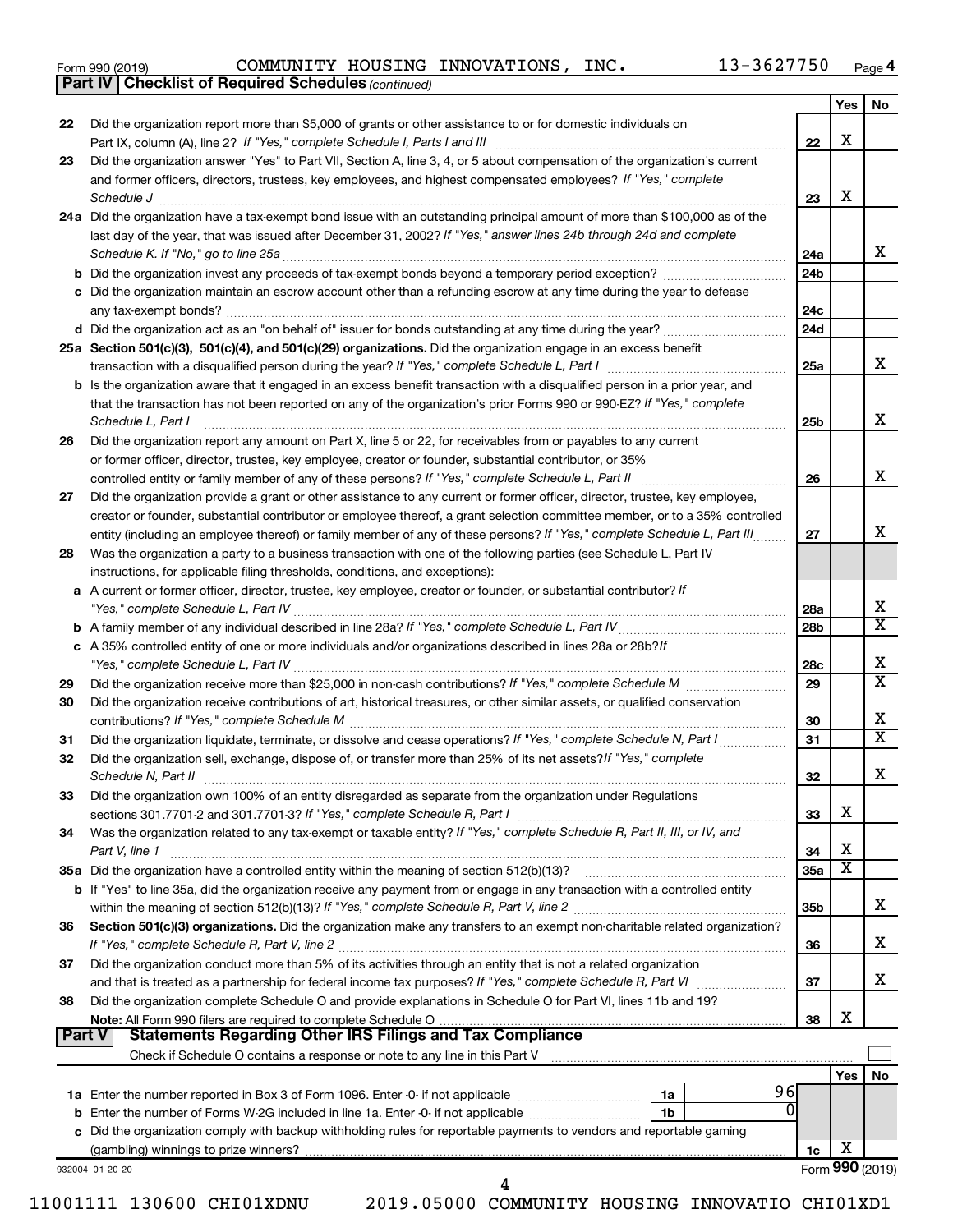| Form 990 (2019) | COMMUNITY |  | HOUSING INNOVATIONS, | INC. | 13-3627750 | Page |
|-----------------|-----------|--|----------------------|------|------------|------|
|-----------------|-----------|--|----------------------|------|------------|------|

| <b>Part V</b> | Statements Regarding Other IRS Filings and Tax Compliance (continued)                                                                                                    |     |                       |                         |
|---------------|--------------------------------------------------------------------------------------------------------------------------------------------------------------------------|-----|-----------------------|-------------------------|
|               |                                                                                                                                                                          |     | Yes                   | No                      |
|               | 2a Enter the number of employees reported on Form W-3, Transmittal of Wage and Tax Statements,                                                                           |     |                       |                         |
|               | 366<br>filed for the calendar year ending with or within the year covered by this return<br>2a                                                                           |     |                       |                         |
|               | b If at least one is reported on line 2a, did the organization file all required federal employment tax returns?                                                         | 2b  | X                     |                         |
|               |                                                                                                                                                                          |     |                       |                         |
|               | 3a Did the organization have unrelated business gross income of \$1,000 or more during the year?                                                                         | За  |                       | х                       |
|               |                                                                                                                                                                          | 3b  |                       |                         |
|               | 4a At any time during the calendar year, did the organization have an interest in, or a signature or other authority over, a                                             |     |                       |                         |
|               | financial account in a foreign country (such as a bank account, securities account, or other financial account)?                                                         | 4a  |                       | х                       |
|               | <b>b</b> If "Yes," enter the name of the foreign country $\blacktriangleright$                                                                                           |     |                       |                         |
|               | See instructions for filing requirements for FinCEN Form 114, Report of Foreign Bank and Financial Accounts (FBAR).                                                      |     |                       |                         |
| 5а            |                                                                                                                                                                          | 5a  |                       | x                       |
| b             |                                                                                                                                                                          | 5b  |                       | $\overline{\textbf{x}}$ |
|               |                                                                                                                                                                          | 5с  |                       |                         |
|               | 6a Does the organization have annual gross receipts that are normally greater than \$100,000, and did the organization solicit                                           |     |                       |                         |
|               |                                                                                                                                                                          | 6a  |                       | х                       |
|               | b If "Yes," did the organization include with every solicitation an express statement that such contributions or gifts                                                   |     |                       |                         |
|               | were not tax deductible?                                                                                                                                                 | 6b  |                       |                         |
| 7             | Organizations that may receive deductible contributions under section 170(c).                                                                                            |     |                       |                         |
| a             | Did the organization receive a payment in excess of \$75 made partly as a contribution and partly for goods and services provided to the payor?                          | 7a  | х                     |                         |
| b             |                                                                                                                                                                          | 7b  | $\overline{\text{X}}$ |                         |
|               | Did the organization sell, exchange, or otherwise dispose of tangible personal property for which it was required                                                        |     |                       |                         |
|               | to file Form 8282?                                                                                                                                                       | 7c  |                       | х                       |
|               | 7d                                                                                                                                                                       |     |                       |                         |
|               | Did the organization receive any funds, directly or indirectly, to pay premiums on a personal benefit contract?                                                          | 7e  |                       | х                       |
| f             |                                                                                                                                                                          | 7f  |                       | $\mathbf x$             |
| g             | If the organization received a contribution of qualified intellectual property, did the organization file Form 8899 as required?                                         | 7g  |                       |                         |
| h             | If the organization received a contribution of cars, boats, airplanes, or other vehicles, did the organization file a Form 1098-C?                                       | 7h  |                       |                         |
| 8             | Sponsoring organizations maintaining donor advised funds. Did a donor advised fund maintained by the                                                                     |     |                       |                         |
|               |                                                                                                                                                                          | 8   |                       |                         |
| 9             | Sponsoring organizations maintaining donor advised funds.                                                                                                                |     |                       |                         |
| а             | Did the sponsoring organization make any taxable distributions under section 4966?                                                                                       | 9а  |                       |                         |
| b             |                                                                                                                                                                          | 9b  |                       |                         |
| 10            | Section 501(c)(7) organizations. Enter:                                                                                                                                  |     |                       |                         |
|               | 10a                                                                                                                                                                      |     |                       |                         |
|               | 10 <sub>b</sub><br>b Gross receipts, included on Form 990, Part VIII, line 12, for public use of club facilities                                                         |     |                       |                         |
| 11            | Section 501(c)(12) organizations. Enter:                                                                                                                                 |     |                       |                         |
|               | 11a                                                                                                                                                                      |     |                       |                         |
|               | b Gross income from other sources (Do not net amounts due or paid to other sources against                                                                               |     |                       |                         |
|               | amounts due or received from them.)<br>11 <sub>b</sub><br>12a Section 4947(a)(1) non-exempt charitable trusts. Is the organization filing Form 990 in lieu of Form 1041? | 12a |                       |                         |
|               | b If "Yes," enter the amount of tax-exempt interest received or accrued during the year<br>12b                                                                           |     |                       |                         |
| 13            | Section 501(c)(29) qualified nonprofit health insurance issuers.                                                                                                         |     |                       |                         |
|               | a Is the organization licensed to issue qualified health plans in more than one state?                                                                                   | 1За |                       |                         |
|               | Note: See the instructions for additional information the organization must report on Schedule O.                                                                        |     |                       |                         |
|               | <b>b</b> Enter the amount of reserves the organization is required to maintain by the states in which the                                                                |     |                       |                         |
|               | 13b                                                                                                                                                                      |     |                       |                         |
|               | 13c                                                                                                                                                                      |     |                       |                         |
|               | 14a Did the organization receive any payments for indoor tanning services during the tax year?                                                                           | 14a |                       | x                       |
|               | <b>b</b> If "Yes," has it filed a Form 720 to report these payments? If "No," provide an explanation on Schedule O                                                       | 14b |                       |                         |
| 15            | Is the organization subject to the section 4960 tax on payment(s) of more than \$1,000,000 in remuneration or                                                            |     |                       |                         |
|               |                                                                                                                                                                          | 15  |                       | х                       |
|               | If "Yes," see instructions and file Form 4720, Schedule N.                                                                                                               |     |                       |                         |
| 16            | Is the organization an educational institution subject to the section 4968 excise tax on net investment income?                                                          | 16  |                       | x                       |
|               | If "Yes," complete Form 4720, Schedule O.                                                                                                                                |     |                       |                         |

Form (2019) **990**

932005 01-20-20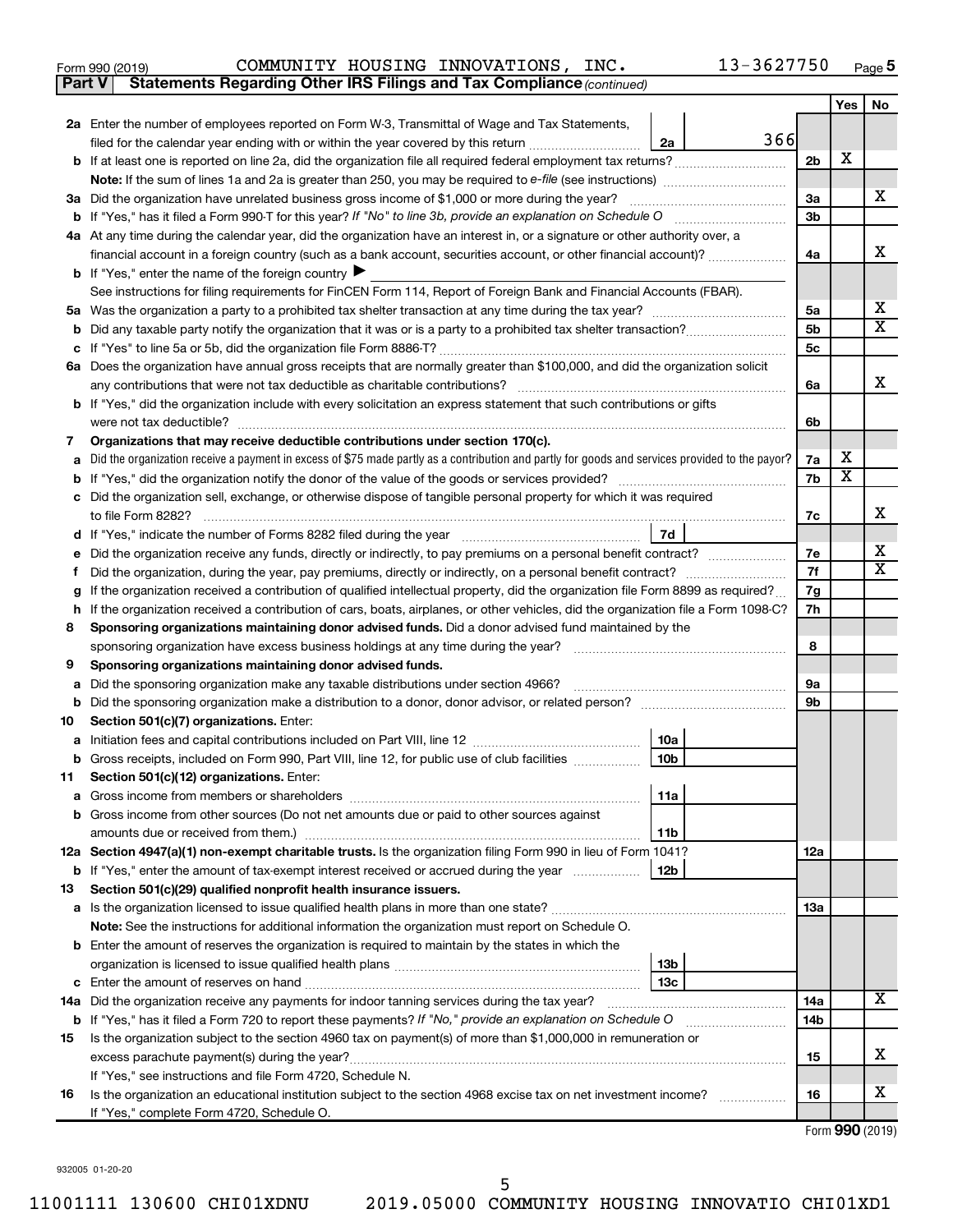| Form 990 (2019) |  |
|-----------------|--|
|-----------------|--|

Form 990 (2019)  $\,$  COMMUNITY HOUSING INNOVATIONS, INC.  $\,$  13-3627750  $\,$   $_{\rm Page}$ 

**Part VI** Governance, Management, and Disclosure For each "Yes" response to lines 2 through 7b below, and for a "No" response *to line 8a, 8b, or 10b below, describe the circumstances, processes, or changes on Schedule O. See instructions.*

|    |                                                                                                                                                                                                                                |                               |                 |                         | $\mathbf{X}$            |
|----|--------------------------------------------------------------------------------------------------------------------------------------------------------------------------------------------------------------------------------|-------------------------------|-----------------|-------------------------|-------------------------|
|    | <b>Section A. Governing Body and Management</b>                                                                                                                                                                                |                               |                 |                         |                         |
|    |                                                                                                                                                                                                                                |                               | 6               | Yes   No                |                         |
|    | <b>1a</b> Enter the number of voting members of the governing body at the end of the tax year                                                                                                                                  | 1a                            |                 |                         |                         |
|    | If there are material differences in voting rights among members of the governing body, or if the governing                                                                                                                    |                               |                 |                         |                         |
|    | body delegated broad authority to an executive committee or similar committee, explain on Schedule O.                                                                                                                          |                               |                 |                         |                         |
| b  | Enter the number of voting members included on line 1a, above, who are independent                                                                                                                                             | 1b                            | 5               |                         |                         |
| 2  | Did any officer, director, trustee, or key employee have a family relationship or a business relationship with any other                                                                                                       |                               |                 |                         |                         |
|    |                                                                                                                                                                                                                                |                               | 2               |                         | х                       |
| 3  | Did the organization delegate control over management duties customarily performed by or under the direct supervision                                                                                                          |                               |                 |                         |                         |
|    |                                                                                                                                                                                                                                |                               | 3               |                         | х                       |
| 4  | Did the organization make any significant changes to its governing documents since the prior Form 990 was filed?                                                                                                               |                               | 4               |                         | $\overline{\textbf{x}}$ |
| 5  |                                                                                                                                                                                                                                |                               | 5               |                         | $\overline{\textbf{x}}$ |
| 6  |                                                                                                                                                                                                                                |                               | 6               |                         | $\overline{\textbf{x}}$ |
| 7a | Did the organization have members, stockholders, or other persons who had the power to elect or appoint one or                                                                                                                 |                               |                 |                         |                         |
|    |                                                                                                                                                                                                                                |                               | 7a              |                         | х                       |
| b  | Are any governance decisions of the organization reserved to (or subject to approval by) members, stockholders, or                                                                                                             |                               |                 |                         |                         |
|    |                                                                                                                                                                                                                                |                               | 7b              |                         | x                       |
| 8  | Did the organization contemporaneously document the meetings held or written actions undertaken during the year by the following:                                                                                              |                               |                 |                         |                         |
| а  |                                                                                                                                                                                                                                |                               | 8а              | X                       |                         |
| b  |                                                                                                                                                                                                                                |                               | 8b              | $\overline{\mathbf{x}}$ |                         |
| 9  | Is there any officer, director, trustee, or key employee listed in Part VII, Section A, who cannot be reached at the                                                                                                           |                               |                 |                         |                         |
|    |                                                                                                                                                                                                                                |                               | 9               |                         |                         |
|    | <b>Section B. Policies</b> (This Section B requests information about policies not required by the Internal Revenue Code.)                                                                                                     |                               |                 |                         |                         |
|    |                                                                                                                                                                                                                                |                               |                 | Yes                     | No                      |
|    |                                                                                                                                                                                                                                |                               | 10a             |                         |                         |
|    |                                                                                                                                                                                                                                |                               |                 |                         |                         |
|    | <b>b</b> If "Yes," did the organization have written policies and procedures governing the activities of such chapters, affiliates,                                                                                            |                               |                 |                         |                         |
|    |                                                                                                                                                                                                                                |                               | 10 <sub>b</sub> | X                       |                         |
|    | 11a Has the organization provided a complete copy of this Form 990 to all members of its governing body before filing the form?                                                                                                |                               | 11a             |                         |                         |
|    | <b>b</b> Describe in Schedule O the process, if any, used by the organization to review this Form 990.                                                                                                                         |                               |                 |                         |                         |
|    |                                                                                                                                                                                                                                |                               | 12a             | Х                       |                         |
| b  | Were officers, directors, or trustees, and key employees required to disclose annually interests that could give rise to conflicts?                                                                                            |                               | 12 <sub>b</sub> | $\overline{\mathbf{X}}$ |                         |
| с  | Did the organization regularly and consistently monitor and enforce compliance with the policy? If "Yes," describe                                                                                                             |                               |                 |                         |                         |
|    | in Schedule O how this was done encourance and an according to the state of the state of the state of the state of the state of the state of the state of the state of the state of the state of the state of the state of the |                               | 12c             | Х                       |                         |
| 13 |                                                                                                                                                                                                                                |                               | 13              | $\overline{\mathbf{X}}$ |                         |
| 14 |                                                                                                                                                                                                                                |                               | 14              | $\overline{\mathbf{X}}$ |                         |
| 15 | Did the process for determining compensation of the following persons include a review and approval by independent                                                                                                             |                               |                 |                         |                         |
|    | persons, comparability data, and contemporaneous substantiation of the deliberation and decision?                                                                                                                              |                               |                 |                         |                         |
| а  | The organization's CEO, Executive Director, or top management official [111] [11] manument content of the organization's CEO, Executive Director, or top management official [11] manument content of the organization of the  |                               | 15a             | X                       |                         |
|    |                                                                                                                                                                                                                                |                               | 15 <sub>b</sub> | х                       |                         |
|    | If "Yes" to line 15a or 15b, describe the process in Schedule O (see instructions).                                                                                                                                            |                               |                 |                         |                         |
|    | 16a Did the organization invest in, contribute assets to, or participate in a joint venture or similar arrangement with a                                                                                                      |                               |                 |                         |                         |
|    | taxable entity during the year?                                                                                                                                                                                                |                               | 16a             |                         | x                       |
|    | b If "Yes," did the organization follow a written policy or procedure requiring the organization to evaluate its participation                                                                                                 |                               |                 |                         |                         |
|    | in joint venture arrangements under applicable federal tax law, and take steps to safeguard the organization's                                                                                                                 |                               |                 |                         |                         |
|    | exempt status with respect to such arrangements?                                                                                                                                                                               |                               | 16b             |                         |                         |
|    | <b>Section C. Disclosure</b>                                                                                                                                                                                                   |                               |                 |                         |                         |
| 17 | List the states with which a copy of this Form 990 is required to be filed $\blacktriangleright\text{NY}$                                                                                                                      |                               |                 |                         |                         |
| 18 | Section 6104 requires an organization to make its Forms 1023 (1024 or 1024-A, if applicable), 990, and 990-T (Section 501(c)(3)s only) available                                                                               |                               |                 |                         |                         |
|    | for public inspection. Indicate how you made these available. Check all that apply.                                                                                                                                            |                               |                 |                         |                         |
|    | $\lfloor x \rfloor$ Upon request<br>  X   Own website<br>$ \mathbf{X} $ Another's website                                                                                                                                      | Other (explain on Schedule O) |                 |                         |                         |
| 19 | Describe on Schedule O whether (and if so, how) the organization made its governing documents, conflict of interest policy, and financial                                                                                      |                               |                 |                         |                         |
|    | statements available to the public during the tax year.                                                                                                                                                                        |                               |                 |                         |                         |
|    |                                                                                                                                                                                                                                |                               |                 |                         |                         |
| 20 | State the name, address, and telephone number of the person who possesses the organization's books and records<br>DAVID DANIELLO - 9146831010                                                                                  |                               |                 |                         |                         |
|    | 75 SOUTH BROADWAY, NO. 340, WHITE PLAINS,<br>10601<br>NY                                                                                                                                                                       |                               |                 |                         |                         |
|    |                                                                                                                                                                                                                                |                               |                 |                         |                         |
|    | 932006 01-20-20                                                                                                                                                                                                                |                               |                 | Form 990 (2019)         |                         |
|    | 6<br>11001111 130600 CHI01XDNU<br>2019.05000 COMMUNITY HOUSING INNOVATIO CHI01XD1                                                                                                                                              |                               |                 |                         |                         |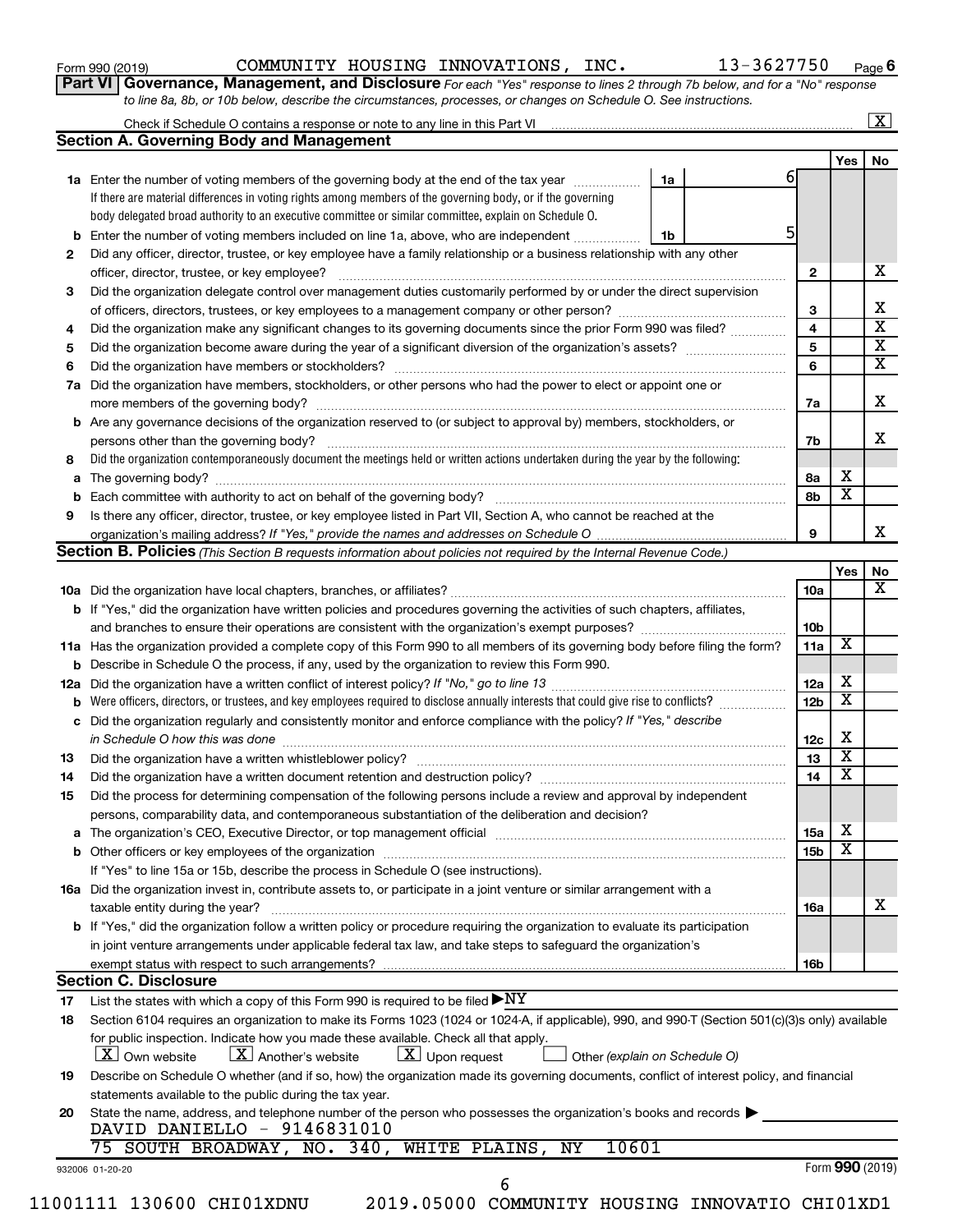$\Box$ 

| Part VII Compensation of Officers, Directors, Trustees, Key Employees, Highest Compensated |
|--------------------------------------------------------------------------------------------|
| <b>Employees, and Independent Contractors</b>                                              |

Check if Schedule O contains a response or note to any line in this Part VII

**Section A. Officers, Directors, Trustees, Key Employees, and Highest Compensated Employees**

**1a**  Complete this table for all persons required to be listed. Report compensation for the calendar year ending with or within the organization's tax year.  $\bullet$  List all of the organization's current officers, directors, trustees (whether individuals or organizations), regardless of amount of compensation.

Enter -0- in columns (D), (E), and (F) if no compensation was paid.

**•** List all of the organization's current key employees, if any. See instructions for definition of "key employee."

• List the organization's five *current* highest compensated employees (other than an officer, director, trustee, or key employee) who received reportable compensation (Box 5 of Form W-2 and/or Box 7 of Form 1099-MISC) of more than \$100,000 from the organization and any related organizations.

 $\bullet$  List all of the organization's former officers, key employees, and highest compensated employees who received more than \$100,000 of reportable compensation from the organization and any related organizations.

**•** List all of the organization's former directors or trustees that received, in the capacity as a former director or trustee of the organization, more than \$10,000 of reportable compensation from the organization and any related organizations.

See instructions for the order in which to list the persons above.

Check this box if neither the organization nor any related organization compensated any current officer, director, or trustee.  $\Box$ 

| (A)                                               | (B)            |                                |                                                                                                 | (C)         |              |                                   |        | (D)             | (E)             | (F)                |
|---------------------------------------------------|----------------|--------------------------------|-------------------------------------------------------------------------------------------------|-------------|--------------|-----------------------------------|--------|-----------------|-----------------|--------------------|
| Name and title                                    | Average        |                                |                                                                                                 | Position    |              |                                   |        | Reportable      | Reportable      | Estimated          |
|                                                   | hours per      |                                | (do not check more than one<br>box, unless person is both an<br>officer and a director/trustee) |             |              |                                   |        | compensation    | compensation    | amount of          |
|                                                   | week           |                                |                                                                                                 |             |              |                                   |        | from            | from related    | other              |
|                                                   | (list any      |                                |                                                                                                 |             |              |                                   |        | the             | organizations   | compensation       |
|                                                   | hours for      |                                |                                                                                                 |             |              |                                   |        | organization    | (W-2/1099-MISC) | from the           |
|                                                   | related        |                                |                                                                                                 |             |              |                                   |        | (W-2/1099-MISC) |                 | organization       |
|                                                   | organizations  |                                |                                                                                                 |             |              |                                   |        |                 |                 | and related        |
|                                                   | below<br>line) | Individual trustee or director | nstitutional trustee                                                                            | Officer     | Key employee | Highest compensated<br>  employee | Former |                 |                 | organizations      |
| STEVE GIFFORD<br>(1)                              | 0.30           |                                |                                                                                                 |             |              |                                   |        |                 |                 |                    |
| CHAIRMAN                                          |                | $\mathbf X$                    |                                                                                                 | X           |              |                                   |        | $\mathbf 0$ .   | 0.              | 0.                 |
| SHARLETT FRALEY<br>(2)                            | 0.30           |                                |                                                                                                 |             |              |                                   |        |                 |                 |                    |
| <b>TREASURER</b>                                  |                | $\mathbf X$                    |                                                                                                 |             |              |                                   |        | $\mathbf 0$ .   | 0.              | $\mathbf 0$ .      |
| (3)<br>MICHAEL F PUNTILLO                         | 0.30           |                                |                                                                                                 |             |              |                                   |        |                 |                 |                    |
| BOARD MEMBER                                      |                | X                              |                                                                                                 |             |              |                                   |        | $\mathbf 0$ .   | 0.              | $\mathbf 0$ .      |
| MARY BRINSON<br>(4)                               | 0.30           |                                |                                                                                                 |             |              |                                   |        |                 |                 |                    |
| BOARD SECRETARY/TREASURER                         |                | X                              |                                                                                                 | $\mathbf X$ |              |                                   |        | $\mathbf 0$ .   | 0.              | $\boldsymbol{0}$ . |
| (5)<br><b>LENA ANDERSON</b>                       | 0.30           |                                |                                                                                                 |             |              |                                   |        |                 |                 |                    |
| BOARD MEMBER                                      |                | X                              |                                                                                                 |             |              |                                   |        | $\mathbf 0$ .   | $\mathbf 0$ .   | 0.                 |
| ALEXANDER ROBERTS<br>(6)                          | 40.00          |                                |                                                                                                 |             |              |                                   |        |                 |                 |                    |
| EXECUTIVE DIRECTOR                                |                | X                              |                                                                                                 | $\mathbf X$ |              |                                   |        | 605,731.        | $\mathbf 0$ .   | 17,507.            |
| (7)<br><b>GERRY FEINBERG</b>                      | 0.30           |                                |                                                                                                 |             |              |                                   |        |                 |                 |                    |
| BOARD MEMBER                                      |                | $\mathbf X$                    |                                                                                                 |             |              |                                   |        | 24,079.         | $\mathbf 0$ .   | $\boldsymbol{0}$ . |
| (8)<br>DAVID DANIELLO                             | 40.00          |                                |                                                                                                 |             |              |                                   |        |                 |                 |                    |
| CFO                                               |                |                                |                                                                                                 | X           |              |                                   |        | 166,923.        | 0.              | 34.                |
| <b>ILAN KATZ</b><br>(9)                           | 40.00          |                                |                                                                                                 |             |              |                                   |        |                 |                 |                    |
| CONTROLLER                                        |                |                                |                                                                                                 |             |              | $\mathbf X$                       |        | 106, 200.       | 0.              | 13,957.            |
| (10) DEBORAH POST                                 | 40.00          |                                |                                                                                                 |             |              |                                   |        |                 |                 |                    |
| SR. DIRECTOR OF HOUSING DEVELOPMENT               | 40.00          |                                |                                                                                                 |             |              | X                                 |        | 134,167.        | $0$ .           | 19,298.            |
| (11) RANDELL BECK                                 |                |                                |                                                                                                 |             |              | X                                 |        |                 | 0.              |                    |
| SR. DIRECTOR OF REAL ESTATE<br>(12) JAVON TOTTMAN | 40.00          |                                |                                                                                                 |             |              |                                   |        | 124,186.        |                 | 6,411.             |
| SR. DIRECTOR OF COMPLIANCE                        |                |                                |                                                                                                 |             |              | X                                 |        | 116,990.        | 0.              | 6,470.             |
| (13) DEBORAH ANDERSON                             | 40.00          |                                |                                                                                                 |             |              |                                   |        |                 |                 |                    |
| SR. DIRECTOR OF HUDSON VALLEY PROGRA              |                |                                |                                                                                                 |             |              | $\mathbf X$                       |        | 110,810.        | 0.              | 13,249.            |
|                                                   |                |                                |                                                                                                 |             |              |                                   |        |                 |                 |                    |
|                                                   |                |                                |                                                                                                 |             |              |                                   |        |                 |                 |                    |
|                                                   |                |                                |                                                                                                 |             |              |                                   |        |                 |                 |                    |
|                                                   |                |                                |                                                                                                 |             |              |                                   |        |                 |                 |                    |
|                                                   |                |                                |                                                                                                 |             |              |                                   |        |                 |                 |                    |
|                                                   |                |                                |                                                                                                 |             |              |                                   |        |                 |                 |                    |
|                                                   |                |                                |                                                                                                 |             |              |                                   |        |                 |                 |                    |
|                                                   |                |                                |                                                                                                 |             |              |                                   |        |                 |                 |                    |
| 932007 01-20-20                                   |                |                                |                                                                                                 |             |              |                                   |        |                 |                 | Form 990 (2019)    |

7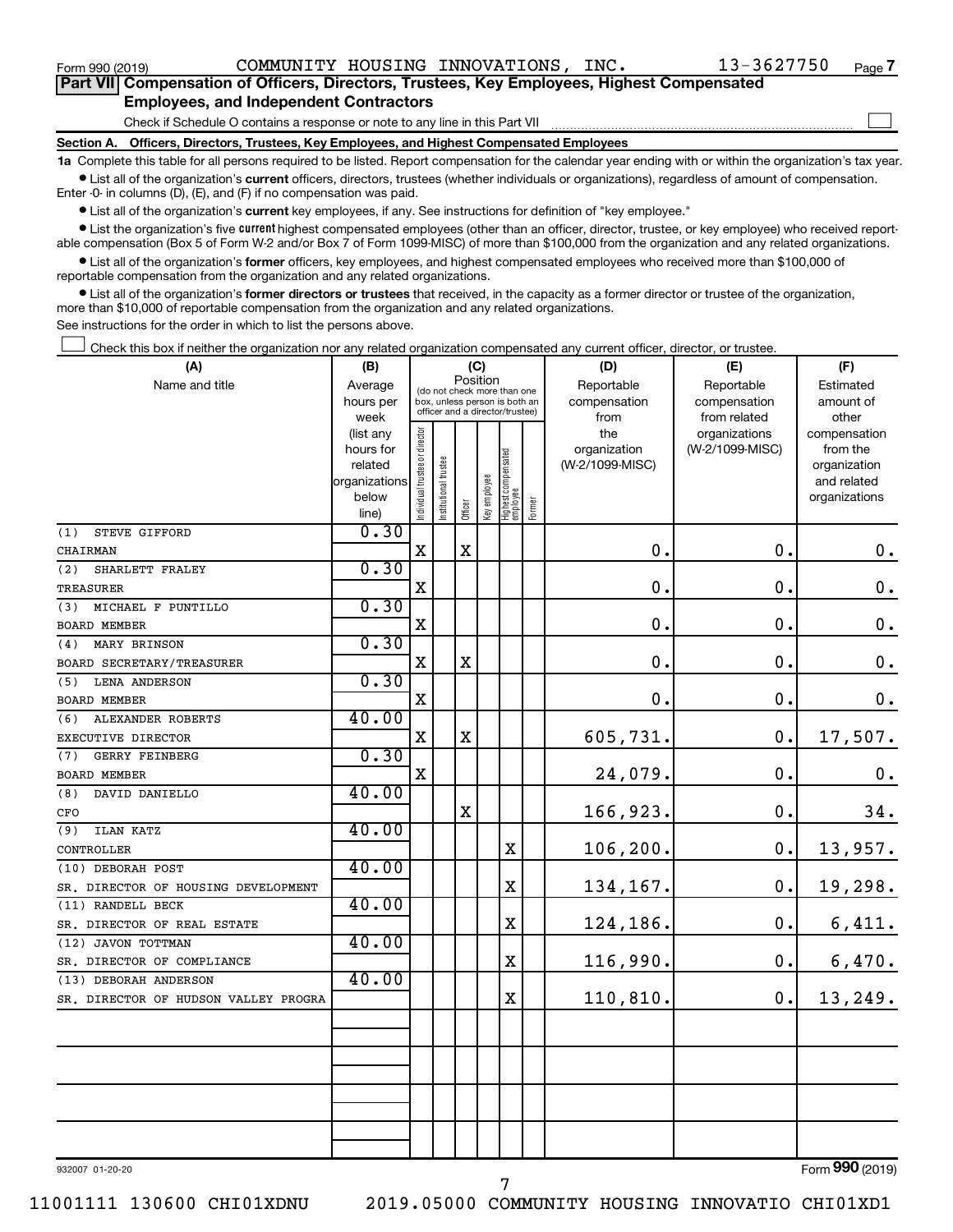|                                                                                                                                   | COMMUNITY HOUSING INNOVATIONS, INC.<br>Form 990 (2019)                                                                                                              |                        |                                |                                 |         |              |                                   |        |                                 | 13-3627750      |                  |     |                             | Page 8           |
|-----------------------------------------------------------------------------------------------------------------------------------|---------------------------------------------------------------------------------------------------------------------------------------------------------------------|------------------------|--------------------------------|---------------------------------|---------|--------------|-----------------------------------|--------|---------------------------------|-----------------|------------------|-----|-----------------------------|------------------|
| <b>Part VII</b>                                                                                                                   | Section A. Officers, Directors, Trustees, Key Employees, and Highest Compensated Employees (continued)                                                              |                        |                                |                                 |         |              |                                   |        |                                 |                 |                  |     |                             |                  |
|                                                                                                                                   | (A)                                                                                                                                                                 | (B)                    |                                |                                 | (C)     |              |                                   |        | (D)                             | (E)             |                  |     | (F)                         |                  |
|                                                                                                                                   | Name and title                                                                                                                                                      | Average                |                                | (do not check more than one     |         | Position     |                                   |        | Reportable                      | Reportable      |                  |     | Estimated                   |                  |
|                                                                                                                                   |                                                                                                                                                                     | hours per              |                                | box, unless person is both an   |         |              |                                   |        | compensation                    | compensation    |                  |     | amount of                   |                  |
|                                                                                                                                   |                                                                                                                                                                     | week                   |                                | officer and a director/trustee) |         |              |                                   |        | from                            | from related    |                  |     | other                       |                  |
|                                                                                                                                   |                                                                                                                                                                     | (list any<br>hours for |                                |                                 |         |              |                                   |        | the                             | organizations   |                  |     | compensation                |                  |
|                                                                                                                                   |                                                                                                                                                                     | related                |                                |                                 |         |              |                                   |        | organization<br>(W-2/1099-MISC) | (W-2/1099-MISC) |                  |     | from the                    |                  |
|                                                                                                                                   |                                                                                                                                                                     | organizations          |                                |                                 |         |              |                                   |        |                                 |                 |                  |     | organization<br>and related |                  |
|                                                                                                                                   |                                                                                                                                                                     | below                  |                                |                                 |         |              |                                   |        |                                 |                 |                  |     | organizations               |                  |
|                                                                                                                                   |                                                                                                                                                                     | line)                  | Individual trustee or director | Institutional trustee           | Officer | Key employee | Highest compensated<br>  employee | Former |                                 |                 |                  |     |                             |                  |
|                                                                                                                                   |                                                                                                                                                                     |                        |                                |                                 |         |              |                                   |        |                                 |                 |                  |     |                             |                  |
|                                                                                                                                   |                                                                                                                                                                     |                        |                                |                                 |         |              |                                   |        |                                 |                 |                  |     |                             |                  |
|                                                                                                                                   |                                                                                                                                                                     |                        |                                |                                 |         |              |                                   |        |                                 |                 |                  |     |                             |                  |
|                                                                                                                                   |                                                                                                                                                                     |                        |                                |                                 |         |              |                                   |        |                                 |                 |                  |     |                             |                  |
|                                                                                                                                   |                                                                                                                                                                     |                        |                                |                                 |         |              |                                   |        |                                 |                 |                  |     |                             |                  |
|                                                                                                                                   |                                                                                                                                                                     |                        |                                |                                 |         |              |                                   |        |                                 |                 |                  |     |                             |                  |
|                                                                                                                                   |                                                                                                                                                                     |                        |                                |                                 |         |              |                                   |        |                                 |                 |                  |     |                             |                  |
|                                                                                                                                   |                                                                                                                                                                     |                        |                                |                                 |         |              |                                   |        |                                 |                 |                  |     |                             |                  |
|                                                                                                                                   |                                                                                                                                                                     |                        |                                |                                 |         |              |                                   |        |                                 |                 |                  |     |                             |                  |
|                                                                                                                                   |                                                                                                                                                                     |                        |                                |                                 |         |              |                                   |        |                                 |                 |                  |     |                             |                  |
|                                                                                                                                   |                                                                                                                                                                     |                        |                                |                                 |         |              |                                   |        |                                 |                 |                  |     |                             |                  |
|                                                                                                                                   |                                                                                                                                                                     |                        |                                |                                 |         |              |                                   |        |                                 |                 |                  |     |                             |                  |
|                                                                                                                                   |                                                                                                                                                                     |                        |                                |                                 |         |              |                                   |        |                                 |                 |                  |     |                             |                  |
|                                                                                                                                   |                                                                                                                                                                     |                        |                                |                                 |         |              |                                   |        |                                 |                 |                  |     |                             |                  |
|                                                                                                                                   |                                                                                                                                                                     |                        |                                |                                 |         |              |                                   |        |                                 |                 |                  |     |                             |                  |
|                                                                                                                                   |                                                                                                                                                                     |                        |                                |                                 |         |              |                                   |        |                                 |                 |                  |     |                             |                  |
|                                                                                                                                   | 1,389,086.                                                                                                                                                          |                        |                                |                                 |         |              |                                   |        |                                 |                 | $\overline{0}$ . |     | 76,926.                     |                  |
|                                                                                                                                   |                                                                                                                                                                     |                        |                                |                                 |         |              |                                   |        | σ.                              |                 | $\overline{0}$ . |     |                             | $\overline{0}$ . |
|                                                                                                                                   |                                                                                                                                                                     |                        |                                |                                 |         |              |                                   |        | 1,389,086.                      |                 | О.               |     | 76,926.                     |                  |
| Total number of individuals (including but not limited to those listed above) who received more than \$100,000 of reportable<br>2 |                                                                                                                                                                     |                        |                                |                                 |         |              |                                   |        |                                 |                 |                  |     |                             |                  |
|                                                                                                                                   | compensation from the organization $\blacktriangleright$                                                                                                            |                        |                                |                                 |         |              |                                   |        |                                 |                 |                  |     |                             |                  |
|                                                                                                                                   |                                                                                                                                                                     |                        |                                |                                 |         |              |                                   |        |                                 |                 |                  |     | Yes                         | No               |
| 3                                                                                                                                 | Did the organization list any former officer, director, trustee, key employee, or highest compensated employee on                                                   |                        |                                |                                 |         |              |                                   |        |                                 |                 |                  |     |                             |                  |
|                                                                                                                                   | line 1a? If "Yes," complete Schedule J for such individual [11] manufacture manufacture in the set of the set o                                                     |                        |                                |                                 |         |              |                                   |        |                                 |                 |                  | 3   |                             | х                |
|                                                                                                                                   | For any individual listed on line 1a, is the sum of reportable compensation and other compensation from the organization                                            |                        |                                |                                 |         |              |                                   |        |                                 |                 |                  |     | х                           |                  |
|                                                                                                                                   | and related organizations greater than \$150,000? If "Yes," complete Schedule J for such individual                                                                 |                        |                                |                                 |         |              |                                   |        |                                 |                 |                  | 4   |                             |                  |
| 5                                                                                                                                 | Did any person listed on line 1a receive or accrue compensation from any unrelated organization or individual for services                                          |                        |                                |                                 |         |              |                                   |        |                                 |                 |                  | 5   |                             | X                |
|                                                                                                                                   | <b>Section B. Independent Contractors</b>                                                                                                                           |                        |                                |                                 |         |              |                                   |        |                                 |                 |                  |     |                             |                  |
| 1.                                                                                                                                | Complete this table for your five highest compensated independent contractors that received more than \$100,000 of compensation from                                |                        |                                |                                 |         |              |                                   |        |                                 |                 |                  |     |                             |                  |
|                                                                                                                                   | the organization. Report compensation for the calendar year ending with or within the organization's tax year.                                                      |                        |                                |                                 |         |              |                                   |        |                                 |                 |                  |     |                             |                  |
|                                                                                                                                   | (A)                                                                                                                                                                 |                        |                                |                                 |         |              |                                   |        | (B)                             |                 |                  | (C) |                             |                  |
|                                                                                                                                   | Name and business address                                                                                                                                           |                        |                                |                                 |         |              |                                   |        | Description of services         |                 |                  |     | Compensation                |                  |
|                                                                                                                                   | TNF PIZZA<br>600 VIOLET AVENUE, HYDE PARK, NY 12538                                                                                                                 |                        |                                |                                 |         |              |                                   |        | FOOD SERVICES                   |                 |                  |     | 173,988.                    |                  |
|                                                                                                                                   | <b>ANTHONY V. MELITO</b>                                                                                                                                            |                        |                                |                                 |         |              |                                   |        |                                 |                 |                  |     |                             |                  |
|                                                                                                                                   | DBA: A-Z ENTERPRISES, MEDFORD, OK 11763                                                                                                                             |                        |                                |                                 |         |              |                                   |        | CONTRACTOR                      |                 |                  |     | 149,215.                    |                  |
| TAF                                                                                                                               |                                                                                                                                                                     |                        |                                |                                 |         |              |                                   |        |                                 |                 |                  |     |                             |                  |
|                                                                                                                                   | 431 TIMPSON PLACE, BRONX, NY 10455                                                                                                                                  |                        |                                |                                 |         |              |                                   |        | <b>APARTMENT FURNISHERS</b>     |                 |                  |     | 109, 155.                   |                  |
|                                                                                                                                   | BRYAN SCHILLING LANDSCAPING, 327 FIFTY                                                                                                                              |                        |                                |                                 |         |              |                                   |        |                                 |                 |                  |     |                             |                  |
|                                                                                                                                   | FIRST STREET, LINDENHURST, NY 11757                                                                                                                                 |                        |                                |                                 |         |              |                                   |        | LANDSCAPING                     |                 |                  |     | 105,838.                    |                  |
|                                                                                                                                   |                                                                                                                                                                     |                        |                                |                                 |         |              |                                   |        |                                 |                 |                  |     |                             |                  |
|                                                                                                                                   |                                                                                                                                                                     |                        |                                |                                 |         |              |                                   |        |                                 |                 |                  |     |                             |                  |
| $\mathbf{2}$                                                                                                                      | Total number of independent contractors (including but not limited to those listed above) who received more than<br>\$100,000 of compensation from the organization |                        |                                |                                 |         | 4            |                                   |        |                                 |                 |                  |     |                             |                  |
|                                                                                                                                   |                                                                                                                                                                     |                        |                                |                                 |         |              |                                   |        |                                 |                 |                  |     | Form 990 (2019)             |                  |

932008 01-20-20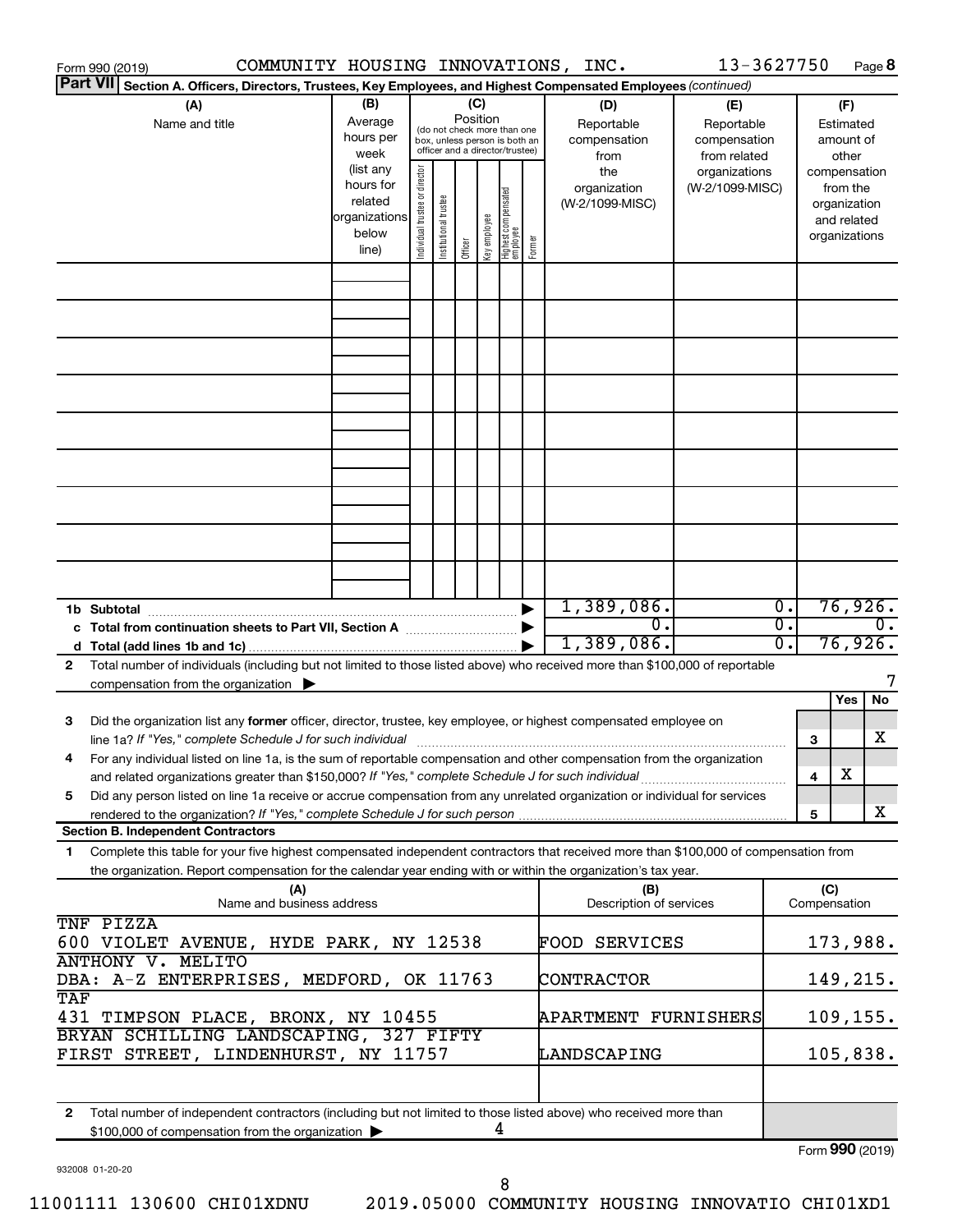|                                                           |                  |   | Form 990 (2019)                                                                                                                                                                                                                |                          |                |                |                      |             | COMMUNITY HOUSING INNOVATIONS, INC. |                                                        | 13-3627750 | Page 9                                                          |
|-----------------------------------------------------------|------------------|---|--------------------------------------------------------------------------------------------------------------------------------------------------------------------------------------------------------------------------------|--------------------------|----------------|----------------|----------------------|-------------|-------------------------------------|--------------------------------------------------------|------------|-----------------------------------------------------------------|
|                                                           | <b>Part VIII</b> |   | <b>Statement of Revenue</b>                                                                                                                                                                                                    |                          |                |                |                      |             |                                     |                                                        |            |                                                                 |
|                                                           |                  |   |                                                                                                                                                                                                                                |                          |                |                |                      |             |                                     |                                                        |            |                                                                 |
|                                                           |                  |   |                                                                                                                                                                                                                                |                          |                |                |                      |             | Total revenue                       | Related or exempt<br>function revenue business revenue | Unrelated  | (D)<br>Revenue excluded<br>from tax under<br>sections 512 - 514 |
|                                                           |                  |   | 1 a Federated campaigns                                                                                                                                                                                                        |                          | 1a             |                |                      |             |                                     |                                                        |            |                                                                 |
| Contributions, Gifts, Grants<br>and Other Similar Amounts |                  |   | <b>b</b> Membership dues                                                                                                                                                                                                       |                          | 1 <sub>b</sub> |                |                      |             |                                     |                                                        |            |                                                                 |
|                                                           |                  |   | Fundraising events                                                                                                                                                                                                             |                          | 1 <sub>c</sub> |                |                      | 59,705.     |                                     |                                                        |            |                                                                 |
|                                                           |                  |   | d Related organizations                                                                                                                                                                                                        | $\overline{\phantom{a}}$ | 1 <sub>d</sub> |                |                      |             |                                     |                                                        |            |                                                                 |
|                                                           |                  |   | Government grants (contributions)                                                                                                                                                                                              |                          | 1e             |                | 2,870,515.           |             |                                     |                                                        |            |                                                                 |
|                                                           |                  | f | All other contributions, gifts, grants, and                                                                                                                                                                                    |                          |                |                |                      |             |                                     |                                                        |            |                                                                 |
|                                                           |                  |   | similar amounts not included above                                                                                                                                                                                             |                          | 1f             |                |                      | 268,682.    |                                     |                                                        |            |                                                                 |
|                                                           |                  |   | Noncash contributions included in lines 1a-1f                                                                                                                                                                                  |                          | $1g$ \$        |                |                      |             |                                     |                                                        |            |                                                                 |
|                                                           |                  |   |                                                                                                                                                                                                                                |                          |                |                | 3,198,902.           |             |                                     |                                                        |            |                                                                 |
|                                                           |                  |   |                                                                                                                                                                                                                                |                          |                |                | <b>Business Code</b> |             |                                     |                                                        |            |                                                                 |
| Program Service<br>Revenue                                | 2 a              |   | SCATTERED SITE HOUSING                                                                                                                                                                                                         |                          |                |                | 532000               |             | 26,840,863.                         | 26,840,863.                                            |            |                                                                 |
|                                                           |                  | b | RENTAL INCOME                                                                                                                                                                                                                  |                          |                |                | 532000               |             | 1,860,882.                          | 1,860,882.                                             |            |                                                                 |
|                                                           |                  | c | HOMEBUYER COUNSELING                                                                                                                                                                                                           |                          |                |                | 531390               |             | 46,900.                             | 46,900.                                                |            |                                                                 |
|                                                           |                  | d |                                                                                                                                                                                                                                |                          |                |                |                      |             |                                     |                                                        |            |                                                                 |
|                                                           |                  | е |                                                                                                                                                                                                                                |                          |                |                |                      |             |                                     |                                                        |            |                                                                 |
|                                                           |                  | f |                                                                                                                                                                                                                                |                          |                |                | ►                    | 28,748,645. |                                     |                                                        |            |                                                                 |
|                                                           | 3                |   | Investment income (including dividends, interest, and                                                                                                                                                                          |                          |                |                |                      |             |                                     |                                                        |            |                                                                 |
|                                                           |                  |   |                                                                                                                                                                                                                                |                          |                |                |                      |             | 69,417.                             |                                                        |            | 69,417.                                                         |
|                                                           | 4                |   | Income from investment of tax-exempt bond proceeds                                                                                                                                                                             |                          |                |                |                      |             |                                     |                                                        |            |                                                                 |
|                                                           | 5                |   |                                                                                                                                                                                                                                |                          |                |                |                      |             |                                     |                                                        |            |                                                                 |
|                                                           |                  |   |                                                                                                                                                                                                                                |                          | (i) Real       |                | (ii) Personal        |             |                                     |                                                        |            |                                                                 |
|                                                           |                  |   | 6 a Gross rents                                                                                                                                                                                                                | l 6a                     |                |                |                      |             |                                     |                                                        |            |                                                                 |
|                                                           |                  | b | Less: rental expenses                                                                                                                                                                                                          | 6 <sub>b</sub>           |                |                |                      |             |                                     |                                                        |            |                                                                 |
|                                                           |                  | с | Rental income or (loss)                                                                                                                                                                                                        | 6c                       |                |                |                      |             |                                     |                                                        |            |                                                                 |
|                                                           |                  |   | d Net rental income or (loss)                                                                                                                                                                                                  |                          |                |                | .                    |             |                                     |                                                        |            |                                                                 |
|                                                           |                  |   | 7 a Gross amount from sales of                                                                                                                                                                                                 |                          | (i) Securities |                | (ii) Other           |             |                                     |                                                        |            |                                                                 |
|                                                           |                  |   | assets other than inventory                                                                                                                                                                                                    | 7a                       |                |                | 7, 315, 341.         |             |                                     |                                                        |            |                                                                 |
|                                                           |                  |   | <b>b</b> Less: cost or other basis                                                                                                                                                                                             |                          |                |                |                      |             |                                     |                                                        |            |                                                                 |
| evenue                                                    |                  |   | and sales expenses                                                                                                                                                                                                             | 7b                       |                |                | 2,187,783.           |             |                                     |                                                        |            |                                                                 |
|                                                           |                  |   | c Gain or (loss)                                                                                                                                                                                                               | <b>7c</b>                |                |                | 5, 127, 558.         |             |                                     |                                                        |            |                                                                 |
| Œ                                                         |                  |   |                                                                                                                                                                                                                                |                          |                |                |                      |             | 5,127,558.                          |                                                        |            | 5,127,558.                                                      |
| Other                                                     |                  |   | 8 a Gross income from fundraising events (not                                                                                                                                                                                  |                          |                |                |                      |             |                                     |                                                        |            |                                                                 |
|                                                           |                  |   | 59,705. of<br>including $$$<br>contributions reported on line 1c). See                                                                                                                                                         |                          |                |                |                      |             |                                     |                                                        |            |                                                                 |
|                                                           |                  |   |                                                                                                                                                                                                                                |                          |                | l 8a           |                      | 19,257.     |                                     |                                                        |            |                                                                 |
|                                                           |                  |   |                                                                                                                                                                                                                                |                          |                | 8b             |                      | 19,257.     |                                     |                                                        |            |                                                                 |
|                                                           |                  |   | Net income or (loss) from fundraising events                                                                                                                                                                                   |                          |                |                |                      |             | 0.                                  |                                                        |            |                                                                 |
|                                                           |                  |   | 9 a Gross income from gaming activities. See                                                                                                                                                                                   |                          |                |                |                      |             |                                     |                                                        |            |                                                                 |
|                                                           |                  |   |                                                                                                                                                                                                                                |                          |                | 9a             |                      |             |                                     |                                                        |            |                                                                 |
|                                                           |                  |   |                                                                                                                                                                                                                                |                          |                | 9 <sub>b</sub> |                      |             |                                     |                                                        |            |                                                                 |
|                                                           |                  |   | c Net income or (loss) from gaming activities                                                                                                                                                                                  |                          |                |                |                      |             |                                     |                                                        |            |                                                                 |
|                                                           |                  |   | 10 a Gross sales of inventory, less returns                                                                                                                                                                                    |                          |                |                |                      |             |                                     |                                                        |            |                                                                 |
|                                                           |                  |   |                                                                                                                                                                                                                                |                          |                | 10a            |                      |             |                                     |                                                        |            |                                                                 |
|                                                           |                  |   | <b>b</b> Less: cost of goods sold                                                                                                                                                                                              |                          |                | 10bl           |                      |             |                                     |                                                        |            |                                                                 |
|                                                           |                  |   | c Net income or (loss) from sales of inventory                                                                                                                                                                                 |                          |                |                |                      |             |                                     |                                                        |            |                                                                 |
|                                                           |                  |   |                                                                                                                                                                                                                                |                          |                |                | <b>Business Code</b> |             |                                     |                                                        |            |                                                                 |
| Miscellaneous<br>Revenue                                  |                  |   | 11 a OTHER INCOME                                                                                                                                                                                                              |                          |                |                | 900099               |             | 97,253.                             | 97,253.                                                |            |                                                                 |
|                                                           |                  |   | <b>b</b> DEVELOPER FEE INCOME                                                                                                                                                                                                  |                          |                |                | 900099               |             | 6,000,                              | 6,000.                                                 |            |                                                                 |
|                                                           |                  | c |                                                                                                                                                                                                                                |                          |                |                |                      |             |                                     |                                                        |            |                                                                 |
|                                                           |                  |   |                                                                                                                                                                                                                                |                          |                |                |                      |             | 103,253.                            |                                                        |            |                                                                 |
|                                                           | 12               |   | Total revenue. See instructions [101] [101] Total revenue See instructions [101] [101] Total Press, Total Press, Total Press, Total Press, Total Press, Total Press, Total Press, Total Press, Total Press, Total Press, Total |                          |                |                |                      |             | 37, 247, 775.                       | 28,851,898.                                            | 0.         | 5,196,975.                                                      |
|                                                           |                  |   |                                                                                                                                                                                                                                |                          |                |                |                      |             |                                     |                                                        |            |                                                                 |

932009 01-20-20

11001111 130600 CHI01XDNU 2019.05000 COMMUNITY HOUSING INNOVATIO CHI01XD1

Form (2019) **990**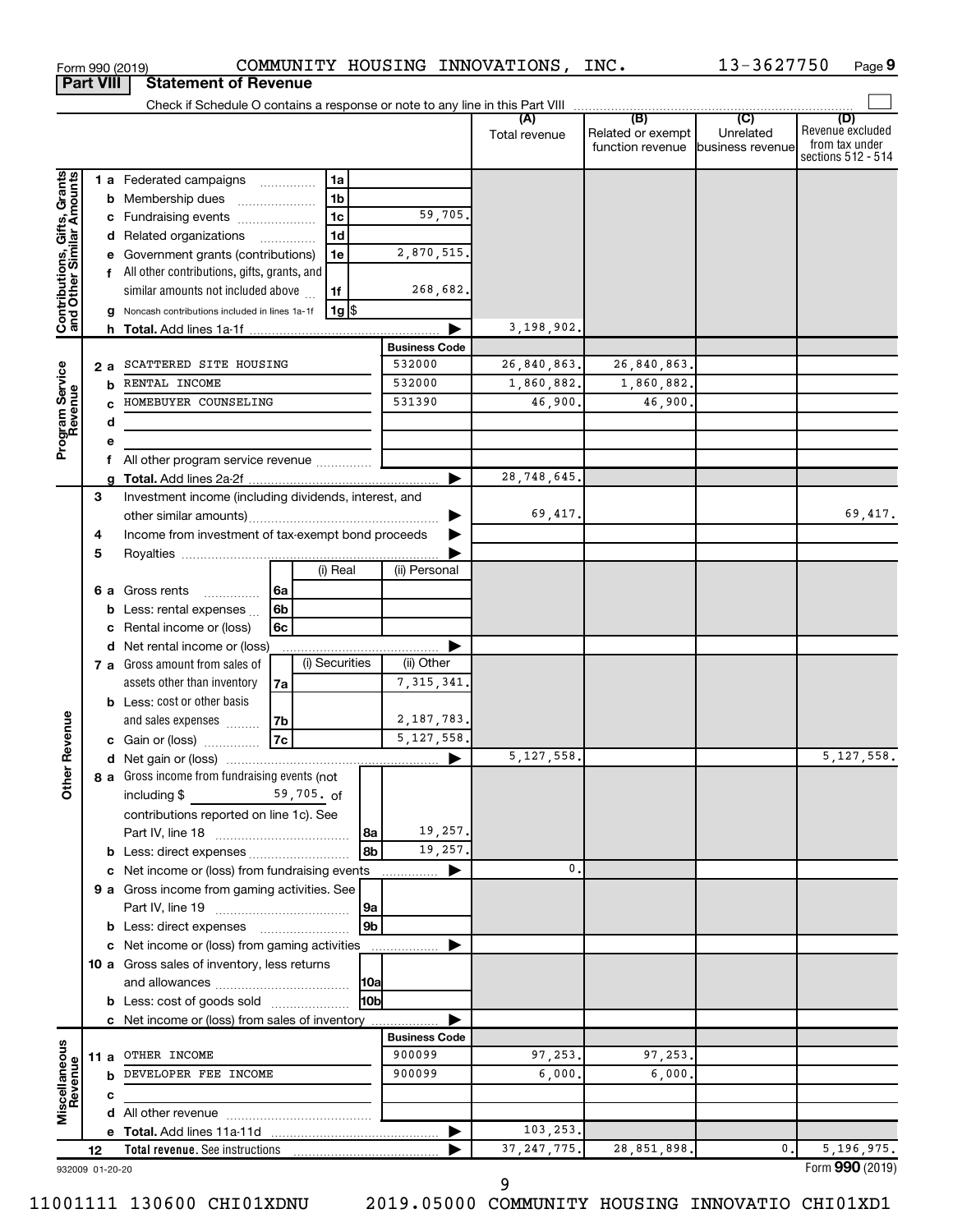**Part IX Statement of Functional Expenses**

Form 990 (2019)  $\sim$  COMMUNITY HOUSING INNOVATIONS, INC.  $\sim$  13-3627750  $_{\rm Page}$ 

|              | Section 501(c)(3) and 501(c)(4) organizations must complete all columns. All other organizations must complete column (A).                                                                                 |                       |                                    |                                           |                                |  |  |  |  |  |  |  |  |
|--------------|------------------------------------------------------------------------------------------------------------------------------------------------------------------------------------------------------------|-----------------------|------------------------------------|-------------------------------------------|--------------------------------|--|--|--|--|--|--|--|--|
|              | Check if Schedule O contains a response or note to any line in this Part IX                                                                                                                                |                       |                                    |                                           |                                |  |  |  |  |  |  |  |  |
|              | Do not include amounts reported on lines 6b,<br>7b, 8b, 9b, and 10b of Part VIII.                                                                                                                          | (A)<br>Total expenses | (B)<br>Program service<br>expenses | (C)<br>Management and<br>general expenses | (D)<br>Fundraising<br>expenses |  |  |  |  |  |  |  |  |
| 1.           | Grants and other assistance to domestic organizations                                                                                                                                                      |                       |                                    |                                           |                                |  |  |  |  |  |  |  |  |
|              | and domestic governments. See Part IV, line 21                                                                                                                                                             | 876,703.              | 876,703.                           |                                           |                                |  |  |  |  |  |  |  |  |
| $\mathbf{2}$ | Grants and other assistance to domestic                                                                                                                                                                    |                       |                                    |                                           |                                |  |  |  |  |  |  |  |  |
|              | individuals. See Part IV, line 22                                                                                                                                                                          |                       |                                    |                                           |                                |  |  |  |  |  |  |  |  |
| 3            | Grants and other assistance to foreign                                                                                                                                                                     |                       |                                    |                                           |                                |  |  |  |  |  |  |  |  |
|              | organizations, foreign governments, and foreign                                                                                                                                                            |                       |                                    |                                           |                                |  |  |  |  |  |  |  |  |
|              | individuals. See Part IV, lines 15 and 16                                                                                                                                                                  |                       |                                    |                                           |                                |  |  |  |  |  |  |  |  |
| 4            | Benefits paid to or for members                                                                                                                                                                            |                       |                                    |                                           |                                |  |  |  |  |  |  |  |  |
| 5            | Compensation of current officers, directors,                                                                                                                                                               |                       |                                    |                                           |                                |  |  |  |  |  |  |  |  |
|              | trustees, and key employees                                                                                                                                                                                | 1,365,007.            | 110, 810.                          | 1,231,124.                                | 23,073.                        |  |  |  |  |  |  |  |  |
| 6            | Compensation not included above to disqualified                                                                                                                                                            |                       |                                    |                                           |                                |  |  |  |  |  |  |  |  |
|              | persons (as defined under section 4958(f)(1)) and                                                                                                                                                          |                       |                                    |                                           |                                |  |  |  |  |  |  |  |  |
|              | persons described in section 4958(c)(3)(B)                                                                                                                                                                 | 9, 153, 195.          | 8,077,044.                         | 1,036,901.                                | 39,250.                        |  |  |  |  |  |  |  |  |
| 7<br>8       | Pension plan accruals and contributions (include                                                                                                                                                           |                       |                                    |                                           |                                |  |  |  |  |  |  |  |  |
|              | section 401(k) and 403(b) employer contributions)                                                                                                                                                          | 201,095.              | 169,439.                           | 30,005.                                   |                                |  |  |  |  |  |  |  |  |
| 9            |                                                                                                                                                                                                            | 1,147,181.            | 912,793.                           | 220, 241.                                 | $\frac{1,651}{14,147}$         |  |  |  |  |  |  |  |  |
| 10           |                                                                                                                                                                                                            | 804, 294.             | 638,806.                           | 161, 377.                                 | 4,111.                         |  |  |  |  |  |  |  |  |
| 11           | Fees for services (nonemployees):                                                                                                                                                                          |                       |                                    |                                           |                                |  |  |  |  |  |  |  |  |
| а            |                                                                                                                                                                                                            |                       |                                    |                                           |                                |  |  |  |  |  |  |  |  |
|              |                                                                                                                                                                                                            | 66,622.               | 66,622.                            |                                           |                                |  |  |  |  |  |  |  |  |
|              |                                                                                                                                                                                                            | 185, 820.             |                                    | 185,820.                                  |                                |  |  |  |  |  |  |  |  |
|              | Lobbying                                                                                                                                                                                                   |                       |                                    |                                           |                                |  |  |  |  |  |  |  |  |
|              | Professional fundraising services. See Part IV, line 17                                                                                                                                                    |                       |                                    |                                           |                                |  |  |  |  |  |  |  |  |
|              | Investment management fees                                                                                                                                                                                 |                       |                                    |                                           |                                |  |  |  |  |  |  |  |  |
| g            | Other. (If line 11g amount exceeds 10% of line 25,                                                                                                                                                         |                       |                                    |                                           |                                |  |  |  |  |  |  |  |  |
|              | column (A) amount, list line 11g expenses on Sch O.)                                                                                                                                                       | 217, 317.             | 181,228.                           | $\frac{32,874.}{1,356.}$                  | $\frac{3,215}{99}$ .           |  |  |  |  |  |  |  |  |
| 12           |                                                                                                                                                                                                            | 19,846.               | 18,391.                            |                                           |                                |  |  |  |  |  |  |  |  |
| 13           |                                                                                                                                                                                                            | 207,683.              | 137,229.                           | 68,007.                                   | 2,447.                         |  |  |  |  |  |  |  |  |
| 14           |                                                                                                                                                                                                            |                       |                                    |                                           |                                |  |  |  |  |  |  |  |  |
| 15           |                                                                                                                                                                                                            |                       |                                    |                                           |                                |  |  |  |  |  |  |  |  |
| 16           |                                                                                                                                                                                                            |                       | 12,590,916. 12,229,193.<br>94,344. | 342,644.<br>28, 353.                      | 19,079.                        |  |  |  |  |  |  |  |  |
| 17           |                                                                                                                                                                                                            | 126, 376.             |                                    |                                           | 3,679.                         |  |  |  |  |  |  |  |  |
| 18           | Payments of travel or entertainment expenses                                                                                                                                                               |                       |                                    |                                           |                                |  |  |  |  |  |  |  |  |
|              | for any federal, state, or local public officials<br>Conferences, conventions, and meetings                                                                                                                | 13,897.               | 10,456.                            | 2,125.                                    | 1,316.                         |  |  |  |  |  |  |  |  |
| 19<br>20     | Interest                                                                                                                                                                                                   | 315,941.              | 264, 326.                          | 51,615                                    |                                |  |  |  |  |  |  |  |  |
| 21           |                                                                                                                                                                                                            |                       |                                    |                                           |                                |  |  |  |  |  |  |  |  |
| 22           | Depreciation, depletion, and amortization                                                                                                                                                                  | 909, 967.             | 903, 314.                          | 6,653.                                    |                                |  |  |  |  |  |  |  |  |
| 23           | Insurance                                                                                                                                                                                                  | 639,896.              | 615,069.                           | 24,827.                                   |                                |  |  |  |  |  |  |  |  |
| 24           | Other expenses. Itemize expenses not covered<br>above (List miscellaneous expenses on line 24e. If<br>line 24e amount exceeds 10% of line 25, column (A)<br>amount, list line 24e expenses on Schedule O.) |                       |                                    |                                           |                                |  |  |  |  |  |  |  |  |
| a            | FOOD                                                                                                                                                                                                       | 1,256,640.            | 1, 255, 794.                       | 846.                                      |                                |  |  |  |  |  |  |  |  |
|              | <b>SECURITY</b>                                                                                                                                                                                            | 927,394.              | 926, 349.                          | 961.                                      | $\overline{84}$ .              |  |  |  |  |  |  |  |  |
|              | UTILITIES                                                                                                                                                                                                  | 778,382.              | 768, 197.                          | 9,303.                                    | 882.                           |  |  |  |  |  |  |  |  |
|              | <b>TELEPHONE</b>                                                                                                                                                                                           | 136,999.              | 108,026.                           | 28, 172.                                  | 801.                           |  |  |  |  |  |  |  |  |
|              | e All other expenses                                                                                                                                                                                       | 257,575.              | 188,999.                           | 63, 369.                                  | 5,207.                         |  |  |  |  |  |  |  |  |
| 25           | Total functional expenses. Add lines 1 through 24e                                                                                                                                                         | 32,198,746.           | 28, 553, 132.                      | 3,526,573.                                | 119,041.                       |  |  |  |  |  |  |  |  |
| 26           | Joint costs. Complete this line only if the organization                                                                                                                                                   |                       |                                    |                                           |                                |  |  |  |  |  |  |  |  |
|              | reported in column (B) joint costs from a combined                                                                                                                                                         |                       |                                    |                                           |                                |  |  |  |  |  |  |  |  |
|              | educational campaign and fundraising solicitation.                                                                                                                                                         |                       |                                    |                                           |                                |  |  |  |  |  |  |  |  |

932010 01-20-20

Check here

Form (2019) **990**

Check here  $\begin{array}{c} \begin{array}{|c} \hline \end{array} \end{array}$  if following SOP 98-2 (ASC 958-720)

11001111 130600 CHI01XDNU 2019.05000 COMMUNITY HOUSING INNOVATIO CHI01XD1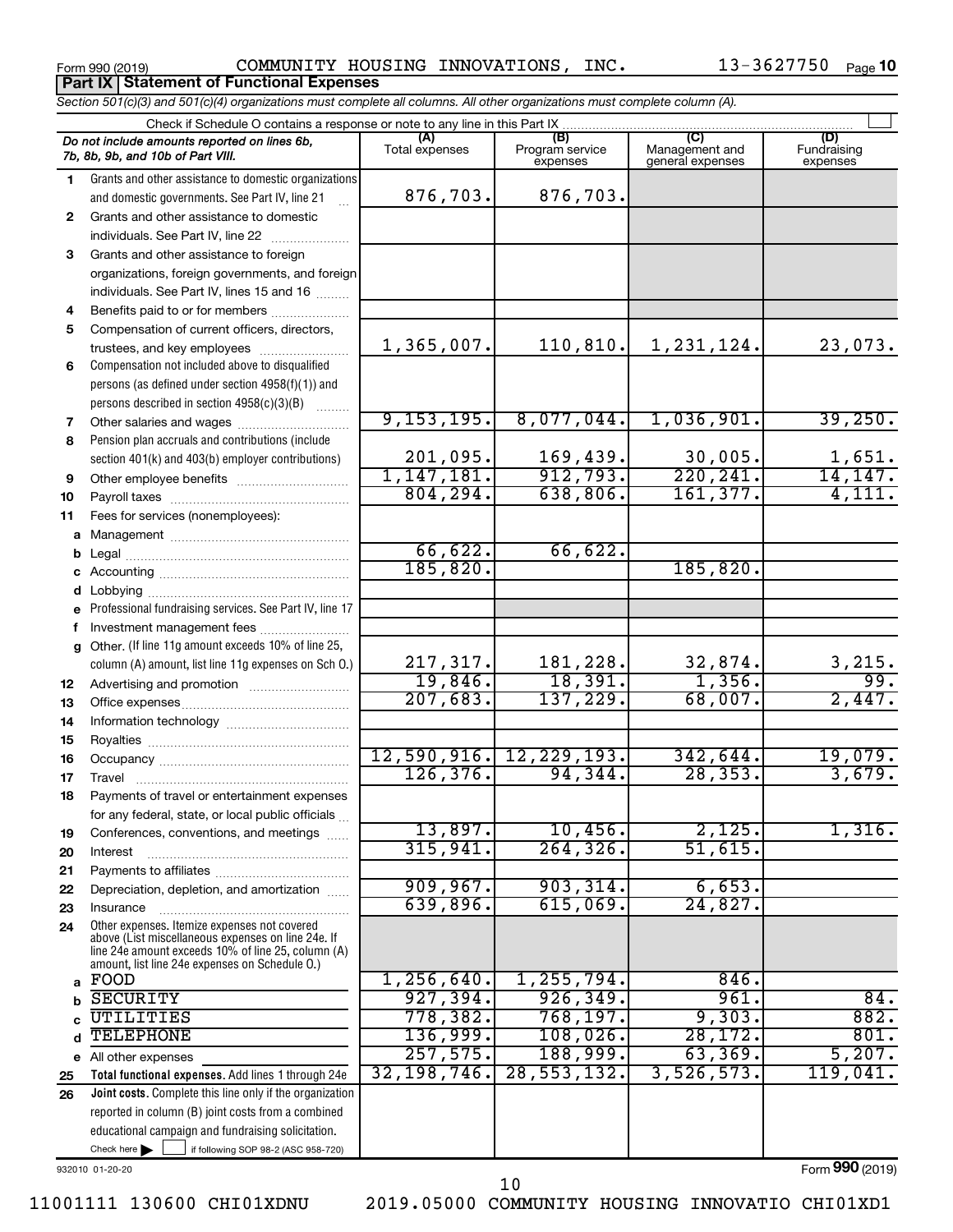Form 990 (2019) COMMUNITY HOUSING INNOVATIONS, INC.  $13-3627750$  Page

13-3627750 Page 11

|                             |          |                                                                                                                                                                                                                               |                 |               | (A)<br>Beginning of year   |                          | (B)<br>End of year |
|-----------------------------|----------|-------------------------------------------------------------------------------------------------------------------------------------------------------------------------------------------------------------------------------|-----------------|---------------|----------------------------|--------------------------|--------------------|
|                             | 1        |                                                                                                                                                                                                                               |                 |               | 2,134,166.                 | $\mathbf{1}$             | 6,941,673.         |
|                             | 2        |                                                                                                                                                                                                                               |                 |               | 102, 754.                  | $\mathbf{2}$             |                    |
|                             | З        |                                                                                                                                                                                                                               |                 |               |                            | 3                        |                    |
|                             | 4        |                                                                                                                                                                                                                               |                 |               | 5, 149, 737.               | $\overline{4}$           | 4,923,186.         |
|                             | 5        | Loans and other receivables from any current or former officer, director,                                                                                                                                                     |                 |               |                            |                          |                    |
|                             |          | trustee, key employee, creator or founder, substantial contributor, or 35%                                                                                                                                                    |                 |               |                            |                          |                    |
|                             |          | controlled entity or family member of any of these persons                                                                                                                                                                    |                 |               |                            | 5                        |                    |
|                             | 6        | Loans and other receivables from other disqualified persons (as defined                                                                                                                                                       |                 |               |                            |                          |                    |
|                             |          | under section 4958(f)(1)), and persons described in section 4958(c)(3)(B)                                                                                                                                                     |                 |               |                            | 6                        |                    |
|                             | 7        |                                                                                                                                                                                                                               |                 |               |                            | $\overline{\phantom{a}}$ |                    |
| Assets                      | 8        |                                                                                                                                                                                                                               |                 |               |                            | 8                        |                    |
|                             | 9        | Prepaid expenses and deferred charges [11] [11] Prepaid expenses and deferred charges [11] [11] Martin Marian Marian Marian Marian Marian Marian Marian Marian Marian Marian Marian Marian Marian Marian Marian Marian Marian |                 |               | 382,508.                   | $\boldsymbol{9}$         | 92,913.            |
|                             |          | 10a Land, buildings, and equipment: cost or other                                                                                                                                                                             |                 |               |                            |                          |                    |
|                             |          | basis. Complete Part VI of Schedule D                                                                                                                                                                                         | 10a             | 25, 101, 012. |                            |                          |                    |
|                             |          | <b>b</b> Less: accumulated depreciation <i>mimimimini</i> ng                                                                                                                                                                  | 10 <sub>b</sub> | 10,484,051.   | 17,434,074.                | 10 <sub>c</sub>          | 14,616,961.        |
|                             | 11       |                                                                                                                                                                                                                               |                 |               | 11                         |                          |                    |
|                             | 12       |                                                                                                                                                                                                                               |                 | 12            |                            |                          |                    |
|                             | 13       |                                                                                                                                                                                                                               |                 | 13            |                            |                          |                    |
|                             | 14       |                                                                                                                                                                                                                               |                 | 14            |                            |                          |                    |
|                             | 15       |                                                                                                                                                                                                                               |                 |               | 202, 212.                  | 15                       | 216, 205.          |
|                             | 16       |                                                                                                                                                                                                                               |                 |               | 25,405,451.                | 16                       | 26, 790, 938.      |
|                             | 17       |                                                                                                                                                                                                                               |                 |               | 3,581,286.                 | 17                       | 3, 263, 998.       |
|                             | 18       |                                                                                                                                                                                                                               | 10, 358, 589.   | 18            | 9,158,728.<br>122, 299.    |                          |                    |
|                             | 19       |                                                                                                                                                                                                                               | 91,014.         | 19            |                            |                          |                    |
|                             | 20       |                                                                                                                                                                                                                               |                 |               | 83,951.                    | 20                       | 77,393.            |
|                             | 21       | Escrow or custodial account liability. Complete Part IV of Schedule D                                                                                                                                                         |                 |               |                            | 21                       |                    |
| Liabilities                 | 22       | Loans and other payables to any current or former officer, director,                                                                                                                                                          |                 |               |                            |                          |                    |
|                             |          | trustee, key employee, creator or founder, substantial contributor, or 35%                                                                                                                                                    |                 |               |                            |                          |                    |
|                             |          |                                                                                                                                                                                                                               |                 |               | 6, 575, 030.               | 22<br>23                 | 4,337,172.         |
|                             | 23       | Secured mortgages and notes payable to unrelated third parties <i>mummum</i>                                                                                                                                                  |                 |               |                            | 24                       |                    |
|                             | 24<br>25 | Other liabilities (including federal income tax, payables to related third                                                                                                                                                    |                 |               |                            |                          |                    |
|                             |          | parties, and other liabilities not included on lines 17-24). Complete Part X                                                                                                                                                  |                 |               |                            |                          |                    |
|                             |          | of Schedule D                                                                                                                                                                                                                 |                 |               | 478,087.                   | 25                       | 544,825.           |
|                             | 26       | Total liabilities. Add lines 17 through 25                                                                                                                                                                                    |                 |               | $\overline{21, 167, 957.}$ | 26                       | 17,504,415.        |
|                             |          | Organizations that follow FASB ASC 958, check here $\blacktriangleright \lfloor \underline{X} \rfloor$                                                                                                                        |                 |               |                            |                          |                    |
|                             |          | and complete lines 27, 28, 32, and 33.                                                                                                                                                                                        |                 |               |                            |                          |                    |
|                             | 27       |                                                                                                                                                                                                                               |                 |               | 4,197,494.                 | 27                       | 9,099,611.         |
|                             | 28       |                                                                                                                                                                                                                               |                 |               | 40,000.                    | 28                       | 186, 912.          |
|                             |          | Organizations that do not follow FASB ASC 958, check here $\blacktriangleright$                                                                                                                                               |                 |               |                            |                          |                    |
|                             |          | and complete lines 29 through 33.                                                                                                                                                                                             |                 |               |                            |                          |                    |
|                             | 29       |                                                                                                                                                                                                                               |                 |               |                            | 29                       |                    |
|                             | 30       | Paid-in or capital surplus, or land, building, or equipment fund                                                                                                                                                              |                 |               |                            | 30                       |                    |
|                             | 31       | Retained earnings, endowment, accumulated income, or other funds                                                                                                                                                              |                 |               |                            | 31                       |                    |
| Net Assets or Fund Balances | 32       |                                                                                                                                                                                                                               |                 |               | 4,237,494.                 | 32                       | 9, 286, 523.       |
|                             | 33       |                                                                                                                                                                                                                               |                 |               | 25,405,451.                | 33                       | 26,790,938.        |
|                             |          |                                                                                                                                                                                                                               |                 |               |                            |                          |                    |

Form (2019) **990**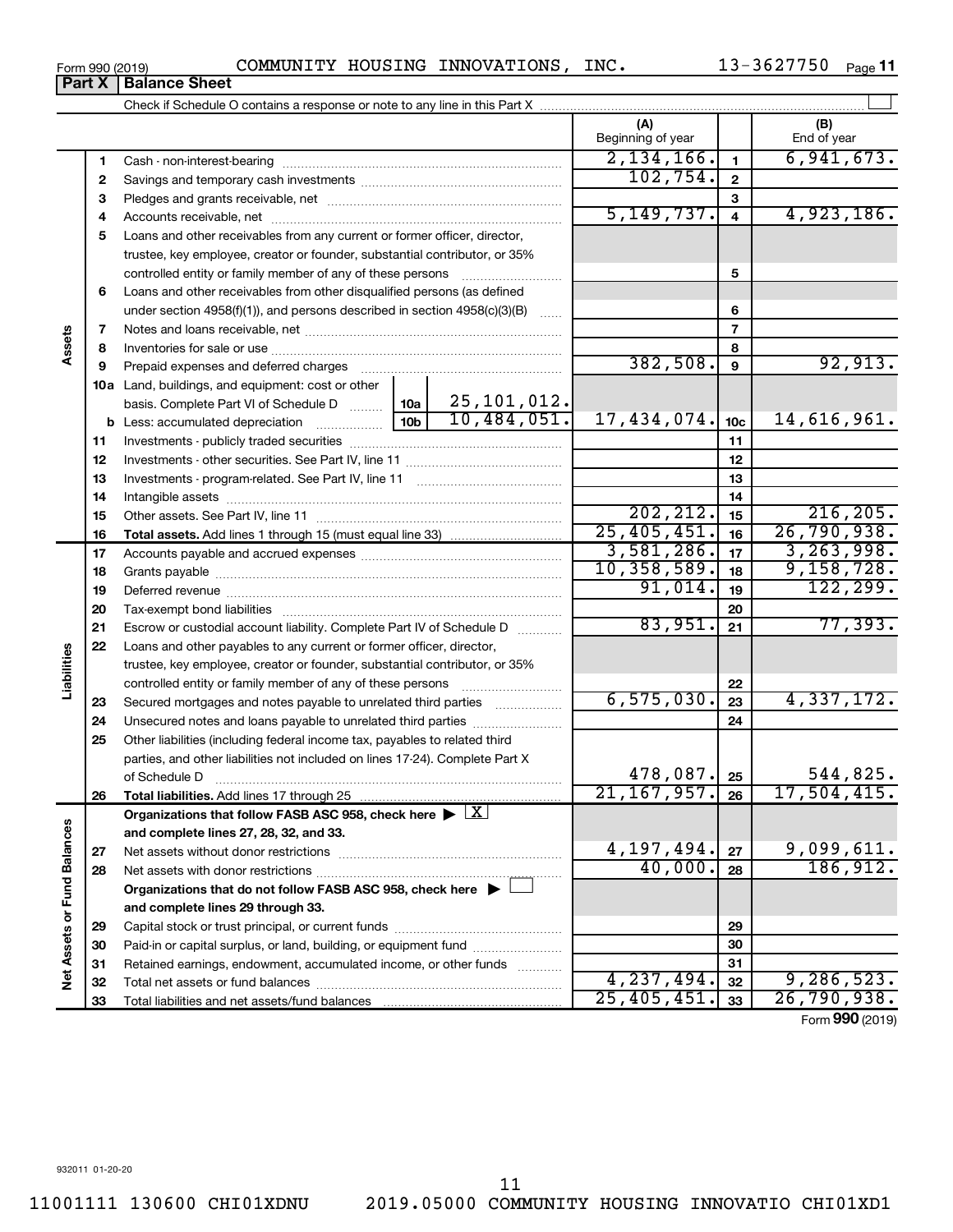|    | COMMUNITY HOUSING INNOVATIONS, INC.<br>Form 990 (2019)                                                                                                                                                                         |                         | 13-3627750     |                 | Page 12          |  |  |  |  |
|----|--------------------------------------------------------------------------------------------------------------------------------------------------------------------------------------------------------------------------------|-------------------------|----------------|-----------------|------------------|--|--|--|--|
|    | Part XI<br><b>Reconciliation of Net Assets</b>                                                                                                                                                                                 |                         |                |                 |                  |  |  |  |  |
|    |                                                                                                                                                                                                                                |                         |                |                 |                  |  |  |  |  |
|    |                                                                                                                                                                                                                                |                         |                |                 |                  |  |  |  |  |
| 1  |                                                                                                                                                                                                                                | 1                       | 37, 247, 775.  |                 |                  |  |  |  |  |
| 2  |                                                                                                                                                                                                                                | $\mathbf{2}$            | 32, 198, 746.  |                 |                  |  |  |  |  |
| З  | Revenue less expenses. Subtract line 2 from line 1                                                                                                                                                                             | 3                       | 5,049,029.     |                 |                  |  |  |  |  |
| 4  |                                                                                                                                                                                                                                | $\overline{\mathbf{4}}$ | 4, 237, 494.   |                 |                  |  |  |  |  |
| 5  | 5                                                                                                                                                                                                                              |                         |                |                 |                  |  |  |  |  |
| 6  |                                                                                                                                                                                                                                | 6                       |                |                 |                  |  |  |  |  |
| 7  |                                                                                                                                                                                                                                | $\overline{7}$          |                |                 |                  |  |  |  |  |
| 8  | Prior period adjustments material contents and content and content and content and content and content and content and content and content and content and content and content and content and content and content and content | 8                       |                |                 |                  |  |  |  |  |
| 9  | Other changes in net assets or fund balances (explain on Schedule O)                                                                                                                                                           | 9                       |                |                 | $\overline{0}$ . |  |  |  |  |
| 10 | Net assets or fund balances at end of year. Combine lines 3 through 9 (must equal Part X, line 32,                                                                                                                             |                         |                |                 |                  |  |  |  |  |
|    |                                                                                                                                                                                                                                | 10                      | 9,286,523.     |                 |                  |  |  |  |  |
|    | <b>Part XII Financial Statements and Reporting</b>                                                                                                                                                                             |                         |                |                 |                  |  |  |  |  |
|    |                                                                                                                                                                                                                                |                         |                |                 |                  |  |  |  |  |
|    |                                                                                                                                                                                                                                |                         |                | <b>Yes</b>      | <b>No</b>        |  |  |  |  |
| 1  | $\mathbf{X}$ Accrual<br>Accounting method used to prepare the Form 990: [130] Cash<br>Other                                                                                                                                    |                         |                |                 |                  |  |  |  |  |
|    | If the organization changed its method of accounting from a prior year or checked "Other," explain in Schedule O.                                                                                                              |                         |                |                 |                  |  |  |  |  |
|    |                                                                                                                                                                                                                                |                         |                |                 |                  |  |  |  |  |
|    | If "Yes," check a box below to indicate whether the financial statements for the year were compiled or reviewed on a                                                                                                           |                         |                |                 |                  |  |  |  |  |
|    | separate basis, consolidated basis, or both:                                                                                                                                                                                   |                         |                |                 |                  |  |  |  |  |
|    | Separate basis<br>Consolidated basis<br>Both consolidated and separate basis                                                                                                                                                   |                         |                |                 |                  |  |  |  |  |
|    |                                                                                                                                                                                                                                |                         | 2 <sub>b</sub> | х               |                  |  |  |  |  |
|    | If "Yes," check a box below to indicate whether the financial statements for the year were audited on a separate basis,                                                                                                        |                         |                |                 |                  |  |  |  |  |
|    | consolidated basis, or both:                                                                                                                                                                                                   |                         |                |                 |                  |  |  |  |  |
|    | $\boxed{\textbf{X}}$ Consolidated basis<br>Both consolidated and separate basis<br>Separate basis                                                                                                                              |                         |                |                 |                  |  |  |  |  |
|    | c If "Yes" to line 2a or 2b, does the organization have a committee that assumes responsibility for oversight of the audit,                                                                                                    |                         |                |                 |                  |  |  |  |  |
|    |                                                                                                                                                                                                                                |                         | 2c             | х               |                  |  |  |  |  |
|    | If the organization changed either its oversight process or selection process during the tax year, explain on Schedule O.                                                                                                      |                         |                |                 |                  |  |  |  |  |
|    | 3a As a result of a federal award, was the organization required to undergo an audit or audits as set forth in the Single Audit                                                                                                |                         |                |                 |                  |  |  |  |  |
|    |                                                                                                                                                                                                                                |                         | 3a             | х               |                  |  |  |  |  |
|    | <b>b</b> If "Yes," did the organization undergo the required audit or audits? If the organization did not undergo the required audit                                                                                           |                         |                |                 |                  |  |  |  |  |
|    |                                                                                                                                                                                                                                |                         | 3b             | X               |                  |  |  |  |  |
|    |                                                                                                                                                                                                                                |                         |                | $000 \text{ m}$ |                  |  |  |  |  |

Form (2019) **990**

932012 01-20-20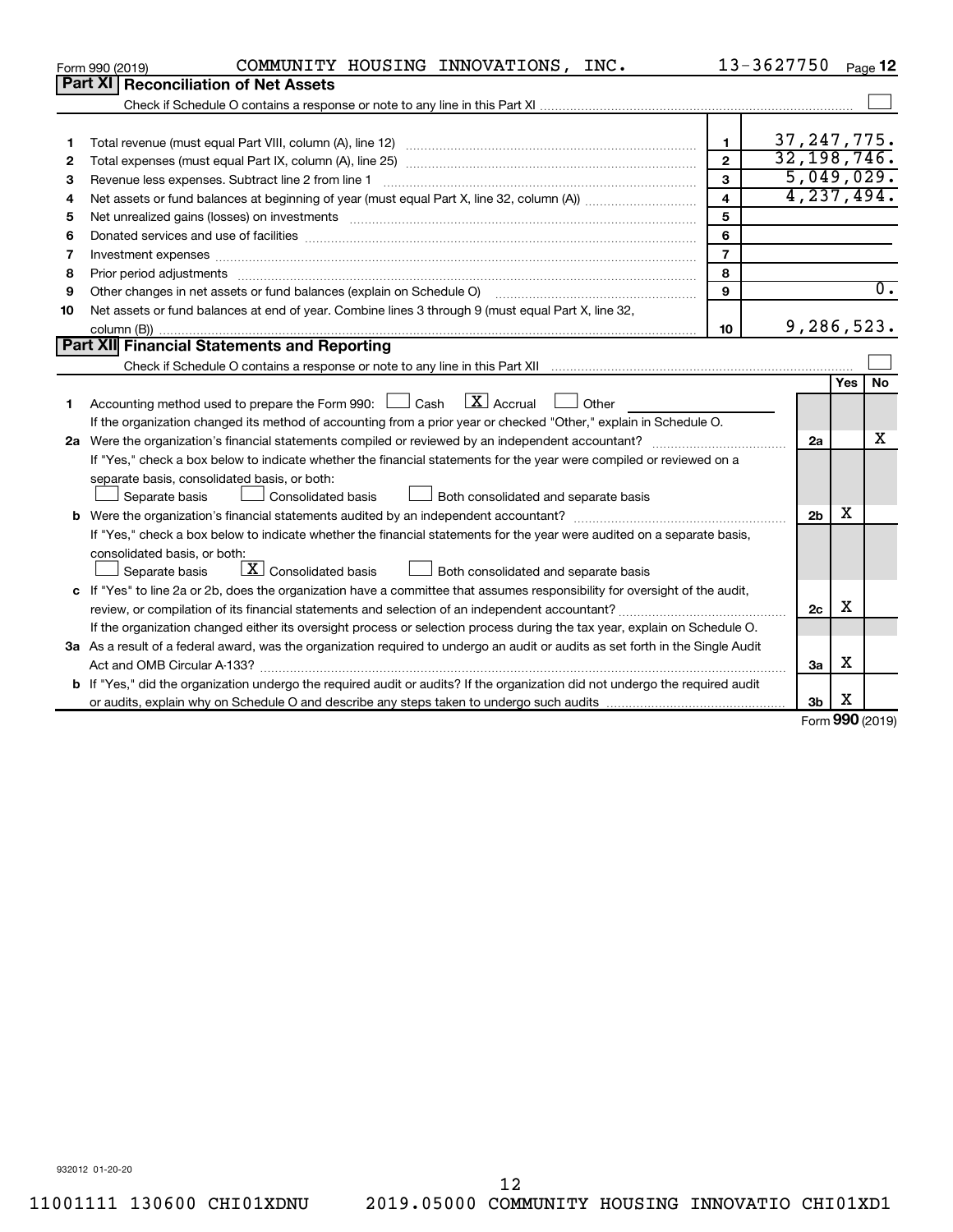| <b>SCHEDULE A</b> |  |
|-------------------|--|
|-------------------|--|

| (Form 990 or 990-EZ) |  |  |  |  |  |  |
|----------------------|--|--|--|--|--|--|
|----------------------|--|--|--|--|--|--|

## Form 990 or 990-EZ) **Public Charity Status and Public Support**<br>
Complete if the organization is a section 501(c)(3) organization or a section<br> **2019**

**4947(a)(1) nonexempt charitable trust.**

| OMB No 1545-0047                    |
|-------------------------------------|
| 019                                 |
| <b>Open to Public</b><br>Inspection |

 $\Box$ 

|       |                     | Department of the Treasury<br>Internal Revenue Service                                                                             |  |                                                                        | Attach to Form 990 or Form 990-EZ.<br>Go to www.irs.gov/Form990 for instructions and the latest information.                                                                                                                                                                           |     |                                                                |                            |  | <b>Open to Public</b><br>Inspection   |  |
|-------|---------------------|------------------------------------------------------------------------------------------------------------------------------------|--|------------------------------------------------------------------------|----------------------------------------------------------------------------------------------------------------------------------------------------------------------------------------------------------------------------------------------------------------------------------------|-----|----------------------------------------------------------------|----------------------------|--|---------------------------------------|--|
|       |                     | Name of the organization                                                                                                           |  |                                                                        |                                                                                                                                                                                                                                                                                        |     |                                                                |                            |  | <b>Employer identification number</b> |  |
|       |                     |                                                                                                                                    |  |                                                                        | COMMUNITY HOUSING INNOVATIONS, INC.                                                                                                                                                                                                                                                    |     |                                                                |                            |  | 13-3627750                            |  |
|       | Part I              |                                                                                                                                    |  |                                                                        | Reason for Public Charity Status (All organizations must complete this part.) See instructions.                                                                                                                                                                                        |     |                                                                |                            |  |                                       |  |
|       |                     |                                                                                                                                    |  |                                                                        | The organization is not a private foundation because it is: (For lines 1 through 12, check only one box.)                                                                                                                                                                              |     |                                                                |                            |  |                                       |  |
| 1     |                     |                                                                                                                                    |  |                                                                        | A church, convention of churches, or association of churches described in section 170(b)(1)(A)(i).                                                                                                                                                                                     |     |                                                                |                            |  |                                       |  |
| 2     |                     |                                                                                                                                    |  |                                                                        | A school described in section 170(b)(1)(A)(ii). (Attach Schedule E (Form 990 or 990-EZ).)                                                                                                                                                                                              |     |                                                                |                            |  |                                       |  |
| 3     |                     |                                                                                                                                    |  |                                                                        | A hospital or a cooperative hospital service organization described in section 170(b)(1)(A)(iii).                                                                                                                                                                                      |     |                                                                |                            |  |                                       |  |
| 4     |                     |                                                                                                                                    |  |                                                                        | A medical research organization operated in conjunction with a hospital described in section 170(b)(1)(A)(iii). Enter the hospital's name,                                                                                                                                             |     |                                                                |                            |  |                                       |  |
|       |                     | city, and state:                                                                                                                   |  |                                                                        |                                                                                                                                                                                                                                                                                        |     |                                                                |                            |  |                                       |  |
| 5     |                     |                                                                                                                                    |  |                                                                        | An organization operated for the benefit of a college or university owned or operated by a governmental unit described in                                                                                                                                                              |     |                                                                |                            |  |                                       |  |
|       |                     |                                                                                                                                    |  | section 170(b)(1)(A)(iv). (Complete Part II.)                          |                                                                                                                                                                                                                                                                                        |     |                                                                |                            |  |                                       |  |
| 6     |                     | A federal, state, or local government or governmental unit described in section 170(b)(1)(A)(v).                                   |  |                                                                        |                                                                                                                                                                                                                                                                                        |     |                                                                |                            |  |                                       |  |
| 7     |                     |                                                                                                                                    |  |                                                                        | An organization that normally receives a substantial part of its support from a governmental unit or from the general public described in                                                                                                                                              |     |                                                                |                            |  |                                       |  |
|       |                     |                                                                                                                                    |  | section 170(b)(1)(A)(vi). (Complete Part II.)                          |                                                                                                                                                                                                                                                                                        |     |                                                                |                            |  |                                       |  |
| 8     |                     |                                                                                                                                    |  |                                                                        | A community trust described in section 170(b)(1)(A)(vi). (Complete Part II.)                                                                                                                                                                                                           |     |                                                                |                            |  |                                       |  |
| 9     |                     |                                                                                                                                    |  |                                                                        | An agricultural research organization described in section 170(b)(1)(A)(ix) operated in conjunction with a land-grant college                                                                                                                                                          |     |                                                                |                            |  |                                       |  |
|       |                     |                                                                                                                                    |  |                                                                        | or university or a non-land-grant college of agriculture (see instructions). Enter the name, city, and state of the college or                                                                                                                                                         |     |                                                                |                            |  |                                       |  |
|       | $\lfloor x \rfloor$ | university:                                                                                                                        |  |                                                                        |                                                                                                                                                                                                                                                                                        |     |                                                                |                            |  |                                       |  |
| 10    |                     |                                                                                                                                    |  |                                                                        | An organization that normally receives: (1) more than 33 1/3% of its support from contributions, membership fees, and gross receipts from                                                                                                                                              |     |                                                                |                            |  |                                       |  |
|       |                     |                                                                                                                                    |  |                                                                        | activities related to its exempt functions - subject to certain exceptions, and (2) no more than 33 1/3% of its support from gross investment<br>income and unrelated business taxable income (less section 511 tax) from businesses acquired by the organization after June 30, 1975. |     |                                                                |                            |  |                                       |  |
|       |                     |                                                                                                                                    |  | See section 509(a)(2). (Complete Part III.)                            |                                                                                                                                                                                                                                                                                        |     |                                                                |                            |  |                                       |  |
| 11    |                     |                                                                                                                                    |  |                                                                        | An organization organized and operated exclusively to test for public safety. See section 509(a)(4).                                                                                                                                                                                   |     |                                                                |                            |  |                                       |  |
| 12    |                     |                                                                                                                                    |  |                                                                        | An organization organized and operated exclusively for the benefit of, to perform the functions of, or to carry out the purposes of one or                                                                                                                                             |     |                                                                |                            |  |                                       |  |
|       |                     | more publicly supported organizations described in section 509(a)(1) or section 509(a)(2). See section 509(a)(3). Check the box in |  |                                                                        |                                                                                                                                                                                                                                                                                        |     |                                                                |                            |  |                                       |  |
|       |                     | lines 12a through 12d that describes the type of supporting organization and complete lines 12e, 12f, and 12g.                     |  |                                                                        |                                                                                                                                                                                                                                                                                        |     |                                                                |                            |  |                                       |  |
| а     |                     |                                                                                                                                    |  |                                                                        | Type I. A supporting organization operated, supervised, or controlled by its supported organization(s), typically by giving                                                                                                                                                            |     |                                                                |                            |  |                                       |  |
|       |                     |                                                                                                                                    |  |                                                                        | the supported organization(s) the power to regularly appoint or elect a majority of the directors or trustees of the supporting                                                                                                                                                        |     |                                                                |                            |  |                                       |  |
|       |                     |                                                                                                                                    |  | organization. You must complete Part IV, Sections A and B.             |                                                                                                                                                                                                                                                                                        |     |                                                                |                            |  |                                       |  |
| b     |                     |                                                                                                                                    |  |                                                                        | Type II. A supporting organization supervised or controlled in connection with its supported organization(s), by having                                                                                                                                                                |     |                                                                |                            |  |                                       |  |
|       |                     |                                                                                                                                    |  |                                                                        | control or management of the supporting organization vested in the same persons that control or manage the supported                                                                                                                                                                   |     |                                                                |                            |  |                                       |  |
|       |                     |                                                                                                                                    |  | organization(s). You must complete Part IV, Sections A and C.          |                                                                                                                                                                                                                                                                                        |     |                                                                |                            |  |                                       |  |
| c     |                     |                                                                                                                                    |  |                                                                        | Type III functionally integrated. A supporting organization operated in connection with, and functionally integrated with,                                                                                                                                                             |     |                                                                |                            |  |                                       |  |
|       |                     |                                                                                                                                    |  |                                                                        | its supported organization(s) (see instructions). You must complete Part IV, Sections A, D, and E.                                                                                                                                                                                     |     |                                                                |                            |  |                                       |  |
| d     |                     |                                                                                                                                    |  |                                                                        | Type III non-functionally integrated. A supporting organization operated in connection with its supported organization(s)                                                                                                                                                              |     |                                                                |                            |  |                                       |  |
|       |                     |                                                                                                                                    |  |                                                                        | that is not functionally integrated. The organization generally must satisfy a distribution requirement and an attentiveness                                                                                                                                                           |     |                                                                |                            |  |                                       |  |
| e     |                     |                                                                                                                                    |  |                                                                        | requirement (see instructions). You must complete Part IV, Sections A and D, and Part V.<br>Check this box if the organization received a written determination from the IRS that it is a Type I, Type II, Type III                                                                    |     |                                                                |                            |  |                                       |  |
|       |                     |                                                                                                                                    |  |                                                                        | functionally integrated, or Type III non-functionally integrated supporting organization.                                                                                                                                                                                              |     |                                                                |                            |  |                                       |  |
|       |                     |                                                                                                                                    |  |                                                                        |                                                                                                                                                                                                                                                                                        |     |                                                                |                            |  |                                       |  |
|       |                     |                                                                                                                                    |  | Provide the following information about the supported organization(s). |                                                                                                                                                                                                                                                                                        |     |                                                                |                            |  |                                       |  |
|       |                     | (i) Name of supported                                                                                                              |  | (ii) EIN                                                               | (iii) Type of organization                                                                                                                                                                                                                                                             |     | (iv) Is the organization listed<br>in your governing document? | (v) Amount of monetary     |  | (vi) Amount of other                  |  |
|       |                     | organization                                                                                                                       |  |                                                                        | (described on lines 1-10)<br>above (see instructions))                                                                                                                                                                                                                                 | Yes | No                                                             | support (see instructions) |  | support (see instructions)            |  |
|       |                     |                                                                                                                                    |  |                                                                        |                                                                                                                                                                                                                                                                                        |     |                                                                |                            |  |                                       |  |
|       |                     |                                                                                                                                    |  |                                                                        |                                                                                                                                                                                                                                                                                        |     |                                                                |                            |  |                                       |  |
|       |                     |                                                                                                                                    |  |                                                                        |                                                                                                                                                                                                                                                                                        |     |                                                                |                            |  |                                       |  |
|       |                     |                                                                                                                                    |  |                                                                        |                                                                                                                                                                                                                                                                                        |     |                                                                |                            |  |                                       |  |
|       |                     |                                                                                                                                    |  |                                                                        |                                                                                                                                                                                                                                                                                        |     |                                                                |                            |  |                                       |  |
|       |                     |                                                                                                                                    |  |                                                                        |                                                                                                                                                                                                                                                                                        |     |                                                                |                            |  |                                       |  |
|       |                     |                                                                                                                                    |  |                                                                        |                                                                                                                                                                                                                                                                                        |     |                                                                |                            |  |                                       |  |
|       |                     |                                                                                                                                    |  |                                                                        |                                                                                                                                                                                                                                                                                        |     |                                                                |                            |  |                                       |  |
|       |                     |                                                                                                                                    |  |                                                                        |                                                                                                                                                                                                                                                                                        |     |                                                                |                            |  |                                       |  |
| Total |                     |                                                                                                                                    |  |                                                                        |                                                                                                                                                                                                                                                                                        |     |                                                                |                            |  |                                       |  |
|       |                     |                                                                                                                                    |  |                                                                        |                                                                                                                                                                                                                                                                                        |     |                                                                |                            |  |                                       |  |

LHA For Paperwork Reduction Act Notice, see the Instructions for Form 990 or 990-EZ. 932021 09-25-19 Schedule A (Form 990 or 990-EZ) 2019 13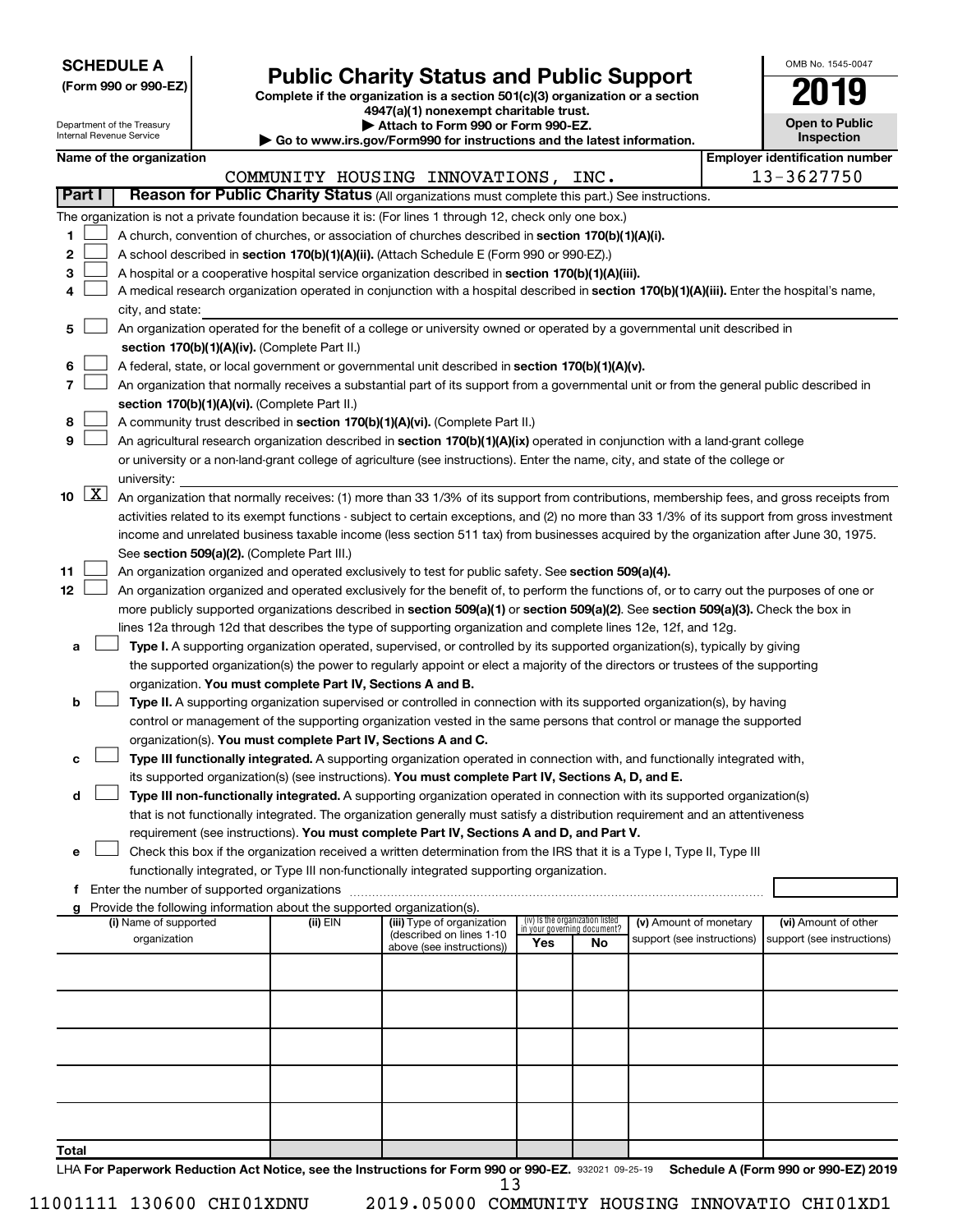#### 13-3627750 Page 2 Schedule A (Form 990 or 990-EZ) 2019 Page COMMUNITY HOUSING INNOVATIONS, INC. 13-3627750 **Part II Support Schedule for Organizations Described in Sections 170(b)(1)(A)(iv) and 170(b)(1)(A)(vi)**

(Complete only if you checked the box on line 5, 7, or 8 of Part I or if the organization failed to qualify under Part III. If the organization fails to qualify under the tests listed below, please complete Part III.)

|   | <b>Section A. Public Support</b>                                                                                                               |          |          |            |            |          |           |
|---|------------------------------------------------------------------------------------------------------------------------------------------------|----------|----------|------------|------------|----------|-----------|
|   | Calendar year (or fiscal year beginning in) $\blacktriangleright$                                                                              | (a) 2015 | (b) 2016 | $(c)$ 2017 | $(d)$ 2018 | (e) 2019 | (f) Total |
|   | 1 Gifts, grants, contributions, and                                                                                                            |          |          |            |            |          |           |
|   | membership fees received. (Do not                                                                                                              |          |          |            |            |          |           |
|   | include any "unusual grants.")                                                                                                                 |          |          |            |            |          |           |
|   | 2 Tax revenues levied for the organ-                                                                                                           |          |          |            |            |          |           |
|   | ization's benefit and either paid to                                                                                                           |          |          |            |            |          |           |
|   | or expended on its behalf                                                                                                                      |          |          |            |            |          |           |
|   | 3 The value of services or facilities                                                                                                          |          |          |            |            |          |           |
|   | furnished by a governmental unit to                                                                                                            |          |          |            |            |          |           |
|   | the organization without charge                                                                                                                |          |          |            |            |          |           |
|   | 4 Total. Add lines 1 through 3                                                                                                                 |          |          |            |            |          |           |
|   | 5 The portion of total contributions                                                                                                           |          |          |            |            |          |           |
|   | by each person (other than a                                                                                                                   |          |          |            |            |          |           |
|   | governmental unit or publicly                                                                                                                  |          |          |            |            |          |           |
|   | supported organization) included                                                                                                               |          |          |            |            |          |           |
|   | on line 1 that exceeds 2% of the                                                                                                               |          |          |            |            |          |           |
|   | amount shown on line 11,                                                                                                                       |          |          |            |            |          |           |
|   | column (f)                                                                                                                                     |          |          |            |            |          |           |
|   | 6 Public support. Subtract line 5 from line 4.                                                                                                 |          |          |            |            |          |           |
|   | <b>Section B. Total Support</b>                                                                                                                |          |          |            |            |          |           |
|   | Calendar year (or fiscal year beginning in) $\blacktriangleright$                                                                              | (a) 2015 | (b) 2016 | $(c)$ 2017 | $(d)$ 2018 | (e) 2019 | (f) Total |
|   | 7 Amounts from line 4                                                                                                                          |          |          |            |            |          |           |
| 8 | Gross income from interest,                                                                                                                    |          |          |            |            |          |           |
|   | dividends, payments received on                                                                                                                |          |          |            |            |          |           |
|   | securities loans, rents, royalties,                                                                                                            |          |          |            |            |          |           |
|   | and income from similar sources                                                                                                                |          |          |            |            |          |           |
|   | <b>9</b> Net income from unrelated business                                                                                                    |          |          |            |            |          |           |
|   | activities, whether or not the                                                                                                                 |          |          |            |            |          |           |
|   | business is regularly carried on                                                                                                               |          |          |            |            |          |           |
|   | 10 Other income. Do not include gain                                                                                                           |          |          |            |            |          |           |
|   | or loss from the sale of capital                                                                                                               |          |          |            |            |          |           |
|   | assets (Explain in Part VI.)                                                                                                                   |          |          |            |            |          |           |
|   | 11 Total support. Add lines 7 through 10                                                                                                       |          |          |            |            |          |           |
|   | <b>12</b> Gross receipts from related activities, etc. (see instructions)                                                                      |          |          |            |            | 12       |           |
|   | 13 First five years. If the Form 990 is for the organization's first, second, third, fourth, or fifth tax year as a section 501(c)(3)          |          |          |            |            |          |           |
|   | organization, check this box and stop here                                                                                                     |          |          |            |            |          |           |
|   | <b>Section C. Computation of Public Support Percentage</b>                                                                                     |          |          |            |            |          |           |
|   |                                                                                                                                                |          |          |            |            | 14       | %         |
|   |                                                                                                                                                |          |          |            |            | 15       | %         |
|   | 16a 33 1/3% support test - 2019. If the organization did not check the box on line 13, and line 14 is 33 1/3% or more, check this box and      |          |          |            |            |          |           |
|   | stop here. The organization qualifies as a publicly supported organization                                                                     |          |          |            |            |          |           |
|   | b 33 1/3% support test - 2018. If the organization did not check a box on line 13 or 16a, and line 15 is 33 1/3% or more, check this box       |          |          |            |            |          |           |
|   |                                                                                                                                                |          |          |            |            |          |           |
|   | 17a 10% -facts-and-circumstances test - 2019. If the organization did not check a box on line 13, 16a, or 16b, and line 14 is 10% or more,     |          |          |            |            |          |           |
|   | and if the organization meets the "facts-and-circumstances" test, check this box and stop here. Explain in Part VI how the organization        |          |          |            |            |          |           |
|   |                                                                                                                                                |          |          |            |            |          |           |
|   | <b>b 10%</b> -facts-and-circumstances test - 2018. If the organization did not check a box on line 13, 16a, 16b, or 17a, and line 15 is 10% or |          |          |            |            |          |           |
|   | more, and if the organization meets the "facts-and-circumstances" test, check this box and stop here. Explain in Part VI how the               |          |          |            |            |          |           |
|   | organization meets the "facts-and-circumstances" test. The organization qualifies as a publicly supported organization                         |          |          |            |            |          |           |
|   | 18 Private foundation. If the organization did not check a box on line 13, 16a, 16b, 17a, or 17b, check this box and see instructions.         |          |          |            |            |          |           |
|   |                                                                                                                                                |          |          |            |            |          |           |

**Schedule A (Form 990 or 990-EZ) 2019**

932022 09-25-19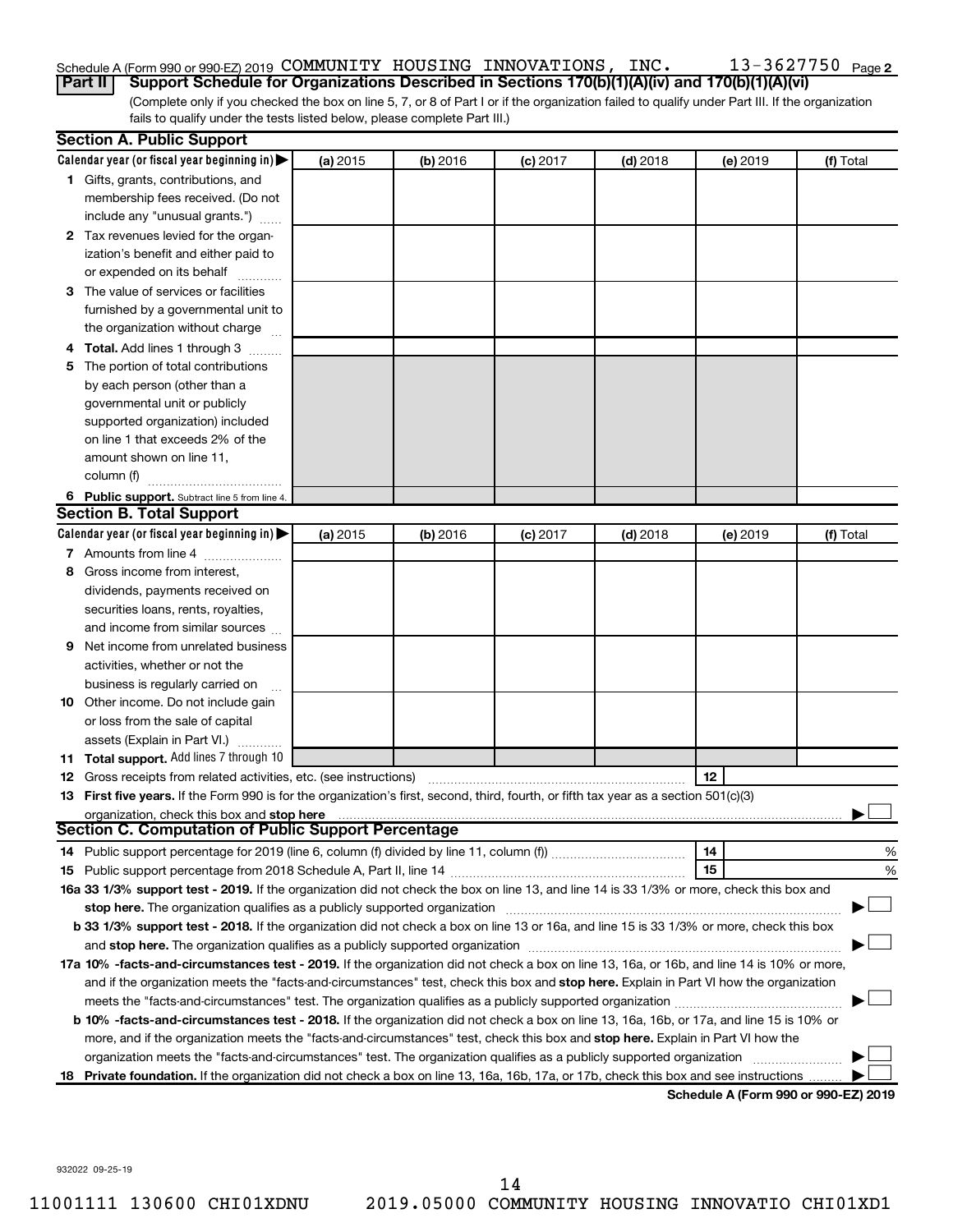## Schedule A (Form 990 or 990-EZ) 2019 Page COMMUNITY HOUSING INNOVATIONS, INC. 13-3627750 **Part III Support Schedule for Organizations Described in Section 509(a)(2)**

(Complete only if you checked the box on line 10 of Part I or if the organization failed to qualify under Part II. If the organization fails to qualify under the tests listed below, please complete Part II.)

| <b>Section A. Public Support</b>                                                                                                                                                         |                    |            |                                 |            |           |                                                        |
|------------------------------------------------------------------------------------------------------------------------------------------------------------------------------------------|--------------------|------------|---------------------------------|------------|-----------|--------------------------------------------------------|
| Calendar year (or fiscal year beginning in)                                                                                                                                              | (a) 2015           | (b) 2016   | $(c)$ 2017                      | $(d)$ 2018 | (e) 2019  | (f) Total                                              |
| 1 Gifts, grants, contributions, and                                                                                                                                                      |                    |            |                                 |            |           |                                                        |
| membership fees received. (Do not                                                                                                                                                        |                    |            |                                 |            |           |                                                        |
| include any "unusual grants.")                                                                                                                                                           | 2484213.           | 1151450.   | 2328790.                        | 1808543.   |           | 3198902.10971898.                                      |
| 2 Gross receipts from admissions,<br>merchandise sold or services per-<br>formed, or facilities furnished in<br>any activity that is related to the<br>organization's tax-exempt purpose |                    |            |                                 |            |           | 19757816.20483374.24208957.28261932.28748645.121460724 |
| 3 Gross receipts from activities that                                                                                                                                                    |                    |            |                                 |            |           |                                                        |
| are not an unrelated trade or bus-                                                                                                                                                       |                    |            |                                 |            |           |                                                        |
| iness under section 513                                                                                                                                                                  |                    |            |                                 |            |           |                                                        |
| 4 Tax revenues levied for the organ-                                                                                                                                                     |                    |            |                                 |            |           |                                                        |
| ization's benefit and either paid to                                                                                                                                                     |                    |            |                                 |            |           |                                                        |
| or expended on its behalf                                                                                                                                                                |                    |            |                                 |            |           |                                                        |
| 5 The value of services or facilities                                                                                                                                                    |                    |            |                                 |            |           |                                                        |
| furnished by a governmental unit to                                                                                                                                                      |                    |            |                                 |            |           |                                                        |
| the organization without charge                                                                                                                                                          |                    |            |                                 |            |           |                                                        |
| <b>6 Total.</b> Add lines 1 through 5                                                                                                                                                    |                    |            |                                 |            |           | 22242029.21634824.26537747.30070475.31947547.132432622 |
| 7a Amounts included on lines 1, 2, and                                                                                                                                                   |                    |            |                                 |            |           |                                                        |
| 3 received from disqualified persons                                                                                                                                                     | 28,500.            | 1,000.     | 15,982.                         | 9,755.     | 21,850.   | 77,087.                                                |
| <b>b</b> Amounts included on lines 2 and 3 received<br>from other than disqualified persons that<br>exceed the greater of \$5,000 or 1% of the                                           |                    |            |                                 |            |           |                                                        |
| amount on line 13 for the year                                                                                                                                                           | 28,500.            | 1,000.     | 15,982.                         | 9,755.     | 21,850.   | 0.<br>77,087.                                          |
| c Add lines 7a and 7b                                                                                                                                                                    |                    |            |                                 |            |           | 132355535                                              |
| 8 Public support. (Subtract line 7c from line 6.)<br><b>Section B. Total Support</b>                                                                                                     |                    |            |                                 |            |           |                                                        |
| Calendar year (or fiscal year beginning in)                                                                                                                                              | (a) 2015           | $(b)$ 2016 | (c) 2017                        | $(d)$ 2018 | (e) 2019  | (f) Total                                              |
| 9 Amounts from line 6                                                                                                                                                                    | 22242029.21634824. |            | $\overline{26537747.30070475.}$ |            |           | 31947547.132432622                                     |
| <b>10a</b> Gross income from interest,<br>dividends, payments received on<br>securities loans, rents, royalties,<br>and income from similar sources                                      | 1,366.             | $1,044$ .  | 5,772.                          | 364.       | 69,417.   | 77,963.                                                |
| <b>b</b> Unrelated business taxable income                                                                                                                                               |                    |            |                                 |            |           |                                                        |
| (less section 511 taxes) from businesses<br>acquired after June 30, 1975                                                                                                                 |                    |            |                                 |            |           |                                                        |
| c Add lines 10a and 10b                                                                                                                                                                  | 1,366.             | $1,044$ .  | 5,772.                          | 364.       | 69,417.   | 77,963.                                                |
| <b>11</b> Net income from unrelated business<br>activities not included in line 10b,<br>whether or not the business is<br>regularly carried on                                           |                    |            |                                 |            |           |                                                        |
| <b>12</b> Other income. Do not include gain<br>or loss from the sale of capital<br>assets (Explain in Part VI.)                                                                          |                    |            | $21,466$ , 191,484, 146,175.    | 51, 561.   | 103, 253. | 513,939.                                               |
| 13 Total support. (Add lines 9, 10c, 11, and 12.) 22264861. 21827352. 26689694. 30122400. 32120217. 133024524                                                                            |                    |            |                                 |            |           |                                                        |
| 14 First five years. If the Form 990 is for the organization's first, second, third, fourth, or fifth tax year as a section 501(c)(3) organization,                                      |                    |            |                                 |            |           |                                                        |
| check this box and stop here                                                                                                                                                             |                    |            |                                 |            |           |                                                        |
| <b>Section C. Computation of Public Support Percentage</b>                                                                                                                               |                    |            |                                 |            |           |                                                        |
|                                                                                                                                                                                          |                    |            |                                 |            | 15        | 99.50<br>%                                             |
| 16 Public support percentage from 2018 Schedule A, Part III, line 15                                                                                                                     |                    |            |                                 |            | 16        | 99.47<br>$\%$                                          |
| Section D. Computation of Investment Income Percentage                                                                                                                                   |                    |            |                                 |            |           |                                                        |
|                                                                                                                                                                                          |                    |            |                                 |            | 17        | .06<br>$\%$                                            |
| 18 Investment income percentage from 2018 Schedule A, Part III, line 17                                                                                                                  |                    |            |                                 |            | 18        | $\overline{.01}$<br>%                                  |
| 19a 33 1/3% support tests - 2019. If the organization did not check the box on line 14, and line 15 is more than 33 1/3%, and line 17 is not                                             |                    |            |                                 |            |           |                                                        |
| more than 33 1/3%, check this box and stop here. The organization qualifies as a publicly supported organization                                                                         |                    |            |                                 |            |           | $\blacktriangleright$ $\boxed{\text{X}}$               |
| <b>b 33 1/3% support tests - 2018.</b> If the organization did not check a box on line 14 or line 19a, and line 16 is more than 33 1/3%, and                                             |                    |            |                                 |            |           |                                                        |
| line 18 is not more than 33 1/3%, check this box and stop here. The organization qualifies as a publicly supported organization                                                          |                    |            |                                 |            |           |                                                        |
|                                                                                                                                                                                          |                    |            |                                 |            |           |                                                        |
| 932023 09-25-19                                                                                                                                                                          |                    |            |                                 |            |           | Schedule A (Form 990 or 990-EZ) 2019                   |
|                                                                                                                                                                                          |                    |            | 15                              |            |           |                                                        |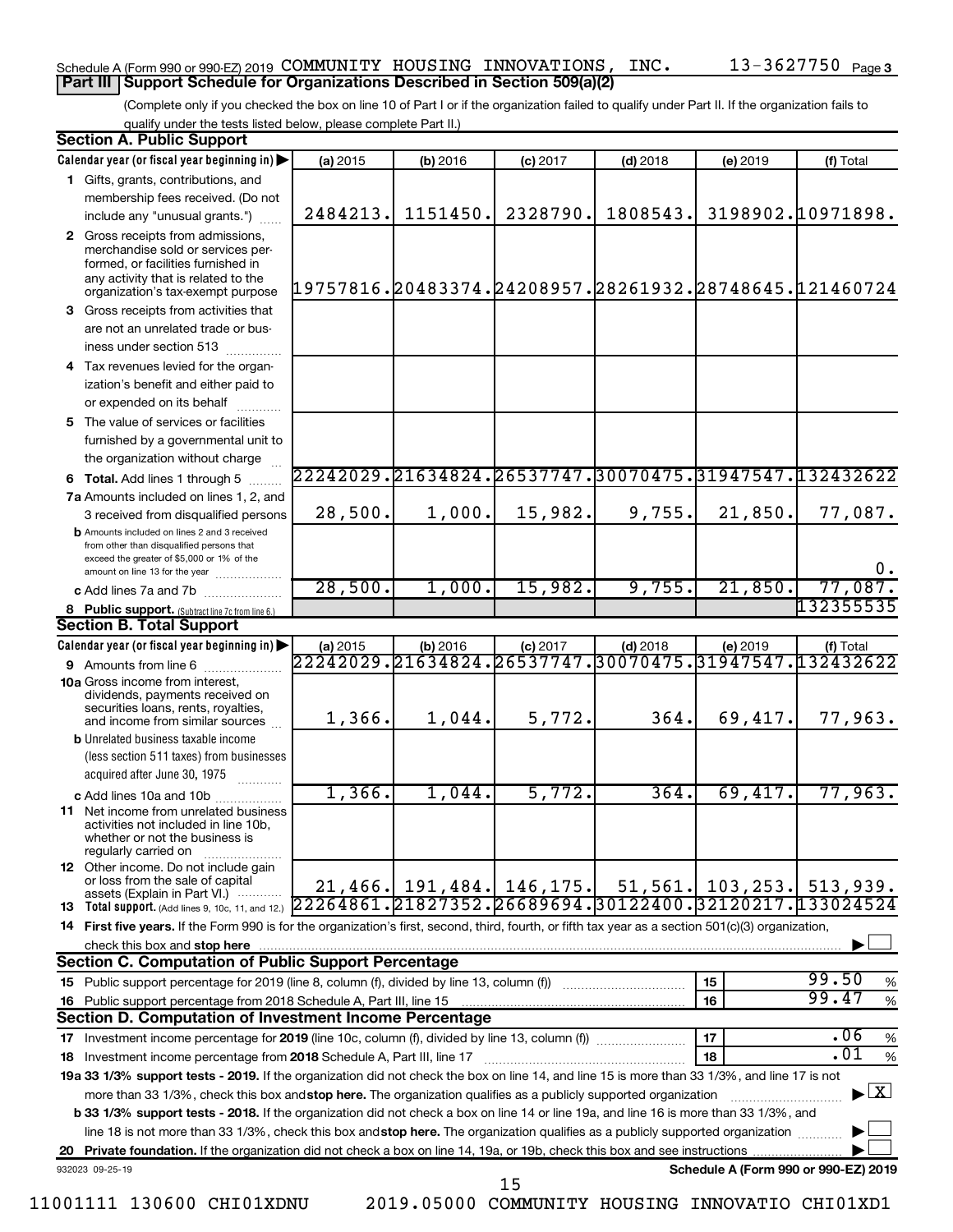**1**

**2**

**3a**

**3b**

**3c**

**4a**

**4b**

**4c**

**5a**

**5b 5c**

**6**

**7**

**8**

**9a**

**9b**

**9c**

**10a**

**10b**

**Yes No**

## **Part IV Supporting Organizations**

(Complete only if you checked a box in line 12 on Part I. If you checked 12a of Part I, complete Sections A and B. If you checked 12b of Part I, complete Sections A and C. If you checked 12c of Part I, complete Sections A, D, and E. If you checked 12d of Part I, complete Sections A and D, and complete Part V.)

## **Section A. All Supporting Organizations**

- **1** Are all of the organization's supported organizations listed by name in the organization's governing documents? If "No," describe in Part VI how the supported organizations are designated. If designated by *class or purpose, describe the designation. If historic and continuing relationship, explain.*
- **2** Did the organization have any supported organization that does not have an IRS determination of status under section 509(a)(1) or (2)? If "Yes," explain in Part **VI** how the organization determined that the supported *organization was described in section 509(a)(1) or (2).*
- **3a** Did the organization have a supported organization described in section 501(c)(4), (5), or (6)? If "Yes," answer *(b) and (c) below.*
- **b** Did the organization confirm that each supported organization qualified under section 501(c)(4), (5), or (6) and satisfied the public support tests under section 509(a)(2)? If "Yes," describe in Part VI when and how the *organization made the determination.*
- **c** Did the organization ensure that all support to such organizations was used exclusively for section 170(c)(2)(B) purposes? If "Yes," explain in Part VI what controls the organization put in place to ensure such use.
- **4 a** *If* Was any supported organization not organized in the United States ("foreign supported organization")? *"Yes," and if you checked 12a or 12b in Part I, answer (b) and (c) below.*
- **b** Did the organization have ultimate control and discretion in deciding whether to make grants to the foreign supported organization? If "Yes," describe in Part VI how the organization had such control and discretion *despite being controlled or supervised by or in connection with its supported organizations.*
- **c** Did the organization support any foreign supported organization that does not have an IRS determination under sections 501(c)(3) and 509(a)(1) or (2)? If "Yes," explain in Part VI what controls the organization used *to ensure that all support to the foreign supported organization was used exclusively for section 170(c)(2)(B) purposes.*
- **5a** Did the organization add, substitute, or remove any supported organizations during the tax year? If "Yes," answer (b) and (c) below (if applicable). Also, provide detail in **Part VI,** including (i) the names and EIN *numbers of the supported organizations added, substituted, or removed; (ii) the reasons for each such action; (iii) the authority under the organization's organizing document authorizing such action; and (iv) how the action was accomplished (such as by amendment to the organizing document).*
- **b** Type I or Type II only. Was any added or substituted supported organization part of a class already designated in the organization's organizing document?
- **c Substitutions only.**  Was the substitution the result of an event beyond the organization's control?
- **6** Did the organization provide support (whether in the form of grants or the provision of services or facilities) to **Part VI.** support or benefit one or more of the filing organization's supported organizations? If "Yes," provide detail in anyone other than (i) its supported organizations, (ii) individuals that are part of the charitable class benefited by one or more of its supported organizations, or (iii) other supporting organizations that also
- **7** Did the organization provide a grant, loan, compensation, or other similar payment to a substantial contributor regard to a substantial contributor? If "Yes," complete Part I of Schedule L (Form 990 or 990-EZ). (as defined in section 4958(c)(3)(C)), a family member of a substantial contributor, or a 35% controlled entity with
- **8** Did the organization make a loan to a disqualified person (as defined in section 4958) not described in line 7? *If "Yes," complete Part I of Schedule L (Form 990 or 990-EZ).*
- **9 a** Was the organization controlled directly or indirectly at any time during the tax year by one or more in section 509(a)(1) or (2))? If "Yes," provide detail in **Part VI.** disqualified persons as defined in section 4946 (other than foundation managers and organizations described
- **b** Did one or more disqualified persons (as defined in line 9a) hold a controlling interest in any entity in which the supporting organization had an interest? If "Yes," provide detail in Part VI.
- **c** Did a disqualified person (as defined in line 9a) have an ownership interest in, or derive any personal benefit from, assets in which the supporting organization also had an interest? If "Yes," provide detail in Part VI.
- **10 a** Was the organization subject to the excess business holdings rules of section 4943 because of section supporting organizations)? If "Yes," answer 10b below. 4943(f) (regarding certain Type II supporting organizations, and all Type III non-functionally integrated
	- **b** Did the organization have any excess business holdings in the tax year? (Use Schedule C, Form 4720, to *determine whether the organization had excess business holdings.)*

932024 09-25-19

**Schedule A (Form 990 or 990-EZ) 2019**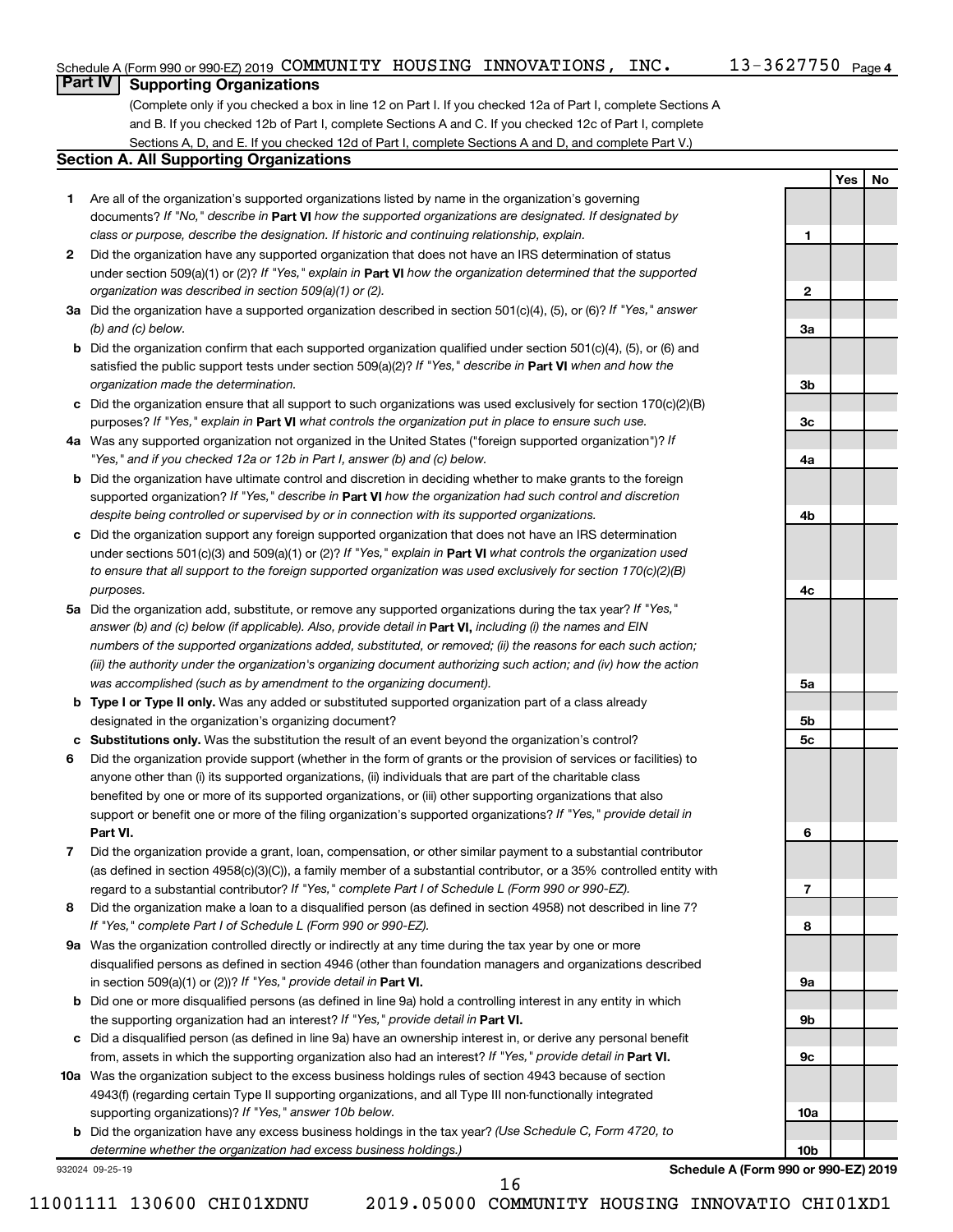#### Schedule A (Form 990 or 990-EZ) 2019 COMMUNITY HOUSING INNOVATIONS, INC.  $13-362/750$  Page COMMUNITY HOUSING INNOVATIONS, INC. 13-3627750

13-3627750 Page 5

|    | Part IV<br><b>Supporting Organizations (continued)</b>                                                                                                    |                 |            |    |
|----|-----------------------------------------------------------------------------------------------------------------------------------------------------------|-----------------|------------|----|
|    |                                                                                                                                                           |                 | Yes        | No |
| 11 | Has the organization accepted a gift or contribution from any of the following persons?                                                                   |                 |            |    |
|    | a A person who directly or indirectly controls, either alone or together with persons described in (b) and (c)                                            |                 |            |    |
|    | below, the governing body of a supported organization?                                                                                                    | 11a             |            |    |
|    | <b>b</b> A family member of a person described in (a) above?                                                                                              | 11 <sub>b</sub> |            |    |
|    | c A 35% controlled entity of a person described in (a) or (b) above? If "Yes" to a, b, or c, provide detail in Part VI.                                   | 11c             |            |    |
|    | <b>Section B. Type I Supporting Organizations</b>                                                                                                         |                 |            |    |
|    |                                                                                                                                                           |                 | <b>Yes</b> | No |
|    |                                                                                                                                                           |                 |            |    |
| 1  | Did the directors, trustees, or membership of one or more supported organizations have the power to                                                       |                 |            |    |
|    | regularly appoint or elect at least a majority of the organization's directors or trustees at all times during the                                        |                 |            |    |
|    | tax year? If "No," describe in Part VI how the supported organization(s) effectively operated, supervised, or                                             |                 |            |    |
|    | controlled the organization's activities. If the organization had more than one supported organization,                                                   |                 |            |    |
|    | describe how the powers to appoint and/or remove directors or trustees were allocated among the supported                                                 |                 |            |    |
|    | organizations and what conditions or restrictions, if any, applied to such powers during the tax year.                                                    | 1               |            |    |
| 2  | Did the organization operate for the benefit of any supported organization other than the supported                                                       |                 |            |    |
|    | organization(s) that operated, supervised, or controlled the supporting organization? If "Yes," explain in                                                |                 |            |    |
|    | Part VI how providing such benefit carried out the purposes of the supported organization(s) that operated,                                               |                 |            |    |
|    | supervised, or controlled the supporting organization.                                                                                                    | $\mathbf{2}$    |            |    |
|    | <b>Section C. Type II Supporting Organizations</b>                                                                                                        |                 |            |    |
|    |                                                                                                                                                           |                 | Yes        | No |
| 1  | Were a majority of the organization's directors or trustees during the tax year also a majority of the directors                                          |                 |            |    |
|    | or trustees of each of the organization's supported organization(s)? If "No," describe in Part VI how control                                             |                 |            |    |
|    | or management of the supporting organization was vested in the same persons that controlled or managed                                                    |                 |            |    |
|    | the supported organization(s).                                                                                                                            | 1               |            |    |
|    | <b>Section D. All Type III Supporting Organizations</b>                                                                                                   |                 |            |    |
|    |                                                                                                                                                           |                 | Yes        | No |
| 1  | Did the organization provide to each of its supported organizations, by the last day of the fifth month of the                                            |                 |            |    |
|    | organization's tax year, (i) a written notice describing the type and amount of support provided during the prior tax                                     |                 |            |    |
|    | year, (ii) a copy of the Form 990 that was most recently filed as of the date of notification, and (iii) copies of the                                    |                 |            |    |
|    |                                                                                                                                                           | 1               |            |    |
|    | organization's governing documents in effect on the date of notification, to the extent not previously provided?                                          |                 |            |    |
| 2  | Were any of the organization's officers, directors, or trustees either (i) appointed or elected by the supported                                          |                 |            |    |
|    | organization(s) or (ii) serving on the governing body of a supported organization? If "No," explain in Part VI how                                        |                 |            |    |
|    | the organization maintained a close and continuous working relationship with the supported organization(s).                                               | $\mathbf{2}$    |            |    |
| 3  | By reason of the relationship described in (2), did the organization's supported organizations have a                                                     |                 |            |    |
|    | significant voice in the organization's investment policies and in directing the use of the organization's                                                |                 |            |    |
|    | income or assets at all times during the tax year? If "Yes," describe in Part VI the role the organization's                                              |                 |            |    |
|    | supported organizations played in this regard.                                                                                                            | 3               |            |    |
|    | Section E. Type III Functionally Integrated Supporting Organizations                                                                                      |                 |            |    |
| 1  | Check the box next to the method that the organization used to satisfy the Integral Part Test during the yealsee instructions).                           |                 |            |    |
| a  | The organization satisfied the Activities Test. Complete line 2 below.                                                                                    |                 |            |    |
| b  | The organization is the parent of each of its supported organizations. Complete line 3 below.                                                             |                 |            |    |
| c  | The organization supported a governmental entity. Describe in Part VI how you supported a government entity (see instructions).                           |                 |            |    |
| 2  | Activities Test. Answer (a) and (b) below.                                                                                                                |                 | Yes        | No |
| а  | Did substantially all of the organization's activities during the tax year directly further the exempt purposes of                                        |                 |            |    |
|    | the supported organization(s) to which the organization was responsive? If "Yes," then in Part VI identify                                                |                 |            |    |
|    | those supported organizations and explain how these activities directly furthered their exempt purposes,                                                  |                 |            |    |
|    | how the organization was responsive to those supported organizations, and how the organization determined                                                 |                 |            |    |
|    | that these activities constituted substantially all of its activities.                                                                                    | 2a              |            |    |
|    | <b>b</b> Did the activities described in (a) constitute activities that, but for the organization's involvement, one or more                              |                 |            |    |
|    | of the organization's supported organization(s) would have been engaged in? If "Yes," explain in Part VI the                                              |                 |            |    |
|    | reasons for the organization's position that its supported organization(s) would have engaged in these                                                    |                 |            |    |
|    | activities but for the organization's involvement.                                                                                                        | 2b              |            |    |
| з  | Parent of Supported Organizations. Answer (a) and (b) below.                                                                                              |                 |            |    |
| а  | Did the organization have the power to regularly appoint or elect a majority of the officers, directors, or                                               |                 |            |    |
|    | trustees of each of the supported organizations? Provide details in Part VI.                                                                              | За              |            |    |
|    |                                                                                                                                                           |                 |            |    |
|    | <b>b</b> Did the organization exercise a substantial degree of direction over the policies, programs, and activities of each                              | Зb              |            |    |
|    | of its supported organizations? If "Yes," describe in Part VI the role played by the organization in this regard.<br>Schedule A (Form 990 or 990-EZ) 2019 |                 |            |    |
|    | 932025 09-25-19<br>17                                                                                                                                     |                 |            |    |
|    |                                                                                                                                                           |                 |            |    |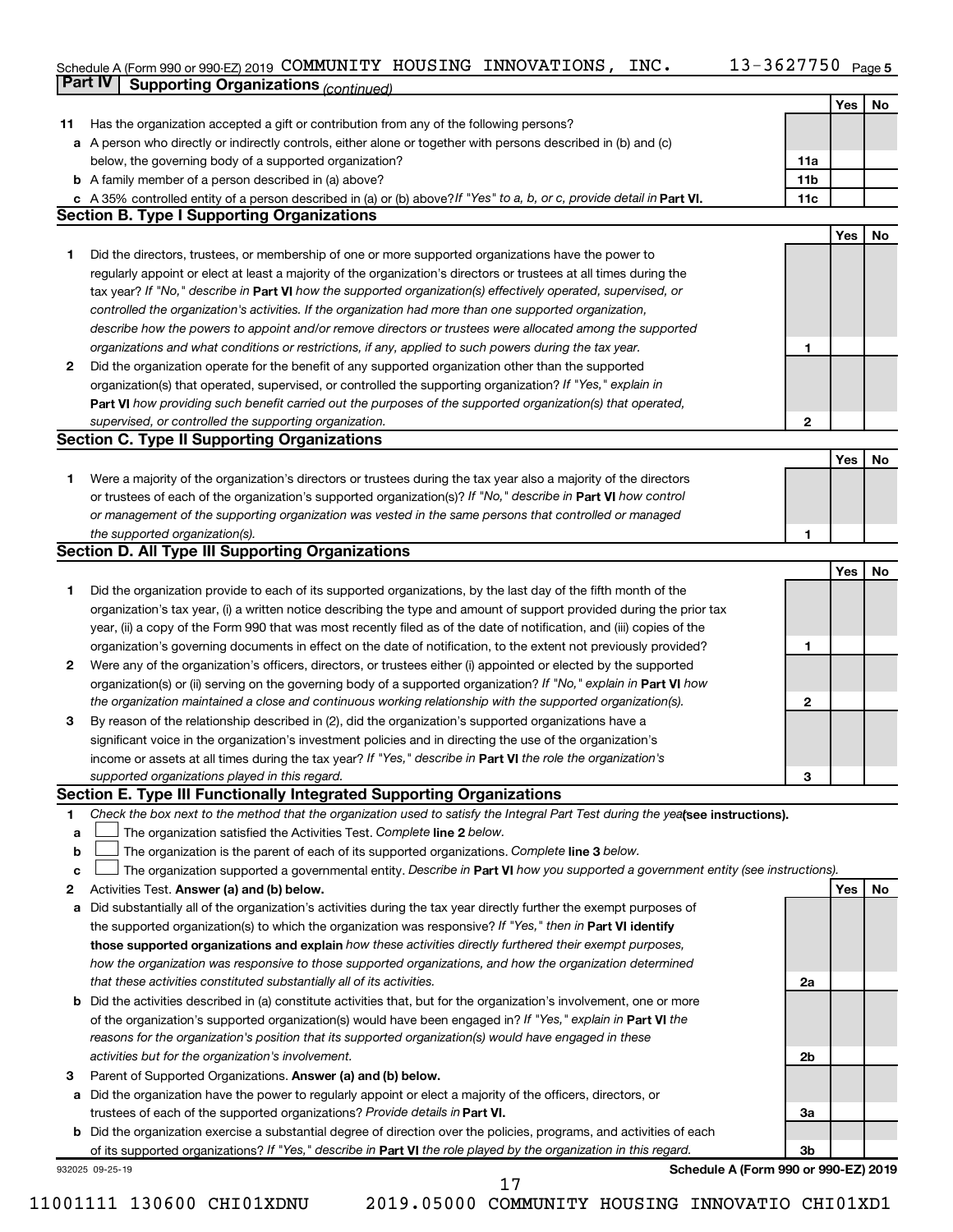| Schedule A (Form 990 or 990-EZ) 2019 COMMUNITY HOUSING INNOVATIONS, INC.<br><b>Part V</b> Type III Non-Functionally Integrated 509(a)(3) Supporting Organizations |  |  | $13 - 3627750$ Page 6 |  |
|-------------------------------------------------------------------------------------------------------------------------------------------------------------------|--|--|-----------------------|--|
|                                                                                                                                                                   |  |  |                       |  |

1 **Letter See instructions.** All Check here if the organization satisfied the Integral Part Test as a qualifying trust on Nov. 20, 1970 (explain in Part VI). See instructions. All other Type III non-functionally integrated supporting organizations must complete Sections A through E.

|              | Section A - Adjusted Net Income                                                                                                   |                          | (A) Prior Year | (B) Current Year<br>(optional) |
|--------------|-----------------------------------------------------------------------------------------------------------------------------------|--------------------------|----------------|--------------------------------|
| 1            | Net short-term capital gain                                                                                                       | 1                        |                |                                |
| 2            | Recoveries of prior-year distributions                                                                                            | $\mathbf{2}$             |                |                                |
| 3            | Other gross income (see instructions)                                                                                             | 3                        |                |                                |
| 4            | Add lines 1 through 3.                                                                                                            | 4                        |                |                                |
| 5            | Depreciation and depletion                                                                                                        | 5                        |                |                                |
| 6            | Portion of operating expenses paid or incurred for production or                                                                  |                          |                |                                |
|              | collection of gross income or for management, conservation, or                                                                    |                          |                |                                |
|              | maintenance of property held for production of income (see instructions)                                                          | 6                        |                |                                |
| 7            | Other expenses (see instructions)                                                                                                 | $\overline{\phantom{a}}$ |                |                                |
| 8            | Adjusted Net Income (subtract lines 5, 6, and 7 from line 4)                                                                      | 8                        |                |                                |
|              | <b>Section B - Minimum Asset Amount</b>                                                                                           |                          | (A) Prior Year | (B) Current Year<br>(optional) |
| 1.           | Aggregate fair market value of all non-exempt-use assets (see                                                                     |                          |                |                                |
|              | instructions for short tax year or assets held for part of year):                                                                 |                          |                |                                |
|              | <b>a</b> Average monthly value of securities                                                                                      | 1a                       |                |                                |
|              | <b>b</b> Average monthly cash balances                                                                                            | 1 <sub>b</sub>           |                |                                |
|              | c Fair market value of other non-exempt-use assets                                                                                | 1c                       |                |                                |
|              | d Total (add lines 1a, 1b, and 1c)                                                                                                | 1d                       |                |                                |
|              | e Discount claimed for blockage or other                                                                                          |                          |                |                                |
|              | factors (explain in detail in <b>Part VI</b> ):                                                                                   |                          |                |                                |
| 2            | Acquisition indebtedness applicable to non-exempt-use assets                                                                      | $\mathbf{2}$             |                |                                |
| 3            | Subtract line 2 from line 1d.                                                                                                     | 3                        |                |                                |
| 4            | Cash deemed held for exempt use. Enter 1-1/2% of line 3 (for greater amount,                                                      |                          |                |                                |
|              | see instructions).                                                                                                                | 4                        |                |                                |
| 5            | Net value of non-exempt-use assets (subtract line 4 from line 3)                                                                  | 5                        |                |                                |
| 6            | Multiply line 5 by .035.                                                                                                          | 6                        |                |                                |
| 7            | Recoveries of prior-year distributions                                                                                            | 7                        |                |                                |
| 8            | Minimum Asset Amount (add line 7 to line 6)                                                                                       | 8                        |                |                                |
|              | <b>Section C - Distributable Amount</b>                                                                                           |                          |                | <b>Current Year</b>            |
| 1.           | Adjusted net income for prior year (from Section A, line 8, Column A)                                                             | $\mathbf{1}$             |                |                                |
| $\mathbf{2}$ | Enter 85% of line 1.                                                                                                              | $\mathbf{2}$             |                |                                |
| 3            | Minimum asset amount for prior year (from Section B, line 8, Column A)                                                            | 3                        |                |                                |
| 4            | Enter greater of line 2 or line 3.                                                                                                | 4                        |                |                                |
| 5            | Income tax imposed in prior year                                                                                                  | 5                        |                |                                |
| 6            | <b>Distributable Amount.</b> Subtract line 5 from line 4, unless subject to                                                       |                          |                |                                |
|              | emergency temporary reduction (see instructions).                                                                                 | 6                        |                |                                |
| 7            | Check here if the current year is the organization's first as a non-functionally integrated Type III supporting organization (see |                          |                |                                |

instructions).

**Schedule A (Form 990 or 990-EZ) 2019**

932026 09-25-19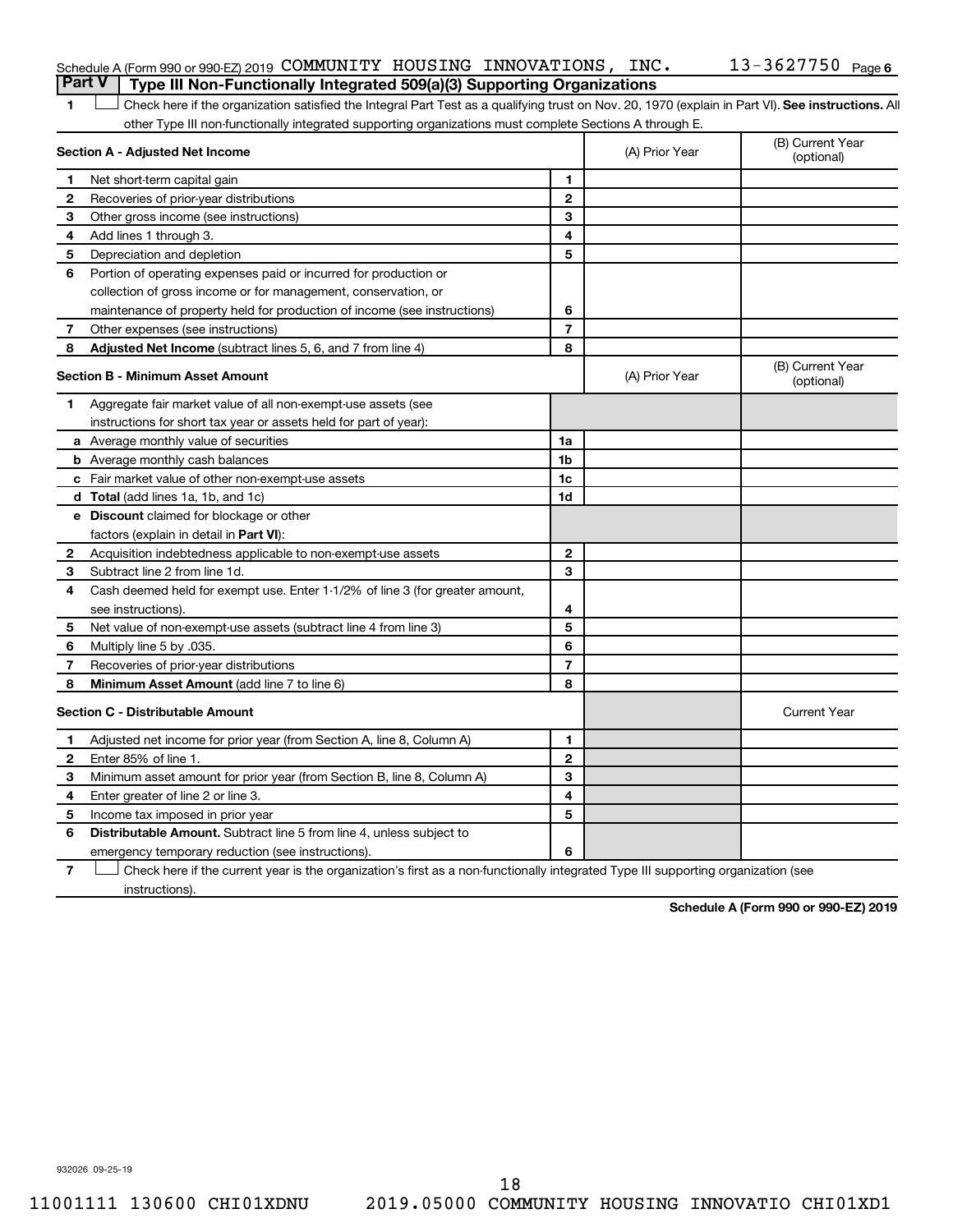#### Schedule A (Form 990 or 990-EZ) 2019 COMMUNITY HOUSING INNOVATIONS, INC.  $13-362/750$  Page COMMUNITY HOUSING INNOVATIONS, INC. 13-3627750

| <b>Part V</b>  | Type III Non-Functionally Integrated 509(a)(3) Supporting Organizations (continued)        |                             |                                       |                                                |
|----------------|--------------------------------------------------------------------------------------------|-----------------------------|---------------------------------------|------------------------------------------------|
|                | <b>Section D - Distributions</b>                                                           |                             |                                       | <b>Current Year</b>                            |
| 1              | Amounts paid to supported organizations to accomplish exempt purposes                      |                             |                                       |                                                |
| $\mathbf{2}$   | Amounts paid to perform activity that directly furthers exempt purposes of supported       |                             |                                       |                                                |
|                | organizations, in excess of income from activity                                           |                             |                                       |                                                |
| 3              | Administrative expenses paid to accomplish exempt purposes of supported organizations      |                             |                                       |                                                |
| 4              | Amounts paid to acquire exempt-use assets                                                  |                             |                                       |                                                |
| 5              | Qualified set-aside amounts (prior IRS approval required)                                  |                             |                                       |                                                |
| 6              | Other distributions (describe in <b>Part VI</b> ). See instructions.                       |                             |                                       |                                                |
| 7              | Total annual distributions. Add lines 1 through 6.                                         |                             |                                       |                                                |
| 8              | Distributions to attentive supported organizations to which the organization is responsive |                             |                                       |                                                |
|                | (provide details in Part VI). See instructions.                                            |                             |                                       |                                                |
| 9              | Distributable amount for 2019 from Section C, line 6                                       |                             |                                       |                                                |
| 10             | Line 8 amount divided by line 9 amount                                                     |                             |                                       |                                                |
|                |                                                                                            | (i)                         | (ii)                                  | (iii)                                          |
|                | <b>Section E - Distribution Allocations (see instructions)</b>                             | <b>Excess Distributions</b> | <b>Underdistributions</b><br>Pre-2019 | <b>Distributable</b><br><b>Amount for 2019</b> |
| 1              | Distributable amount for 2019 from Section C, line 6                                       |                             |                                       |                                                |
| $\mathbf{2}$   | Underdistributions, if any, for years prior to 2019 (reason-                               |                             |                                       |                                                |
|                | able cause required-explain in Part VI). See instructions.                                 |                             |                                       |                                                |
| 3              | Excess distributions carryover, if any, to 2019                                            |                             |                                       |                                                |
|                | <b>a</b> From 2014                                                                         |                             |                                       |                                                |
|                | $b$ From 2015                                                                              |                             |                                       |                                                |
|                | c From 2016                                                                                |                             |                                       |                                                |
|                | d From 2017                                                                                |                             |                                       |                                                |
|                | e From 2018                                                                                |                             |                                       |                                                |
|                | f Total of lines 3a through e                                                              |                             |                                       |                                                |
|                | <b>g</b> Applied to underdistributions of prior years                                      |                             |                                       |                                                |
|                | h Applied to 2019 distributable amount                                                     |                             |                                       |                                                |
| Ť.             | Carryover from 2014 not applied (see instructions)                                         |                             |                                       |                                                |
|                | Remainder. Subtract lines 3g, 3h, and 3i from 3f.                                          |                             |                                       |                                                |
| 4              | Distributions for 2019 from Section D,                                                     |                             |                                       |                                                |
|                | line $7:$                                                                                  |                             |                                       |                                                |
|                | a Applied to underdistributions of prior years                                             |                             |                                       |                                                |
|                | <b>b</b> Applied to 2019 distributable amount                                              |                             |                                       |                                                |
| c              | Remainder. Subtract lines 4a and 4b from 4.                                                |                             |                                       |                                                |
| 5              | Remaining underdistributions for years prior to 2019, if                                   |                             |                                       |                                                |
|                | any. Subtract lines 3g and 4a from line 2. For result greater                              |                             |                                       |                                                |
|                | than zero, explain in Part VI. See instructions.                                           |                             |                                       |                                                |
| 6              | Remaining underdistributions for 2019. Subtract lines 3h                                   |                             |                                       |                                                |
|                | and 4b from line 1. For result greater than zero, explain in                               |                             |                                       |                                                |
|                | <b>Part VI.</b> See instructions.                                                          |                             |                                       |                                                |
| $\overline{7}$ | Excess distributions carryover to 2020. Add lines 3j                                       |                             |                                       |                                                |
|                | and 4c.                                                                                    |                             |                                       |                                                |
| 8              | Breakdown of line 7:                                                                       |                             |                                       |                                                |
|                | a Excess from 2015                                                                         |                             |                                       |                                                |
|                | <b>b</b> Excess from 2016                                                                  |                             |                                       |                                                |
|                | c Excess from 2017                                                                         |                             |                                       |                                                |
|                | d Excess from 2018                                                                         |                             |                                       |                                                |
|                | e Excess from 2019                                                                         |                             |                                       |                                                |

**Schedule A (Form 990 or 990-EZ) 2019**

932027 09-25-19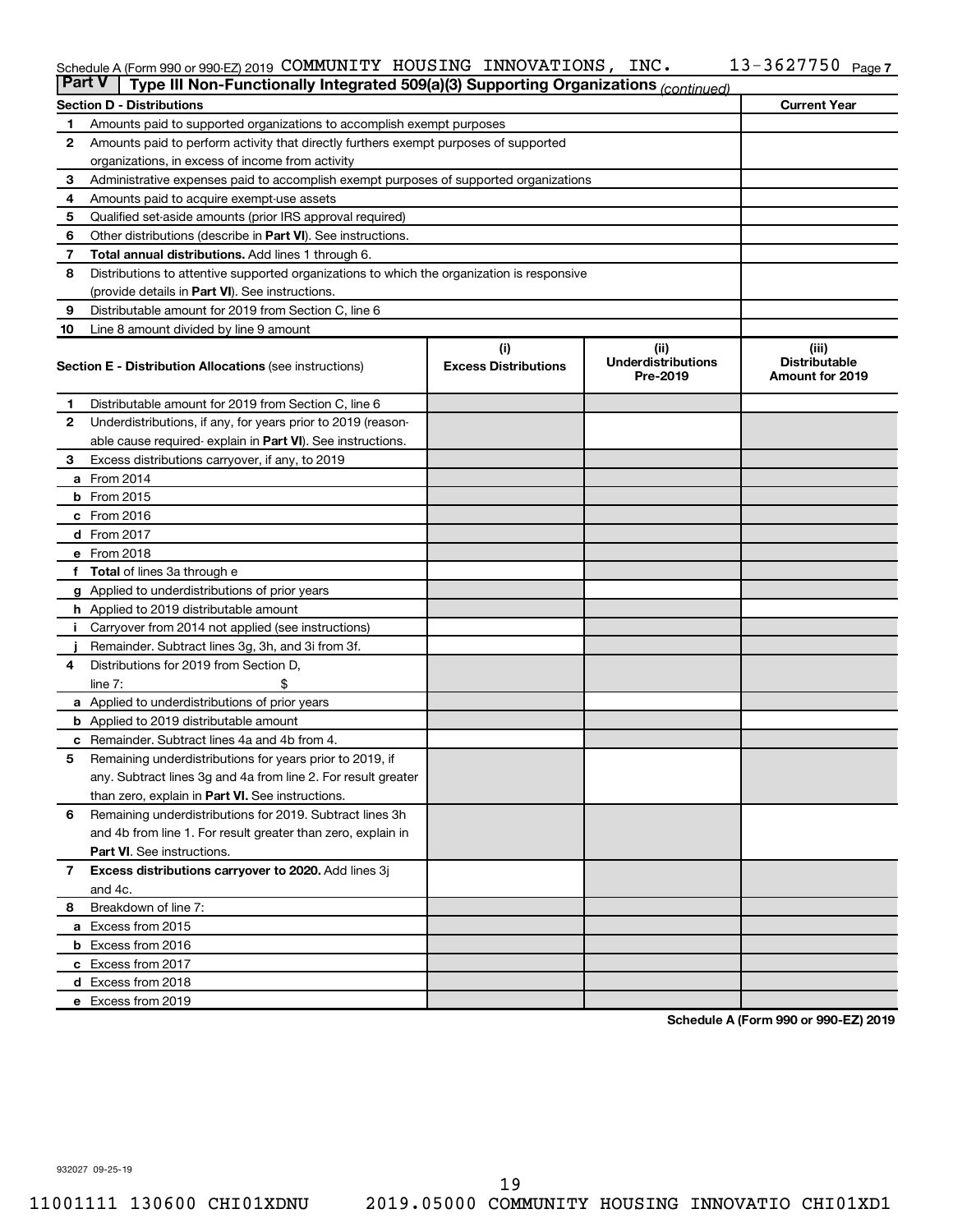| Schedule A (Form 990 or 990-EZ) 2019 COMMUNITY HOUSING INNOVATIONS, INC. |  |                                           | $13 - 3627750$ Page 8 |  |
|--------------------------------------------------------------------------|--|-------------------------------------------|-----------------------|--|
| $\Box$                                                                   |  | $\sim$ $\sim$ $\sim$ $\sim$ $\sim$ $\sim$ |                       |  |

Part VI | Supplemental Information. Provide the explanations required by Part II, line 10; Part II, line 17a or 17b; Part III, line 12; Part IV, Section A, lines 1, 2, 3b, 3c, 4b, 4c, 5a, 6, 9a, 9b, 9c, 11a, 11b, and 11c; Part IV, Section B, lines 1 and 2; Part IV, Section C, line 1; Part IV, Section D, lines 2 and 3; Part IV, Section E, lines 1c, 2a, 2b, 3a, and 3b; Part V, line 1; Part V, Section B, line 1e; Part V, Section D, lines 5, 6, and 8; and Part V, Section E, lines 2, 5, and 6. Also complete this part for any additional information. (See instructions.)

SCHEDULE A, PART III, LINE 12, EXPLANATION FOR OTHER INCOME

| OTHER INCOME              |                                                 |
|---------------------------|-------------------------------------------------|
| 2015: 17,491              |                                                 |
| 2016: 154,667             |                                                 |
| 2017: 95,142              |                                                 |
| 2018: 32, 224             |                                                 |
| 2019: 129,297             |                                                 |
|                           |                                                 |
| INSURANCE PROCEEDS        |                                                 |
| 2015: 975                 |                                                 |
|                           |                                                 |
| LAUNDRY SERVICES          |                                                 |
| 2016: 1,817               |                                                 |
| 2017: 1,313               |                                                 |
| 2018: 1.695               |                                                 |
|                           |                                                 |
| DEVELOPMENT FEE           |                                                 |
| 2015: 2,000               |                                                 |
|                           |                                                 |
| REHAB DEVELOPMENT FEE     |                                                 |
| 2015: 1,000               |                                                 |
| 2016: 35,000              |                                                 |
| 2017: 49,720              |                                                 |
| 2018: 17,642              |                                                 |
| 2019: 6,000               |                                                 |
|                           |                                                 |
|                           |                                                 |
| 932028 09-25-19           | Schedule A (Form 990 or 990-EZ) 2019<br>20      |
| 11001111 130600 CHI01XDNU | 2019.05000 COMMUNITY HOUSING INNOVATIO CHI01XD1 |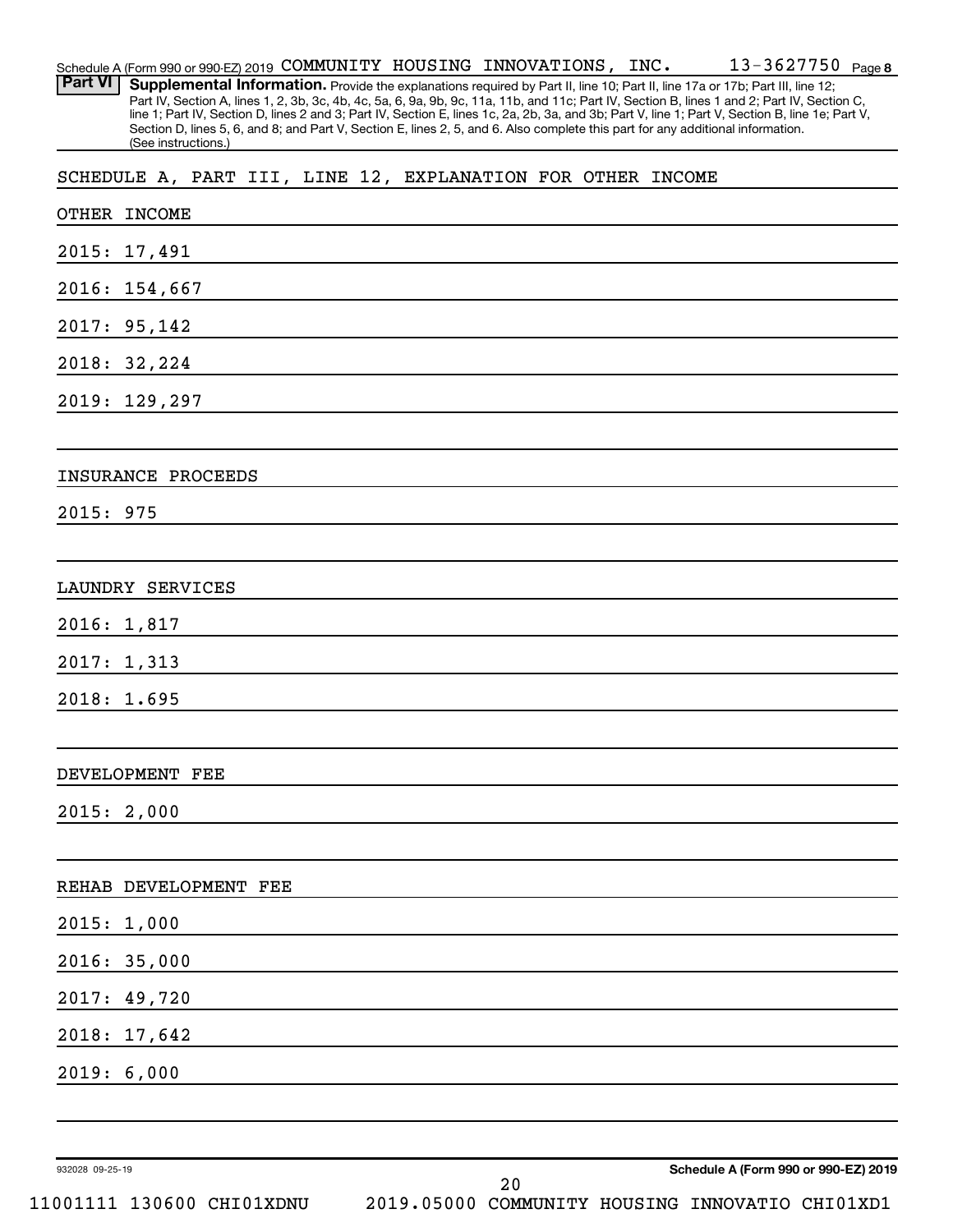## COMMUNITY HOUSING INNOVATIONS, INC. 13-3627750

# **Payments from Disqualified Persons Included on Part III, Line 7a Schedule A <sup>2019</sup>**

**\*\* Do Not File \*\* \*\*\* Not Open to Public Inspection \*\*\***

| Payer's Name                              | 2015<br>Amount | 2016<br>Amount | 2017<br>Amount | 2018<br>Amount | 2019<br>Amount |
|-------------------------------------------|----------------|----------------|----------------|----------------|----------------|
|                                           | 28,500.        | 1,000.         | 15,982.        | 9,755.         | 21,850.        |
|                                           |                |                |                |                |                |
|                                           |                |                |                |                |                |
|                                           |                |                |                |                |                |
|                                           |                |                |                |                |                |
|                                           |                |                |                |                |                |
|                                           |                |                |                |                |                |
|                                           |                |                |                |                |                |
|                                           |                |                |                |                |                |
|                                           |                |                |                |                |                |
|                                           |                |                |                |                |                |
|                                           |                |                |                |                |                |
|                                           |                |                |                |                |                |
|                                           |                |                |                |                |                |
|                                           |                |                |                |                |                |
|                                           |                |                |                |                |                |
|                                           |                |                |                |                |                |
|                                           |                |                |                |                |                |
|                                           |                |                |                |                |                |
|                                           |                |                |                |                |                |
|                                           |                |                |                |                |                |
|                                           |                |                |                |                |                |
|                                           |                |                |                |                |                |
|                                           |                |                |                |                |                |
|                                           |                |                |                |                |                |
|                                           |                |                |                |                |                |
| Total to Schedule A,<br>Part III, Line 7a | 28,500.        | 1,000.         | 15,982.        | 9,755.         | 21,850.        |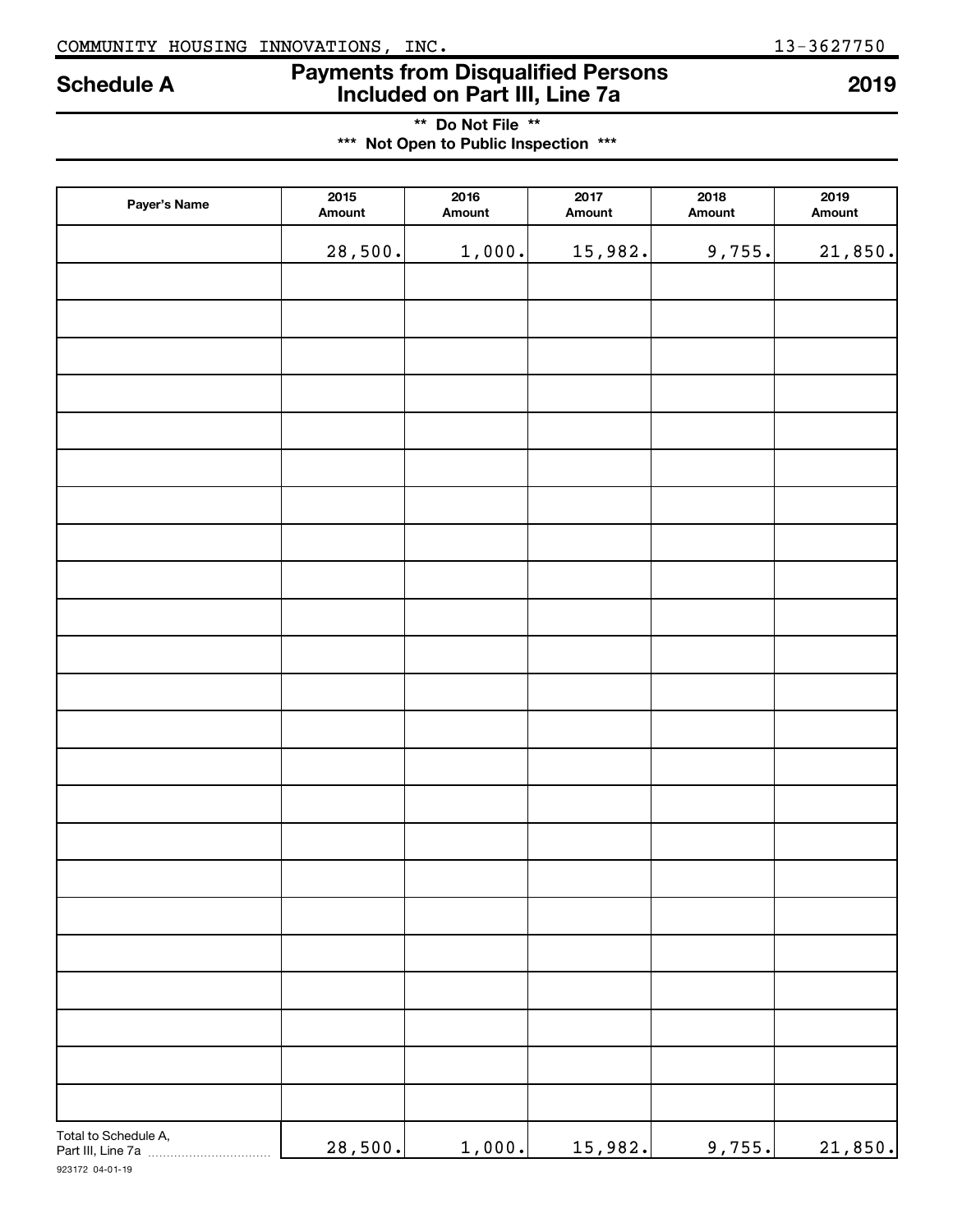## **Schedule B Schedule of Contributors**

**or 990-PF) | Attach to Form 990, Form 990-EZ, or Form 990-PF. | Go to www.irs.gov/Form990 for the latest information.** OMB No. 1545-0047

**2019**

**Employer identification number**

13-3627750

| Name of the organization              |          |                                                             |  |
|---------------------------------------|----------|-------------------------------------------------------------|--|
|                                       |          | COMMUNITY HOUSING INNOVATIONS, INC.                         |  |
| <b>Organization type (check one):</b> |          |                                                             |  |
| Filers of:                            | Section: |                                                             |  |
| Form 990 or 990-EZ                    |          | $\boxed{\textbf{X}}$ 501(c)( 3) (enter number) organization |  |

|             | 4947(a)(1) nonexempt charitable trust not treated as a private foundation |
|-------------|---------------------------------------------------------------------------|
|             | 527 political organization                                                |
| Form 990-PF | 501(c)(3) exempt private foundation                                       |
|             | 4947(a)(1) nonexempt charitable trust treated as a private foundation     |
|             | 501(c)(3) taxable private foundation                                      |

Check if your organization is covered by the General Rule or a Special Rule. **Note:**  Only a section 501(c)(7), (8), or (10) organization can check boxes for both the General Rule and a Special Rule. See instructions.

## **General Rule**

**K** For an organization filing Form 990, 990-EZ, or 990-PF that received, during the year, contributions totaling \$5,000 or more (in money or property) from any one contributor. Complete Parts I and II. See instructions for determining a contributor's total contributions.

## **Special Rules**

 $\Box$ 

any one contributor, during the year, total contributions of the greater of (1) \$5,000; or (2) 2% of the amount on (i) Form 990, Part VIII, line 1h; For an organization described in section 501(c)(3) filing Form 990 or 990-EZ that met the 33 1/3% support test of the regulations under sections 509(a)(1) and 170(b)(1)(A)(vi), that checked Schedule A (Form 990 or 990-EZ), Part II, line 13, 16a, or 16b, and that received from or (ii) Form 990-EZ, line 1. Complete Parts I and II.  $\Box$ 

year, total contributions of more than \$1,000 *exclusively* for religious, charitable, scientific, literary, or educational purposes, or for the For an organization described in section 501(c)(7), (8), or (10) filing Form 990 or 990-EZ that received from any one contributor, during the prevention of cruelty to children or animals. Complete Parts I, II, and III.

purpose. Don't complete any of the parts unless the General Rule applies to this organization because it received nonexclusively year, contributions exclusively for religious, charitable, etc., purposes, but no such contributions totaled more than \$1,000. If this box is checked, enter here the total contributions that were received during the year for an exclusively religious, charitable, etc., For an organization described in section 501(c)(7), (8), or (10) filing Form 990 or 990-EZ that received from any one contributor, during the religious, charitable, etc., contributions totaling \$5,000 or more during the year  $~\ldots\ldots\ldots\ldots\ldots\ldots\ldots\ldots\blacktriangleright~$ \$  $\Box$ 

**Caution:**  An organization that isn't covered by the General Rule and/or the Special Rules doesn't file Schedule B (Form 990, 990-EZ, or 990-PF),  **must** but it answer "No" on Part IV, line 2, of its Form 990; or check the box on line H of its Form 990-EZ or on its Form 990-PF, Part I, line 2, to certify that it doesn't meet the filing requirements of Schedule B (Form 990, 990-EZ, or 990-PF).

**For Paperwork Reduction Act Notice, see the instructions for Form 990, 990-EZ, or 990-PF. Schedule B (Form 990, 990-EZ, or 990-PF) (2019)** LHA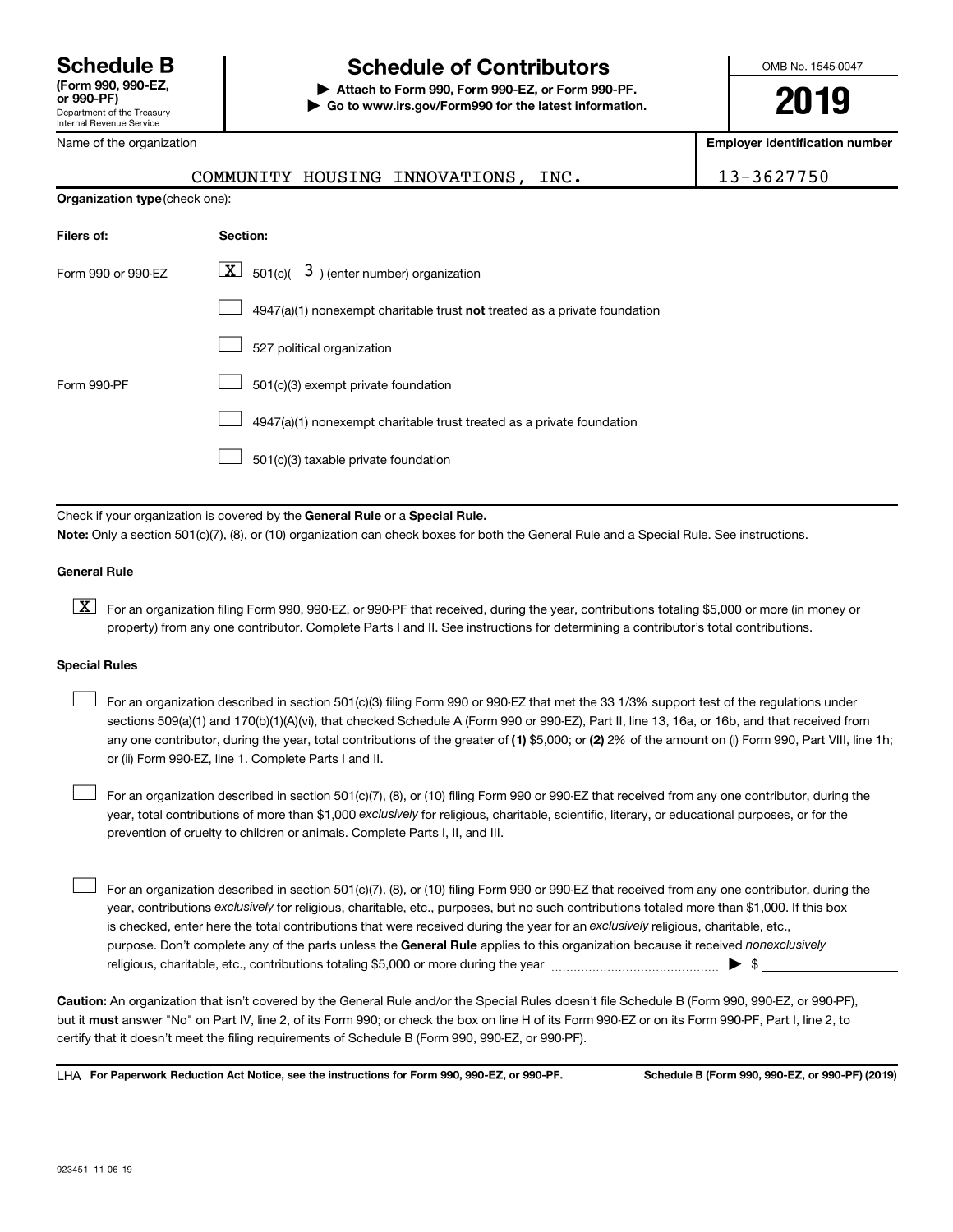## Schedule B (Form 990, 990-EZ, or 990-PF) (2019)

Name of organization

## COMMUNITY HOUSING INNOVATIONS, INC. 13-3627750

**Part I** Contributors (see instructions). Use duplicate copies of Part I if additional space is needed.

| (b)<br>Name, address, and $ZIP + 4$                                                              | (c)<br><b>Total contributions</b> | (d)<br>Type of contribution                                                                                    |
|--------------------------------------------------------------------------------------------------|-----------------------------------|----------------------------------------------------------------------------------------------------------------|
| WELLS FARGO FOUNDATION<br>300 HWY 169 S 4TH FL<br>MINNEAPOLIS, MN 55426                          | 110,000.<br>\$                    | $\lfloor x \rfloor$<br>Person<br>Payroll<br><b>Noncash</b><br>(Complete Part II for<br>noncash contributions.) |
| (b)<br>Name, address, and ZIP + 4                                                                | (c)<br><b>Total contributions</b> | (d)<br>Type of contribution                                                                                    |
| FREEDOM MORTGAGE CORPORATION<br>907 PLEASANT VALLEY AVE<br>MT LAUREL, NJ 08054                   | 10,000.<br>\$                     | $\lfloor x \rfloor$<br>Person<br>Payroll<br><b>Noncash</b><br>(Complete Part II for<br>noncash contributions.) |
| (b)<br>Name, address, and $ZIP + 4$                                                              | (c)<br><b>Total contributions</b> | (d)<br>Type of contribution                                                                                    |
| BANK OF AMERICA CHARITABLE FOUNDATION<br>150 N COLLEGE ST<br>CHARLOTTE, NC 28255                 | 40,000.<br>\$                     | $\lfloor x \rfloor$<br>Person<br>Pavroll<br><b>Noncash</b><br>(Complete Part II for<br>noncash contributions.) |
| (b)<br>Name, address, and ZIP + 4                                                                | (c)<br><b>Total contributions</b> | (d)<br>Type of contribution                                                                                    |
| <b>ANTHONY MARINO</b><br>880 WEST JERICHO TURNPIKE<br>SMITHTOWN, NY 11787                        | 15,000.<br>\$                     | $\lfloor x \rfloor$<br>Person<br>Payroll<br><b>Noncash</b><br>(Complete Part II for<br>noncash contributions.) |
| (b)<br>Name, address, and ZIP + 4                                                                | (c)<br><b>Total contributions</b> | (d)<br>Type of contribution                                                                                    |
| THE SLOMO & CINDY SILVIAN FOUNDATION<br>150 BROADHOLLOW RD SUITE 304<br>MELVILLE, NY 11747       | 15,000.<br>\$                     | $\lfloor x \rfloor$<br>Person<br>Payroll<br><b>Noncash</b><br>(Complete Part II for<br>noncash contributions.) |
| (b)<br>Name, address, and ZIP + 4                                                                | (c)<br><b>Total contributions</b> | (d)<br>Type of contribution                                                                                    |
| ISLAND COMMUNITY FOUNDATION<br>LONG<br>205<br>900 WALT WHITMAN RD<br>SUITE<br>MELVILLE, NY 11747 | 15,000.<br>\$                     | $\lfloor x \rfloor$<br>Person<br>Payroll<br><b>Noncash</b><br>(Complete Part II for<br>noncash contributions.) |
|                                                                                                  | 923452 11-06-19                   | Schedule B (Form 990, 990-EZ, or 990-PF) (2019)                                                                |

22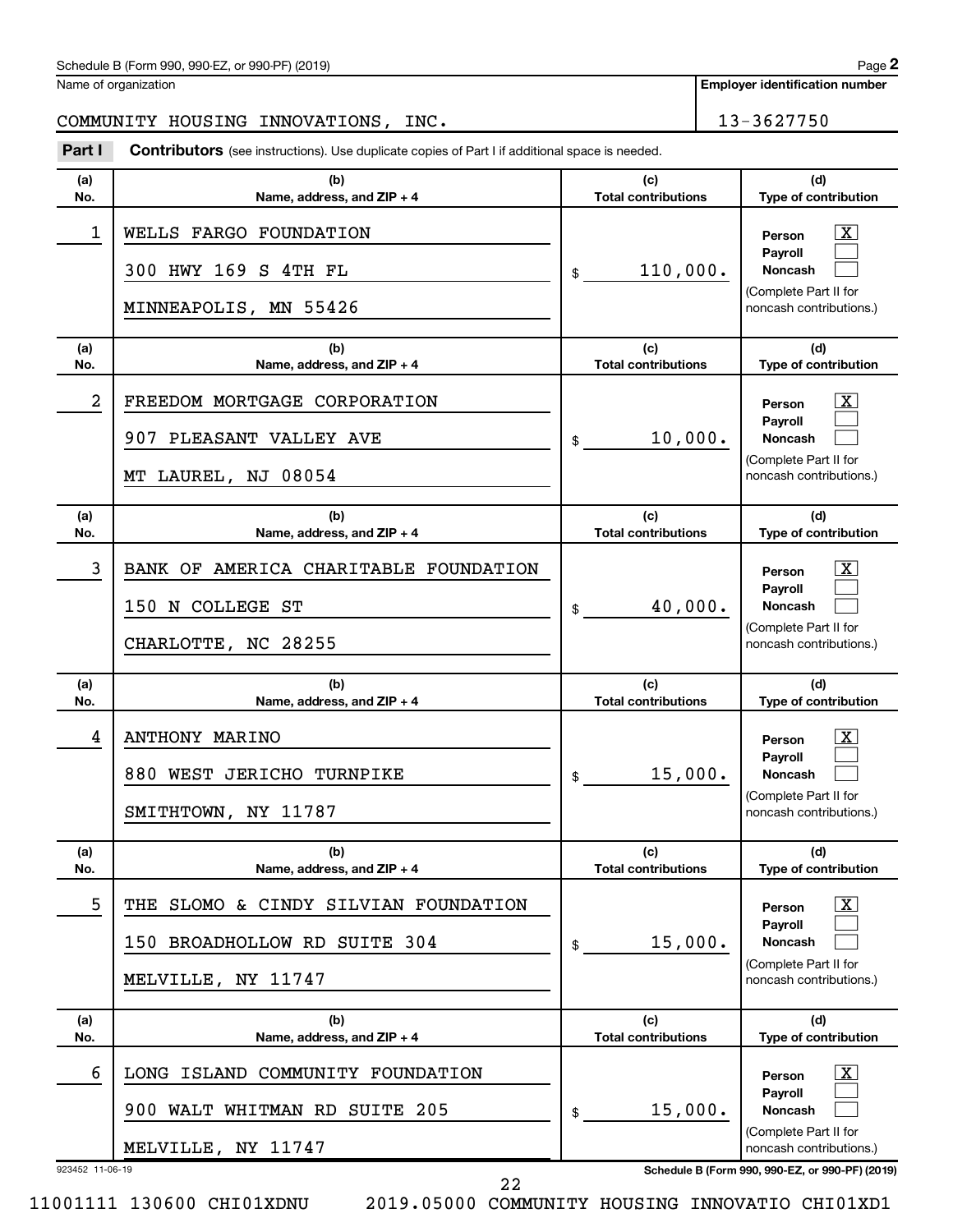## Schedule B (Form 990, 990-EZ, or 990-PF) (2019)

Name of organization

## COMMUNITY HOUSING INNOVATIONS, INC. 13-3627750

**Part I** Contributors (see instructions). Use duplicate copies of Part I if additional space is needed.

| (a)<br>No. | (b)<br>Name, address, and ZIP + 4                                                                 | (c)<br><b>Total contributions</b>          | (d)<br>Type of contribution                                                                                                       |
|------------|---------------------------------------------------------------------------------------------------|--------------------------------------------|-----------------------------------------------------------------------------------------------------------------------------------|
| 7          | SANTANDER BANK<br>75 STATE ST<br>BOSTON, MA 02109                                                 | 10,000.<br>\$                              | $\mathbf{X}$<br>Person<br>Payroll<br>Noncash<br>(Complete Part II for<br>noncash contributions.)                                  |
| (a)<br>No. | (b)<br>Name, address, and ZIP + 4                                                                 | (c)<br><b>Total contributions</b>          | (d)<br>Type of contribution                                                                                                       |
| 8          | HSBC BANK USA NA<br>$39-10$ MAIN ST<br>FLUSHING, NY 11354                                         | 10,000.<br>\$                              | $\mathbf{X}$<br>Person<br>Payroll<br>Noncash<br>(Complete Part II for<br>noncash contributions.)                                  |
| (a)<br>No. | (b)<br>Name, address, and ZIP + 4                                                                 | (c)<br><b>Total contributions</b>          | (d)<br>Type of contribution                                                                                                       |
| 9          | STERLING NATIONAL BANK CHARITABLE<br>FOUNDATION<br>21 SCARSDALE RD<br>YONKERS, NY 10707           | 7,500.<br>\$                               | х<br>Person<br>Payroll<br>Noncash<br>(Complete Part II for<br>noncash contributions.)                                             |
|            |                                                                                                   |                                            |                                                                                                                                   |
| (a)<br>No. | (b)<br>Name, address, and ZIP + 4                                                                 | (c)<br><b>Total contributions</b>          | (d)<br>Type of contribution                                                                                                       |
| 10         | PEOPLE'S UNITED COMMUNITY FOUNDATION<br>501 SILVERSIDE RD SUITE 123<br>WILMINGTON, DE 19809       | 6,000.<br>\$                               | $\mathbf{X}$<br>Person<br>Payroll<br>Noncash<br>(Complete Part II for<br>noncash contributions.)                                  |
| (a)<br>No. | (b)<br>Name, address, and ZIP + 4                                                                 | (c)<br><b>Total contributions</b>          | (d)<br>Type of contribution                                                                                                       |
| 11         | <b>112 MED</b><br>3240 ROUTE 112<br>MEDFORD, NY 11763                                             | 5,000.<br>\$                               | $\overline{\text{X}}$<br>Person<br>Payroll<br>Noncash<br>(Complete Part II for<br>noncash contributions.)                         |
| (a)<br>No. | (b)                                                                                               | (c)                                        | (d)                                                                                                                               |
| 12         | Name, address, and ZIP + 4<br>WADING RIVER DEVELOPMENT<br>5890 ROUTE 25<br>WADING RIVER, NY 11792 | <b>Total contributions</b><br>5,000.<br>\$ | Type of contribution<br>$\overline{\text{X}}$<br>Person<br>Payroll<br>Noncash<br>(Complete Part II for<br>noncash contributions.) |

11001111 130600 CHI01XDNU 2019.05000 COMMUNITY HOUSING INNOVATIO CHI01XD1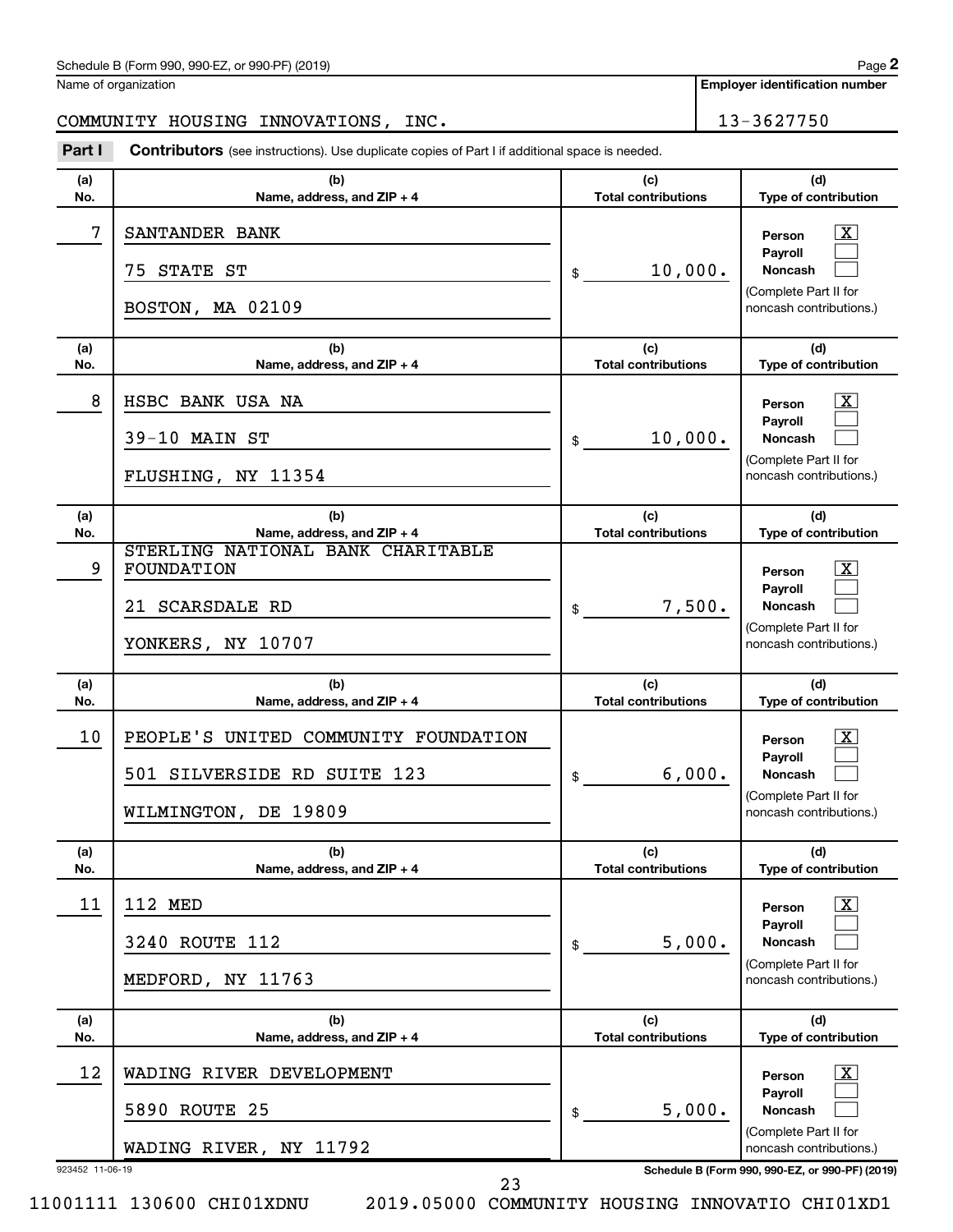## Schedule B (Form 990, 990-EZ, or 990-PF) (2019)

Name of organization

## COMMUNITY HOUSING INNOVATIONS, INC. 13-3627750

**Part I** Contributors (see instructions). Use duplicate copies of Part I if additional space is needed.

| (a)<br>No.      | (b)<br>Name, address, and ZIP + 4                                             | (c)<br><b>Total contributions</b> | (d)<br>Type of contribution                                                                                     |
|-----------------|-------------------------------------------------------------------------------|-----------------------------------|-----------------------------------------------------------------------------------------------------------------|
| 13              | EAST MORELAND DEVELOPMENT<br>880 WEST JERICHO TURNPIKE<br>SMITHTOWN, NY 11787 | 5,000.<br>\$                      | $\boxed{\textbf{X}}$<br>Person<br>Payroll<br><b>Noncash</b><br>(Complete Part II for<br>noncash contributions.) |
| (a)<br>No.      | (b)<br>Name, address, and ZIP + 4                                             | (c)<br><b>Total contributions</b> | (d)<br>Type of contribution                                                                                     |
| 14              | STEVEN BRILL<br>HUNTINGTON QUAR SUITE 2S10<br>I.<br>MELVILLE, NY 11747        | 5,000.<br>\$                      | $\boxed{\textbf{X}}$<br>Person<br>Payroll<br>Noncash<br>(Complete Part II for<br>noncash contributions.)        |
| (a)<br>No.      | (b)<br>Name, address, and ZIP + 4                                             | (c)<br><b>Total contributions</b> | (d)<br>Type of contribution                                                                                     |
| 15              | MARATHON DEVELOPMENT<br>901 MAIN ST SUITE 3000<br>PEEKSKILL, NY 10566         | 5,000.<br>\$                      | $\lfloor x \rfloor$<br>Person<br>Payroll<br><b>Noncash</b><br>(Complete Part II for<br>noncash contributions.)  |
| (a)<br>No.      | (b)<br>Name, address, and ZIP + 4                                             | (c)<br><b>Total contributions</b> | (d)<br>Type of contribution                                                                                     |
| 16              | NATIONWIDE<br>310 A MAIN ST<br>LEBANON, NJ 08833                              | 5,000.<br>\$                      | $\boxed{\textbf{X}}$<br>Person<br>Payroll<br><b>Noncash</b><br>(Complete Part II for<br>noncash contributions.) |
| (a)<br>No.      | (b)<br>Name, address, and ZIP + 4                                             | (c)<br><b>Total contributions</b> | (d)<br>Type of contribution                                                                                     |
| 17              | M&T CHARITABLE FOUNDATION<br>PO BOX 767<br>BUFFALO, NY 14240                  | 5,000.<br>\$                      | $\boxed{\textbf{X}}$<br>Person<br>Payroll<br><b>Noncash</b><br>(Complete Part II for<br>noncash contributions.) |
| (a)<br>No.      | (b)<br>Name, address, and ZIP + 4                                             | (c)<br><b>Total contributions</b> | (d)<br>Type of contribution                                                                                     |
|                 |                                                                               | \$                                | Person<br>Payroll<br>Noncash<br>(Complete Part II for<br>noncash contributions.)                                |
| 923452 11-06-19 |                                                                               |                                   | Schedule B (Form 990, 990-EZ, or 990-PF) (2019)                                                                 |

11001111 130600 CHI01XDNU 2019.05000 COMMUNITY HOUSING INNOVATIO CHI01XD1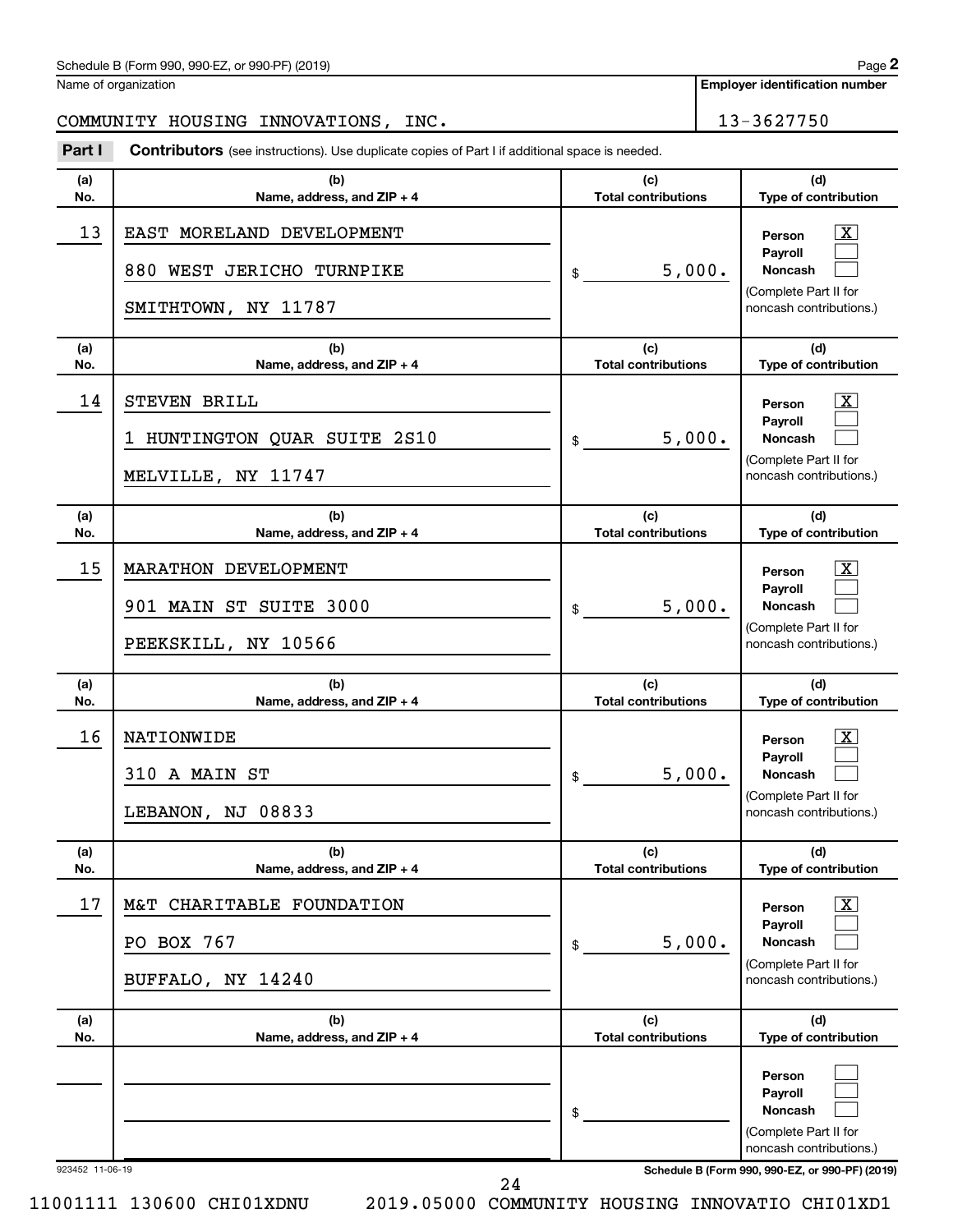Name of organization

**Employer identification number**

COMMUNITY HOUSING INNOVATIONS, INC. 13-3627750

Part II Noncash Property (see instructions). Use duplicate copies of Part II if additional space is needed.

| (a)<br>No.<br>from<br>Part I | (b)<br>Description of noncash property given | (c)<br>FMV (or estimate)<br>(See instructions.) | (d)<br>Date received                            |
|------------------------------|----------------------------------------------|-------------------------------------------------|-------------------------------------------------|
|                              |                                              | \$                                              |                                                 |
| (a)<br>No.<br>from<br>Part I | (b)<br>Description of noncash property given | (c)<br>FMV (or estimate)<br>(See instructions.) | (d)<br>Date received                            |
|                              |                                              | \$                                              |                                                 |
| (a)<br>No.<br>from<br>Part I | (b)<br>Description of noncash property given | (c)<br>FMV (or estimate)<br>(See instructions.) | (d)<br>Date received                            |
|                              |                                              | \$                                              |                                                 |
| (a)<br>No.<br>from<br>Part I | (b)<br>Description of noncash property given | (c)<br>FMV (or estimate)<br>(See instructions.) | (d)<br>Date received                            |
|                              |                                              | \$                                              |                                                 |
| (a)<br>No.<br>from<br>Part I | (b)<br>Description of noncash property given | (c)<br>FMV (or estimate)<br>(See instructions.) | (d)<br>Date received                            |
|                              |                                              | \$                                              |                                                 |
| (a)<br>No.<br>from<br>Part I | (b)<br>Description of noncash property given | (c)<br>FMV (or estimate)<br>(See instructions.) | (d)<br>Date received                            |
|                              |                                              | \$                                              |                                                 |
| 923453 11-06-19              | 25                                           |                                                 | Schedule B (Form 990, 990-EZ, or 990-PF) (2019) |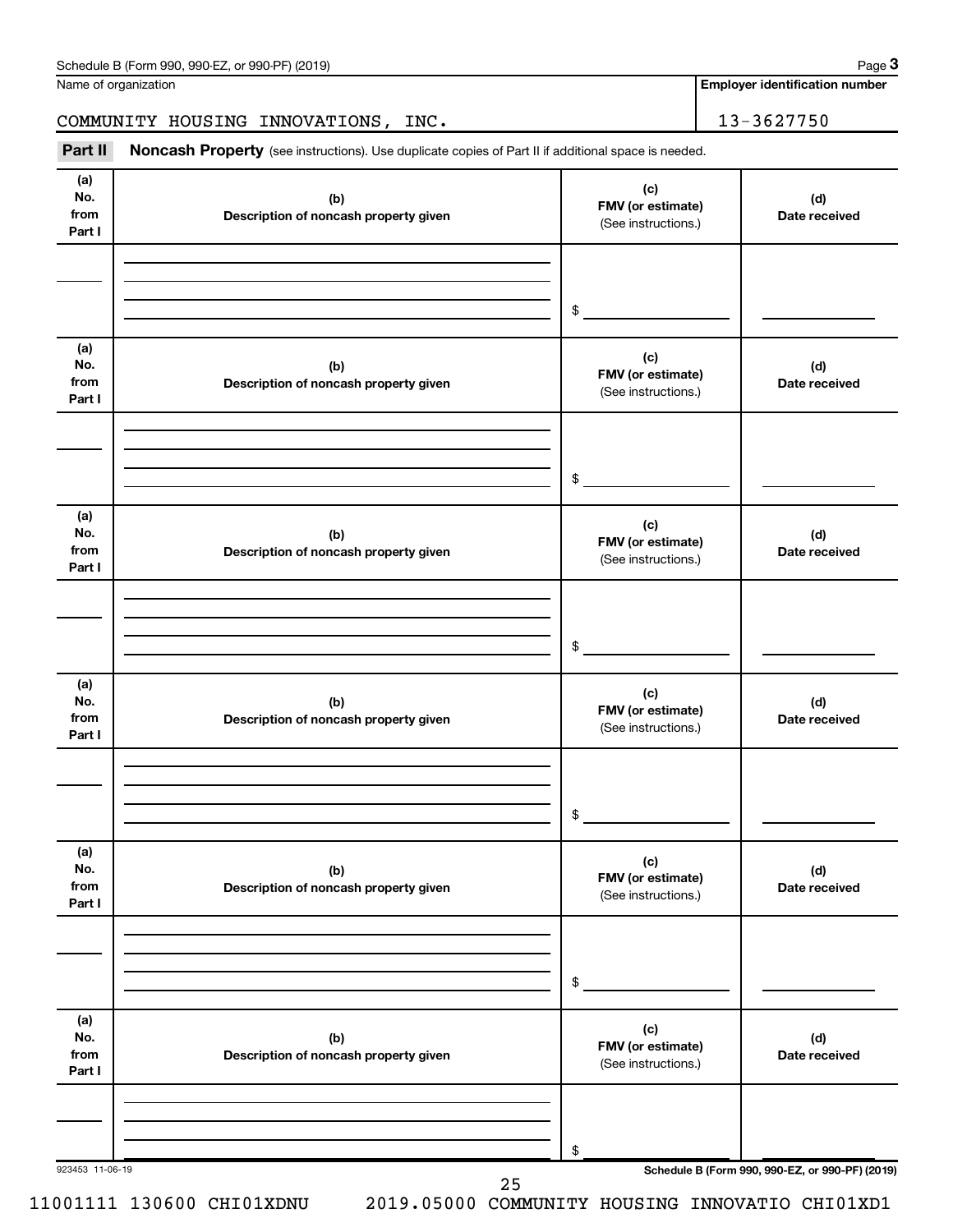|                      | Schedule B (Form 990, 990-EZ, or 990-PF) (2019)                                                                                                                                                                                                                              |                      | Page 4                                          |
|----------------------|------------------------------------------------------------------------------------------------------------------------------------------------------------------------------------------------------------------------------------------------------------------------------|----------------------|-------------------------------------------------|
| Name of organization |                                                                                                                                                                                                                                                                              |                      | <b>Employer identification number</b>           |
|                      | COMMUNITY HOUSING INNOVATIONS, INC.                                                                                                                                                                                                                                          |                      | 13-3627750                                      |
| Part III             | Exclusively religious, charitable, etc., contributions to organizations described in section 501(c)(7), (8), or (10) that total more than \$1,000 for the year<br>from any one contributor. Complete columns (a) through (e) and the following line entry. For organizations |                      |                                                 |
|                      | completing Part III, enter the total of exclusively religious, charitable, etc., contributions of \$1,000 or less for the year. (Enter this info. once.)<br>Use duplicate copies of Part III if additional space is needed.                                                  |                      |                                                 |
| (a) No.              |                                                                                                                                                                                                                                                                              |                      |                                                 |
| from<br>Part I       | (b) Purpose of gift                                                                                                                                                                                                                                                          | (c) Use of gift      | (d) Description of how gift is held             |
|                      |                                                                                                                                                                                                                                                                              |                      |                                                 |
|                      |                                                                                                                                                                                                                                                                              |                      |                                                 |
|                      |                                                                                                                                                                                                                                                                              |                      |                                                 |
|                      |                                                                                                                                                                                                                                                                              | (e) Transfer of gift |                                                 |
|                      | Transferee's name, address, and ZIP + 4                                                                                                                                                                                                                                      |                      | Relationship of transferor to transferee        |
|                      |                                                                                                                                                                                                                                                                              |                      |                                                 |
|                      |                                                                                                                                                                                                                                                                              |                      |                                                 |
|                      |                                                                                                                                                                                                                                                                              |                      |                                                 |
| (a) No.<br>from      | (b) Purpose of gift                                                                                                                                                                                                                                                          | (c) Use of gift      | (d) Description of how gift is held             |
| Part I               |                                                                                                                                                                                                                                                                              |                      |                                                 |
|                      |                                                                                                                                                                                                                                                                              |                      |                                                 |
|                      |                                                                                                                                                                                                                                                                              |                      |                                                 |
|                      |                                                                                                                                                                                                                                                                              | (e) Transfer of gift |                                                 |
|                      |                                                                                                                                                                                                                                                                              |                      |                                                 |
|                      | Transferee's name, address, and ZIP + 4                                                                                                                                                                                                                                      |                      | Relationship of transferor to transferee        |
|                      |                                                                                                                                                                                                                                                                              |                      |                                                 |
|                      |                                                                                                                                                                                                                                                                              |                      |                                                 |
| (a) No.              |                                                                                                                                                                                                                                                                              |                      |                                                 |
| from<br>Part I       | (b) Purpose of gift                                                                                                                                                                                                                                                          | (c) Use of gift      | (d) Description of how gift is held             |
|                      |                                                                                                                                                                                                                                                                              |                      |                                                 |
|                      |                                                                                                                                                                                                                                                                              |                      |                                                 |
|                      |                                                                                                                                                                                                                                                                              |                      |                                                 |
|                      |                                                                                                                                                                                                                                                                              | (e) Transfer of gift |                                                 |
|                      | Transferee's name, address, and ZIP + 4                                                                                                                                                                                                                                      |                      | Relationship of transferor to transferee        |
|                      |                                                                                                                                                                                                                                                                              |                      |                                                 |
|                      |                                                                                                                                                                                                                                                                              |                      |                                                 |
|                      |                                                                                                                                                                                                                                                                              |                      |                                                 |
| (a) No.<br>from      | (b) Purpose of gift                                                                                                                                                                                                                                                          | (c) Use of gift      | (d) Description of how gift is held             |
| Part I               |                                                                                                                                                                                                                                                                              |                      |                                                 |
|                      |                                                                                                                                                                                                                                                                              |                      |                                                 |
|                      |                                                                                                                                                                                                                                                                              |                      |                                                 |
|                      |                                                                                                                                                                                                                                                                              |                      |                                                 |
|                      |                                                                                                                                                                                                                                                                              | (e) Transfer of gift |                                                 |
|                      | Transferee's name, address, and ZIP + 4                                                                                                                                                                                                                                      |                      | Relationship of transferor to transferee        |
|                      |                                                                                                                                                                                                                                                                              |                      |                                                 |
|                      |                                                                                                                                                                                                                                                                              |                      |                                                 |
|                      |                                                                                                                                                                                                                                                                              |                      |                                                 |
| 923454 11-06-19      |                                                                                                                                                                                                                                                                              | 26                   | Schedule B (Form 990, 990-EZ, or 990-PF) (2019) |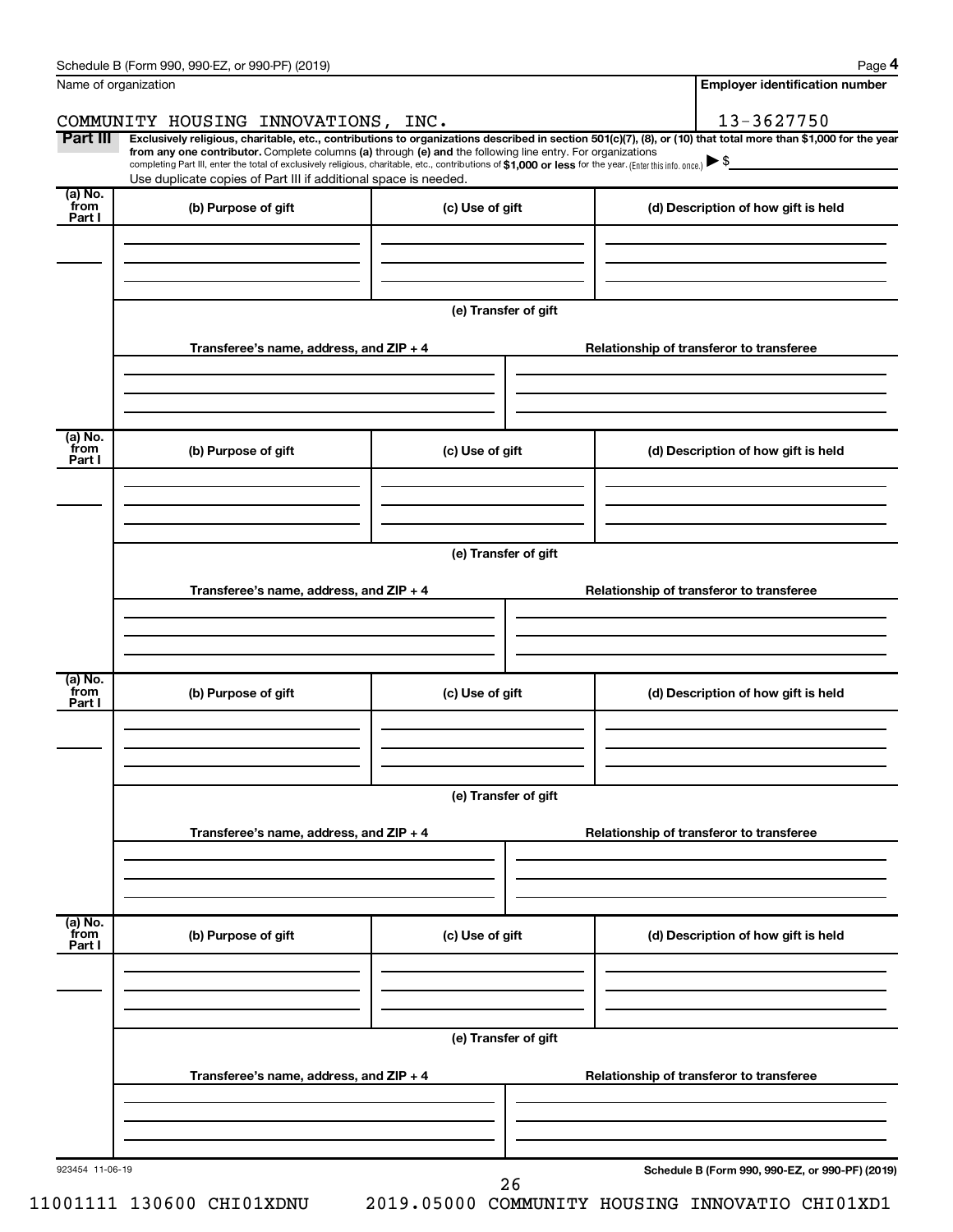| <b>SCHEDULE D</b> |  |
|-------------------|--|
|-------------------|--|

| (Form 990) |
|------------|
|            |

# **SCHEDULE D Supplemental Financial Statements**<br> **Form 990 2019**<br> **Part IV** line 6.7.8.9.10, 11a, 11b, 11d, 11d, 11d, 11d, 11d, 12a, 0r, 12b

**(Form 990) | Complete if the organization answered "Yes" on Form 990, Part IV, line 6, 7, 8, 9, 10, 11a, 11b, 11c, 11d, 11e, 11f, 12a, or 12b.**

**| Attach to Form 990. |Go to www.irs.gov/Form990 for instructions and the latest information.**



Department of the Treasury Internal Revenue Service

Name of the organization<br> **COMMUNITY HOUSING INNOVATIONS, INC.** Employer identification number<br>
13-3627750 COMMUNITY HOUSING INNOVATIONS, INC.

|    |                                                                                                                                                                                                                                | (a) Donor advised funds | (b) Funds and other accounts                       |
|----|--------------------------------------------------------------------------------------------------------------------------------------------------------------------------------------------------------------------------------|-------------------------|----------------------------------------------------|
| 1  |                                                                                                                                                                                                                                |                         |                                                    |
| 2  | Aggregate value of contributions to (during year)                                                                                                                                                                              |                         |                                                    |
| З  |                                                                                                                                                                                                                                |                         |                                                    |
| 4  |                                                                                                                                                                                                                                |                         |                                                    |
| 5  | Did the organization inform all donors and donor advisors in writing that the assets held in donor advised funds                                                                                                               |                         |                                                    |
|    |                                                                                                                                                                                                                                |                         | Yes                                                |
| 6  | Did the organization inform all grantees, donors, and donor advisors in writing that grant funds can be used only                                                                                                              |                         |                                                    |
|    | for charitable purposes and not for the benefit of the donor or donor advisor, or for any other purpose conferring                                                                                                             |                         |                                                    |
|    |                                                                                                                                                                                                                                |                         | Yes                                                |
|    | Part II<br>Conservation Easements. Complete if the organization answered "Yes" on Form 990, Part IV, line 7.                                                                                                                   |                         |                                                    |
| 1. | Purpose(s) of conservation easements held by the organization (check all that apply).                                                                                                                                          |                         |                                                    |
|    | Preservation of land for public use (for example, recreation or education)                                                                                                                                                     |                         | Preservation of a historically important land area |
|    | Protection of natural habitat                                                                                                                                                                                                  |                         | Preservation of a certified historic structure     |
|    | Preservation of open space                                                                                                                                                                                                     |                         |                                                    |
| 2  | Complete lines 2a through 2d if the organization held a qualified conservation contribution in the form of a conservation easement on the last                                                                                 |                         |                                                    |
|    | day of the tax year.                                                                                                                                                                                                           |                         | Held at the End of the Tax Year                    |
| а  |                                                                                                                                                                                                                                |                         | 2a                                                 |
|    | Total acreage restricted by conservation easements [11] matter continuum matter of the stricted by conservation easements [11] matter continuum matter of the stricted by conservation easements [11] matter continuum matter  |                         | 2 <sub>b</sub>                                     |
|    | Number of conservation easements on a certified historic structure included in (a) manufacture included in (a)                                                                                                                 |                         | 2 <sub>c</sub>                                     |
| d  | Number of conservation easements included in (c) acquired after 7/25/06, and not on a historic structure                                                                                                                       |                         |                                                    |
|    | listed in the National Register [111] [12] The National Register [11] Manuscritt, Manuscritt, Manuscritt, Manuscritt, Manuscritt, Manuscritt, Manuscritt, Manuscritt, Manuscritt, Manuscritt, Manuscritt, Manuscritt, Manuscri |                         | 2d                                                 |
| 3  | Number of conservation easements modified, transferred, released, extinguished, or terminated by the organization during the tax                                                                                               |                         |                                                    |
|    | year                                                                                                                                                                                                                           |                         |                                                    |
| 4  | Number of states where property subject to conservation easement is located >                                                                                                                                                  |                         |                                                    |
| 5  | Does the organization have a written policy regarding the periodic monitoring, inspection, handling of                                                                                                                         |                         |                                                    |
|    | violations, and enforcement of the conservation easements it holds?                                                                                                                                                            |                         | Yes                                                |
| 6  | Staff and volunteer hours devoted to monitoring, inspecting, handling of violations, and enforcing conservation easements during the year                                                                                      |                         |                                                    |
| 7  | Amount of expenses incurred in monitoring, inspecting, handling of violations, and enforcing conservation easements during the year<br>$\blacktriangleright$ \$                                                                |                         |                                                    |
| 8  | Does each conservation easement reported on line 2(d) above satisfy the requirements of section 170(h)(4)(B)(i)                                                                                                                |                         |                                                    |
|    |                                                                                                                                                                                                                                |                         | Yes                                                |
| 9  | In Part XIII, describe how the organization reports conservation easements in its revenue and expense statement and                                                                                                            |                         |                                                    |
|    | balance sheet, and include, if applicable, the text of the footnote to the organization's financial statements that describes the                                                                                              |                         |                                                    |
|    | organization's accounting for conservation easements.                                                                                                                                                                          |                         |                                                    |
|    | Organizations Maintaining Collections of Art, Historical Treasures, or Other Similar Assets.<br>Part III                                                                                                                       |                         |                                                    |
|    | Complete if the organization answered "Yes" on Form 990, Part IV, line 8.                                                                                                                                                      |                         |                                                    |
|    | 1a If the organization elected, as permitted under FASB ASC 958, not to report in its revenue statement and balance sheet works                                                                                                |                         |                                                    |
|    | of art, historical treasures, or other similar assets held for public exhibition, education, or research in furtherance of public                                                                                              |                         |                                                    |
|    |                                                                                                                                                                                                                                |                         |                                                    |
|    |                                                                                                                                                                                                                                |                         |                                                    |
|    | service, provide in Part XIII the text of the footnote to its financial statements that describes these items.                                                                                                                 |                         |                                                    |
|    | <b>b</b> If the organization elected, as permitted under FASB ASC 958, to report in its revenue statement and balance sheet works of                                                                                           |                         |                                                    |
|    | art, historical treasures, or other similar assets held for public exhibition, education, or research in furtherance of public service,                                                                                        |                         |                                                    |
|    | provide the following amounts relating to these items:                                                                                                                                                                         |                         |                                                    |
|    |                                                                                                                                                                                                                                |                         |                                                    |
|    | (ii) Assets included in Form 990, Part X                                                                                                                                                                                       |                         | $\blacktriangleright$ \$                           |
| 2  | If the organization received or held works of art, historical treasures, or other similar assets for financial gain, provide                                                                                                   |                         |                                                    |
|    | the following amounts required to be reported under FASB ASC 958 relating to these items:                                                                                                                                      |                         |                                                    |
| а  |                                                                                                                                                                                                                                |                         | - \$<br>$\blacktriangleright$ s                    |
|    | b Assets included in Form 990, Part X [111] [2010] [2010] [2010] [2010] [2010] [2010] [2010] [2010] [2010] [20<br>LHA For Paperwork Reduction Act Notice, see the Instructions for Form 990.                                   |                         | Schedule D (Form 990) 2019                         |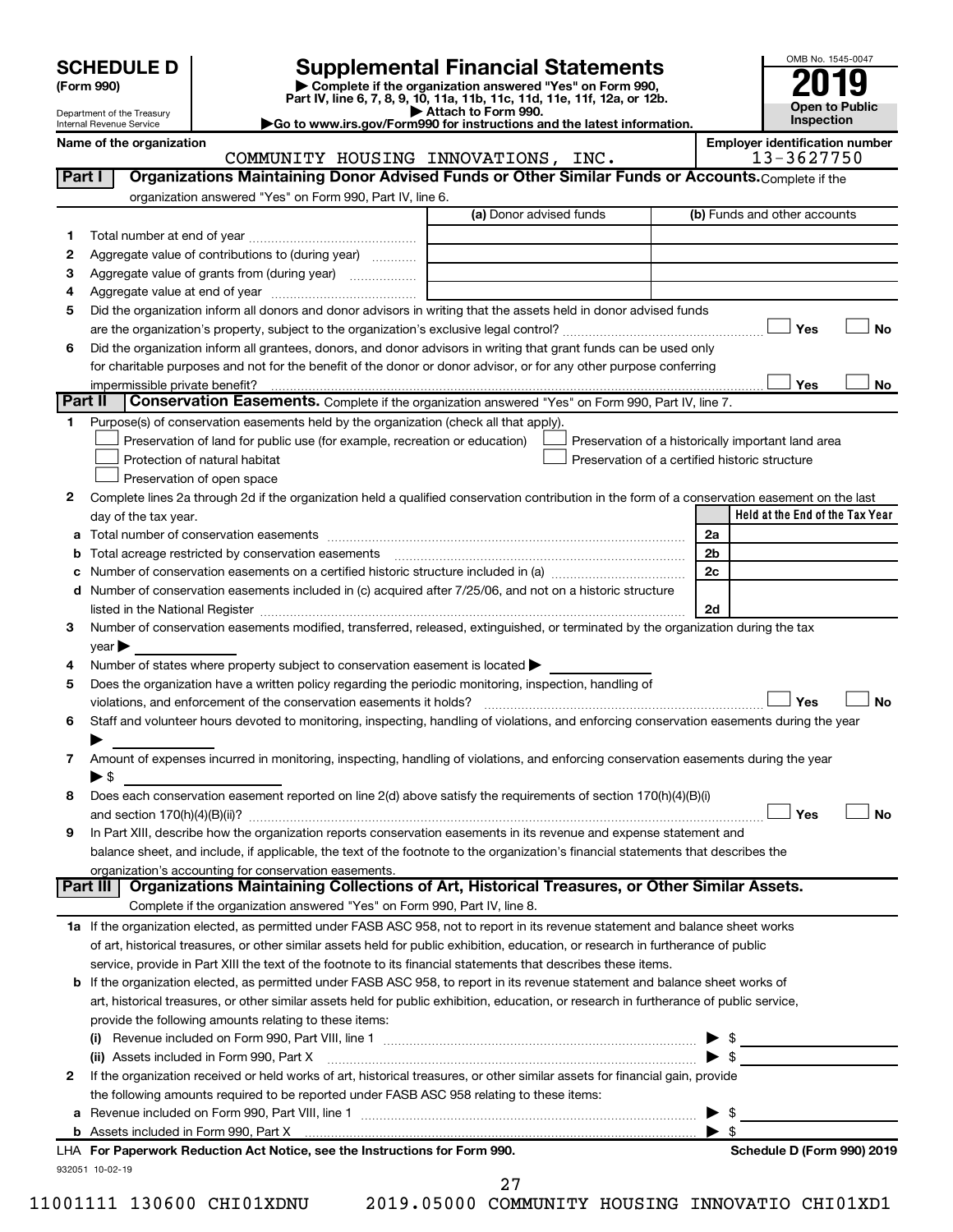|                                                                                                                                                                                                                                                                       | Schedule D (Form 990) 2019                                                                                                                                                                                                     | COMMUNITY HOUSING INNOVATIONS, INC. |   |                                                                                                                                                                                                                               |                             |  |                                                                             | 13-3627750 Page 2 |                           |         |                          |
|-----------------------------------------------------------------------------------------------------------------------------------------------------------------------------------------------------------------------------------------------------------------------|--------------------------------------------------------------------------------------------------------------------------------------------------------------------------------------------------------------------------------|-------------------------------------|---|-------------------------------------------------------------------------------------------------------------------------------------------------------------------------------------------------------------------------------|-----------------------------|--|-----------------------------------------------------------------------------|-------------------|---------------------------|---------|--------------------------|
|                                                                                                                                                                                                                                                                       | Organizations Maintaining Collections of Art, Historical Treasures, or Other Similar Assets (continued)<br>Part III                                                                                                            |                                     |   |                                                                                                                                                                                                                               |                             |  |                                                                             |                   |                           |         |                          |
| 3                                                                                                                                                                                                                                                                     | Using the organization's acquisition, accession, and other records, check any of the following that make significant use of its                                                                                                |                                     |   |                                                                                                                                                                                                                               |                             |  |                                                                             |                   |                           |         |                          |
|                                                                                                                                                                                                                                                                       | collection items (check all that apply):                                                                                                                                                                                       |                                     |   |                                                                                                                                                                                                                               |                             |  |                                                                             |                   |                           |         |                          |
| a                                                                                                                                                                                                                                                                     | Public exhibition                                                                                                                                                                                                              |                                     |   | Loan or exchange program                                                                                                                                                                                                      |                             |  |                                                                             |                   |                           |         |                          |
| b                                                                                                                                                                                                                                                                     | Scholarly research                                                                                                                                                                                                             |                                     |   | Other and the contract of the contract of the contract of the contract of the contract of the contract of the contract of the contract of the contract of the contract of the contract of the contract of the contract of the |                             |  |                                                                             |                   |                           |         |                          |
| c                                                                                                                                                                                                                                                                     | Preservation for future generations                                                                                                                                                                                            |                                     |   |                                                                                                                                                                                                                               |                             |  |                                                                             |                   |                           |         |                          |
| Provide a description of the organization's collections and explain how they further the organization's exempt purpose in Part XIII.<br>4<br>During the year, did the organization solicit or receive donations of art, historical treasures, or other similar assets |                                                                                                                                                                                                                                |                                     |   |                                                                                                                                                                                                                               |                             |  |                                                                             |                   |                           |         |                          |
| 5                                                                                                                                                                                                                                                                     |                                                                                                                                                                                                                                |                                     |   |                                                                                                                                                                                                                               |                             |  |                                                                             |                   |                           |         |                          |
|                                                                                                                                                                                                                                                                       | Part IV<br><b>Escrow and Custodial Arrangements.</b> Complete if the organization answered "Yes" on Form 990, Part IV, line 9, or                                                                                              |                                     |   |                                                                                                                                                                                                                               |                             |  |                                                                             |                   | Yes                       |         | No                       |
|                                                                                                                                                                                                                                                                       | reported an amount on Form 990, Part X, line 21.                                                                                                                                                                               |                                     |   |                                                                                                                                                                                                                               |                             |  |                                                                             |                   |                           |         |                          |
|                                                                                                                                                                                                                                                                       |                                                                                                                                                                                                                                |                                     |   |                                                                                                                                                                                                                               |                             |  |                                                                             |                   |                           |         |                          |
|                                                                                                                                                                                                                                                                       | 1a Is the organization an agent, trustee, custodian or other intermediary for contributions or other assets not included                                                                                                       |                                     |   |                                                                                                                                                                                                                               |                             |  |                                                                             |                   | Yes                       |         | $\overline{\text{X}}$ No |
|                                                                                                                                                                                                                                                                       | b If "Yes," explain the arrangement in Part XIII and complete the following table:                                                                                                                                             |                                     |   |                                                                                                                                                                                                                               |                             |  |                                                                             |                   |                           |         |                          |
|                                                                                                                                                                                                                                                                       |                                                                                                                                                                                                                                |                                     |   |                                                                                                                                                                                                                               |                             |  |                                                                             |                   | Amount                    |         |                          |
|                                                                                                                                                                                                                                                                       |                                                                                                                                                                                                                                |                                     |   |                                                                                                                                                                                                                               |                             |  | 1c                                                                          |                   |                           |         |                          |
|                                                                                                                                                                                                                                                                       | c Beginning balance measurements and the contract of the contract of the contract of the contract of the contract of the contract of the contract of the contract of the contract of the contract of the contract of the contr |                                     |   |                                                                                                                                                                                                                               |                             |  | 1d                                                                          |                   |                           |         |                          |
| е                                                                                                                                                                                                                                                                     | Distributions during the year manufactured and an account of the year manufactured and the year manufactured and the year manufactured and the year manufactured and the year manufactured and the year manufactured and the y |                                     |   |                                                                                                                                                                                                                               |                             |  | 1e                                                                          |                   |                           |         |                          |
| f.                                                                                                                                                                                                                                                                    |                                                                                                                                                                                                                                |                                     |   |                                                                                                                                                                                                                               |                             |  | 1f                                                                          |                   |                           |         |                          |
|                                                                                                                                                                                                                                                                       | 2a Did the organization include an amount on Form 990, Part X, line 21, for escrow or custodial account liability?                                                                                                             |                                     |   |                                                                                                                                                                                                                               |                             |  |                                                                             |                   | Yes                       |         | $\mathbf{X}$ No          |
|                                                                                                                                                                                                                                                                       | b If "Yes," explain the arrangement in Part XIII. Check here if the explanation has been provided on Part XIII                                                                                                                 |                                     |   |                                                                                                                                                                                                                               |                             |  |                                                                             |                   |                           |         |                          |
| <b>Part V</b>                                                                                                                                                                                                                                                         | Endowment Funds. Complete if the organization answered "Yes" on Form 990, Part IV, line 10.                                                                                                                                    |                                     |   |                                                                                                                                                                                                                               |                             |  |                                                                             |                   |                           |         |                          |
|                                                                                                                                                                                                                                                                       |                                                                                                                                                                                                                                | (a) Current year                    |   | (b) Prior year                                                                                                                                                                                                                |                             |  | (c) Two years back $\vert$ (d) Three years back $\vert$ (e) Four years back |                   |                           |         |                          |
|                                                                                                                                                                                                                                                                       | <b>1a</b> Beginning of year balance                                                                                                                                                                                            |                                     |   |                                                                                                                                                                                                                               |                             |  |                                                                             |                   |                           |         |                          |
| b                                                                                                                                                                                                                                                                     |                                                                                                                                                                                                                                |                                     |   |                                                                                                                                                                                                                               |                             |  |                                                                             |                   |                           |         |                          |
| с                                                                                                                                                                                                                                                                     | Net investment earnings, gains, and losses                                                                                                                                                                                     |                                     |   |                                                                                                                                                                                                                               |                             |  |                                                                             |                   |                           |         |                          |
| d                                                                                                                                                                                                                                                                     | Grants or scholarships                                                                                                                                                                                                         |                                     |   |                                                                                                                                                                                                                               |                             |  |                                                                             |                   |                           |         |                          |
|                                                                                                                                                                                                                                                                       | e Other expenditures for facilities                                                                                                                                                                                            |                                     |   |                                                                                                                                                                                                                               |                             |  |                                                                             |                   |                           |         |                          |
|                                                                                                                                                                                                                                                                       | and programs                                                                                                                                                                                                                   |                                     |   |                                                                                                                                                                                                                               |                             |  |                                                                             |                   |                           |         |                          |
| t.                                                                                                                                                                                                                                                                    | Administrative expenses                                                                                                                                                                                                        |                                     |   |                                                                                                                                                                                                                               |                             |  |                                                                             |                   |                           |         |                          |
| g                                                                                                                                                                                                                                                                     |                                                                                                                                                                                                                                |                                     |   |                                                                                                                                                                                                                               |                             |  |                                                                             |                   |                           |         |                          |
| 2                                                                                                                                                                                                                                                                     | Provide the estimated percentage of the current year end balance (line 1g, column (a)) held as:                                                                                                                                |                                     |   |                                                                                                                                                                                                                               |                             |  |                                                                             |                   |                           |         |                          |
| а                                                                                                                                                                                                                                                                     | Board designated or quasi-endowment                                                                                                                                                                                            |                                     | % |                                                                                                                                                                                                                               |                             |  |                                                                             |                   |                           |         |                          |
| b                                                                                                                                                                                                                                                                     | Permanent endowment                                                                                                                                                                                                            | %                                   |   |                                                                                                                                                                                                                               |                             |  |                                                                             |                   |                           |         |                          |
| c                                                                                                                                                                                                                                                                     | Term endowment $\blacktriangleright$                                                                                                                                                                                           | %                                   |   |                                                                                                                                                                                                                               |                             |  |                                                                             |                   |                           |         |                          |
|                                                                                                                                                                                                                                                                       | The percentages on lines 2a, 2b, and 2c should equal 100%.                                                                                                                                                                     |                                     |   |                                                                                                                                                                                                                               |                             |  |                                                                             |                   |                           |         |                          |
|                                                                                                                                                                                                                                                                       | 3a Are there endowment funds not in the possession of the organization that are held and administered for the organization                                                                                                     |                                     |   |                                                                                                                                                                                                                               |                             |  |                                                                             |                   |                           |         |                          |
|                                                                                                                                                                                                                                                                       | by:                                                                                                                                                                                                                            |                                     |   |                                                                                                                                                                                                                               |                             |  |                                                                             |                   |                           | Yes     | No                       |
|                                                                                                                                                                                                                                                                       | (i)                                                                                                                                                                                                                            |                                     |   |                                                                                                                                                                                                                               |                             |  |                                                                             |                   | 3a(i)                     |         |                          |
|                                                                                                                                                                                                                                                                       | (ii) Related organizations [11] Related organizations [11] Maximum material contract to the contract of the contract of the contract of the contract of the contract of the contract of the contract of the contract of the co |                                     |   |                                                                                                                                                                                                                               |                             |  |                                                                             |                   | 3a(ii)                    |         |                          |
|                                                                                                                                                                                                                                                                       |                                                                                                                                                                                                                                |                                     |   |                                                                                                                                                                                                                               |                             |  |                                                                             |                   | 3b                        |         |                          |
| 4                                                                                                                                                                                                                                                                     | Describe in Part XIII the intended uses of the organization's endowment funds.                                                                                                                                                 |                                     |   |                                                                                                                                                                                                                               |                             |  |                                                                             |                   |                           |         |                          |
|                                                                                                                                                                                                                                                                       | Part VI<br>  Land, Buildings, and Equipment.                                                                                                                                                                                   |                                     |   |                                                                                                                                                                                                                               |                             |  |                                                                             |                   |                           |         |                          |
|                                                                                                                                                                                                                                                                       | Complete if the organization answered "Yes" on Form 990, Part IV, line 11a. See Form 990, Part X, line 10.                                                                                                                     |                                     |   |                                                                                                                                                                                                                               |                             |  |                                                                             |                   |                           |         |                          |
|                                                                                                                                                                                                                                                                       | Description of property                                                                                                                                                                                                        | (a) Cost or other                   |   |                                                                                                                                                                                                                               | (b) Cost or other           |  | (c) Accumulated                                                             |                   | (d) Book value            |         |                          |
|                                                                                                                                                                                                                                                                       |                                                                                                                                                                                                                                | basis (investment)                  |   |                                                                                                                                                                                                                               | basis (other)               |  | depreciation                                                                |                   |                           |         |                          |
|                                                                                                                                                                                                                                                                       |                                                                                                                                                                                                                                |                                     |   |                                                                                                                                                                                                                               | 2,012,454.<br>22, 164, 729. |  |                                                                             |                   | 2,012,454.<br>12,547,468. |         |                          |
|                                                                                                                                                                                                                                                                       |                                                                                                                                                                                                                                |                                     |   |                                                                                                                                                                                                                               | 113,167.                    |  | 9,617,261.<br>113, 167.                                                     |                   |                           |         | О.                       |
|                                                                                                                                                                                                                                                                       |                                                                                                                                                                                                                                |                                     |   |                                                                                                                                                                                                                               | 693, 153.                   |  | 666,067.                                                                    |                   |                           | 27,086. |                          |
| d                                                                                                                                                                                                                                                                     |                                                                                                                                                                                                                                |                                     |   |                                                                                                                                                                                                                               | 117,509.                    |  | 87,556.                                                                     |                   |                           | 29,953. |                          |
|                                                                                                                                                                                                                                                                       |                                                                                                                                                                                                                                |                                     |   |                                                                                                                                                                                                                               |                             |  |                                                                             |                   | 14,616,961.               |         |                          |
|                                                                                                                                                                                                                                                                       | Total. Add lines 1a through 1e. (Column (d) must equal Form 990, Part X, column (B), line 10c.)                                                                                                                                |                                     |   |                                                                                                                                                                                                                               |                             |  |                                                                             |                   |                           |         |                          |

**Schedule D (Form 990) 2019**

932052 10-02-19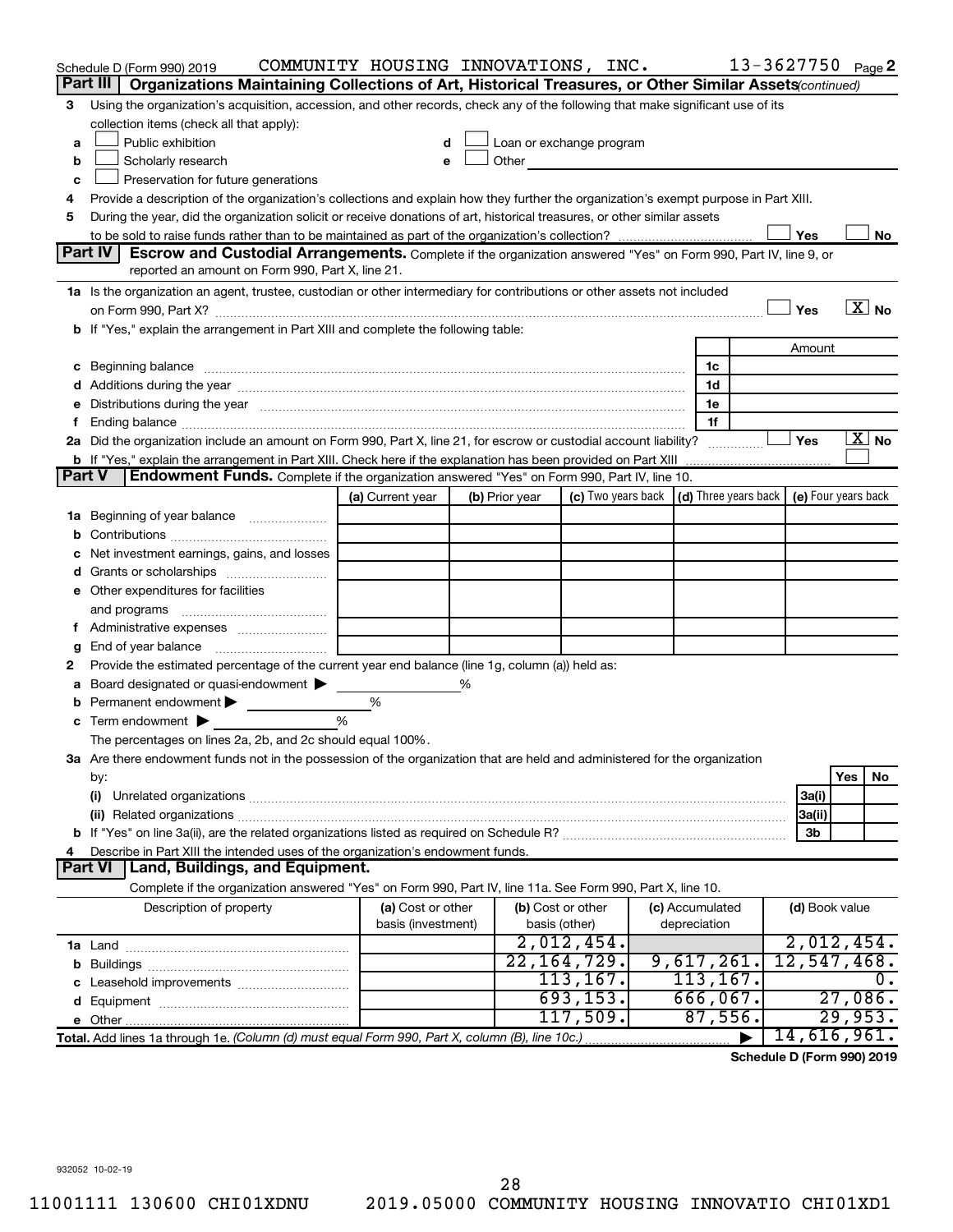|                                 |                                                                                        |                 | Complete if the organization answered "Yes" on Form 990, Part IV, line 11b. See Form 990, Part X, line 12.        |                      |
|---------------------------------|----------------------------------------------------------------------------------------|-----------------|-------------------------------------------------------------------------------------------------------------------|----------------------|
|                                 | (a) Description of security or category (including name of security)                   | (b) Book value  | (c) Method of valuation: Cost or end-of-year market value                                                         |                      |
| (1) Financial derivatives       |                                                                                        |                 |                                                                                                                   |                      |
|                                 |                                                                                        |                 |                                                                                                                   |                      |
| $(3)$ Other                     |                                                                                        |                 |                                                                                                                   |                      |
| (A)                             |                                                                                        |                 |                                                                                                                   |                      |
| (B)                             |                                                                                        |                 |                                                                                                                   |                      |
| (C)                             |                                                                                        |                 |                                                                                                                   |                      |
| (D)                             |                                                                                        |                 |                                                                                                                   |                      |
| (E)                             |                                                                                        |                 |                                                                                                                   |                      |
| (F)                             |                                                                                        |                 |                                                                                                                   |                      |
| (G)                             |                                                                                        |                 |                                                                                                                   |                      |
| (H)                             |                                                                                        |                 |                                                                                                                   |                      |
|                                 | Total. (Col. (b) must equal Form 990, Part X, col. (B) line 12.) $\blacktriangleright$ |                 |                                                                                                                   |                      |
|                                 | Part VIII Investments - Program Related.                                               |                 |                                                                                                                   |                      |
|                                 |                                                                                        |                 | Complete if the organization answered "Yes" on Form 990, Part IV, line 11c. See Form 990, Part X, line 13.        |                      |
|                                 | (a) Description of investment                                                          | (b) Book value  | (c) Method of valuation: Cost or end-of-year market value                                                         |                      |
| (1)                             |                                                                                        |                 |                                                                                                                   |                      |
| (2)                             |                                                                                        |                 |                                                                                                                   |                      |
| (3)                             |                                                                                        |                 |                                                                                                                   |                      |
| (4)                             |                                                                                        |                 |                                                                                                                   |                      |
| (5)                             |                                                                                        |                 |                                                                                                                   |                      |
| (6)                             |                                                                                        |                 |                                                                                                                   |                      |
| (7)                             |                                                                                        |                 |                                                                                                                   |                      |
| (8)                             |                                                                                        |                 |                                                                                                                   |                      |
| (9)                             |                                                                                        |                 |                                                                                                                   |                      |
|                                 | Total. (Col. (b) must equal Form 990, Part X, col. (B) line 13.) $\blacktriangleright$ |                 |                                                                                                                   |                      |
| Part IX<br><b>Other Assets.</b> |                                                                                        |                 |                                                                                                                   |                      |
|                                 |                                                                                        |                 | Complete if the organization answered "Yes" on Form 990, Part IV, line 11d. See Form 990, Part X, line 15.        |                      |
|                                 |                                                                                        | (a) Description |                                                                                                                   | (b) Book value       |
| (1)                             |                                                                                        |                 |                                                                                                                   |                      |
| (2)                             |                                                                                        |                 |                                                                                                                   |                      |
|                                 |                                                                                        |                 |                                                                                                                   |                      |
|                                 |                                                                                        |                 |                                                                                                                   |                      |
| (3)                             |                                                                                        |                 |                                                                                                                   |                      |
| (4)                             |                                                                                        |                 |                                                                                                                   |                      |
| (5)                             |                                                                                        |                 |                                                                                                                   |                      |
| (6)                             |                                                                                        |                 |                                                                                                                   |                      |
| (7)                             |                                                                                        |                 |                                                                                                                   |                      |
| (8)                             |                                                                                        |                 |                                                                                                                   |                      |
| (9)                             |                                                                                        |                 |                                                                                                                   |                      |
|                                 | Total. (Column (b) must equal Form 990, Part X, col. (B) line 15.)                     |                 |                                                                                                                   |                      |
| Part X                          | <b>Other Liabilities.</b>                                                              |                 |                                                                                                                   |                      |
|                                 |                                                                                        |                 | Complete if the organization answered "Yes" on Form 990, Part IV, line 11e or 11f. See Form 990, Part X, line 25. |                      |
| 1.                              | (a) Description of liability                                                           |                 |                                                                                                                   | (b) Book value       |
| Federal income taxes<br>(1)     |                                                                                        |                 |                                                                                                                   |                      |
| (2)                             | DUE TO GOVERNMENT AGENCIES                                                             |                 |                                                                                                                   |                      |
| (3)                             |                                                                                        |                 |                                                                                                                   |                      |
| (4)                             |                                                                                        |                 |                                                                                                                   |                      |
| (5)                             |                                                                                        |                 |                                                                                                                   |                      |
| (6)                             |                                                                                        |                 |                                                                                                                   |                      |
| (7)                             |                                                                                        |                 |                                                                                                                   |                      |
| (8)                             |                                                                                        |                 |                                                                                                                   |                      |
| (9)                             |                                                                                        |                 |                                                                                                                   | 544,825.<br>544,825. |

Schedule D (Form 990) 2019 COMMUNITY HOUSING INNOVATIONS , INC .  $13-3627750$   $_{\rm Page}$ 

**Schedule D (Form 990) 2019**

13-3627750 Page 3

932053 10-02-19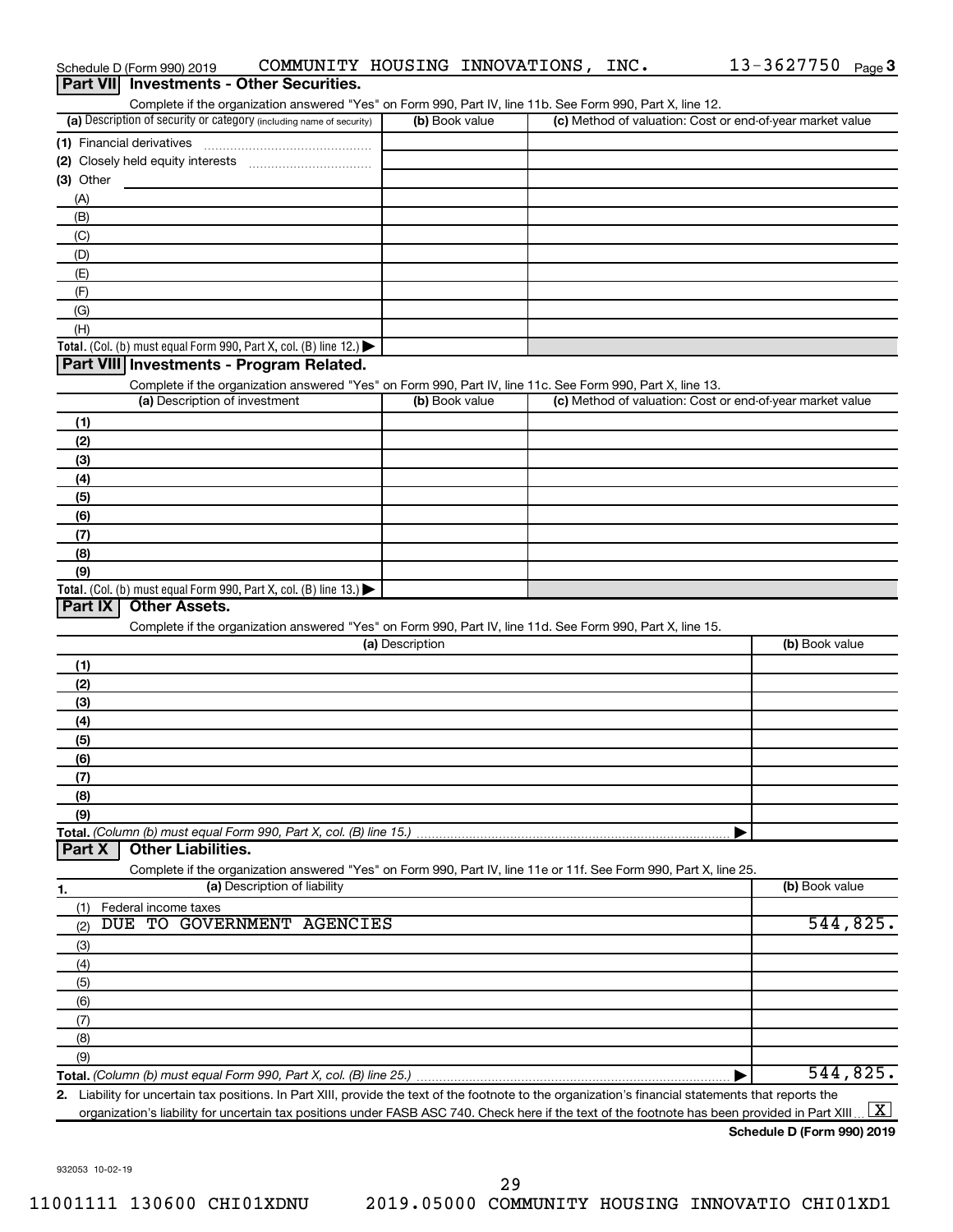|    | COMMUNITY HOUSING INNOVATIONS, INC.<br>Schedule D (Form 990) 2019                                                                                            |                |              | 13-3627750 | Page 4 |
|----|--------------------------------------------------------------------------------------------------------------------------------------------------------------|----------------|--------------|------------|--------|
|    | Reconciliation of Revenue per Audited Financial Statements With Revenue per Return.<br><b>Part XI</b>                                                        |                |              |            |        |
|    | Complete if the organization answered "Yes" on Form 990, Part IV, line 12a.                                                                                  |                |              |            |        |
| 1  | Total revenue, gains, and other support per audited financial statements [111] [11] Total revenue, gains, and other support per audited financial statements |                | $\mathbf{1}$ |            |        |
| 2  | Amounts included on line 1 but not on Form 990, Part VIII, line 12:                                                                                          |                |              |            |        |
| a  |                                                                                                                                                              | 2a             |              |            |        |
|    |                                                                                                                                                              | 2 <sub>b</sub> |              |            |        |
|    |                                                                                                                                                              | 2c             |              |            |        |
| d  |                                                                                                                                                              | 2d             |              |            |        |
| е  | Add lines 2a through 2d                                                                                                                                      |                | 2е           |            |        |
| з  |                                                                                                                                                              |                | 3            |            |        |
| 4  | Amounts included on Form 990, Part VIII, line 12, but not on line 1:                                                                                         |                |              |            |        |
|    | Investment expenses not included on Form 990, Part VIII, line 7b [11, 111, 120]                                                                              | 4a             |              |            |        |
| b  | Other (Describe in Part XIII.) (2000) (2000) (2000) (2010) (2010) (2010) (2010) (2010) (2010) (2010) (2010) (20                                              | 4 <sub>b</sub> |              |            |        |
| c. | Add lines 4a and 4b                                                                                                                                          |                | 4c           |            |        |
|    |                                                                                                                                                              |                | 5            |            |        |
|    | Part XII   Reconciliation of Expenses per Audited Financial Statements With Expenses per Return.                                                             |                |              |            |        |
|    | Complete if the organization answered "Yes" on Form 990, Part IV, line 12a.                                                                                  |                |              |            |        |
| 1  |                                                                                                                                                              |                | $\mathbf{1}$ |            |        |
| 2  | Amounts included on line 1 but not on Form 990, Part IX, line 25:                                                                                            |                |              |            |        |
| a  |                                                                                                                                                              | 2a             |              |            |        |
| b  |                                                                                                                                                              | 2 <sub>b</sub> |              |            |        |
|    |                                                                                                                                                              | 2 <sub>c</sub> |              |            |        |
| d  |                                                                                                                                                              | 2d             |              |            |        |
| е  | Add lines 2a through 2d <b>contained a contained a contained a contained a</b> contained a contained a contact the set                                       |                | <b>2e</b>    |            |        |
| З  |                                                                                                                                                              |                | 3            |            |        |
| 4  | Amounts included on Form 990, Part IX, line 25, but not on line 1:                                                                                           |                |              |            |        |
| a  | Investment expenses not included on Form 990, Part VIII, line 7b [11, 111, 120]                                                                              | 4a l           |              |            |        |
| b  |                                                                                                                                                              | 4 <sub>b</sub> |              |            |        |
|    | c Add lines 4a and 4b                                                                                                                                        |                | 4с           |            |        |
| 5  |                                                                                                                                                              |                | 5            |            |        |
|    | Part XIII Supplemental Information.                                                                                                                          |                |              |            |        |

Provide the descriptions required for Part II, lines 3, 5, and 9; Part III, lines 1a and 4; Part IV, lines 1b and 2b; Part V, line 4; Part X, line 2; Part XI, lines 2d and 4b; and Part XII, lines 2d and 4b. Also complete this part to provide any additional information.

PART X, LINE 2:

INCOME TAXES: CHI RECOGNIZES THE EFFECT OF INCOME TAX POSITIONS ONLY IF

THOSE POSITIONS ARE MORE LIKELY THAN

NOT TO BE SUSTAINED. MANAGEMENT HAS DETERMINED THAT CHI HAD NO UNCERTAIN

TAX POSITIONS THAT WOULD

## REQUIRE FINANCIAL STATEMENT RECOGNITION OR DISCLOSURE. CHI DID NOT CONDUCT

UNRELATED BUSINESS ACTIVITIES

DURING THE YEARS ENDED DECEMBER 31, 2019 OR 2018.

932054 10-02-19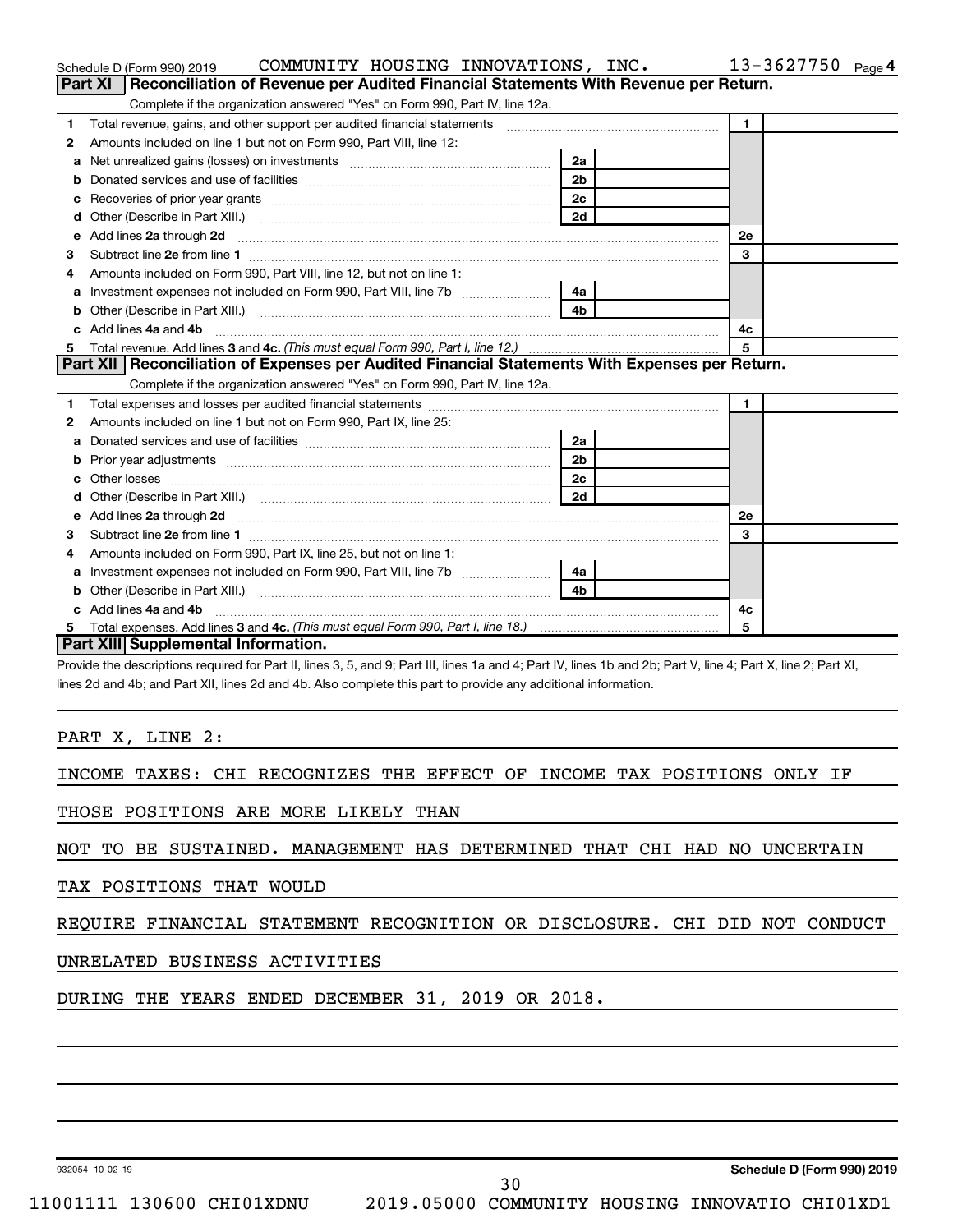| <b>SCHEDULE G</b>                                                                        |                                                                                                                                                                     | <b>Supplemental Information Regarding Fundraising or Gaming Activities</b>                                                                                                                                                                                                                 |                                            |                              |                                                                            |  |                                                                            | OMB No. 1545-0047                                       |
|------------------------------------------------------------------------------------------|---------------------------------------------------------------------------------------------------------------------------------------------------------------------|--------------------------------------------------------------------------------------------------------------------------------------------------------------------------------------------------------------------------------------------------------------------------------------------|--------------------------------------------|------------------------------|----------------------------------------------------------------------------|--|----------------------------------------------------------------------------|---------------------------------------------------------|
| (Form 990 or 990-EZ)                                                                     | Complete if the organization answered "Yes" on Form 990, Part IV, line 17, 18, or 19, or if the<br>organization entered more than \$15,000 on Form 990-EZ, line 6a. |                                                                                                                                                                                                                                                                                            |                                            |                              |                                                                            |  |                                                                            |                                                         |
| Department of the Treasury                                                               |                                                                                                                                                                     | Attach to Form 990 or Form 990-EZ.                                                                                                                                                                                                                                                         |                                            |                              |                                                                            |  |                                                                            | <b>Open to Public</b>                                   |
| Internal Revenue Service<br>Name of the organization                                     |                                                                                                                                                                     | ► Go to www.irs.gov/Form990 for instructions and the latest information.                                                                                                                                                                                                                   |                                            |                              |                                                                            |  |                                                                            | Inspection<br><b>Employer identification number</b>     |
|                                                                                          |                                                                                                                                                                     | COMMUNITY HOUSING INNOVATIONS, INC.                                                                                                                                                                                                                                                        |                                            |                              |                                                                            |  | 13-3627750                                                                 |                                                         |
| Part I                                                                                   | required to complete this part.                                                                                                                                     | Fundraising Activities. Complete if the organization answered "Yes" on Form 990, Part IV, line 17. Form 990-EZ filers are not                                                                                                                                                              |                                            |                              |                                                                            |  |                                                                            |                                                         |
| Mail solicitations<br>a<br>b<br>Phone solicitations<br>с<br>In-person solicitations<br>d | Internet and email solicitations                                                                                                                                    | 1 Indicate whether the organization raised funds through any of the following activities. Check all that apply.<br>е<br>f<br>Special fundraising events<br>g<br>2 a Did the organization have a written or oral agreement with any individual (including officers, directors, trustees, or |                                            |                              | Solicitation of non-government grants<br>Solicitation of government grants |  |                                                                            |                                                         |
| compensated at least \$5,000 by the organization.                                        |                                                                                                                                                                     | key employees listed in Form 990, Part VII) or entity in connection with professional fundraising services?<br>b If "Yes," list the 10 highest paid individuals or entities (fundraisers) pursuant to agreements under which the fundraiser is to be                                       |                                            |                              |                                                                            |  | Yes                                                                        | <b>No</b>                                               |
| (i) Name and address of individual<br>or entity (fundraiser)                             |                                                                                                                                                                     | (ii) Activity                                                                                                                                                                                                                                                                              | (iii) Did<br>have custody<br>or control of | fundraiser<br>contributions? | (iv) Gross receipts<br>from activity                                       |  | (v) Amount paid<br>to (or retained by)<br>fundraiser<br>listed in col. (i) | (vi) Amount paid<br>to (or retained by)<br>organization |
|                                                                                          |                                                                                                                                                                     |                                                                                                                                                                                                                                                                                            | Yes                                        | No                           |                                                                            |  |                                                                            |                                                         |
|                                                                                          |                                                                                                                                                                     |                                                                                                                                                                                                                                                                                            |                                            |                              |                                                                            |  |                                                                            |                                                         |
|                                                                                          |                                                                                                                                                                     |                                                                                                                                                                                                                                                                                            |                                            |                              |                                                                            |  |                                                                            |                                                         |
|                                                                                          |                                                                                                                                                                     |                                                                                                                                                                                                                                                                                            |                                            |                              |                                                                            |  |                                                                            |                                                         |
|                                                                                          |                                                                                                                                                                     |                                                                                                                                                                                                                                                                                            |                                            |                              |                                                                            |  |                                                                            |                                                         |
|                                                                                          |                                                                                                                                                                     |                                                                                                                                                                                                                                                                                            |                                            |                              |                                                                            |  |                                                                            |                                                         |
|                                                                                          |                                                                                                                                                                     |                                                                                                                                                                                                                                                                                            |                                            |                              |                                                                            |  |                                                                            |                                                         |
|                                                                                          |                                                                                                                                                                     |                                                                                                                                                                                                                                                                                            |                                            |                              |                                                                            |  |                                                                            |                                                         |
|                                                                                          |                                                                                                                                                                     |                                                                                                                                                                                                                                                                                            |                                            |                              |                                                                            |  |                                                                            |                                                         |
|                                                                                          |                                                                                                                                                                     |                                                                                                                                                                                                                                                                                            |                                            |                              |                                                                            |  |                                                                            |                                                         |
| Total                                                                                    |                                                                                                                                                                     |                                                                                                                                                                                                                                                                                            |                                            |                              |                                                                            |  |                                                                            |                                                         |
| or licensing.                                                                            |                                                                                                                                                                     | 3 List all states in which the organization is registered or licensed to solicit contributions or has been notified it is exempt from registration                                                                                                                                         |                                            |                              |                                                                            |  |                                                                            |                                                         |
|                                                                                          |                                                                                                                                                                     |                                                                                                                                                                                                                                                                                            |                                            |                              |                                                                            |  |                                                                            |                                                         |
|                                                                                          |                                                                                                                                                                     |                                                                                                                                                                                                                                                                                            |                                            |                              |                                                                            |  |                                                                            |                                                         |
|                                                                                          |                                                                                                                                                                     |                                                                                                                                                                                                                                                                                            |                                            |                              |                                                                            |  |                                                                            |                                                         |
|                                                                                          |                                                                                                                                                                     |                                                                                                                                                                                                                                                                                            |                                            |                              |                                                                            |  |                                                                            |                                                         |
|                                                                                          |                                                                                                                                                                     |                                                                                                                                                                                                                                                                                            |                                            |                              |                                                                            |  |                                                                            |                                                         |
|                                                                                          |                                                                                                                                                                     |                                                                                                                                                                                                                                                                                            |                                            |                              |                                                                            |  |                                                                            |                                                         |
|                                                                                          |                                                                                                                                                                     |                                                                                                                                                                                                                                                                                            |                                            |                              |                                                                            |  |                                                                            |                                                         |

**For Paperwork Reduction Act Notice, see the Instructions for Form 990 or 990-EZ. Schedule G (Form 990 or 990-EZ) 2019** LHA

932081 09-11-19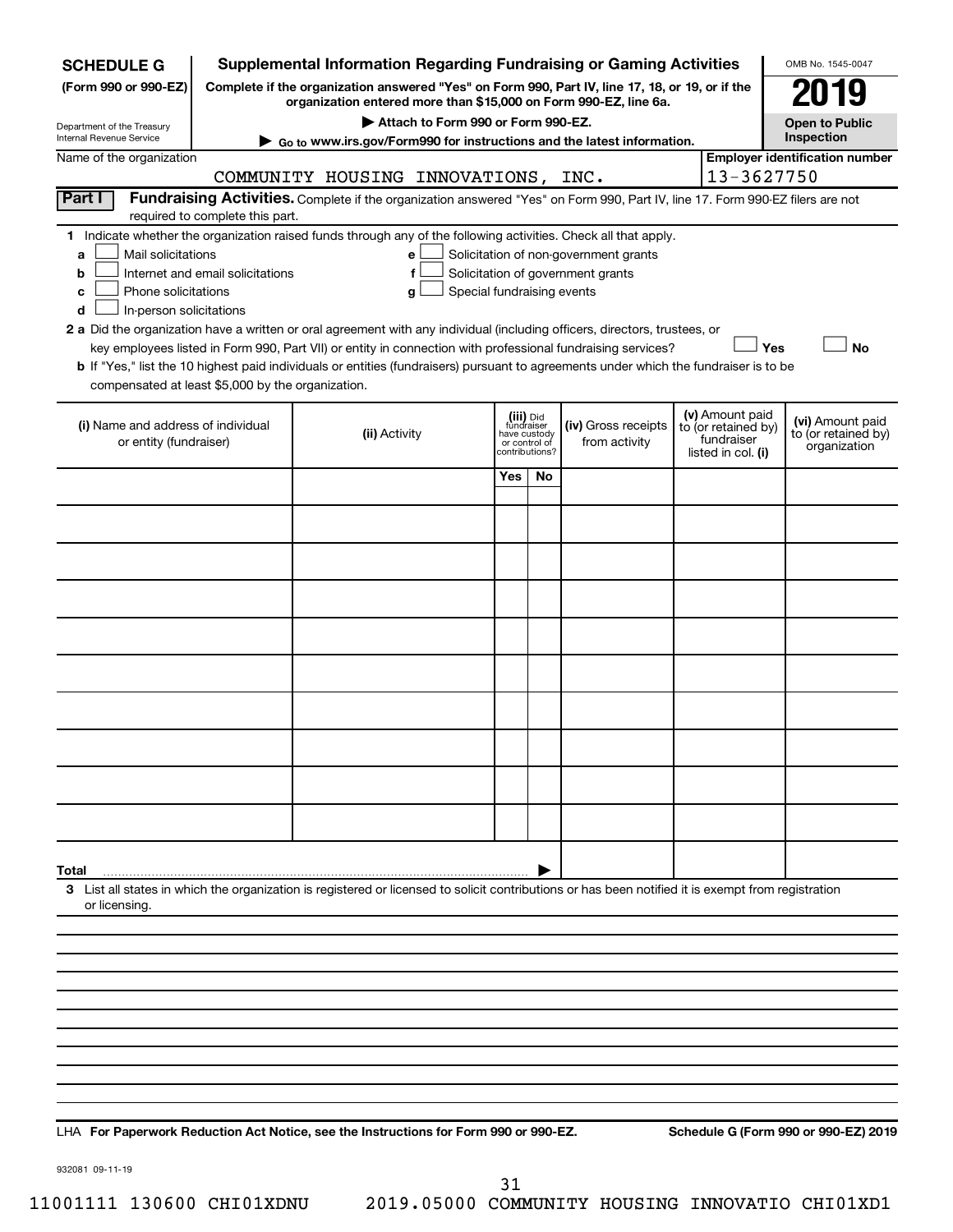13-3627750 Page 2 Schedule G (Form 990 or 990-EZ) 2019 Page COMMUNITY HOUSING INNOVATIONS, INC. 13-3627750 Part II | Fundraising Events. Complete if the organization answered "Yes" on Form 990, Part IV, line 18, or reported more than \$15,000

of fundraising event contributions and gross income on Form 990-EZ, lines 1 and 6b. List events with gross receipts greater than \$5,000.

|                 |    |                                                                                                                                                     | (a) Event $#1$<br>GALA | $(b)$ Event #2          | (c) Other events<br><b>NONE</b> | (d) Total events<br>(add col. (a) through |
|-----------------|----|-----------------------------------------------------------------------------------------------------------------------------------------------------|------------------------|-------------------------|---------------------------------|-------------------------------------------|
|                 |    |                                                                                                                                                     | (event type)           | (event type)            | (total number)                  | col. (c)                                  |
| Revenue         |    |                                                                                                                                                     | 78,962.                |                         |                                 | 78,962.                                   |
|                 |    |                                                                                                                                                     | 59,705.                |                         |                                 | 59,705.                                   |
|                 |    | 3 Gross income (line 1 minus line 2)                                                                                                                | 19,257.                |                         |                                 | 19,257.                                   |
|                 |    |                                                                                                                                                     |                        |                         |                                 |                                           |
|                 | 5  |                                                                                                                                                     |                        |                         |                                 |                                           |
| Direct Expenses | 6  |                                                                                                                                                     |                        |                         |                                 |                                           |
|                 | 7  | Food and beverages                                                                                                                                  | 19,257.                |                         |                                 | 19,257.                                   |
|                 | 8  |                                                                                                                                                     |                        |                         |                                 |                                           |
|                 | 9  |                                                                                                                                                     |                        |                         |                                 |                                           |
|                 | 10 | Direct expense summary. Add lines 4 through 9 in column (d)                                                                                         |                        |                         |                                 | 19, 257.                                  |
|                 |    |                                                                                                                                                     |                        |                         |                                 | $\overline{0}$ .                          |
| Part III        |    | Gaming. Complete if the organization answered "Yes" on Form 990, Part IV, line 19, or reported more than<br>\$15,000 on Form 990-EZ, line 6a.       |                        |                         |                                 |                                           |
|                 |    |                                                                                                                                                     |                        | (b) Pull tabs/instant   |                                 | (d) Total gaming (add                     |
| Revenue         |    |                                                                                                                                                     | (a) Bingo              | bingo/progressive bingo | (c) Other gaming                | col. (a) through col. (c))                |
|                 |    |                                                                                                                                                     |                        |                         |                                 |                                           |
|                 |    |                                                                                                                                                     |                        |                         |                                 |                                           |
|                 |    |                                                                                                                                                     |                        |                         |                                 |                                           |
| Direct Expenses | 3  |                                                                                                                                                     |                        |                         |                                 |                                           |
|                 | 4  |                                                                                                                                                     |                        |                         |                                 |                                           |
|                 |    |                                                                                                                                                     |                        |                         |                                 |                                           |
|                 |    |                                                                                                                                                     | Yes<br>%               | Yes<br>%                | Yes<br>%                        |                                           |
|                 | 6  | Volunteer labor                                                                                                                                     | No                     | No                      | No                              |                                           |
|                 | 7  | Direct expense summary. Add lines 2 through 5 in column (d)                                                                                         |                        |                         | ▶                               |                                           |
|                 | 8  |                                                                                                                                                     |                        |                         |                                 |                                           |
|                 |    |                                                                                                                                                     |                        |                         |                                 |                                           |
| 9               |    | Enter the state(s) in which the organization conducts gaming activities:                                                                            |                        |                         |                                 |                                           |
|                 |    |                                                                                                                                                     |                        |                         |                                 | <b>Yes</b><br>No                          |
|                 |    | <b>b</b> If "No," explain:                                                                                                                          |                        |                         |                                 |                                           |
|                 |    |                                                                                                                                                     |                        |                         |                                 |                                           |
|                 |    |                                                                                                                                                     |                        |                         |                                 | Yes<br>No                                 |
|                 |    | <b>b</b> If "Yes," explain:<br><u> 1989 - Johann Barbara, marka a shekara tsa 1989 - An tsa 1989 - An tsa 1989 - An tsa 1989 - An tsa 1989 - An</u> |                        |                         |                                 |                                           |
|                 |    |                                                                                                                                                     |                        |                         |                                 |                                           |
|                 |    |                                                                                                                                                     |                        |                         |                                 |                                           |
|                 |    | 932082 09-11-19                                                                                                                                     |                        |                         |                                 | Schedule G (Form 990 or 990-EZ) 2019      |
|                 |    |                                                                                                                                                     |                        |                         |                                 |                                           |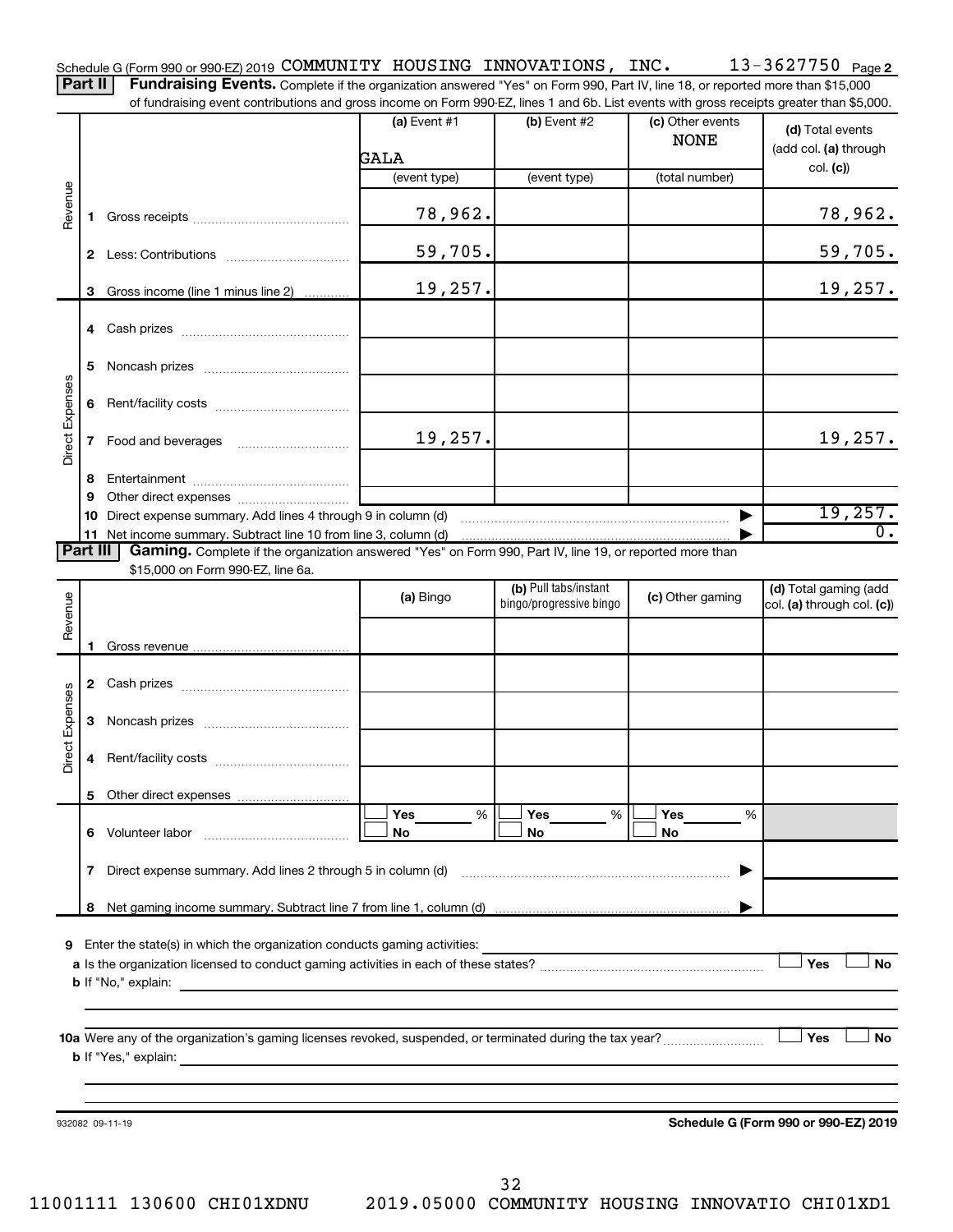|     | Schedule G (Form 990 or 990-EZ) 2019 COMMUNITY HOUSING INNOVATIONS, INC.                                                                                                                                                                                     |     |     | $13 - 3627750$ Page 3 |
|-----|--------------------------------------------------------------------------------------------------------------------------------------------------------------------------------------------------------------------------------------------------------------|-----|-----|-----------------------|
| 11. |                                                                                                                                                                                                                                                              |     | Yes | No                    |
|     | 12 Is the organization a grantor, beneficiary or trustee of a trust, or a member of a partnership or other entity formed                                                                                                                                     |     |     |                       |
|     |                                                                                                                                                                                                                                                              |     | Yes | <b>No</b>             |
|     | 13 Indicate the percentage of gaming activity conducted in:                                                                                                                                                                                                  |     |     |                       |
|     |                                                                                                                                                                                                                                                              | 1За |     | %                     |
|     |                                                                                                                                                                                                                                                              | 13b |     | $\%$                  |
|     | 14 Enter the name and address of the person who prepares the organization's gaming/special events books and records:                                                                                                                                         |     |     |                       |
|     |                                                                                                                                                                                                                                                              |     |     |                       |
|     | Address ><br>and the control of the control of the control of the control of the control of the control of the control of the                                                                                                                                |     |     |                       |
|     | 15a Does the organization have a contract with a third party from whom the organization receives gaming revenue?                                                                                                                                             |     | Yes | <b>No</b>             |
|     | <b>b</b> If "Yes," enter the amount of gaming revenue received by the organization $\triangleright$ \$ and the amount                                                                                                                                        |     |     |                       |
|     | of gaming revenue retained by the third party $\triangleright$ \$                                                                                                                                                                                            |     |     |                       |
|     | c If "Yes," enter name and address of the third party:                                                                                                                                                                                                       |     |     |                       |
|     | Name > 2008 - 2008 - 2009 - 2009 - 2009 - 2009 - 2009 - 2009 - 2009 - 2009 - 2009 - 2009 - 2009 - 2009 - 2009 - 2009 - 2009 - 2009 - 2009 - 2009 - 2009 - 2009 - 2009 - 2009 - 2009 - 2009 - 2009 - 2009 - 2009 - 2009 - 2009                                |     |     |                       |
|     |                                                                                                                                                                                                                                                              |     |     |                       |
|     |                                                                                                                                                                                                                                                              |     |     |                       |
| 16  | Gaming manager information:                                                                                                                                                                                                                                  |     |     |                       |
|     | <u> 1989 - Johann Barbara, martin amerikan basal dan berasal dan berasal dalam basal dan berasal dan berasal dan</u><br>Name $\blacktriangleright$                                                                                                           |     |     |                       |
|     | Gaming manager compensation $\triangleright$ \$                                                                                                                                                                                                              |     |     |                       |
|     |                                                                                                                                                                                                                                                              |     |     |                       |
|     | Description of services provided $\blacktriangleright$                                                                                                                                                                                                       |     |     |                       |
|     |                                                                                                                                                                                                                                                              |     |     |                       |
|     | Director/officer<br>Employee<br>Independent contractor                                                                                                                                                                                                       |     |     |                       |
|     |                                                                                                                                                                                                                                                              |     |     |                       |
|     | <b>17</b> Mandatory distributions:                                                                                                                                                                                                                           |     |     |                       |
|     | a Is the organization required under state law to make charitable distributions from the gaming proceeds to                                                                                                                                                  |     |     |                       |
|     | retain the state gaming license?                                                                                                                                                                                                                             |     |     | $\Box$ Yes $\Box$ No  |
|     | <b>b</b> Enter the amount of distributions required under state law to be distributed to other exempt organizations or spent in the                                                                                                                          |     |     |                       |
|     | organization's own exempt activities during the tax year $\triangleright$ \$                                                                                                                                                                                 |     |     |                       |
|     | <b>Part IV</b><br>Supplemental Information. Provide the explanations required by Part I, line 2b, columns (iii) and (v); and Part III, lines 9, 9b, 10b,<br>15b, 15c, 16, and 17b, as applicable. Also provide any additional information. See instructions. |     |     |                       |
|     |                                                                                                                                                                                                                                                              |     |     |                       |
|     |                                                                                                                                                                                                                                                              |     |     |                       |
|     |                                                                                                                                                                                                                                                              |     |     |                       |
|     |                                                                                                                                                                                                                                                              |     |     |                       |
|     |                                                                                                                                                                                                                                                              |     |     |                       |
|     |                                                                                                                                                                                                                                                              |     |     |                       |
|     |                                                                                                                                                                                                                                                              |     |     |                       |
|     |                                                                                                                                                                                                                                                              |     |     |                       |
|     |                                                                                                                                                                                                                                                              |     |     |                       |
|     |                                                                                                                                                                                                                                                              |     |     |                       |
|     |                                                                                                                                                                                                                                                              |     |     |                       |
|     |                                                                                                                                                                                                                                                              |     |     |                       |
|     |                                                                                                                                                                                                                                                              |     |     |                       |
|     |                                                                                                                                                                                                                                                              |     |     |                       |
|     | Schedule G (Form 990 or 990-EZ) 2019<br>932083 09-11-19                                                                                                                                                                                                      |     |     |                       |
|     | 33                                                                                                                                                                                                                                                           |     |     |                       |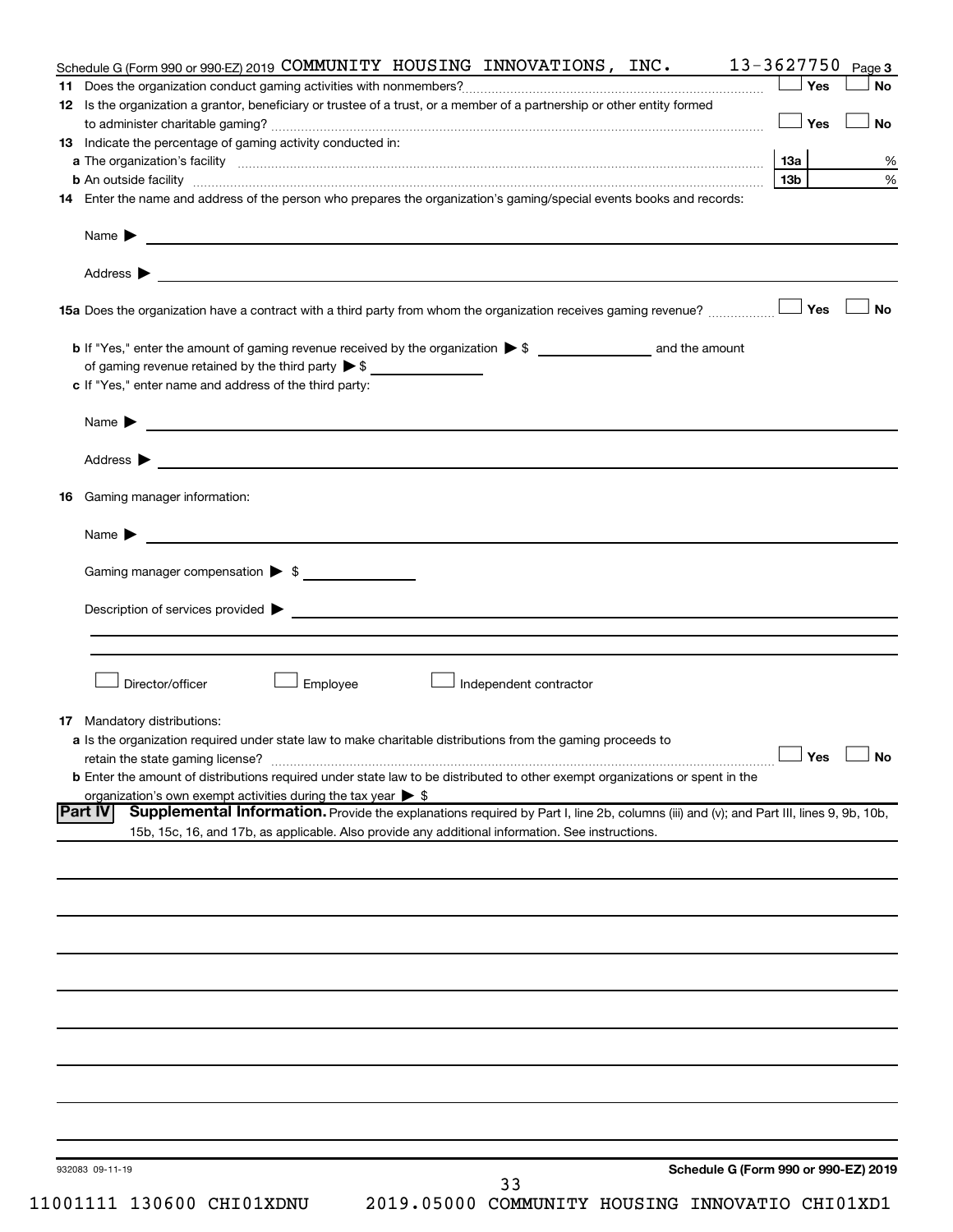|                                                                                                    |  | COMMUNITY HOUSING INNOVATIONS, INC. | 13-3627750 Page 4               |
|----------------------------------------------------------------------------------------------------|--|-------------------------------------|---------------------------------|
| Schedule G (Form 990 or 990-EZ) COMMUNITY<br><b>Part IV   Supplemental Information</b> (continued) |  |                                     |                                 |
|                                                                                                    |  |                                     |                                 |
|                                                                                                    |  |                                     |                                 |
|                                                                                                    |  |                                     |                                 |
|                                                                                                    |  |                                     |                                 |
|                                                                                                    |  |                                     |                                 |
|                                                                                                    |  |                                     |                                 |
|                                                                                                    |  |                                     |                                 |
|                                                                                                    |  |                                     |                                 |
|                                                                                                    |  |                                     |                                 |
|                                                                                                    |  |                                     |                                 |
|                                                                                                    |  |                                     |                                 |
|                                                                                                    |  |                                     |                                 |
|                                                                                                    |  |                                     |                                 |
|                                                                                                    |  |                                     |                                 |
|                                                                                                    |  |                                     |                                 |
|                                                                                                    |  |                                     |                                 |
|                                                                                                    |  |                                     |                                 |
|                                                                                                    |  |                                     |                                 |
|                                                                                                    |  |                                     |                                 |
|                                                                                                    |  |                                     |                                 |
|                                                                                                    |  |                                     |                                 |
|                                                                                                    |  |                                     |                                 |
|                                                                                                    |  |                                     |                                 |
|                                                                                                    |  |                                     |                                 |
|                                                                                                    |  |                                     |                                 |
|                                                                                                    |  |                                     |                                 |
|                                                                                                    |  |                                     |                                 |
|                                                                                                    |  |                                     |                                 |
|                                                                                                    |  |                                     |                                 |
|                                                                                                    |  |                                     |                                 |
|                                                                                                    |  |                                     |                                 |
|                                                                                                    |  |                                     |                                 |
|                                                                                                    |  |                                     |                                 |
|                                                                                                    |  |                                     |                                 |
|                                                                                                    |  |                                     |                                 |
|                                                                                                    |  |                                     |                                 |
|                                                                                                    |  |                                     |                                 |
|                                                                                                    |  |                                     |                                 |
|                                                                                                    |  |                                     |                                 |
|                                                                                                    |  |                                     |                                 |
|                                                                                                    |  |                                     |                                 |
|                                                                                                    |  |                                     |                                 |
|                                                                                                    |  |                                     |                                 |
|                                                                                                    |  |                                     |                                 |
|                                                                                                    |  |                                     |                                 |
|                                                                                                    |  |                                     |                                 |
|                                                                                                    |  |                                     |                                 |
|                                                                                                    |  |                                     | Schedule G (Form 990 or 990-EZ) |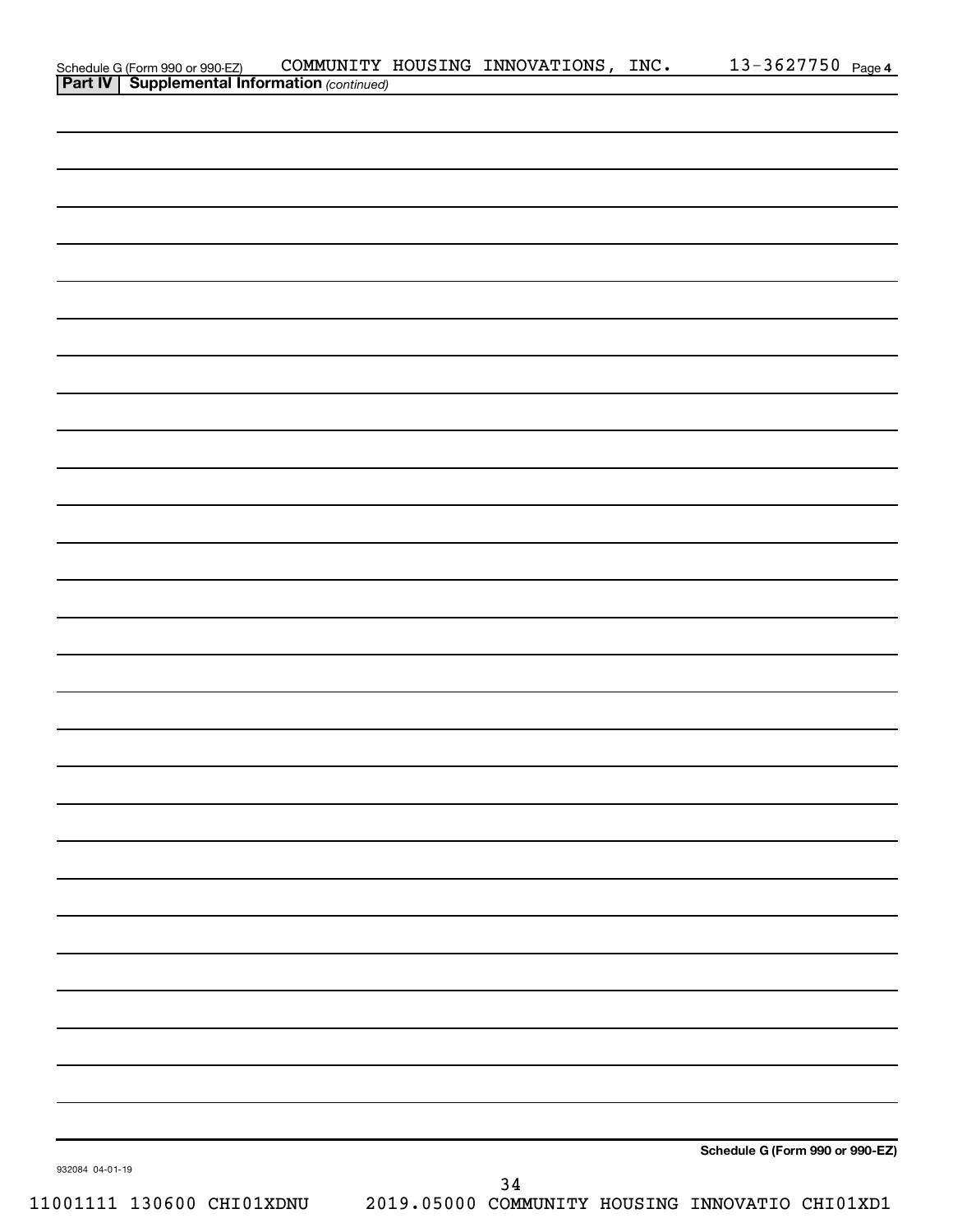| <b>SCHEDULE I</b><br>(Form 990)                        |                                                                                                                                                                          |           | <b>Grants and Other Assistance to Organizations,</b><br>Governments, and Individuals in the United States<br>Complete if the organization answered "Yes" on Form 990, Part IV, line 21 or 22. |                                                                              |                                         |                                                                |                                          | OMB No. 1545-0047<br>201                            |  |  |
|--------------------------------------------------------|--------------------------------------------------------------------------------------------------------------------------------------------------------------------------|-----------|-----------------------------------------------------------------------------------------------------------------------------------------------------------------------------------------------|------------------------------------------------------------------------------|-----------------------------------------|----------------------------------------------------------------|------------------------------------------|-----------------------------------------------------|--|--|
| Department of the Treasury<br>Internal Revenue Service |                                                                                                                                                                          |           |                                                                                                                                                                                               | Attach to Form 990.<br>Go to www.irs.gov/Form990 for the latest information. |                                         |                                                                |                                          | <b>Open to Public</b><br>Inspection                 |  |  |
|                                                        | Name of the organization                                                                                                                                                 |           | COMMUNITY HOUSING INNOVATIONS, INC.                                                                                                                                                           |                                                                              |                                         |                                                                |                                          | <b>Employer identification number</b><br>13-3627750 |  |  |
| Part I                                                 | <b>General Information on Grants and Assistance</b>                                                                                                                      |           |                                                                                                                                                                                               |                                                                              |                                         |                                                                |                                          |                                                     |  |  |
| $\mathbf 1$                                            | Does the organization maintain records to substantiate the amount of the grants or assistance, the grantees' eligibility for the grants or assistance, and the selection |           |                                                                                                                                                                                               |                                                                              |                                         |                                                                |                                          | $\sqrt{X}$ Yes<br>l No                              |  |  |
| Part II                                                | 2 Describe in Part IV the organization's procedures for monitoring the use of grant funds in the United States.                                                          |           |                                                                                                                                                                                               |                                                                              |                                         |                                                                |                                          |                                                     |  |  |
|                                                        | Grants and Other Assistance to Domestic Organizations and Domestic Governments. Complete if the organization answered "Yes" on Form 990, Part IV, line 21, for any       |           |                                                                                                                                                                                               |                                                                              |                                         |                                                                |                                          |                                                     |  |  |
|                                                        | recipient that received more than \$5,000. Part II can be duplicated if additional space is needed.<br>1 (a) Name and address of organization<br>or government           | $(b)$ EIN | (c) IRC section<br>(if applicable)                                                                                                                                                            | (d) Amount of<br>cash grant                                                  | (e) Amount of<br>non-cash<br>assistance | (f) Method of<br>valuation (book,<br>FMV, appraisal,<br>other) | (g) Description of<br>noncash assistance | (h) Purpose of grant<br>or assistance               |  |  |
|                                                        |                                                                                                                                                                          |           |                                                                                                                                                                                               |                                                                              |                                         |                                                                |                                          |                                                     |  |  |
| $\mathbf{2}$<br>3                                      | Enter total number of other organizations listed in the line 1 table                                                                                                     |           |                                                                                                                                                                                               |                                                                              |                                         |                                                                |                                          |                                                     |  |  |

**For Paperwork Reduction Act Notice, see the Instructions for Form 990. Schedule I (Form 990) (2019)** LHA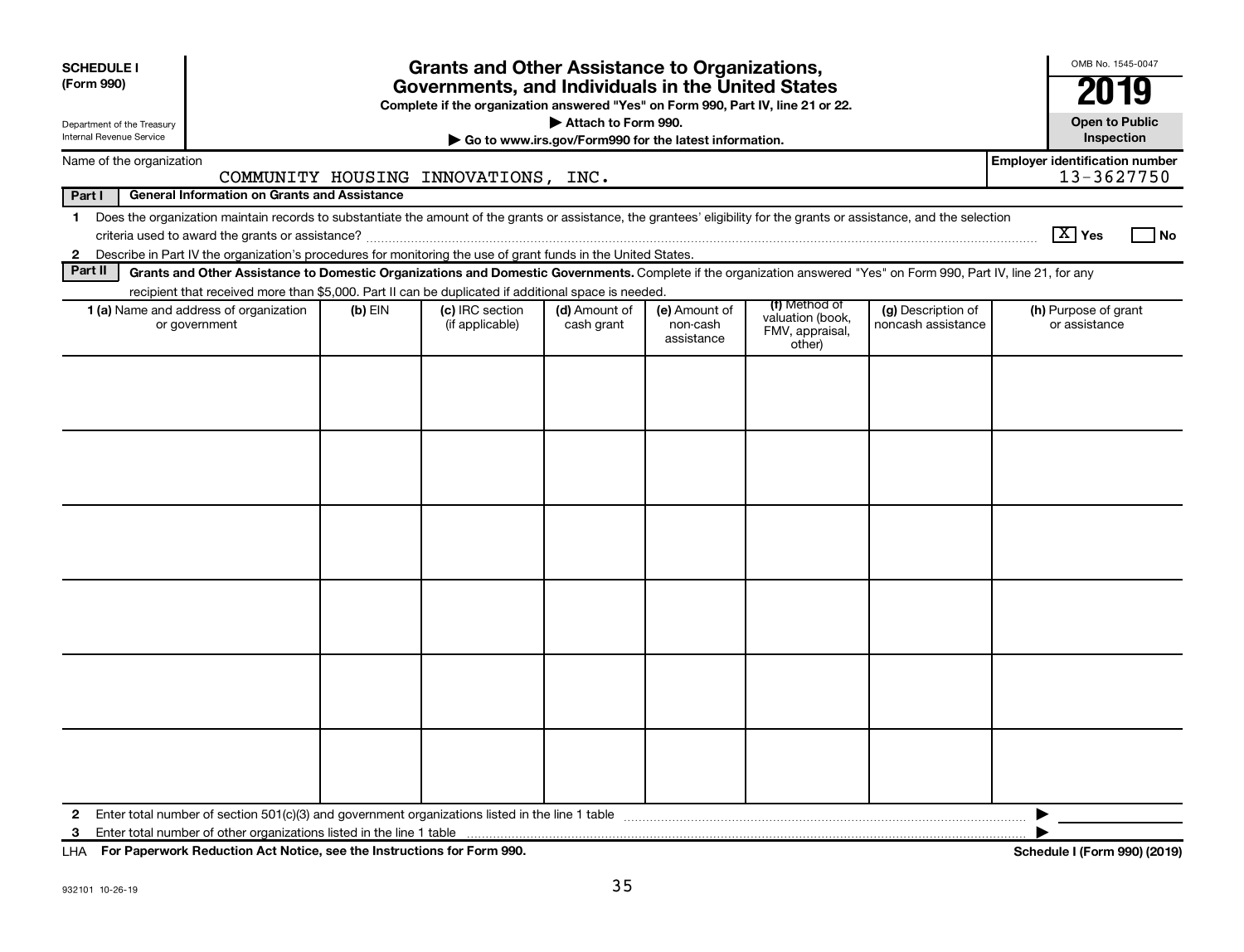## Schedule I (Form 990) (2019) COMMUNITY HOUSING INNOVATIONS,INC。 13-3627750 Page

**2**

Part III | Grants and Other Assistance to Domestic Individuals. Complete if the organization answered "Yes" on Form 990, Part IV, line 22. Part III can be duplicated if additional space is needed.

| (a) Type of grant or assistance                                                                                                                      | (b) Number of<br>recipients | (c) Amount of<br>cash grant | (d) Amount of non-<br>cash assistance | (e) Method of valuation<br>(book, FMV, appraisal, other) | (f) Description of noncash assistance |
|------------------------------------------------------------------------------------------------------------------------------------------------------|-----------------------------|-----------------------------|---------------------------------------|----------------------------------------------------------|---------------------------------------|
|                                                                                                                                                      |                             |                             |                                       |                                                          |                                       |
| FIRST TIME HOME BUYER DOWN PAYMENT ASSISTANCE AND                                                                                                    |                             |                             |                                       |                                                          |                                       |
| REHABILITATION WORK COSTS                                                                                                                            | 34                          | 876,703.                    | $\mathbf{0}$                          |                                                          |                                       |
|                                                                                                                                                      |                             |                             |                                       |                                                          |                                       |
|                                                                                                                                                      |                             |                             |                                       |                                                          |                                       |
|                                                                                                                                                      |                             |                             |                                       |                                                          |                                       |
|                                                                                                                                                      |                             |                             |                                       |                                                          |                                       |
|                                                                                                                                                      |                             |                             |                                       |                                                          |                                       |
|                                                                                                                                                      |                             |                             |                                       |                                                          |                                       |
|                                                                                                                                                      |                             |                             |                                       |                                                          |                                       |
|                                                                                                                                                      |                             |                             |                                       |                                                          |                                       |
|                                                                                                                                                      |                             |                             |                                       |                                                          |                                       |
|                                                                                                                                                      |                             |                             |                                       |                                                          |                                       |
|                                                                                                                                                      |                             |                             |                                       |                                                          |                                       |
|                                                                                                                                                      |                             |                             |                                       |                                                          |                                       |
|                                                                                                                                                      |                             |                             |                                       |                                                          |                                       |
| Part IV<br>Supplemental Information. Provide the information required in Part I, line 2; Part III, column (b); and any other additional information. |                             |                             |                                       |                                                          |                                       |
|                                                                                                                                                      |                             |                             |                                       |                                                          |                                       |
| PART I, LINE 2:                                                                                                                                      |                             |                             |                                       |                                                          |                                       |
| ALL PROSPECTIVE HOMEBUYERS APPLYING FOR A GRANT FROM CHI MUST ATTEND AN                                                                              |                             |                             |                                       |                                                          |                                       |
|                                                                                                                                                      |                             |                             |                                       |                                                          |                                       |
| ORIENTATION CLASS AND PASS AN EIGHT (8) HOUR HOMEBUYER EDUCATION COURSE.                                                                             |                             |                             |                                       |                                                          |                                       |
| ELIGIBILITY IS DETERMINED BY INCOME AND ASSET GUIDELINES SET BY THE STATE                                                                            |                             |                             |                                       |                                                          |                                       |
| OF NEW YORK AFFORDABLE HOUSING CORPORATION FROM WHOM CHI RECEIVES FUNDING                                                                            |                             |                             |                                       |                                                          |                                       |
| FOR THE PROGRAM. APPLICANTS RECEIVE ASSISTANCE AND COUNSELING THROUGHOUT                                                                             |                             |                             |                                       |                                                          |                                       |
|                                                                                                                                                      |                             |                             |                                       |                                                          |                                       |

THE ENTIRE PROCESS FROM CHI STAFF TO DETERMINE ELIGIBILITY AND MORTGAGE

READINESS.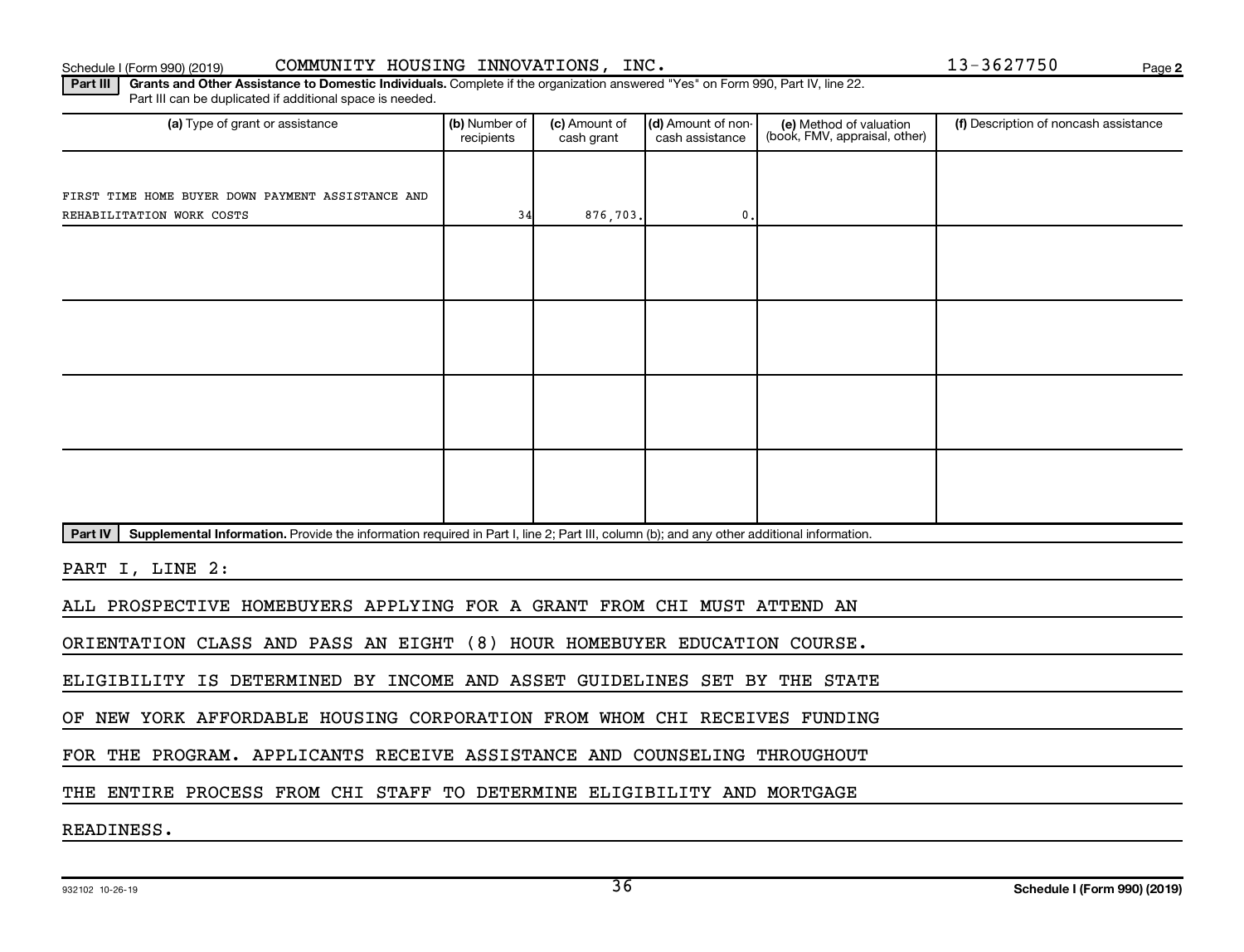|  | Schedule I (Form 990)                     |  | COMMUNITY HOUSING INNOVATIONS, | INC. | $13 - 3627750$ Page 2 |  |
|--|-------------------------------------------|--|--------------------------------|------|-----------------------|--|
|  | <b>Part IV   Supplemental Information</b> |  |                                |      |                       |  |

STEPS TO GRANT AWARD AND FUNDING:

1. ATTEND AN ORIENTATION CLASS

2. COMPLETE AND SUBMIT APPLICATION WITH REQUIRED DOCUMENTATIONS

3. RECEIVE COUNSELING

4. RECEIVE GRANT CERTIFICATE (IF ELIGIBLE) INCLUDING:

- MEETING WITH CLIENT TO REVIEW PROGRAM REQUIREMENTS

- COUNSELING ON AFFORDABILITY, PROPERTY INSPECTIONS, AND REPAIR NEEDS

- DETERMINATION OF AMOUNT AND BREAKDOWN OF GRANT FUNDS

- ONGOING COUNSELING REGARDING FINANCING AND CLOSING PROCESS

5. CLOSE ON PROPERTY /CHECK ISSUED FOR DOWN PAYMENT ASSISTANCE

6. FUNDS HELD BY CHI FOR REHAB AND REPAIRS

7. REHABILITATION WORK COMPLETED BY CONTRACTOR

8. CONTRACTORS ARE PAID ONLY UPON COMPLETION & INSPECTION OF ALL REPAIR WORK

IN 2019, 30 HOUSEHOLDS RECEIVED GRANT ASSISTANCE FROM CHI IN PURCHASING THEIR FIRST HOME- 21 IN LONG ISLAND AND 9 IN WESTCHESTER. THE AVERAGE GRANT WAS \$26,200, AND APPROXIMATELY \$12,000 IS TYPICALLY PROVIDED TO ASSIST AT CLOSING. CHI PARTICIPATES IN THE CLOSING PROCESS AND REVIEWS THE COMMITMENT LETTERS AND DISCLOSURES TO MAKE SURE FUNDS ARE USED AS INTENDED. IN ADDITION, A NOTE AND MORTGAGE IS ISSUED AND RECORDED WITH THE COUNTY.

IN 2019, APPROXIMATELY 57% OF THE GRANT PROCEEDS WERE RESERVED FOR REPAIRS AND REHABILITATION POST-CLOSING. FUNDS ARE HELD BY CHI UNTIL WORK IS COMPLETED. A CERTIFIED HUD 203(K) PLANNER INSPECTS ALL PROJECTS AND ALL WORK MUST BE PERFORMED BY LICENSED AND INSURED CONTRACTORS. FUNDS ARE NOT RELEASED BY CHI UNTIL THE WORK PASSES A FINAL INSPECTION PROCESS.

37

932291 04-01-19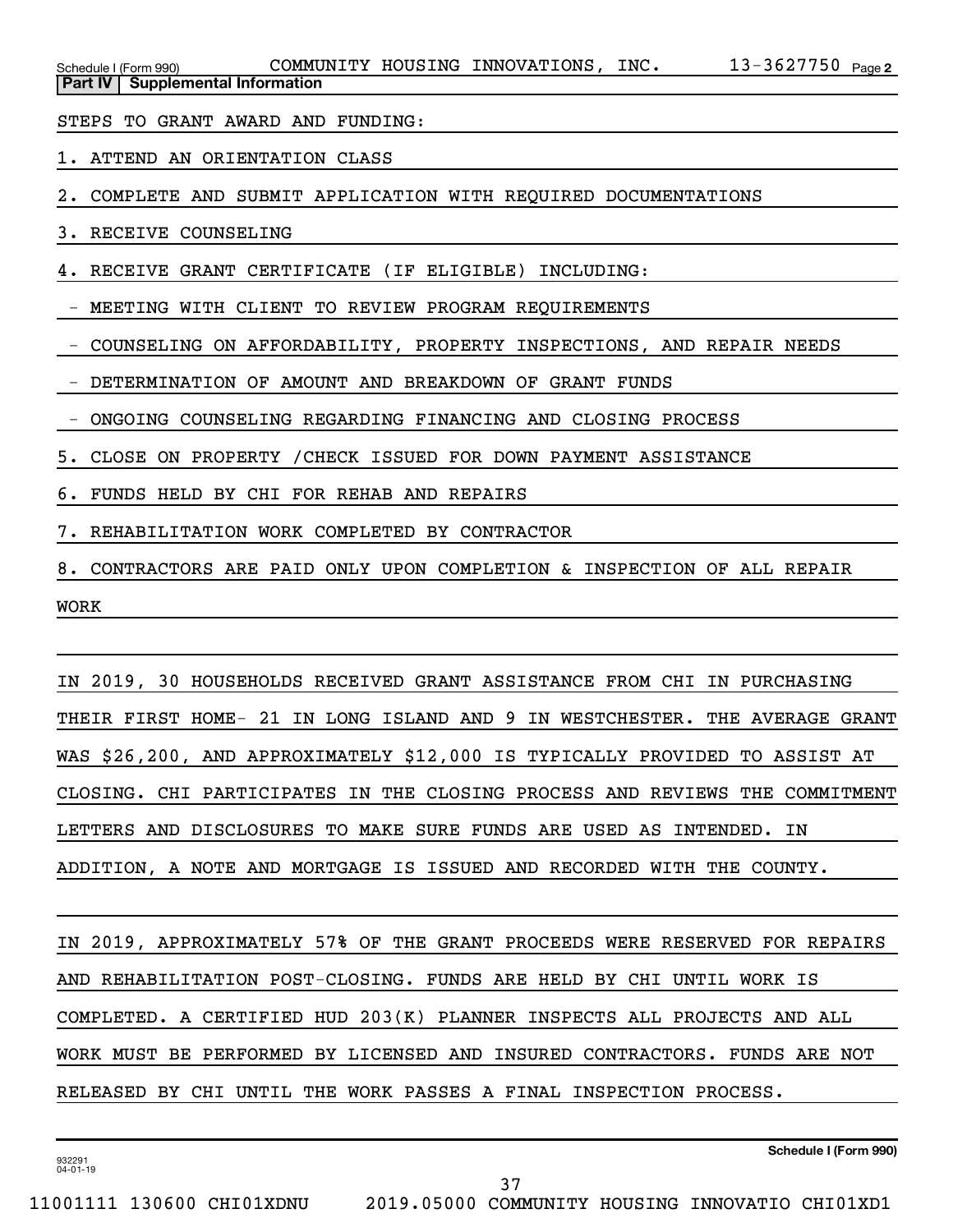| (Form 990)<br>For certain Officers, Directors, Trustees, Key Employees, and Highest<br>2019<br><b>Compensated Employees</b><br>Complete if the organization answered "Yes" on Form 990, Part IV, line 23.<br><b>Open to Public</b><br>Attach to Form 990.<br>Department of the Treasury<br><b>Inspection</b><br>Go to www.irs.gov/Form990 for instructions and the latest information.<br>Internal Revenue Service<br><b>Employer identification number</b><br>Name of the organization<br>13-3627750<br>COMMUNITY HOUSING INNOVATIONS, INC.<br><b>Questions Regarding Compensation</b><br>Part I<br>Yes<br>No<br>Check the appropriate box(es) if the organization provided any of the following to or for a person listed on Form 990,<br>Part VII, Section A, line 1a. Complete Part III to provide any relevant information regarding these items.<br>First-class or charter travel<br>Housing allowance or residence for personal use<br>Travel for companions<br>Payments for business use of personal residence<br>Health or social club dues or initiation fees<br>Tax indemnification and gross-up payments<br>Discretionary spending account<br>Personal services (such as maid, chauffeur, chef)<br><b>b</b> If any of the boxes on line 1a are checked, did the organization follow a written policy regarding payment or<br>1b<br>Did the organization require substantiation prior to reimbursing or allowing expenses incurred by all directors,<br>2<br>$\mathbf{2}$<br>3<br>Indicate which, if any, of the following the organization used to establish the compensation of the organization's<br>CEO/Executive Director. Check all that apply. Do not check any boxes for methods used by a related organization to<br>establish compensation of the CEO/Executive Director, but explain in Part III.<br>Compensation committee<br>Written employment contract<br>Compensation survey or study<br>Independent compensation consultant<br>$\boxed{\textbf{X}}$ Approval by the board or compensation committee<br>Form 990 of other organizations<br>During the year, did any person listed on Form 990, Part VII, Section A, line 1a, with respect to the filing<br>4<br>organization or a related organization:<br>X<br>Receive a severance payment or change-of-control payment?<br>4a<br>а<br>X<br>4b<br>$\mathbf x$<br>4c<br>If "Yes" to any of lines 4a-c, list the persons and provide the applicable amounts for each item in Part III.<br>Only section 501(c)(3), 501(c)(4), and 501(c)(29) organizations must complete lines 5-9.<br>For persons listed on Form 990, Part VII, Section A, line 1a, did the organization pay or accrue any compensation<br>contingent on the revenues of:<br>x<br>The organization? <b>William Commission Commission Commission</b> Commission Commission Commission Commission<br>5а<br>a<br>X<br>5b<br>If "Yes" on line 5a or 5b, describe in Part III.<br>6 For persons listed on Form 990, Part VII, Section A, line 1a, did the organization pay or accrue any compensation<br>contingent on the net earnings of:<br>x<br>a<br>6a<br>$\overline{\textbf{x}}$<br>6b<br>If "Yes" on line 6a or 6b, describe in Part III.<br>7 For persons listed on Form 990, Part VII, Section A, line 1a, did the organization provide any nonfixed payments<br>x<br>7<br>8 Were any amounts reported on Form 990, Part VII, paid or accrued pursuant to a contract that was subject to the<br>x<br>8<br>If "Yes" on line 8, did the organization also follow the rebuttable presumption procedure described in<br>9<br>9 | <b>SCHEDULE J</b> | <b>Compensation Information</b> | OMB No. 1545-0047 |  |
|--------------------------------------------------------------------------------------------------------------------------------------------------------------------------------------------------------------------------------------------------------------------------------------------------------------------------------------------------------------------------------------------------------------------------------------------------------------------------------------------------------------------------------------------------------------------------------------------------------------------------------------------------------------------------------------------------------------------------------------------------------------------------------------------------------------------------------------------------------------------------------------------------------------------------------------------------------------------------------------------------------------------------------------------------------------------------------------------------------------------------------------------------------------------------------------------------------------------------------------------------------------------------------------------------------------------------------------------------------------------------------------------------------------------------------------------------------------------------------------------------------------------------------------------------------------------------------------------------------------------------------------------------------------------------------------------------------------------------------------------------------------------------------------------------------------------------------------------------------------------------------------------------------------------------------------------------------------------------------------------------------------------------------------------------------------------------------------------------------------------------------------------------------------------------------------------------------------------------------------------------------------------------------------------------------------------------------------------------------------------------------------------------------------------------------------------------------------------------------------------------------------------------------------------------------------------------------------------------------------------------------------------------------------------------------------------------------------------------------------------------------------------------------------------------------------------------------------------------------------------------------------------------------------------------------------------------------------------------------------------------------------------------------------------------------------------------------------------------------------------------------------------------------------------------------------------------------------------------------------------------------------------------------------------------------------------------------------------------------------------------------------------------------------------------------------------------------------------------------------------------------------------------------------------------------------------------|-------------------|---------------------------------|-------------------|--|
|                                                                                                                                                                                                                                                                                                                                                                                                                                                                                                                                                                                                                                                                                                                                                                                                                                                                                                                                                                                                                                                                                                                                                                                                                                                                                                                                                                                                                                                                                                                                                                                                                                                                                                                                                                                                                                                                                                                                                                                                                                                                                                                                                                                                                                                                                                                                                                                                                                                                                                                                                                                                                                                                                                                                                                                                                                                                                                                                                                                                                                                                                                                                                                                                                                                                                                                                                                                                                                                                                                                                                                          |                   |                                 |                   |  |
|                                                                                                                                                                                                                                                                                                                                                                                                                                                                                                                                                                                                                                                                                                                                                                                                                                                                                                                                                                                                                                                                                                                                                                                                                                                                                                                                                                                                                                                                                                                                                                                                                                                                                                                                                                                                                                                                                                                                                                                                                                                                                                                                                                                                                                                                                                                                                                                                                                                                                                                                                                                                                                                                                                                                                                                                                                                                                                                                                                                                                                                                                                                                                                                                                                                                                                                                                                                                                                                                                                                                                                          |                   |                                 |                   |  |
|                                                                                                                                                                                                                                                                                                                                                                                                                                                                                                                                                                                                                                                                                                                                                                                                                                                                                                                                                                                                                                                                                                                                                                                                                                                                                                                                                                                                                                                                                                                                                                                                                                                                                                                                                                                                                                                                                                                                                                                                                                                                                                                                                                                                                                                                                                                                                                                                                                                                                                                                                                                                                                                                                                                                                                                                                                                                                                                                                                                                                                                                                                                                                                                                                                                                                                                                                                                                                                                                                                                                                                          |                   |                                 |                   |  |
|                                                                                                                                                                                                                                                                                                                                                                                                                                                                                                                                                                                                                                                                                                                                                                                                                                                                                                                                                                                                                                                                                                                                                                                                                                                                                                                                                                                                                                                                                                                                                                                                                                                                                                                                                                                                                                                                                                                                                                                                                                                                                                                                                                                                                                                                                                                                                                                                                                                                                                                                                                                                                                                                                                                                                                                                                                                                                                                                                                                                                                                                                                                                                                                                                                                                                                                                                                                                                                                                                                                                                                          |                   |                                 |                   |  |
|                                                                                                                                                                                                                                                                                                                                                                                                                                                                                                                                                                                                                                                                                                                                                                                                                                                                                                                                                                                                                                                                                                                                                                                                                                                                                                                                                                                                                                                                                                                                                                                                                                                                                                                                                                                                                                                                                                                                                                                                                                                                                                                                                                                                                                                                                                                                                                                                                                                                                                                                                                                                                                                                                                                                                                                                                                                                                                                                                                                                                                                                                                                                                                                                                                                                                                                                                                                                                                                                                                                                                                          |                   |                                 |                   |  |
|                                                                                                                                                                                                                                                                                                                                                                                                                                                                                                                                                                                                                                                                                                                                                                                                                                                                                                                                                                                                                                                                                                                                                                                                                                                                                                                                                                                                                                                                                                                                                                                                                                                                                                                                                                                                                                                                                                                                                                                                                                                                                                                                                                                                                                                                                                                                                                                                                                                                                                                                                                                                                                                                                                                                                                                                                                                                                                                                                                                                                                                                                                                                                                                                                                                                                                                                                                                                                                                                                                                                                                          |                   |                                 |                   |  |
|                                                                                                                                                                                                                                                                                                                                                                                                                                                                                                                                                                                                                                                                                                                                                                                                                                                                                                                                                                                                                                                                                                                                                                                                                                                                                                                                                                                                                                                                                                                                                                                                                                                                                                                                                                                                                                                                                                                                                                                                                                                                                                                                                                                                                                                                                                                                                                                                                                                                                                                                                                                                                                                                                                                                                                                                                                                                                                                                                                                                                                                                                                                                                                                                                                                                                                                                                                                                                                                                                                                                                                          |                   |                                 |                   |  |
|                                                                                                                                                                                                                                                                                                                                                                                                                                                                                                                                                                                                                                                                                                                                                                                                                                                                                                                                                                                                                                                                                                                                                                                                                                                                                                                                                                                                                                                                                                                                                                                                                                                                                                                                                                                                                                                                                                                                                                                                                                                                                                                                                                                                                                                                                                                                                                                                                                                                                                                                                                                                                                                                                                                                                                                                                                                                                                                                                                                                                                                                                                                                                                                                                                                                                                                                                                                                                                                                                                                                                                          |                   |                                 |                   |  |
|                                                                                                                                                                                                                                                                                                                                                                                                                                                                                                                                                                                                                                                                                                                                                                                                                                                                                                                                                                                                                                                                                                                                                                                                                                                                                                                                                                                                                                                                                                                                                                                                                                                                                                                                                                                                                                                                                                                                                                                                                                                                                                                                                                                                                                                                                                                                                                                                                                                                                                                                                                                                                                                                                                                                                                                                                                                                                                                                                                                                                                                                                                                                                                                                                                                                                                                                                                                                                                                                                                                                                                          |                   |                                 |                   |  |
|                                                                                                                                                                                                                                                                                                                                                                                                                                                                                                                                                                                                                                                                                                                                                                                                                                                                                                                                                                                                                                                                                                                                                                                                                                                                                                                                                                                                                                                                                                                                                                                                                                                                                                                                                                                                                                                                                                                                                                                                                                                                                                                                                                                                                                                                                                                                                                                                                                                                                                                                                                                                                                                                                                                                                                                                                                                                                                                                                                                                                                                                                                                                                                                                                                                                                                                                                                                                                                                                                                                                                                          |                   |                                 |                   |  |
|                                                                                                                                                                                                                                                                                                                                                                                                                                                                                                                                                                                                                                                                                                                                                                                                                                                                                                                                                                                                                                                                                                                                                                                                                                                                                                                                                                                                                                                                                                                                                                                                                                                                                                                                                                                                                                                                                                                                                                                                                                                                                                                                                                                                                                                                                                                                                                                                                                                                                                                                                                                                                                                                                                                                                                                                                                                                                                                                                                                                                                                                                                                                                                                                                                                                                                                                                                                                                                                                                                                                                                          |                   |                                 |                   |  |
|                                                                                                                                                                                                                                                                                                                                                                                                                                                                                                                                                                                                                                                                                                                                                                                                                                                                                                                                                                                                                                                                                                                                                                                                                                                                                                                                                                                                                                                                                                                                                                                                                                                                                                                                                                                                                                                                                                                                                                                                                                                                                                                                                                                                                                                                                                                                                                                                                                                                                                                                                                                                                                                                                                                                                                                                                                                                                                                                                                                                                                                                                                                                                                                                                                                                                                                                                                                                                                                                                                                                                                          |                   |                                 |                   |  |
|                                                                                                                                                                                                                                                                                                                                                                                                                                                                                                                                                                                                                                                                                                                                                                                                                                                                                                                                                                                                                                                                                                                                                                                                                                                                                                                                                                                                                                                                                                                                                                                                                                                                                                                                                                                                                                                                                                                                                                                                                                                                                                                                                                                                                                                                                                                                                                                                                                                                                                                                                                                                                                                                                                                                                                                                                                                                                                                                                                                                                                                                                                                                                                                                                                                                                                                                                                                                                                                                                                                                                                          |                   |                                 |                   |  |
|                                                                                                                                                                                                                                                                                                                                                                                                                                                                                                                                                                                                                                                                                                                                                                                                                                                                                                                                                                                                                                                                                                                                                                                                                                                                                                                                                                                                                                                                                                                                                                                                                                                                                                                                                                                                                                                                                                                                                                                                                                                                                                                                                                                                                                                                                                                                                                                                                                                                                                                                                                                                                                                                                                                                                                                                                                                                                                                                                                                                                                                                                                                                                                                                                                                                                                                                                                                                                                                                                                                                                                          |                   |                                 |                   |  |
|                                                                                                                                                                                                                                                                                                                                                                                                                                                                                                                                                                                                                                                                                                                                                                                                                                                                                                                                                                                                                                                                                                                                                                                                                                                                                                                                                                                                                                                                                                                                                                                                                                                                                                                                                                                                                                                                                                                                                                                                                                                                                                                                                                                                                                                                                                                                                                                                                                                                                                                                                                                                                                                                                                                                                                                                                                                                                                                                                                                                                                                                                                                                                                                                                                                                                                                                                                                                                                                                                                                                                                          |                   |                                 |                   |  |
|                                                                                                                                                                                                                                                                                                                                                                                                                                                                                                                                                                                                                                                                                                                                                                                                                                                                                                                                                                                                                                                                                                                                                                                                                                                                                                                                                                                                                                                                                                                                                                                                                                                                                                                                                                                                                                                                                                                                                                                                                                                                                                                                                                                                                                                                                                                                                                                                                                                                                                                                                                                                                                                                                                                                                                                                                                                                                                                                                                                                                                                                                                                                                                                                                                                                                                                                                                                                                                                                                                                                                                          |                   |                                 |                   |  |
|                                                                                                                                                                                                                                                                                                                                                                                                                                                                                                                                                                                                                                                                                                                                                                                                                                                                                                                                                                                                                                                                                                                                                                                                                                                                                                                                                                                                                                                                                                                                                                                                                                                                                                                                                                                                                                                                                                                                                                                                                                                                                                                                                                                                                                                                                                                                                                                                                                                                                                                                                                                                                                                                                                                                                                                                                                                                                                                                                                                                                                                                                                                                                                                                                                                                                                                                                                                                                                                                                                                                                                          |                   |                                 |                   |  |
|                                                                                                                                                                                                                                                                                                                                                                                                                                                                                                                                                                                                                                                                                                                                                                                                                                                                                                                                                                                                                                                                                                                                                                                                                                                                                                                                                                                                                                                                                                                                                                                                                                                                                                                                                                                                                                                                                                                                                                                                                                                                                                                                                                                                                                                                                                                                                                                                                                                                                                                                                                                                                                                                                                                                                                                                                                                                                                                                                                                                                                                                                                                                                                                                                                                                                                                                                                                                                                                                                                                                                                          |                   |                                 |                   |  |
|                                                                                                                                                                                                                                                                                                                                                                                                                                                                                                                                                                                                                                                                                                                                                                                                                                                                                                                                                                                                                                                                                                                                                                                                                                                                                                                                                                                                                                                                                                                                                                                                                                                                                                                                                                                                                                                                                                                                                                                                                                                                                                                                                                                                                                                                                                                                                                                                                                                                                                                                                                                                                                                                                                                                                                                                                                                                                                                                                                                                                                                                                                                                                                                                                                                                                                                                                                                                                                                                                                                                                                          |                   |                                 |                   |  |
|                                                                                                                                                                                                                                                                                                                                                                                                                                                                                                                                                                                                                                                                                                                                                                                                                                                                                                                                                                                                                                                                                                                                                                                                                                                                                                                                                                                                                                                                                                                                                                                                                                                                                                                                                                                                                                                                                                                                                                                                                                                                                                                                                                                                                                                                                                                                                                                                                                                                                                                                                                                                                                                                                                                                                                                                                                                                                                                                                                                                                                                                                                                                                                                                                                                                                                                                                                                                                                                                                                                                                                          |                   |                                 |                   |  |
|                                                                                                                                                                                                                                                                                                                                                                                                                                                                                                                                                                                                                                                                                                                                                                                                                                                                                                                                                                                                                                                                                                                                                                                                                                                                                                                                                                                                                                                                                                                                                                                                                                                                                                                                                                                                                                                                                                                                                                                                                                                                                                                                                                                                                                                                                                                                                                                                                                                                                                                                                                                                                                                                                                                                                                                                                                                                                                                                                                                                                                                                                                                                                                                                                                                                                                                                                                                                                                                                                                                                                                          |                   |                                 |                   |  |
|                                                                                                                                                                                                                                                                                                                                                                                                                                                                                                                                                                                                                                                                                                                                                                                                                                                                                                                                                                                                                                                                                                                                                                                                                                                                                                                                                                                                                                                                                                                                                                                                                                                                                                                                                                                                                                                                                                                                                                                                                                                                                                                                                                                                                                                                                                                                                                                                                                                                                                                                                                                                                                                                                                                                                                                                                                                                                                                                                                                                                                                                                                                                                                                                                                                                                                                                                                                                                                                                                                                                                                          |                   |                                 |                   |  |
|                                                                                                                                                                                                                                                                                                                                                                                                                                                                                                                                                                                                                                                                                                                                                                                                                                                                                                                                                                                                                                                                                                                                                                                                                                                                                                                                                                                                                                                                                                                                                                                                                                                                                                                                                                                                                                                                                                                                                                                                                                                                                                                                                                                                                                                                                                                                                                                                                                                                                                                                                                                                                                                                                                                                                                                                                                                                                                                                                                                                                                                                                                                                                                                                                                                                                                                                                                                                                                                                                                                                                                          |                   |                                 |                   |  |
|                                                                                                                                                                                                                                                                                                                                                                                                                                                                                                                                                                                                                                                                                                                                                                                                                                                                                                                                                                                                                                                                                                                                                                                                                                                                                                                                                                                                                                                                                                                                                                                                                                                                                                                                                                                                                                                                                                                                                                                                                                                                                                                                                                                                                                                                                                                                                                                                                                                                                                                                                                                                                                                                                                                                                                                                                                                                                                                                                                                                                                                                                                                                                                                                                                                                                                                                                                                                                                                                                                                                                                          |                   |                                 |                   |  |
|                                                                                                                                                                                                                                                                                                                                                                                                                                                                                                                                                                                                                                                                                                                                                                                                                                                                                                                                                                                                                                                                                                                                                                                                                                                                                                                                                                                                                                                                                                                                                                                                                                                                                                                                                                                                                                                                                                                                                                                                                                                                                                                                                                                                                                                                                                                                                                                                                                                                                                                                                                                                                                                                                                                                                                                                                                                                                                                                                                                                                                                                                                                                                                                                                                                                                                                                                                                                                                                                                                                                                                          |                   |                                 |                   |  |
|                                                                                                                                                                                                                                                                                                                                                                                                                                                                                                                                                                                                                                                                                                                                                                                                                                                                                                                                                                                                                                                                                                                                                                                                                                                                                                                                                                                                                                                                                                                                                                                                                                                                                                                                                                                                                                                                                                                                                                                                                                                                                                                                                                                                                                                                                                                                                                                                                                                                                                                                                                                                                                                                                                                                                                                                                                                                                                                                                                                                                                                                                                                                                                                                                                                                                                                                                                                                                                                                                                                                                                          |                   |                                 |                   |  |
|                                                                                                                                                                                                                                                                                                                                                                                                                                                                                                                                                                                                                                                                                                                                                                                                                                                                                                                                                                                                                                                                                                                                                                                                                                                                                                                                                                                                                                                                                                                                                                                                                                                                                                                                                                                                                                                                                                                                                                                                                                                                                                                                                                                                                                                                                                                                                                                                                                                                                                                                                                                                                                                                                                                                                                                                                                                                                                                                                                                                                                                                                                                                                                                                                                                                                                                                                                                                                                                                                                                                                                          |                   |                                 |                   |  |
|                                                                                                                                                                                                                                                                                                                                                                                                                                                                                                                                                                                                                                                                                                                                                                                                                                                                                                                                                                                                                                                                                                                                                                                                                                                                                                                                                                                                                                                                                                                                                                                                                                                                                                                                                                                                                                                                                                                                                                                                                                                                                                                                                                                                                                                                                                                                                                                                                                                                                                                                                                                                                                                                                                                                                                                                                                                                                                                                                                                                                                                                                                                                                                                                                                                                                                                                                                                                                                                                                                                                                                          |                   |                                 |                   |  |
|                                                                                                                                                                                                                                                                                                                                                                                                                                                                                                                                                                                                                                                                                                                                                                                                                                                                                                                                                                                                                                                                                                                                                                                                                                                                                                                                                                                                                                                                                                                                                                                                                                                                                                                                                                                                                                                                                                                                                                                                                                                                                                                                                                                                                                                                                                                                                                                                                                                                                                                                                                                                                                                                                                                                                                                                                                                                                                                                                                                                                                                                                                                                                                                                                                                                                                                                                                                                                                                                                                                                                                          |                   |                                 |                   |  |
|                                                                                                                                                                                                                                                                                                                                                                                                                                                                                                                                                                                                                                                                                                                                                                                                                                                                                                                                                                                                                                                                                                                                                                                                                                                                                                                                                                                                                                                                                                                                                                                                                                                                                                                                                                                                                                                                                                                                                                                                                                                                                                                                                                                                                                                                                                                                                                                                                                                                                                                                                                                                                                                                                                                                                                                                                                                                                                                                                                                                                                                                                                                                                                                                                                                                                                                                                                                                                                                                                                                                                                          |                   |                                 |                   |  |
|                                                                                                                                                                                                                                                                                                                                                                                                                                                                                                                                                                                                                                                                                                                                                                                                                                                                                                                                                                                                                                                                                                                                                                                                                                                                                                                                                                                                                                                                                                                                                                                                                                                                                                                                                                                                                                                                                                                                                                                                                                                                                                                                                                                                                                                                                                                                                                                                                                                                                                                                                                                                                                                                                                                                                                                                                                                                                                                                                                                                                                                                                                                                                                                                                                                                                                                                                                                                                                                                                                                                                                          |                   |                                 |                   |  |
|                                                                                                                                                                                                                                                                                                                                                                                                                                                                                                                                                                                                                                                                                                                                                                                                                                                                                                                                                                                                                                                                                                                                                                                                                                                                                                                                                                                                                                                                                                                                                                                                                                                                                                                                                                                                                                                                                                                                                                                                                                                                                                                                                                                                                                                                                                                                                                                                                                                                                                                                                                                                                                                                                                                                                                                                                                                                                                                                                                                                                                                                                                                                                                                                                                                                                                                                                                                                                                                                                                                                                                          |                   |                                 |                   |  |
|                                                                                                                                                                                                                                                                                                                                                                                                                                                                                                                                                                                                                                                                                                                                                                                                                                                                                                                                                                                                                                                                                                                                                                                                                                                                                                                                                                                                                                                                                                                                                                                                                                                                                                                                                                                                                                                                                                                                                                                                                                                                                                                                                                                                                                                                                                                                                                                                                                                                                                                                                                                                                                                                                                                                                                                                                                                                                                                                                                                                                                                                                                                                                                                                                                                                                                                                                                                                                                                                                                                                                                          |                   |                                 |                   |  |
|                                                                                                                                                                                                                                                                                                                                                                                                                                                                                                                                                                                                                                                                                                                                                                                                                                                                                                                                                                                                                                                                                                                                                                                                                                                                                                                                                                                                                                                                                                                                                                                                                                                                                                                                                                                                                                                                                                                                                                                                                                                                                                                                                                                                                                                                                                                                                                                                                                                                                                                                                                                                                                                                                                                                                                                                                                                                                                                                                                                                                                                                                                                                                                                                                                                                                                                                                                                                                                                                                                                                                                          |                   |                                 |                   |  |
|                                                                                                                                                                                                                                                                                                                                                                                                                                                                                                                                                                                                                                                                                                                                                                                                                                                                                                                                                                                                                                                                                                                                                                                                                                                                                                                                                                                                                                                                                                                                                                                                                                                                                                                                                                                                                                                                                                                                                                                                                                                                                                                                                                                                                                                                                                                                                                                                                                                                                                                                                                                                                                                                                                                                                                                                                                                                                                                                                                                                                                                                                                                                                                                                                                                                                                                                                                                                                                                                                                                                                                          |                   |                                 |                   |  |
|                                                                                                                                                                                                                                                                                                                                                                                                                                                                                                                                                                                                                                                                                                                                                                                                                                                                                                                                                                                                                                                                                                                                                                                                                                                                                                                                                                                                                                                                                                                                                                                                                                                                                                                                                                                                                                                                                                                                                                                                                                                                                                                                                                                                                                                                                                                                                                                                                                                                                                                                                                                                                                                                                                                                                                                                                                                                                                                                                                                                                                                                                                                                                                                                                                                                                                                                                                                                                                                                                                                                                                          |                   |                                 |                   |  |
|                                                                                                                                                                                                                                                                                                                                                                                                                                                                                                                                                                                                                                                                                                                                                                                                                                                                                                                                                                                                                                                                                                                                                                                                                                                                                                                                                                                                                                                                                                                                                                                                                                                                                                                                                                                                                                                                                                                                                                                                                                                                                                                                                                                                                                                                                                                                                                                                                                                                                                                                                                                                                                                                                                                                                                                                                                                                                                                                                                                                                                                                                                                                                                                                                                                                                                                                                                                                                                                                                                                                                                          |                   |                                 |                   |  |
|                                                                                                                                                                                                                                                                                                                                                                                                                                                                                                                                                                                                                                                                                                                                                                                                                                                                                                                                                                                                                                                                                                                                                                                                                                                                                                                                                                                                                                                                                                                                                                                                                                                                                                                                                                                                                                                                                                                                                                                                                                                                                                                                                                                                                                                                                                                                                                                                                                                                                                                                                                                                                                                                                                                                                                                                                                                                                                                                                                                                                                                                                                                                                                                                                                                                                                                                                                                                                                                                                                                                                                          |                   |                                 |                   |  |
|                                                                                                                                                                                                                                                                                                                                                                                                                                                                                                                                                                                                                                                                                                                                                                                                                                                                                                                                                                                                                                                                                                                                                                                                                                                                                                                                                                                                                                                                                                                                                                                                                                                                                                                                                                                                                                                                                                                                                                                                                                                                                                                                                                                                                                                                                                                                                                                                                                                                                                                                                                                                                                                                                                                                                                                                                                                                                                                                                                                                                                                                                                                                                                                                                                                                                                                                                                                                                                                                                                                                                                          |                   |                                 |                   |  |
|                                                                                                                                                                                                                                                                                                                                                                                                                                                                                                                                                                                                                                                                                                                                                                                                                                                                                                                                                                                                                                                                                                                                                                                                                                                                                                                                                                                                                                                                                                                                                                                                                                                                                                                                                                                                                                                                                                                                                                                                                                                                                                                                                                                                                                                                                                                                                                                                                                                                                                                                                                                                                                                                                                                                                                                                                                                                                                                                                                                                                                                                                                                                                                                                                                                                                                                                                                                                                                                                                                                                                                          |                   |                                 |                   |  |
|                                                                                                                                                                                                                                                                                                                                                                                                                                                                                                                                                                                                                                                                                                                                                                                                                                                                                                                                                                                                                                                                                                                                                                                                                                                                                                                                                                                                                                                                                                                                                                                                                                                                                                                                                                                                                                                                                                                                                                                                                                                                                                                                                                                                                                                                                                                                                                                                                                                                                                                                                                                                                                                                                                                                                                                                                                                                                                                                                                                                                                                                                                                                                                                                                                                                                                                                                                                                                                                                                                                                                                          |                   |                                 |                   |  |
|                                                                                                                                                                                                                                                                                                                                                                                                                                                                                                                                                                                                                                                                                                                                                                                                                                                                                                                                                                                                                                                                                                                                                                                                                                                                                                                                                                                                                                                                                                                                                                                                                                                                                                                                                                                                                                                                                                                                                                                                                                                                                                                                                                                                                                                                                                                                                                                                                                                                                                                                                                                                                                                                                                                                                                                                                                                                                                                                                                                                                                                                                                                                                                                                                                                                                                                                                                                                                                                                                                                                                                          |                   |                                 |                   |  |
|                                                                                                                                                                                                                                                                                                                                                                                                                                                                                                                                                                                                                                                                                                                                                                                                                                                                                                                                                                                                                                                                                                                                                                                                                                                                                                                                                                                                                                                                                                                                                                                                                                                                                                                                                                                                                                                                                                                                                                                                                                                                                                                                                                                                                                                                                                                                                                                                                                                                                                                                                                                                                                                                                                                                                                                                                                                                                                                                                                                                                                                                                                                                                                                                                                                                                                                                                                                                                                                                                                                                                                          |                   |                                 |                   |  |
|                                                                                                                                                                                                                                                                                                                                                                                                                                                                                                                                                                                                                                                                                                                                                                                                                                                                                                                                                                                                                                                                                                                                                                                                                                                                                                                                                                                                                                                                                                                                                                                                                                                                                                                                                                                                                                                                                                                                                                                                                                                                                                                                                                                                                                                                                                                                                                                                                                                                                                                                                                                                                                                                                                                                                                                                                                                                                                                                                                                                                                                                                                                                                                                                                                                                                                                                                                                                                                                                                                                                                                          |                   |                                 |                   |  |
|                                                                                                                                                                                                                                                                                                                                                                                                                                                                                                                                                                                                                                                                                                                                                                                                                                                                                                                                                                                                                                                                                                                                                                                                                                                                                                                                                                                                                                                                                                                                                                                                                                                                                                                                                                                                                                                                                                                                                                                                                                                                                                                                                                                                                                                                                                                                                                                                                                                                                                                                                                                                                                                                                                                                                                                                                                                                                                                                                                                                                                                                                                                                                                                                                                                                                                                                                                                                                                                                                                                                                                          |                   |                                 |                   |  |
|                                                                                                                                                                                                                                                                                                                                                                                                                                                                                                                                                                                                                                                                                                                                                                                                                                                                                                                                                                                                                                                                                                                                                                                                                                                                                                                                                                                                                                                                                                                                                                                                                                                                                                                                                                                                                                                                                                                                                                                                                                                                                                                                                                                                                                                                                                                                                                                                                                                                                                                                                                                                                                                                                                                                                                                                                                                                                                                                                                                                                                                                                                                                                                                                                                                                                                                                                                                                                                                                                                                                                                          |                   |                                 |                   |  |
|                                                                                                                                                                                                                                                                                                                                                                                                                                                                                                                                                                                                                                                                                                                                                                                                                                                                                                                                                                                                                                                                                                                                                                                                                                                                                                                                                                                                                                                                                                                                                                                                                                                                                                                                                                                                                                                                                                                                                                                                                                                                                                                                                                                                                                                                                                                                                                                                                                                                                                                                                                                                                                                                                                                                                                                                                                                                                                                                                                                                                                                                                                                                                                                                                                                                                                                                                                                                                                                                                                                                                                          |                   |                                 |                   |  |
|                                                                                                                                                                                                                                                                                                                                                                                                                                                                                                                                                                                                                                                                                                                                                                                                                                                                                                                                                                                                                                                                                                                                                                                                                                                                                                                                                                                                                                                                                                                                                                                                                                                                                                                                                                                                                                                                                                                                                                                                                                                                                                                                                                                                                                                                                                                                                                                                                                                                                                                                                                                                                                                                                                                                                                                                                                                                                                                                                                                                                                                                                                                                                                                                                                                                                                                                                                                                                                                                                                                                                                          |                   |                                 |                   |  |
|                                                                                                                                                                                                                                                                                                                                                                                                                                                                                                                                                                                                                                                                                                                                                                                                                                                                                                                                                                                                                                                                                                                                                                                                                                                                                                                                                                                                                                                                                                                                                                                                                                                                                                                                                                                                                                                                                                                                                                                                                                                                                                                                                                                                                                                                                                                                                                                                                                                                                                                                                                                                                                                                                                                                                                                                                                                                                                                                                                                                                                                                                                                                                                                                                                                                                                                                                                                                                                                                                                                                                                          |                   |                                 |                   |  |
| LHA For Paperwork Reduction Act Notice, see the Instructions for Form 990.<br>Schedule J (Form 990) 2019                                                                                                                                                                                                                                                                                                                                                                                                                                                                                                                                                                                                                                                                                                                                                                                                                                                                                                                                                                                                                                                                                                                                                                                                                                                                                                                                                                                                                                                                                                                                                                                                                                                                                                                                                                                                                                                                                                                                                                                                                                                                                                                                                                                                                                                                                                                                                                                                                                                                                                                                                                                                                                                                                                                                                                                                                                                                                                                                                                                                                                                                                                                                                                                                                                                                                                                                                                                                                                                                 |                   |                                 |                   |  |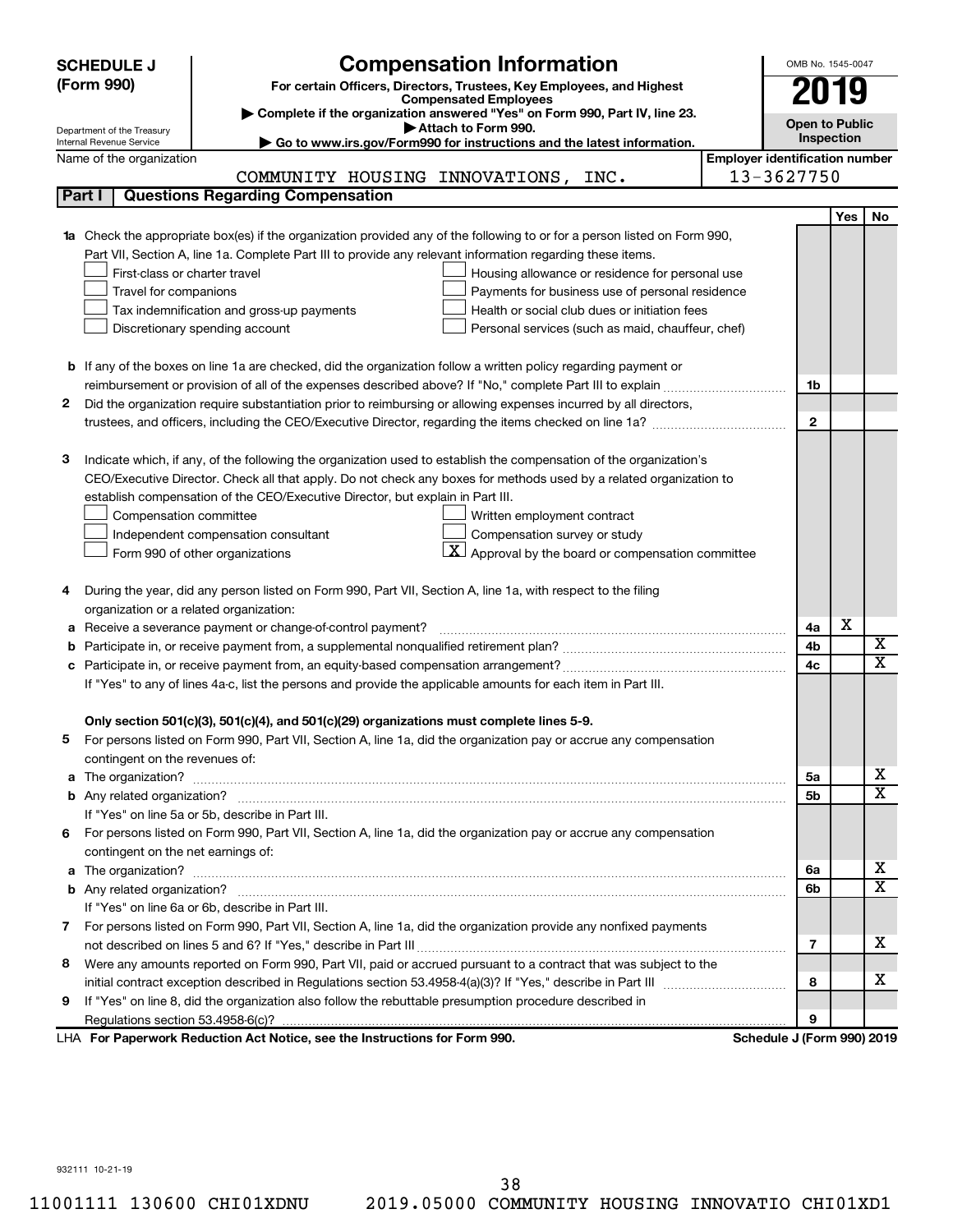### Part II | Officers, Directors, Trustees, Key Employees, and Highest Compensated Employees. Use duplicate copies if additional space is needed.

For each individual whose compensation must be reported on Schedule J, report compensation from the organization on row (i) and from related organizations, described in the instructions, on row (ii). Do not list any individuals that aren't listed on Form 990, Part VII.

Note: The sum of columns (B)(i)-(iii) for each listed individual must equal the total amount of Form 990, Part VII, Section A, line 1a, applicable column (D) and (E) amounts for that individual.

|                                     |                              |                          | (B) Breakdown of W-2 and/or 1099-MISC compensation |                                           | (C) Retirement and             | (D) Nontaxable   | (E) Total of columns | (F) Compensation                                           |
|-------------------------------------|------------------------------|--------------------------|----------------------------------------------------|-------------------------------------------|--------------------------------|------------------|----------------------|------------------------------------------------------------|
| (A) Name and Title                  |                              | (i) Base<br>compensation | (ii) Bonus &<br>incentive<br>compensation          | (iii) Other<br>reportable<br>compensation | other deferred<br>compensation | benefits         | $(B)(i)$ - $(D)$     | in column (B)<br>reported as deferred<br>on prior Form 990 |
| ALEXANDER ROBERTS<br>(1)            | (i)                          | 225,008.                 | 375,000.                                           | 5,723.                                    | 8,400.                         | 9,107.           | 623, 238.            | $\overline{0}$ .                                           |
| EXECUTIVE DIRECTOR                  | (ii)                         | 0.                       | $\overline{0}$ .                                   | $\overline{0}$ .                          | σ.                             | $\overline{0}$ . | 0.                   | $\overline{0}$ .                                           |
| DAVID DANIELLO<br>(2)               | (i)                          | 166,923.                 | $\overline{0}$ .                                   | $\overline{0}$ .                          | σ.                             | 34               | 166,957.             | $\overline{0}$ .                                           |
| CFO                                 | (ii)                         | $\overline{0}$ .         | $\overline{0}$ .                                   | $\overline{0}$ .                          | О.                             | $\mathbf 0$      | 0.                   | $\overline{0}$ .                                           |
| DEBORAH POST<br>(3)                 | (i)                          | 134,167.                 | $\overline{0}$ .                                   | $\overline{0}$ .                          | 4,400.                         | 14,898           | 153,465.             | $\overline{0}$ .                                           |
| SR. DIRECTOR OF HOUSING DEVELOPMENT | (ii)                         | $\overline{0}$ .         | $\overline{0}$ .                                   | $\overline{0}$ .                          | σ.                             | $\overline{0}$ . | $\overline{0}$ .     | $\overline{0}$ .                                           |
|                                     | (i)                          |                          |                                                    |                                           |                                |                  |                      |                                                            |
|                                     | (ii)                         |                          |                                                    |                                           |                                |                  |                      |                                                            |
|                                     | (i)                          |                          |                                                    |                                           |                                |                  |                      |                                                            |
|                                     | (ii)                         |                          |                                                    |                                           |                                |                  |                      |                                                            |
|                                     | (i)                          |                          |                                                    |                                           |                                |                  |                      |                                                            |
|                                     | (ii)                         |                          |                                                    |                                           |                                |                  |                      |                                                            |
|                                     | (i)                          |                          |                                                    |                                           |                                |                  |                      |                                                            |
|                                     | (ii)                         |                          |                                                    |                                           |                                |                  |                      |                                                            |
|                                     | (i)                          |                          |                                                    |                                           |                                |                  |                      |                                                            |
|                                     | (ii)                         |                          |                                                    |                                           |                                |                  |                      |                                                            |
|                                     | (i)<br>(ii)                  |                          |                                                    |                                           |                                |                  |                      |                                                            |
|                                     | (i)                          |                          |                                                    |                                           |                                |                  |                      |                                                            |
|                                     | (ii)                         |                          |                                                    |                                           |                                |                  |                      |                                                            |
|                                     | $\qquad \qquad \textbf{(i)}$ |                          |                                                    |                                           |                                |                  |                      |                                                            |
|                                     | (ii)                         |                          |                                                    |                                           |                                |                  |                      |                                                            |
|                                     | (i)                          |                          |                                                    |                                           |                                |                  |                      |                                                            |
|                                     | (ii)                         |                          |                                                    |                                           |                                |                  |                      |                                                            |
|                                     | (i)                          |                          |                                                    |                                           |                                |                  |                      |                                                            |
|                                     | (ii)                         |                          |                                                    |                                           |                                |                  |                      |                                                            |
|                                     | (i)                          |                          |                                                    |                                           |                                |                  |                      |                                                            |
|                                     | (ii)                         |                          |                                                    |                                           |                                |                  |                      |                                                            |
|                                     | (i)                          |                          |                                                    |                                           |                                |                  |                      |                                                            |
|                                     | (ii)                         |                          |                                                    |                                           |                                |                  |                      |                                                            |
|                                     | (i)                          |                          |                                                    |                                           |                                |                  |                      |                                                            |
|                                     | (ii)                         |                          |                                                    |                                           |                                |                  |                      |                                                            |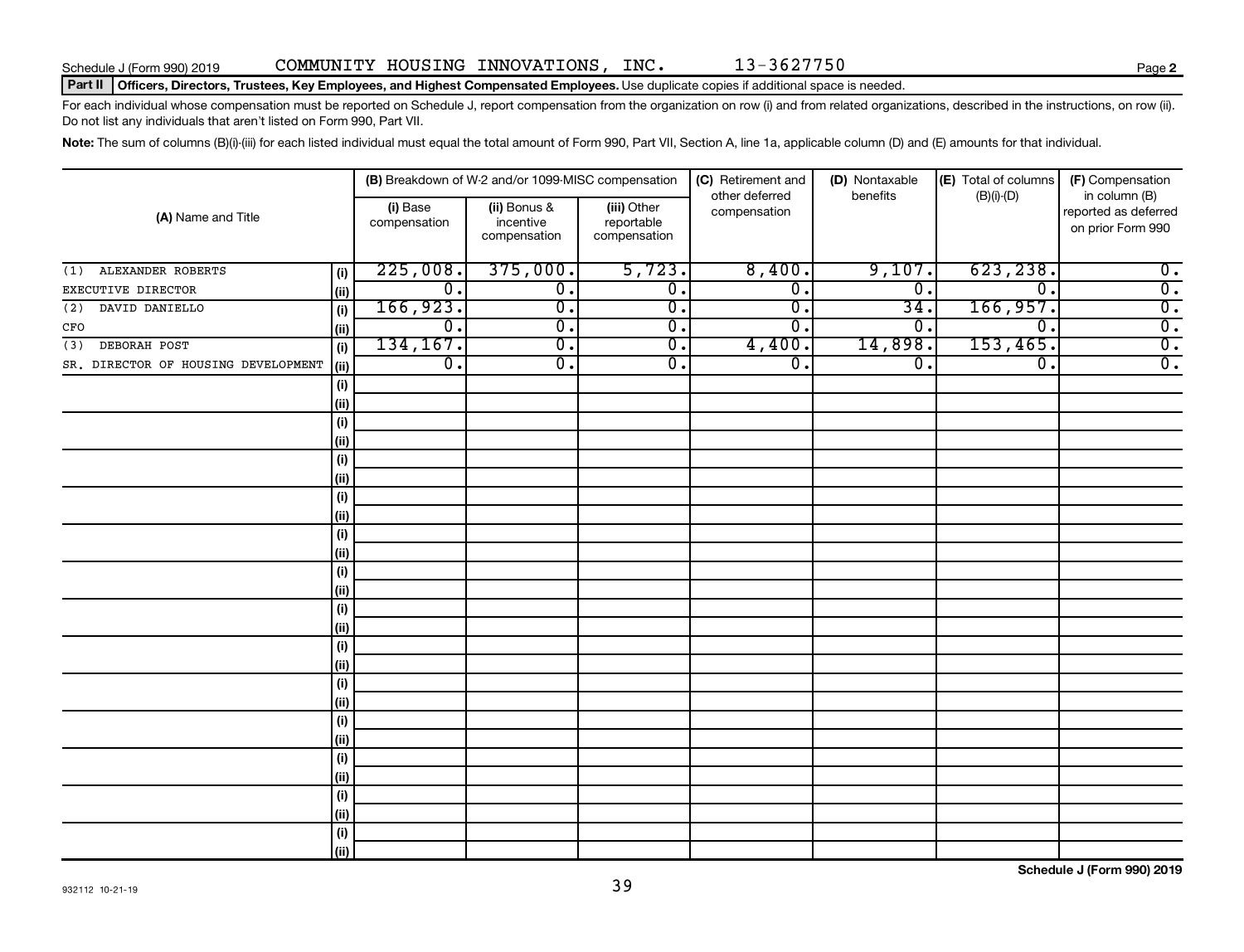## **Part III Supplemental Information**

Provide the information, explanation, or descriptions required for Part I, lines 1a, 1b, 3, 4a, 4b, 4c, 5a, 5b, 6a, 6b, 7, and 8, and for Part II. Also complete this part for any additional information.

PART I, LINE 4A:

RANDELL BECK RECEIVED A SEVERANCE PAYMENT OF \$4,615

**Schedule J (Form 990) 2019**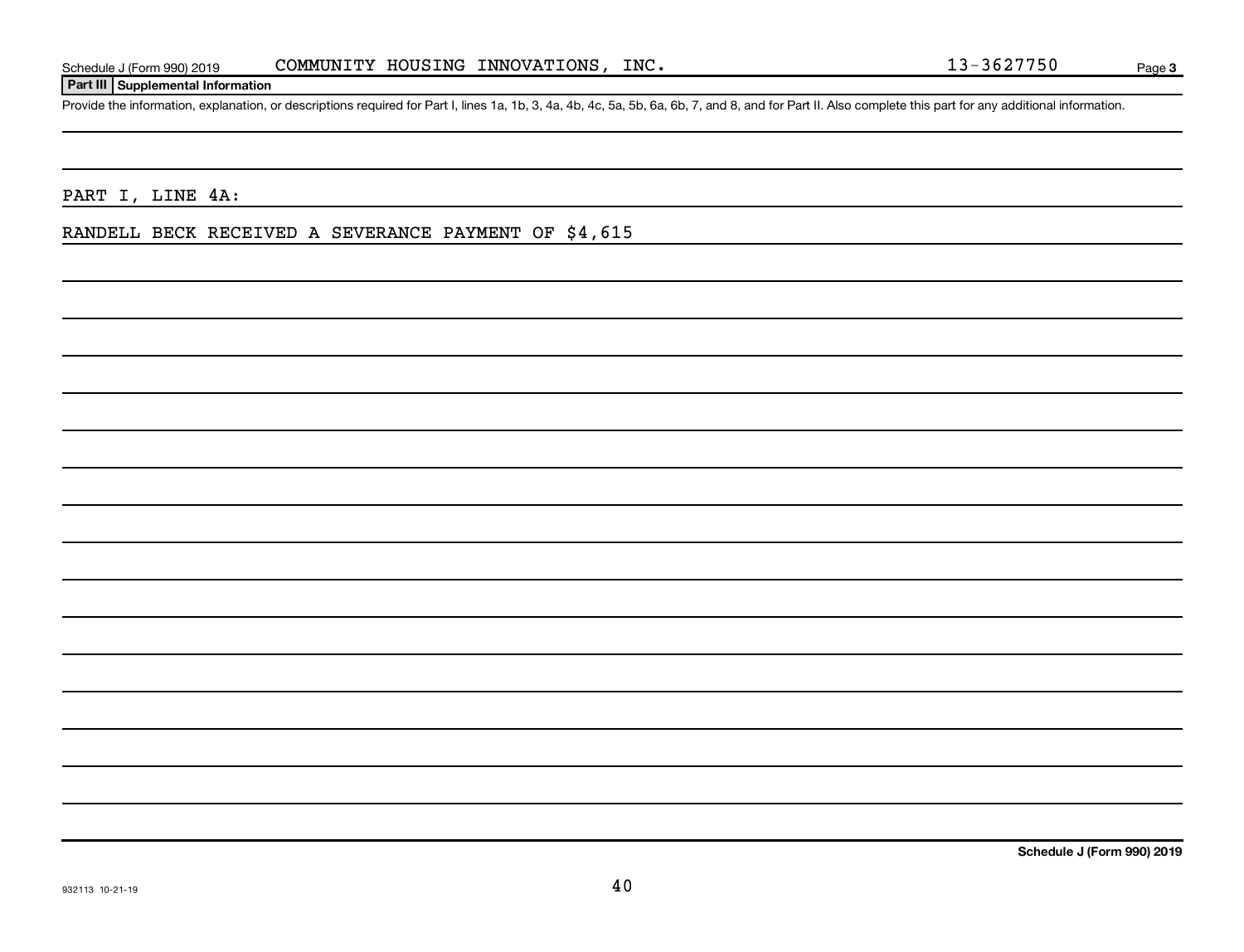Department of the Treasury **(Form 990 or 990-EZ)**

Name of the organization

Internal Revenue Service

**SCHEDULE O Supplemental Information to Form 990 or 990-EZ 2019** 

**Complete to provide information for responses to specific questions on Form 990 or 990-EZ or to provide any additional information.**

**| Attach to Form 990 or 990-EZ. | Go to www.irs.gov/Form990 for the latest information.**



COMMUNITY HOUSING INNOVATIONS, INC. 13-3627750

**Employer identification number**

FORM 990, PART III, LINE 1, DESCRIPTION OF ORGANIZATION MISSION:

HOMELESSNESS TO HOME BY PROVIDING EMERGENCY, TRANSITIONAL, AND

PERMANENT HOUSING WITH COMPREHENSIVE CASE MANAGEMENT AND AN ARRAY OF

SUPPORTIVE

SERVICES, HOMEOWNERSHIP COUNSELING, EDUCATION AND GRANT ASSISTANCE,

FORECLOSURE PREVENTION COUNSELING, AND AFFORDABLE HOUSING DEVELOPMENT.

ALL PROGRAMS HAVE THE END GOALS OF HOUSING PERMANENCY AND STABILITY.

FORM 990, PART III, LINE 4A, PROGRAM SERVICE ACCOMPLISHMENTS:

SERVICES, THE HOMELESS PERSONS ARE ASSISTED IN BECOMING PERSONALLY, AND

ECONOMICALLY SELF-SUFFICIENT. THE SEARCH FOR PERMANENT HOUSING IS THE

PRIMARY GOAL FOR ALL SHELTER RESIDENTS AND CHI PROMOTES AND ASSISTS

THEM WITH THE HOUSING SEARCH. PARENTS, SINGLE INDIVIDUALS, AND CHILDREN

ARE PROVIDED WITH A SAFE HOME AND ACCESS TO EDUCATIONAL, VOCATIONAL,

EMPLOYMENT, AND OTHER COMMUNITY SERVICES BASED UPON THE GOALS THEY SET

FOR THEMSELVES. THIS ALSO INCLUDES REFERRALS TO RESOURCES FOR THOSE

WITH MENTAL ILLNESSES, HISTORIES OF SUBSTANCE ABUSE, PHYSICAL

DISABILITIES, AND OTHER SPECIALIZED NEEDS. CHI HAS IMPLEMENTED A

TUTORING INITIATIVE FOR PARENTS WORKING TOWARDS A GED AS WELL AS

HOMEWORK TUTORING FOR CHILDREN.

932211 09-06-19 LHA For Paperwork Reduction Act Notice, see the Instructions for Form 990 or 990-EZ. Schedule O (Form 990 or 990-EZ) (2019) WITH CONSISTENT INTENSIVE CASE MANAGEMENT AND SUPERVISION BY HIGHLY QUALIFIED SOCIAL WORKERS AND OTHER STAFF, SHELTER RESIDENTS ARE HELPED TO SECURE PERMANENT HOUSING OR OTHER APPROPRIATE RESIDENCE IF THEY ARE DETERMINED TO HAVE SPECIAL NEEDS. PARENTS ARE COUNSELED AND CHILDREN ARE ENCOURAGED TO ATTEND SCHOOL AND COMPLETE HOMEWORK. WORKSHOPS ARE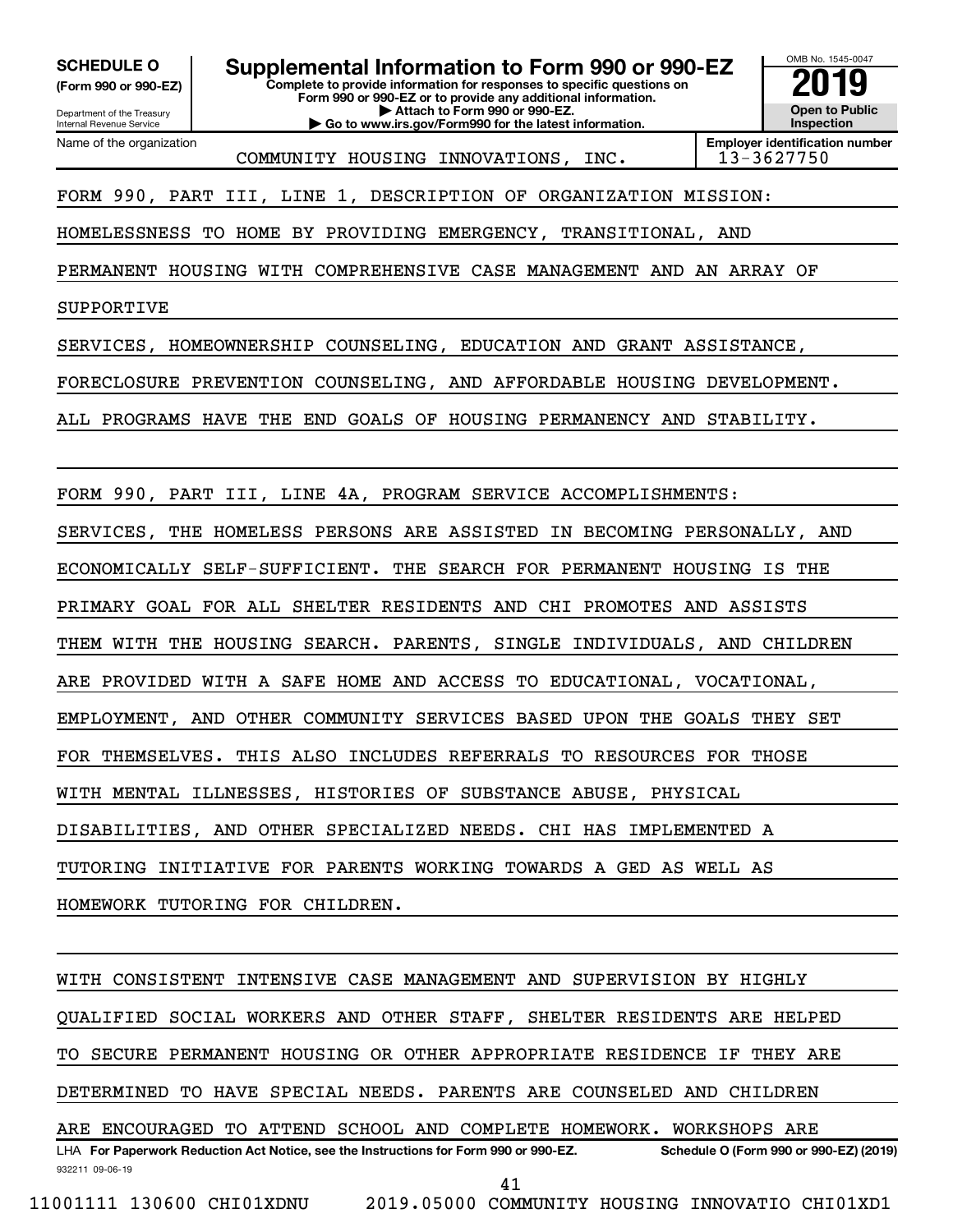| Schedule O (Form 990 or 990-EZ) (2019)                                             | Page 2                                              |
|------------------------------------------------------------------------------------|-----------------------------------------------------|
| Name of the organization<br>COMMUNITY HOUSING INNOVATIONS, INC.                    | <b>Employer identification number</b><br>13-3627750 |
| FREQUENTLY PROVIDED OFFERING GUIDANCE IN AREAS SUCH AS NUTRITION,                  |                                                     |
| BUDGETING, AND PARENTING. THE SERVICES PROVIDED DURING THE SHELTER STAY            |                                                     |
| TO ASSIST PARTICIPANTS WITH FINDING AND RETAINING<br>ARE DESIGNED                  |                                                     |
| APPROPRIATE PERMANENT HOUSING.                                                     |                                                     |
|                                                                                    |                                                     |
| CHI ALSO OPERATES SMALLER BUT SIMILAR SERVICES IN DUTCHESS, ORANGE AND             |                                                     |
| <b>NASSAU</b><br>COUNTIES:<br>1 EMERGENCY SHELTER IN ORANGE COUNTY, 1 TRANSITIONAL |                                                     |
| FACILITY IN BOTH ORANGE AND DUTCHESS COUNTIES, AND 1 MIXED USE FACILITY            |                                                     |
| TRANSITIONAL AND PERMANENT HOUSING)<br>IN BOTH ORANGE AND<br>(COMBINED             |                                                     |
| COUNTIES AND 2 EMERGENCY SHELTERS FOR FAMILIES IN NASSAU<br><b>DUTCHESS</b>        |                                                     |
| COUNTY.                                                                            |                                                     |
|                                                                                    |                                                     |
| 764 PEOPLE INCLUDING 218 FAMILIES AND 244 SINGLES WERE ASSISTED BY CHI             |                                                     |
| SOCIAL SERVICE PROGRAMS IN DUTCHESS, ORANGE, AND NASSAU COUNTIES.                  |                                                     |
|                                                                                    |                                                     |
| 254 INDIVIDUALS INCLUDING 91 FAMILIES<br>DUTCHESS COUNTY SERVED:                   |                                                     |
|                                                                                    |                                                     |
| - VANDERBILT: 91 FAMILIES, 174 PEOPLE - 24 MOVED TO PERMANENT HOUSING              |                                                     |
|                                                                                    |                                                     |
| - ROSE ST.: 55 MEN - 12 MOVED TO PERMANENT HOUSING                                 |                                                     |
|                                                                                    |                                                     |
| - NORTH HAMILTON: 25 MEN - 8 MOVED TO PERMANENT HOUSING                            |                                                     |
|                                                                                    |                                                     |
| ORANGE COUNTY SERVED: 370 INDIVIDUALS INCLUDING 67 FAMILIES                        |                                                     |
|                                                                                    |                                                     |
| - 44 GRAND: 164 MEN - 78 MOVED TO PERMANENT HOUSING                                |                                                     |
|                                                                                    |                                                     |

- 9W: 60 FAMILIES, 174 PEOPLE - 24 MOVED TO PERMANENT HOUSING

932212 09-06-19

**Schedule O (Form 990 or 990-EZ) (2019)**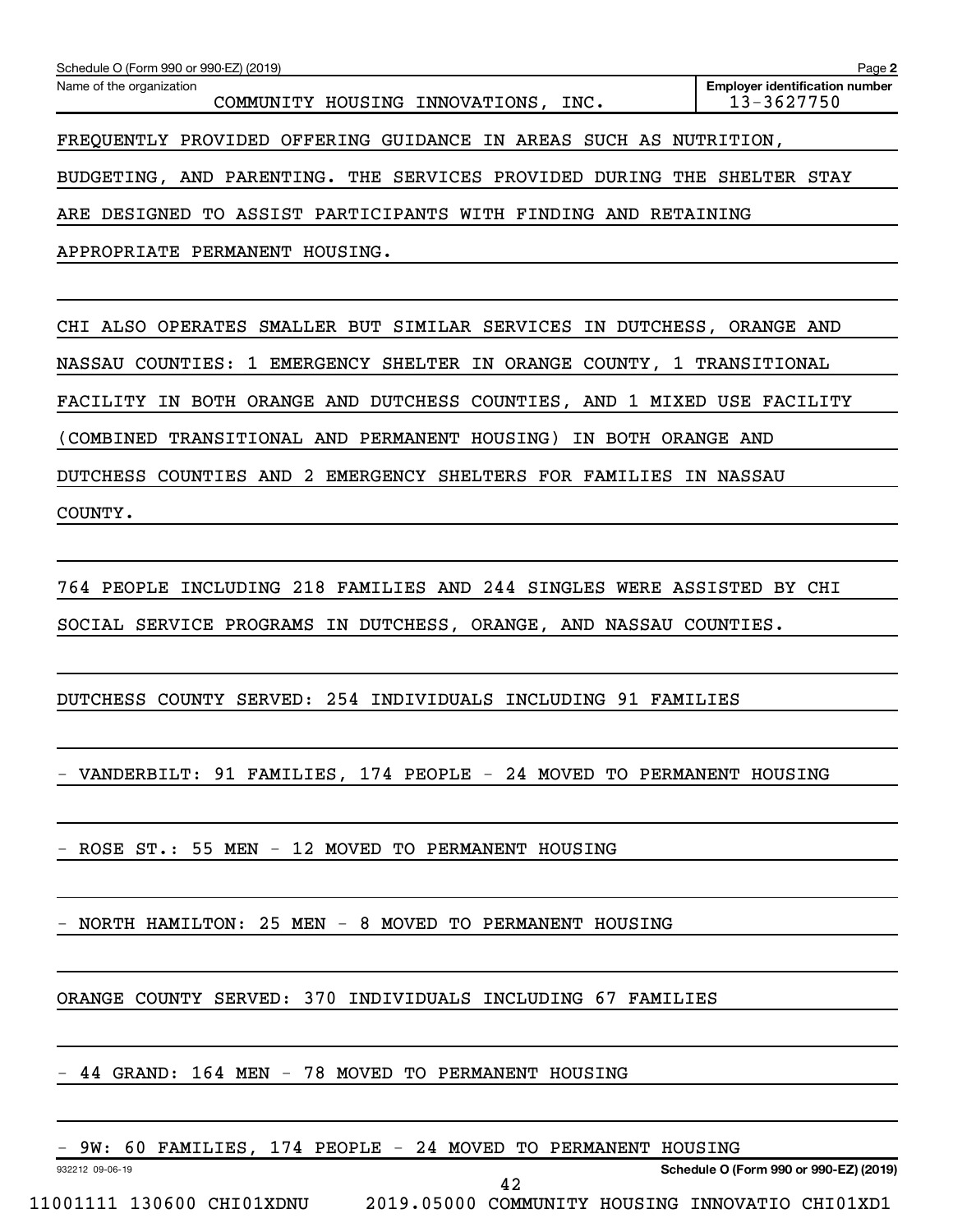Name of the organization

COMMUNITY HOUSING INNOVATIONS, INC. | 13-3627750

PORT JERVIS: 7 FAMILIES, 32 PEOPLE - 3 MOVED TO PERMANENT HOUSING

NASSAU COUNTY SERVED: 139 INDIVIDUALS INCLUDING 60 FAMILIES

- JERUSALEM AVE: 26 FAMILIES, 64 PEOPLE - 4 MOVED TO PERMANENT HOUSING

- CORNELL ST.: SERVED 34 FAMILIES, 75 PEOPLE - 7 MOVED TO PERMANENT HOUSING

FORM 990, PART III, LINE 4B, PROGRAM SERVICE ACCOMPLISHMENTS: PROPERTY MANAGER.

USING THIS MODEL, CHI'S SHP CREATED PERMANENT HOUSING FOR SINGLES AND FAMILIES WHO WERE FORMERLY HOMELESS. THE HOUSING PERMANENCY AND SUPPORTIVE SERVICES HAVE ENABLED THEM TO DEVELOP PERSONAL AND ECONOMIC GROWTH AND INDEPENDENCE.

DURING THE PAST YEAR, THESE HOMES HAVE SERVED 16 HEADS OF HOUSEHOLDS WITH FAMILIES AND 13 SINGLES. ON AVERAGE, 86% OF THE RESIDENTS HAVE A MENTAL HEALTH OR DUAL DIAGNOSIS, 41% HAVE A HISTORY OF CHRONIC SUBSTANCE ABUSE, 13% HAVE A CO-OCCURRING DISORDER, 55% HAVE A CHRONIC HEALTH CONDITION AND 6% HAVE A DEVELOPMENTAL DISABILITY. 28% DESCRIBE THEMSELVES AS WHITE OR CAUCASIAN AND 72% AS BLACK OR AFRICAN AMERICAN. 45% OF THE PARTICIPANTS REPORT HAVING EITHER A HIGH SCHOOL DIPLOMA OR GED AND POST-SECONDARY EDUCATION.

932212 09-06-19 **Schedule O (Form 990 or 990-EZ) (2019)** THERE IS LITTLE TURNOVER IN THESE UNITS WHERE TENANTS PAY NO MORE THAN 11001111 130600 CHI01XDNU 2019.05000 COMMUNITY HOUSING INNOVATIO CHI01XD1 43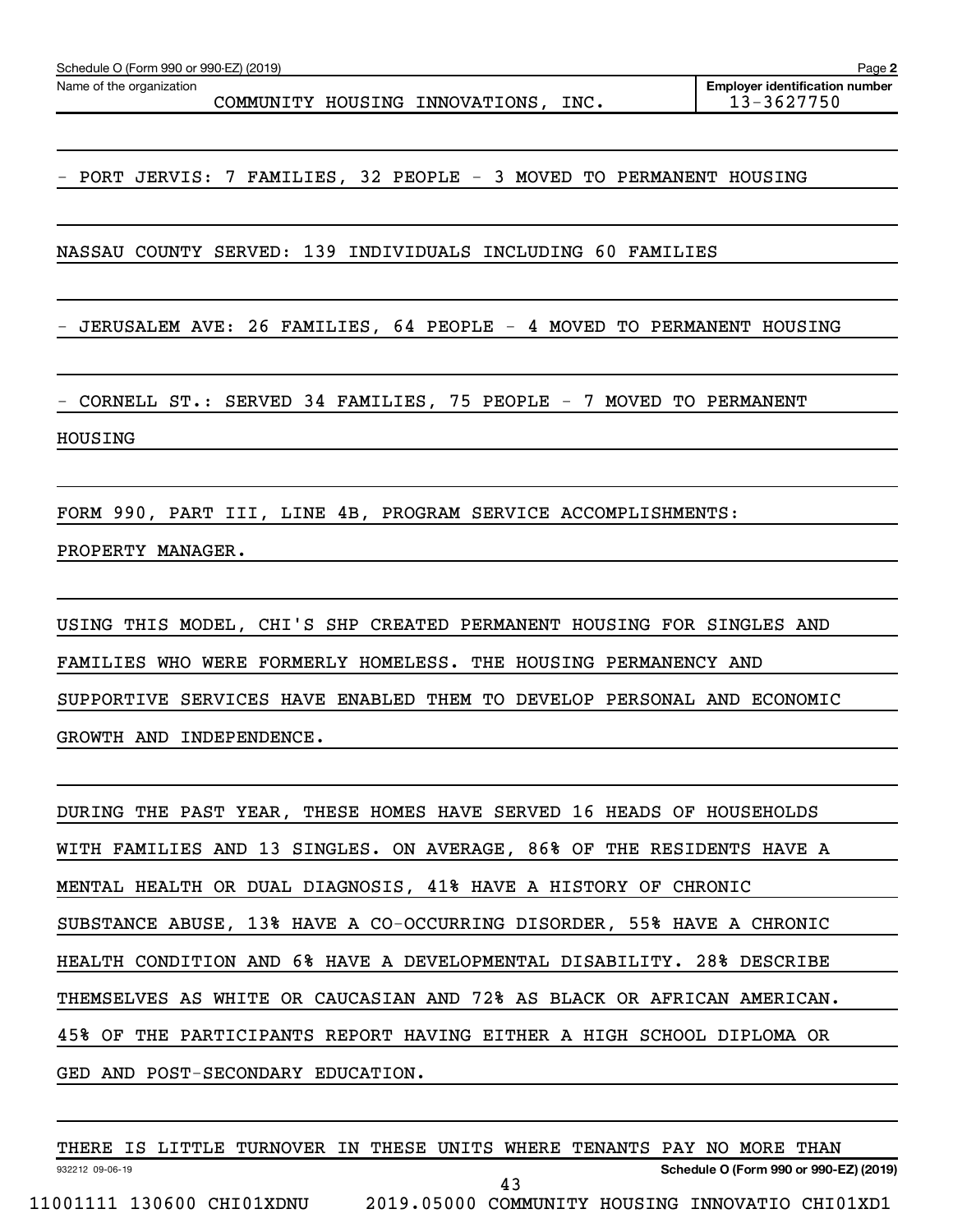Name of the organization

COMMUNITY HOUSING INNOVATIONS, INC. 13-3627750

30% OF THEIR ADJUSTED GROSS INCOME.

14 FAMILY UNITS HAVE LIVED WITH CHI FOR OVER 10 YEARS;

6 FAMILY UNITS HAVE LIVED IN SHP HOUSING FOR 5-10 YEARS;

9 FAMILY UNITS HAVE LIVED WITH CHI FOR LESS THAN 5 YEARS.

CHI ALSO OPERATES 231 AFFORDABLE RENTAL APARTMENTS IN SUFFOLK, NASSAU, AND WESTCHESTER COUNTIES. ALTHOUGH CHI DOES NOT PROVIDE SUPPORTIVE SERVICES FOR THESE UNITS, CHI PROPERTY MANAGEMENT WORKS CLOSELY WITH THESE TENANTS TO ENABLE THEM TO MAINTAIN THEIR HOUSING.

FORM 990, PART III, LINE 4C, PROGRAM SERVICE ACCOMPLISHMENTS:

932212 09-06-19 **Schedule O (Form 990 or 990-EZ) (2019)** DSS'S CASE MANAGEMENT UNIT DOES THE FULL FAMILY HOLISTIC CASE MANAGEMENT TO WORK WITH THE FAMILIES IN THE EHAP REGARDING THEIR NEEDS (ACADEMIC, VOCATIONAL, MENTAL HEALTH, TREATMENT, ETC.). CHI EHAP STAFF ARE HOUSING SPECIALISTS WHO FOCUS SPECIFICALLY ON ASSISTING FAMILIES TO SECURE PERMANENT HOUSING. THEY ASSESS THE FAMILY'S HOUSING NEEDS AND BUDGET, TEACH FAMILY MEMBERS HOW TO MAINTAIN THE UNITS, TO SELF-ADVOCATE WITH THE BUILDING SUPERINTENDENT, AND PROVIDE CRITICAL SKILLS NEEDED AS THEY SEEK PERMANENT HOUSING. THEY CALL AND ADVOCATE FOR THE CLIENTS WITH LANDLORDS, DO ROLE-PLAYING WITH FAMILIES FOR HOUSING INTERVIEWS, ASSIST IN OBTAINING NECESSARY DOCUMENTS TO OBTAIN HOUSING AND MOVES, MEET WITH LANDLORDS, AND CONDUCT HOUSING QUALITY STANDARD REVIEWS OF EHUS AND PERMANENT HOUSING UNITS. A CHI MAINTENANCE TECHNICIAN FULFILLS UNIT MAINTENANCE REPAIR REQUESTS, CLEANS, AND PREPARES UNITS FOR RE-OCCUPANCY, SETS UP FURNITURE, ASSESSES BUILDING 11001111 130600 CHI01XDNU 2019.05000 COMMUNITY HOUSING INNOVATIO CHI01XD1 44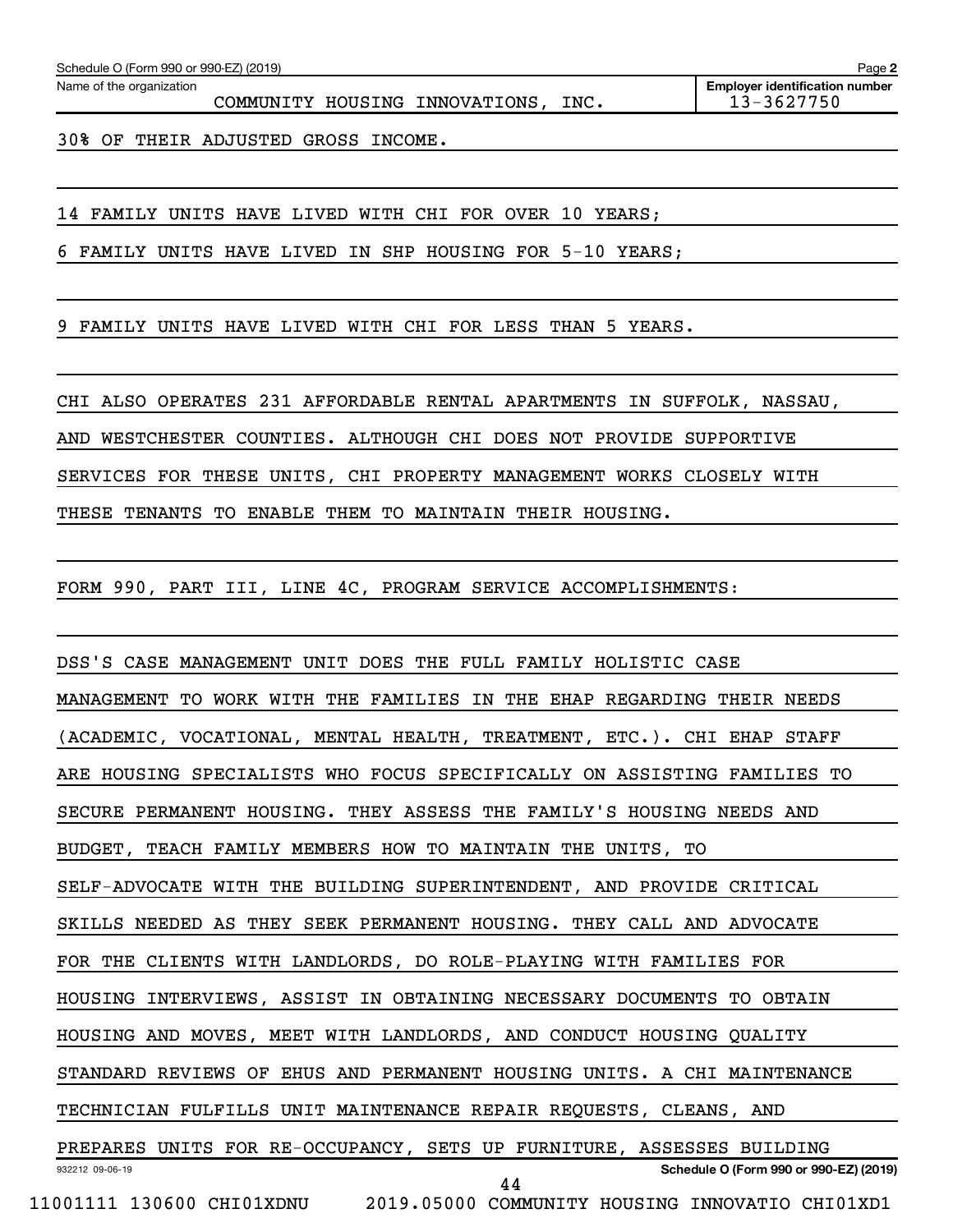| Name of the organization<br>COMMUNITY HOUSING INNOVATIONS, INC.                                                                            | <b>Employer identification number</b><br>13-3627750 |
|--------------------------------------------------------------------------------------------------------------------------------------------|-----------------------------------------------------|
| NEEDS AND COORDINATES WITH SERVICE STAFF. A CHI PROPERTY MANAGER ORDERS                                                                    |                                                     |
| FURNITURE, MANAGES THE MAINTENANCE TECHNICIAN, AND COLLABORATES WITH                                                                       |                                                     |
| PROPERTY OWNERS.                                                                                                                           |                                                     |
|                                                                                                                                            |                                                     |
| IN 2019, 120 HOUSEHOLDS WITH A TOTAL OF 356 PEOPLE WERE PROVIDED                                                                           |                                                     |
| SHELTER IN THE CHI EHAP. THE AVERAGE LENGTH OF STAY WAS 693 DAYS. 42                                                                       |                                                     |
| FAMILIES LEFT THE PROGRAM - 25 OR 58% MOVED TO PERMANENT HOUSING                                                                           |                                                     |
| FORM 990, PART III, LINE 4D, OTHER PROGRAM SERVICES:                                                                                       |                                                     |
| CHI OPERATES OTHER SMALLER PROGRAMS TO HELP LOW TO MODERATE INCOME                                                                         |                                                     |
| INDIVIDUALS AND FAMILIES.                                                                                                                  |                                                     |
|                                                                                                                                            |                                                     |
| IN 2019 -                                                                                                                                  |                                                     |
|                                                                                                                                            |                                                     |
| HOMEOWNERSHIP & FORECLOSURE PREVENTION COUNSELING SERVED 1,821 PEOPLE                                                                      |                                                     |
| PROVIDED HOMEBUYER COUNSELING TO 423 INDIVIDUALS                                                                                           |                                                     |
|                                                                                                                                            |                                                     |
| PROVIDED THE E-HOME ONLINE COURSE TO 227 INDIVIDUALS AND 205                                                                               |                                                     |
| COMPLETED THE PROGRAM                                                                                                                      |                                                     |
|                                                                                                                                            |                                                     |
| PROVIDED ORIENTATIONS TO 1,549 PEOPLE                                                                                                      |                                                     |
|                                                                                                                                            |                                                     |
| ENABLED THE PURCHASE OF 31 HOMES WITH DOWN PAYMENT AND REHABILITATION                                                                      |                                                     |
| ASSISTANCE GRANTS (10 IN WESTCHESTER, INCLUDING 2 MANUFACTURED HOMES,                                                                      |                                                     |
| AND 21 ON LONG ISLAND)<br>and the control of the control of the control of the control of the control of the control of the control of the |                                                     |
| ENABLED THE PURCHASE OF 70 HOMES THROUGH EDUCATION, COUNSELING, AND                                                                        |                                                     |
| 932212 09-06-19<br>45                                                                                                                      | Schedule O (Form 990 or 990-EZ) (2019)              |
| 11001111 130600 CHI01XDNU 2019.05000 COMMUNITY HOUSING INNOVATIO CHI01XD1                                                                  |                                                     |

Schedule O (Form 990 or 990-EZ) (2019)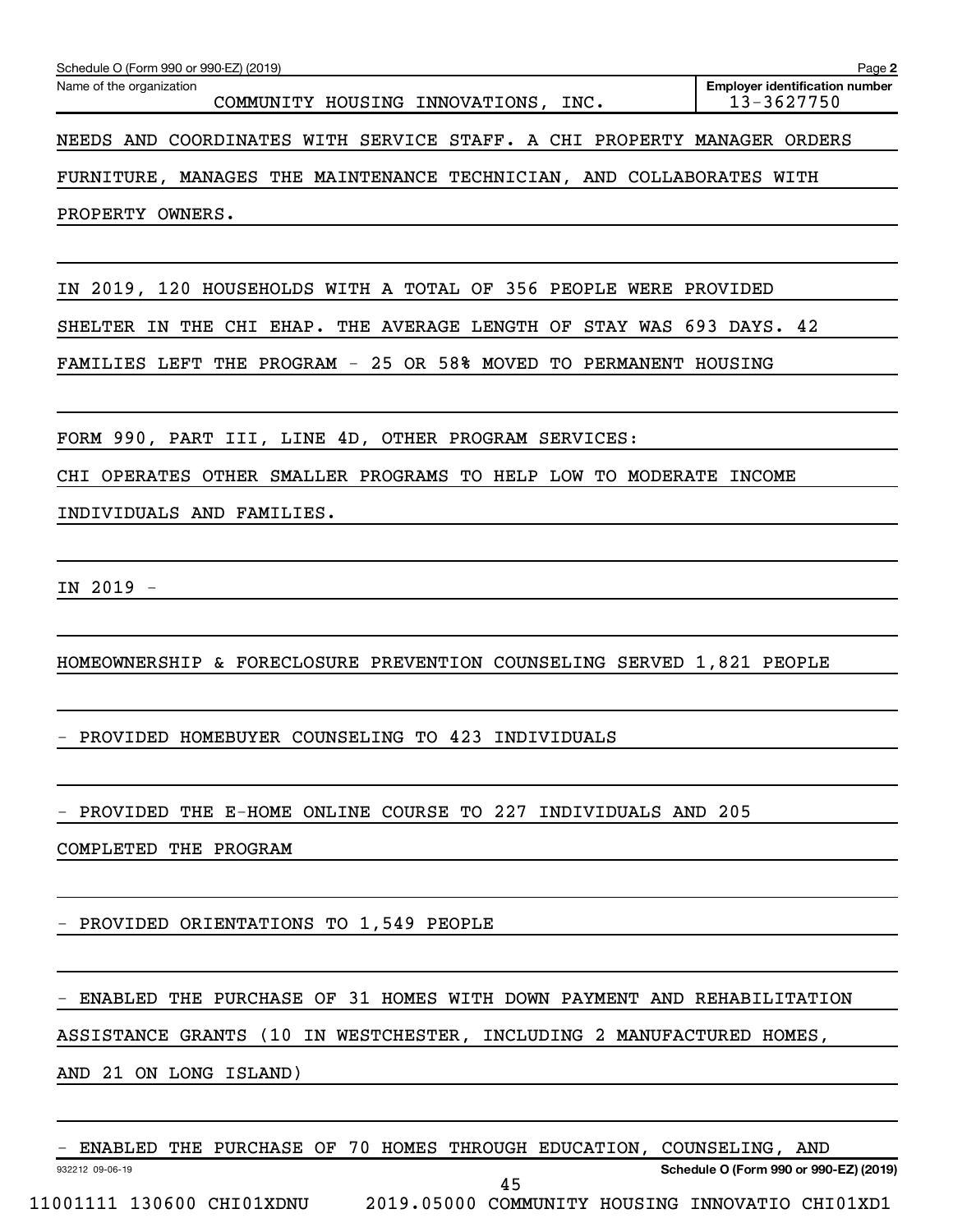Name of the organization

COMMUNITY HOUSING INNOVATIONS, INC. 13-3627750

GRANT ASSISTANCE

- PROVIDED FORECLOSURE PREVENTION COUNSELING TO 45 HOUSEHOLDS

- SECURED 8 LOAN MODIFICATIONS

### PROPERTY DEVELOPMENT

- AWARDED EMPIRE STATE SUPPORTIVE HOUSING INITIATIVE (ESSHI) FUNDING TO CREATE 23 UNITS OF HOUSING AND SUPPORTIVE SERVICES FOR HOMELESS SINGLE ADULTS

WESTCHESTER COUNTY

- IN 2019, THE MODERN SERVED A TOTAL OF 22 PEOPLE IN SUPPORTIVE HOUSING

EXPENSES \$ 1,834,257. INCL GRANTS OF \$ 876,703. REVENUE \$ 1,662,060.

FORM 990, PART VI, SECTION B, LINE 11B:

COMMUNITY HOUSING INNOVATIONS HAS ITS FORM 990 PREPARED BY AN OUTSIDE ACCOUNTING FIRM AND HAS ESTABLISHED THE FOLLOWING REVIEW PROCESS TO ENSURE THAT THE INFORMATION REPORTED IS COMPLETE AND ACCURATE:

932212 09-06-19 **Schedule O (Form 990 or 990-EZ) (2019)** AN ELECTRONIC VERSION OF THE RETURN IS EMAILED TO THE CFO AND CONTROLLER FOR REVIEW. THE CFO AND CONTROLLER PROVIDE COMMENTS ON THE FORM 990 TO THE INDEPENDENT AUDITORS. AFTER ANY REVISIONS ARE MADE BY THE INDEPENDENT AUDITORS, A FINAL DRAFT OF THE FORM 990 IS EMAILED TO THE AUDIT COMMITTEE AND EXECUTIVE DIRECTOR FOR A FINAL REVIEW. UPON APPROVAL, THE REMAINING MEMBERS OF THE BOARD WILL RECEIVE THE FINAL VERSION OF THE FORM 990, WHICH WILL BE FILED BY THE INDEPENDENT AUDITORS. THE CFO AND CONTROLLER WILL 46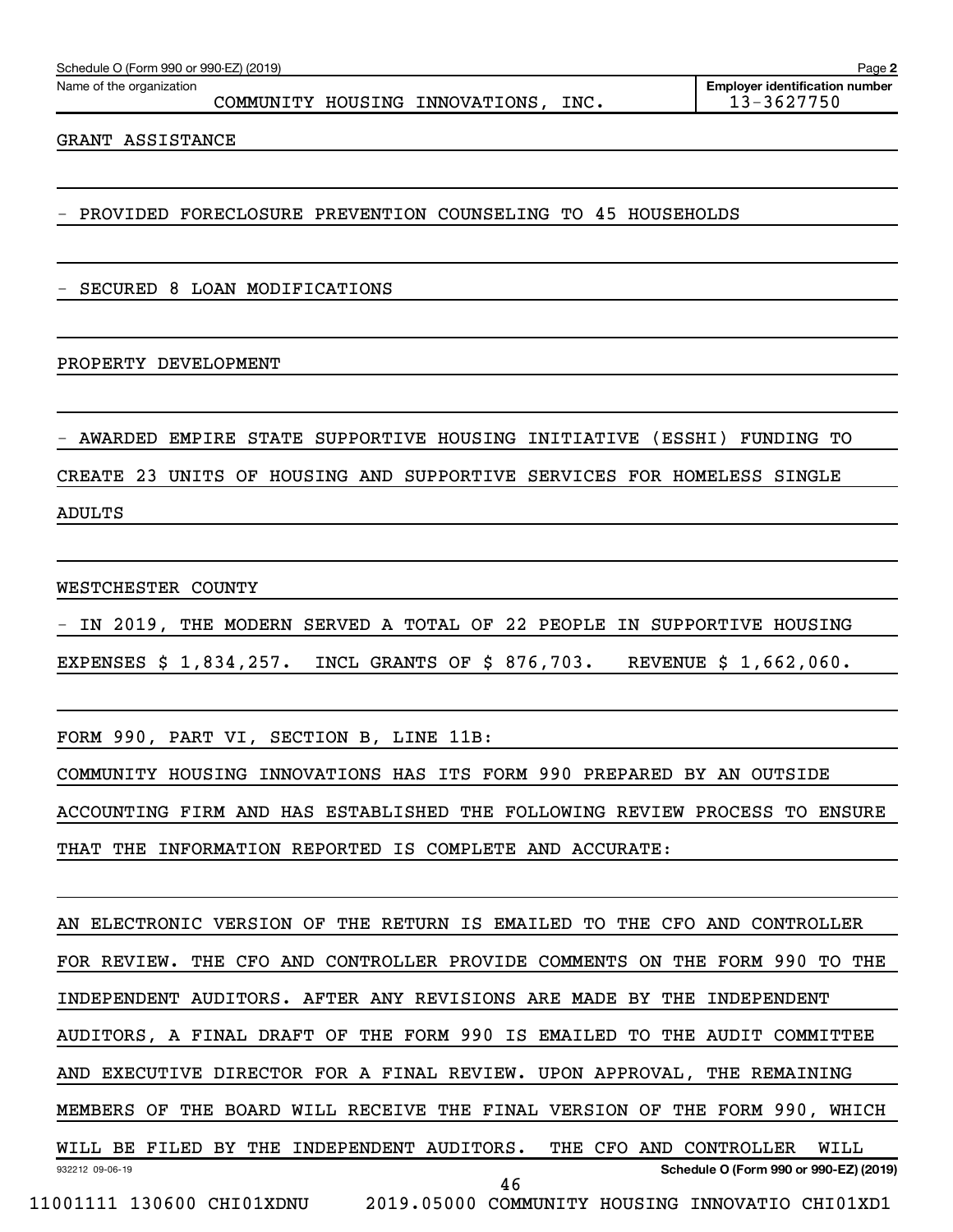| Schedule O (Form 990 or 990-EZ) (2019)<br>Page 2                                                                       |  |  |  |  |  |  |  |  |
|------------------------------------------------------------------------------------------------------------------------|--|--|--|--|--|--|--|--|
| <b>Employer identification number</b><br>Name of the organization<br>13-3627750<br>COMMUNITY HOUSING INNOVATIONS, INC. |  |  |  |  |  |  |  |  |
| PRESENT THE FORM 990 TO THE BOARD AT THE NEXT SCHEDULED BOARD MEETING                                                  |  |  |  |  |  |  |  |  |
| (WHICH MAY OR MAY NOT BE AFTER THE FORM 990 HAS BEEN SUBMITTED TO THE IRS).                                            |  |  |  |  |  |  |  |  |
| THE BOARD WILL BE ENCOURAGED TO ASK ANY QUESTIONS ABOUT THE FORM 990 PRIOR                                             |  |  |  |  |  |  |  |  |
| THE<br>BOARD MEETING.<br>TO.                                                                                           |  |  |  |  |  |  |  |  |

FORM 990, PART VI, SECTION B, LINE 12C:

CHI HAS A CONFLICT OF INTEREST POLICY WHICH IS INCLUDED IN THE EMPLOYEE HANDBOOK AND DISCUSSED WITH NEW EMPLOYEES AS PART OF THEIR ORIENTATION PROCESS.THE POLICY INCLUDES "GIFTS AND FAVORS," "FINANCIAL INTERESTS" AND "FAMILY RELATIONSHIPS." THE TOPIC IS ALSO COVERED IN THE SECTION REGARDING "OUTSIDE EMPLOYMENT." CHI ENFORCES THIS POLICY VIGILANTLY. IN THE PAST, ALL BOARD MEMBERS HAVE RECUSED THEMSELVES FROM VOTES THAT MIGHT BE CONSTRUED AS CONFLICTS. STARTING IN 2009 ALL BOARD MEMBERS, OFFICERS AND PROFESSIONAL EMPLOYEES, INCLUDING THOSE IN THE KEY POSITIONS OF DIRECTOR OF PROPERTY MANAGEMENT, PROPERTY MANAGER, HUDSON VALLEY PROGRAM DIRECTOR, LONG ISLAND PROGRAM DIRECTOR, CHIEF HOUSING DEVELOPMENT OFFICER, WERE REQUIRED TO SIGN A CERTIFICATION ON AN ANNUAL BASIS INDICATING THAT THEY HAVE READ, UNDERSTAND AND AGREE TO COMPLY WITH THE CONFLICT OF INTEREST POLICY. THE POLICY IS MONITORED BY THE DIRECTOR OF HUMAN RESOURCES, AND ANY CONFLICTS ARE TO BE REPORTED TO THEM. IF ANY EMPLOYEES BECOME AWARE OF A CONFLICT THEY FIRST REPORT IT TO THEIR SUPERVISOR.

932212 09-06-19 IF THE CONFLICT NEEDS FURTHER EVALUATION IT IS THEN REPORTED TO HR. HR WILL RESPOND IN WRITING WITHIN 30 DAYS. FINALLY, IF THE CONFLICT IS STILL NOT RESOLVED THEN IT IS BROUGHT TO THE ATTENTION OF A MEMBER OF THE EXECUTIVE COMMITTEE. THE MEMBER WILL MEET WITH THE EMPLOYEE AND DISCUSS THE SITUATION. A RESOLUTION WILL BE SENT TO THE EMPLOYEE WITHIN 30 DAYS OF THE MEETING.

```
11001111 130600 CHI01XDNU 2019.05000 COMMUNITY HOUSING INNOVATIO CHI01XD1
```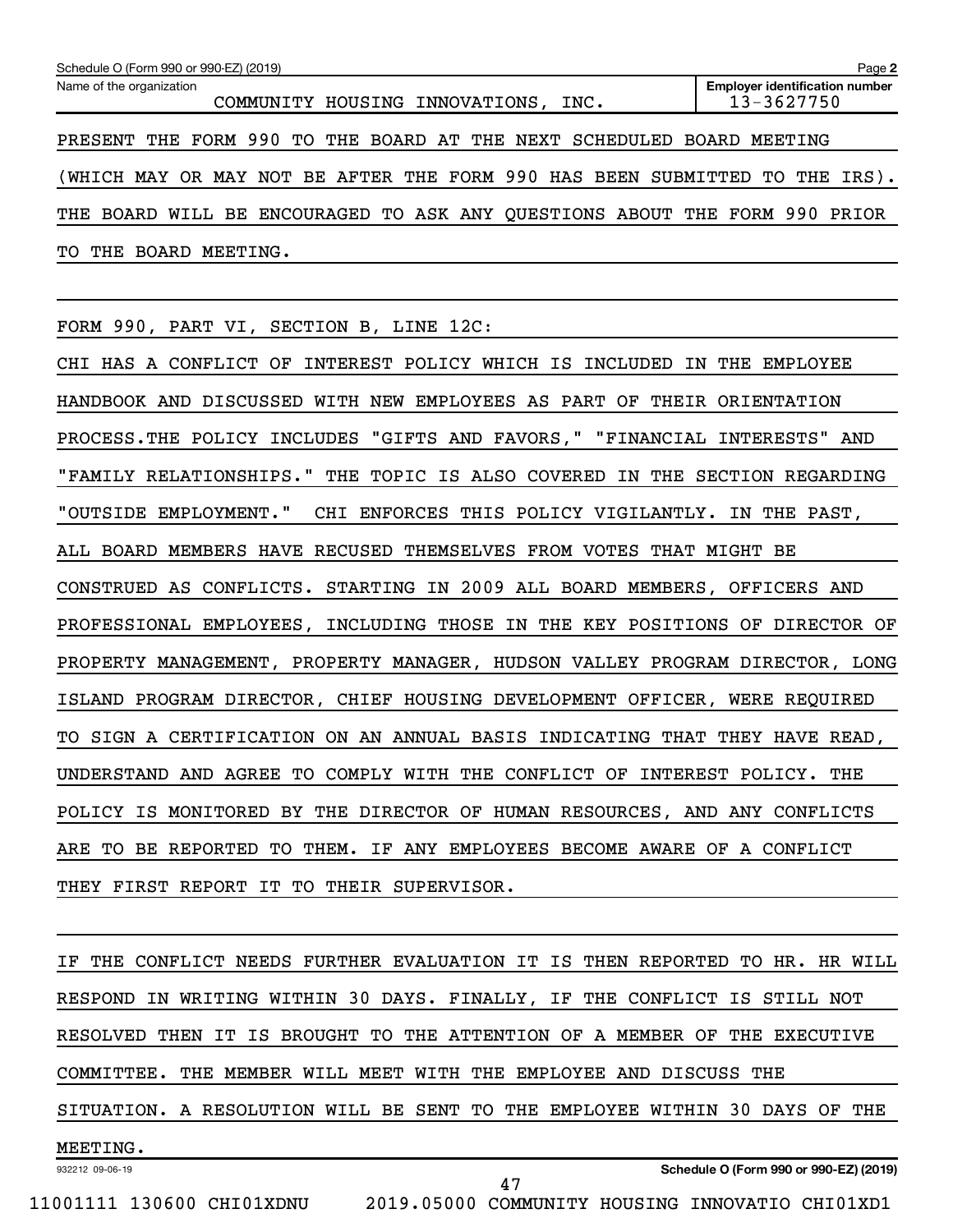COMMUNITY HOUSING INNOVATIONS, INC. 13-3627750

FORM 990, PART VI, SECTION B, LINE 15:

CHI HAS A WRITTEN COMPENSATION POLICIES THAT APPLIES TO THE FOLLOWING POSITIONS:

A. EXECUTIVE DIRECTOR: THE CFO COLLECTS SALARY DATA FROM PUBLISHED SOURCES SUCH AS ROBERT HALF AND THE NY SALARY SURVEY FOR PROFESSIONALS FOR NONPROFITS. THE DATA ALONG WITH A RECOMMENDATION IS PRESENTED TO THE COMPENSATION COMMITTEE. THE COMPENSATION COMMITTEE BRINGS A RECOMMENDATION TO THE BOARD OF DIRECTORS. THE BOARD OF DIRECTORS, EXCLUSIVE OF THE EXECUTIVE DIRECTOR OF THE AGENCY (WHO IS ALSO A BOARD DIRECTOR), VOTES UPON THE COMMITTEE'S RECOMMENDATION. THE BOARD'S APPROVAL IS DOCUMENTED IN THE MINUTES TO THE MEETING. IN ADDITION, THE SALARIES FOR THE CORPORATE OFFICERS ARE DISCLOSED TO THREE COUNTIES IN NEW YORK AND ARE APPROVED BY THOSE COUNTIES THROUGH ANNUAL BUDGET SUBMISSIONS AND WAS LAST UNDERTAKEN IN 2019.

DURING 2019, THE ORGANIZATION'S BOARD ENGAGED WITH AN INDEPENDENT CONSULTANT EXPERIENCED IN RETIREMENT BENEFITS FOR THE PURPOSES OF RESEARCHING INDUSTRY BENCHMARKS FOR RETIREMENT BONUSES AT SIMILARLY SIZED NON-PROFIT ORGANIZATIONS. BASED ON THE CONSULTANT'S REPORT, THE BOARD AGREED TO PROVIDE A RETIREMENT SUPPLEMENT TOTALING \$750,000 TO THE ORGANIZATION'S LONG-TIME EXECUTIVE DIRECTOR. PURSUANT TO THE PLAN, THE ORGANIZATION IS PAYING THE EXECUTIVE DIRECTOR A RETIREMENT BONUS OF \$750,000 OVER TWO-YEARS, WITH \$375,000 PAYABLE IN 2019 AND 2020. IN ORDER TO EARN THE BONUS, THE EXECUTIVE DIRECTOR MUST PROVIDE THE ORGANIZATION WITH FULL TIME SERVICE DURING THE

48

PAY-OUT PERIOD.

932212 09-06-19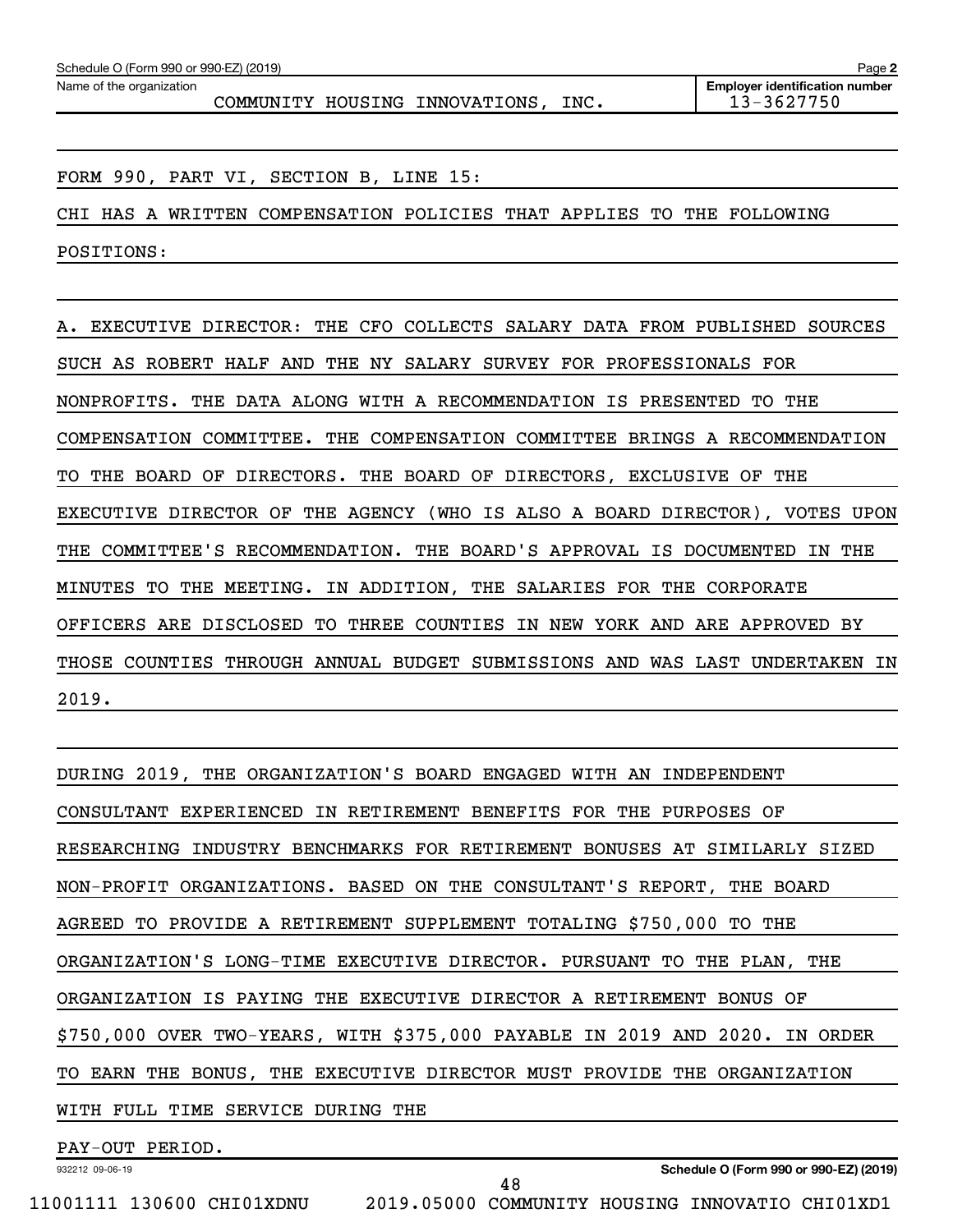B. OTHER OFFICERS AND KEY EMPLOYEES: THE CFO COLLECTS SALARY DATA FROM PUBLISHED SOURCES SUCH AS ROBERT HALF AND THE NY SALARY SURVEY FOR PROFESSIONALS FOR NONPROFITS. THE DATA ALONG WITH A RECOMMENDATION IS PRESENTED TO THE COMPENSATION COMMITTEE. THE DATA IS DISCUSSED BY THE COMMITTEE AND THE EXECUTIVE DIRECTOR MAKES A DECISION BASED UPON THE COMMITTEE'S RECOMMENDATION.

FORM 990, PART VI, SECTION C, LINE 19:

THE ORGANIZATION MAKES ITS FORM 990 AND FORM 1023 AVAILABLE FOR PUBLIC INSPECTION AS REQUIRED UNDER SECTION 6104 OF THE INTERNAL REVENUE CODE. THE RETURN IS POSTED ON GUIDESTAR.ORG AND OTHER SIMILAR TYPES OF WEBSITES. IN ADDITION, THE FINANCIAL STATEMENTS, CONFLICT OF INTEREST POLICY, ARTICLES OF INCORPORATION, FORM 990, FORM 1023, AND BY-LAWS ARE ALSO AVAILABLE UPON WRITTEN REQUEST OR BY CALLING THE ORGANIZATION DIRECTLY.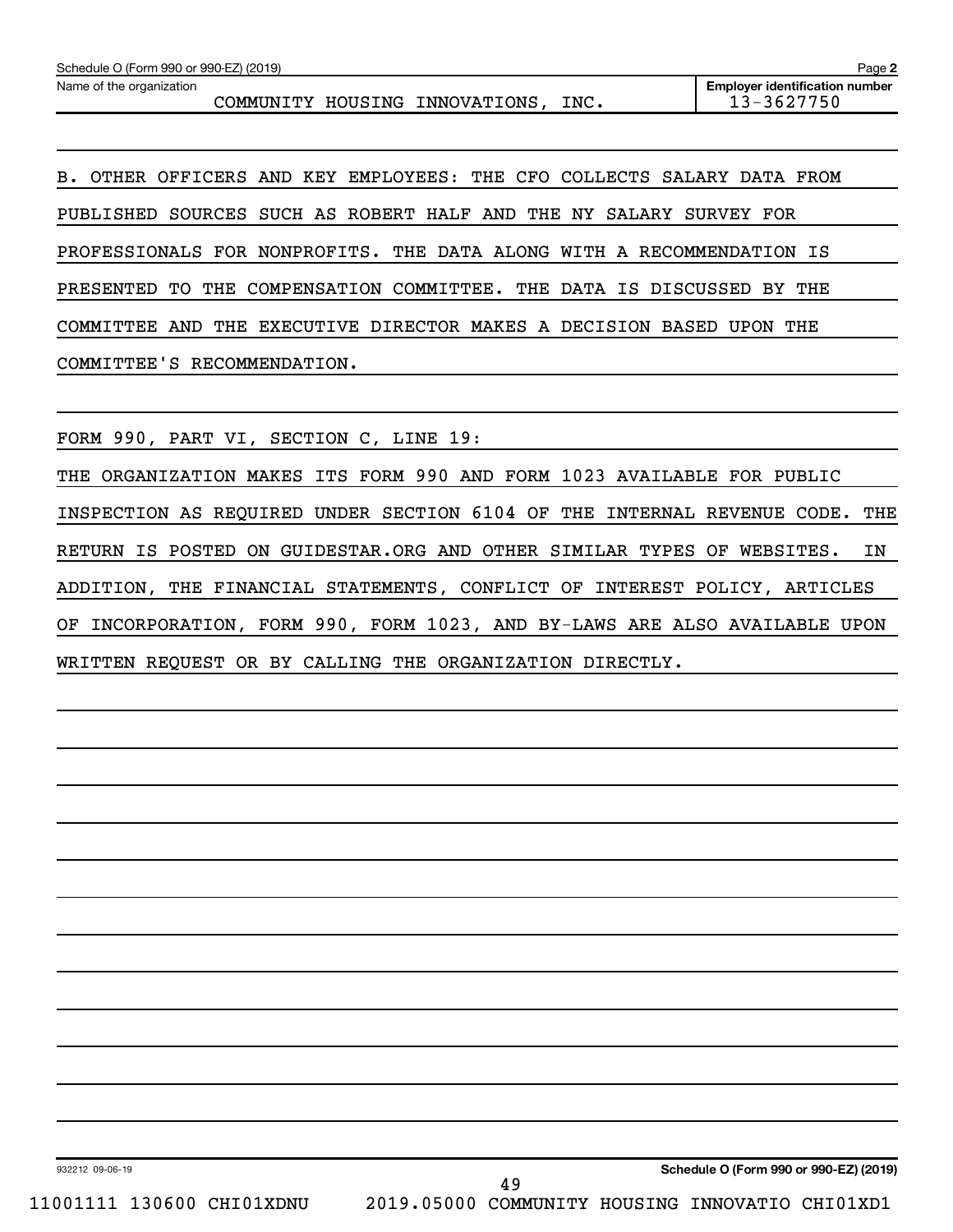**SCHEDULE R**

**(Form 990) Complete if the organization answered "Yes" on Form 990, Part IV, line 33, 34, 35b, 36, or 37.** | **Related Organizations and Unrelated Partnerships**

■ Attach to Form 990. **Dependent of Attach to Form 990.** Open to Public

OMB No. 1545-0047

**2019**<br>Open to Public

**Employer identification number**

Department of the Treasury Internal Revenue Service

## **| Go to www.irs.gov/Form990 for instructions and the latest information. Inspection**

Name of the organization

COMMUNITY HOUSING INNOVATIONS, INC.

Part I ldentification of Disregarded Entities. Complete if the organization answered "Yes" on Form 990, Part IV, line 33.

| (a)<br>Name, address, and EIN (if applicable)<br>of disregarded entity | (b)<br>Primary activity   | (c)<br>Legal domicile (state or<br>foreign country) | (d)<br>Total income | (e)<br>End-of-year assets | (f)<br>Direct controlling<br>entity |
|------------------------------------------------------------------------|---------------------------|-----------------------------------------------------|---------------------|---------------------------|-------------------------------------|
| MINERVA PLACE, LLC - 35-2253361                                        |                           |                                                     |                     |                           |                                     |
| 75 SOUTH BROADWAY, SUITE 340                                           |                           |                                                     |                     |                           | COMMUNITY HOUSING                   |
| WHITE PLAINS, NY 10601                                                 | <b>AFFORDABLE HOUSING</b> | NEW YORK                                            |                     |                           | INNOVATIONS, INC.                   |
| CHI WEST I LLC                                                         |                           |                                                     |                     |                           |                                     |
| 75 SOUTH BROADWAY, SUITE 340                                           |                           |                                                     |                     |                           | COMMUNITY HOUSING                   |
| WHITE PLAINS, NY 10601                                                 | <b>AFFORDABLE HOUSING</b> | NEW YORK                                            |                     |                           | INNOVATIONS, INC.                   |
| CHI ARDSLEY LLC - 80-0623670                                           |                           |                                                     |                     |                           |                                     |
| 75 SOUTH BROADWAY, SUITE 340                                           |                           |                                                     |                     |                           | COMMUNITY HOUSING                   |
| WHITE PLAINS, NY 10601                                                 | <b>AFFORDABLE HOUSING</b> | NEW YORK                                            |                     |                           | INNOVATIONS, INC.                   |
|                                                                        |                           |                                                     |                     |                           |                                     |

**Part II** Identification of Related Tax-Exempt Organizations. Complete if the organization answered "Yes" on Form 990, Part IV, line 34, because it had one or more related tax-exempt<br>Part II acconizations during the tax ye organizations during the tax year.

| (a)<br>Name, address, and EIN<br>of related organization | (b)<br>Primary activity    | (c)<br>Legal domicile (state or<br>foreign country) | (d)<br><b>Exempt Code</b><br>section | (e)<br>Public charity<br>status (if section | (f)<br>Direct controlling<br>entity |     | $(g)$<br>Section 512(b)(13)<br>controlled<br>entity? |
|----------------------------------------------------------|----------------------------|-----------------------------------------------------|--------------------------------------|---------------------------------------------|-------------------------------------|-----|------------------------------------------------------|
|                                                          |                            |                                                     |                                      | 501(c)(3))                                  |                                     | Yes | No                                                   |
| CHI MT VERNON INC - 94-3482214                           |                            |                                                     |                                      |                                             |                                     |     |                                                      |
| 75 SOUTH BROADWAY, SUITE 340                             | PROVIDE HOUSING TO LOW AND |                                                     |                                      |                                             | COMMUNITY HOUSING                   |     |                                                      |
| WHITE PLAINS, NY 10601                                   | MODERATE INCOME FAMILIES   | NEW YORK                                            | 501(C)(3)                            | LINE 12B, II                                | INNOVATIONS INC                     | х   |                                                      |
| CHI YONKERS INC - 94-3482213                             |                            |                                                     |                                      |                                             |                                     |     |                                                      |
| 75 SOUTH BROADWAY, SUITE 340                             | PROVIDE HOUSING TO LOW AND |                                                     |                                      |                                             | COMMUNITY HOUSING                   |     |                                                      |
| WHITE PLAINS, NY 10601                                   | MODERATE INCOME FAMILIES   | NEW YORK                                            | 501(C)(3)                            |                                             | LINE 12B. II INNOVATIONS INC        | х   |                                                      |
| CHI REALTY INC - 32-0190641                              |                            |                                                     |                                      |                                             |                                     |     |                                                      |
| 75 SOUTH BROADWAY, SUITE 340                             | PROVIDE HOUSING TO LOW AND |                                                     |                                      |                                             | COMMUNITY HOUSING                   |     |                                                      |
| WHITE PLAINS, NY 10601                                   | MODERATE INCOME FAMILIES   | NEW YORK                                            | 501(C)(3)                            |                                             | LINE 12B. II INNOVATIONS INC        | х   |                                                      |
|                                                          |                            |                                                     |                                      |                                             |                                     |     |                                                      |
|                                                          |                            |                                                     |                                      |                                             |                                     |     |                                                      |

**For Paperwork Reduction Act Notice, see the Instructions for Form 990. Schedule R (Form 990) 2019**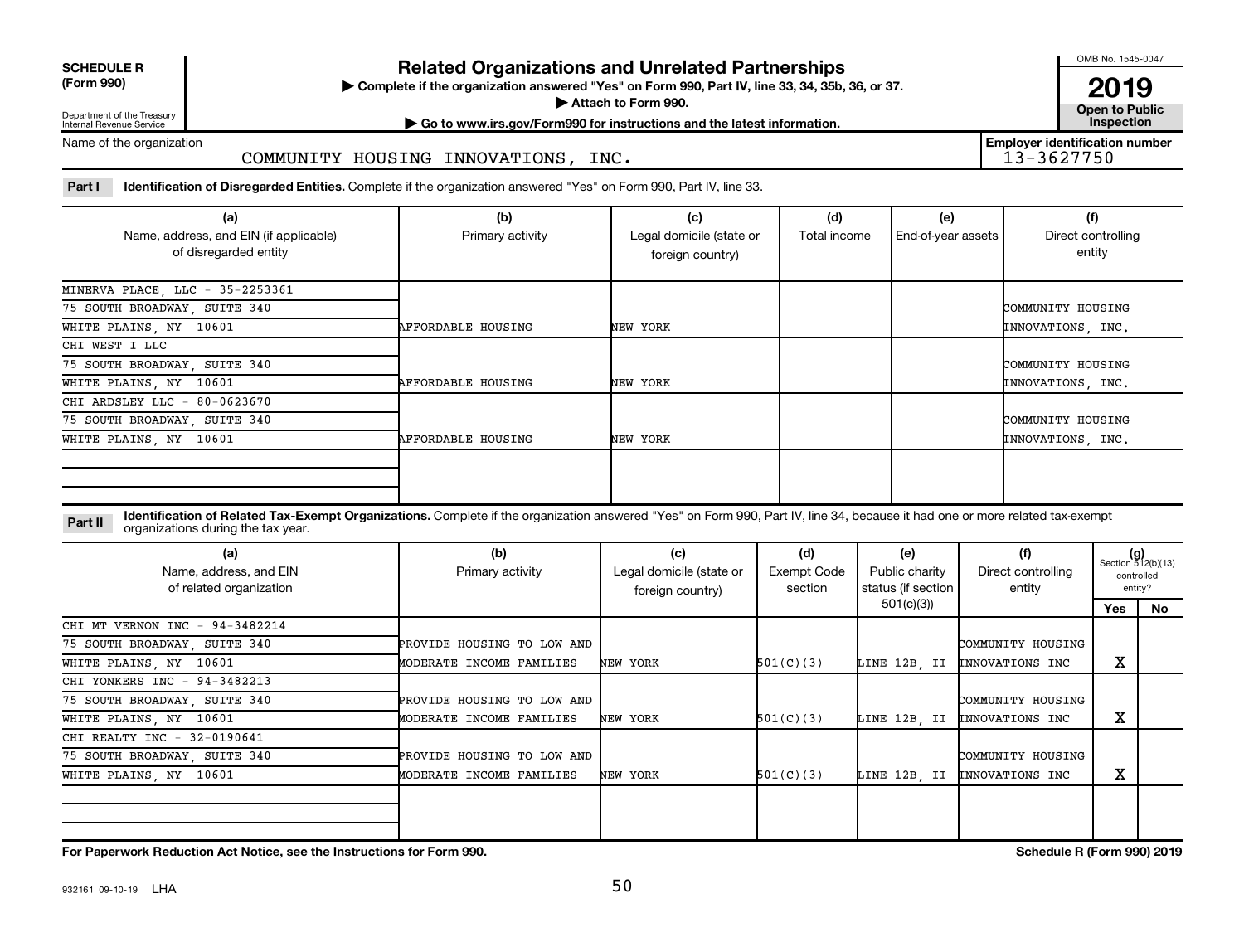Part III Identification of Related Organizations Taxable as a Partnership. Complete if the organization answered "Yes" on Form 990, Part IV, line 34, because it had one or more related<br>Read to the organizations tracted as organizations treated as a partnership during the tax year.

| (a)                                               | (b)                                                                                                                                                                                                                                                              | (c)                                       | (d)                          | (e)                                                                   | (f)                      | (g)                               |     | (h)                              | (i)                                           | (j)      | (k)                                           |
|---------------------------------------------------|------------------------------------------------------------------------------------------------------------------------------------------------------------------------------------------------------------------------------------------------------------------|-------------------------------------------|------------------------------|-----------------------------------------------------------------------|--------------------------|-----------------------------------|-----|----------------------------------|-----------------------------------------------|----------|-----------------------------------------------|
| Name, address, and EIN<br>of related organization | Primary activity                                                                                                                                                                                                                                                 | Legal<br>domicile<br>(state or<br>foreign | Direct controlling<br>entity | Predominant income<br>(related, unrelated,<br>excluded from tax under | Share of total<br>income | Share of<br>end-of-year<br>assets |     | Disproportionate<br>allocations? | Code V-UBI<br>amount in box<br>20 of Schedule | partner? | General or Percentage<br>managing   ownership |
|                                                   |                                                                                                                                                                                                                                                                  | country)                                  |                              | sections 512-514)                                                     |                          |                                   | Yes | <b>No</b>                        | K-1 (Form 1065) Yes No                        |          |                                               |
| KENSICO LIMITED PARTNERSHIP                       | <b>DWNER OF</b>                                                                                                                                                                                                                                                  |                                           |                              |                                                                       |                          |                                   |     |                                  |                                               |          |                                               |
| 13-3879103, 75 SOUTH                              | MULTI-FAMILY                                                                                                                                                                                                                                                     |                                           |                              |                                                                       |                          |                                   |     |                                  |                                               |          |                                               |
| BROADWAY, SUITE 340, WHITE                        | RESIDENTIAL                                                                                                                                                                                                                                                      |                                           | NORTH KENSIC                 |                                                                       |                          |                                   |     |                                  |                                               |          |                                               |
| PLAINS, NY 10601                                  | <b>BUILDINGS</b>                                                                                                                                                                                                                                                 | ΝY                                        | CORPORATION                  | RELATED                                                               | 0                        | 0.                                |     | ΙX.                              | N/A                                           | x        | .00%                                          |
|                                                   |                                                                                                                                                                                                                                                                  |                                           |                              |                                                                       |                          |                                   |     |                                  |                                               |          |                                               |
|                                                   |                                                                                                                                                                                                                                                                  |                                           |                              |                                                                       |                          |                                   |     |                                  |                                               |          |                                               |
|                                                   |                                                                                                                                                                                                                                                                  |                                           |                              |                                                                       |                          |                                   |     |                                  |                                               |          |                                               |
|                                                   |                                                                                                                                                                                                                                                                  |                                           |                              |                                                                       |                          |                                   |     |                                  |                                               |          |                                               |
|                                                   |                                                                                                                                                                                                                                                                  |                                           |                              |                                                                       |                          |                                   |     |                                  |                                               |          |                                               |
|                                                   |                                                                                                                                                                                                                                                                  |                                           |                              |                                                                       |                          |                                   |     |                                  |                                               |          |                                               |
|                                                   |                                                                                                                                                                                                                                                                  |                                           |                              |                                                                       |                          |                                   |     |                                  |                                               |          |                                               |
|                                                   |                                                                                                                                                                                                                                                                  |                                           |                              |                                                                       |                          |                                   |     |                                  |                                               |          |                                               |
|                                                   |                                                                                                                                                                                                                                                                  |                                           |                              |                                                                       |                          |                                   |     |                                  |                                               |          |                                               |
|                                                   |                                                                                                                                                                                                                                                                  |                                           |                              |                                                                       |                          |                                   |     |                                  |                                               |          |                                               |
|                                                   |                                                                                                                                                                                                                                                                  |                                           |                              |                                                                       |                          |                                   |     |                                  |                                               |          |                                               |
|                                                   |                                                                                                                                                                                                                                                                  |                                           |                              |                                                                       |                          |                                   |     |                                  |                                               |          |                                               |
| Part IV                                           | Identification of Related Organizations Taxable as a Corporation or Trust. Complete if the organization answered "Yes" on Form 990, Part IV, line 34, because it had one or more related<br>organizations treated as a corporation or trust during the tax year. |                                           |                              |                                                                       |                          |                                   |     |                                  |                                               |          |                                               |

| (a)                                               | (b)                   | (c)                                    | (d)          | (e)                                             | (f)                      | (g)                               | (h)                     | (i)<br>Section                      |          |
|---------------------------------------------------|-----------------------|----------------------------------------|--------------|-------------------------------------------------|--------------------------|-----------------------------------|-------------------------|-------------------------------------|----------|
| Name, address, and EIN<br>of related organization | Primary activity      | Legal domicile<br>(state or<br>foreian |              | Type of entity<br>(C corp, S corp,<br>or trust) | Share of total<br>income | Share of<br>end-of-year<br>assets | Percentage<br>ownership | 512(b)(13)<br>controlled<br>entity? |          |
|                                                   |                       | country)                               |              |                                                 |                          |                                   |                         |                                     | Yes   No |
| NORTH KENSICO CORP - 13-3836491                   | GENERAL PARTNER IN    |                                        |              |                                                 |                          |                                   |                         |                                     |          |
| 75 SOUTH BROADWAY, SUITE 340                      | LOW INCOME TAX CREDIT |                                        |              |                                                 |                          |                                   |                         |                                     |          |
| WHITE PLAINS, NY 10601                            | PARTNERSHIP           | NΥ                                     | N/A          | CORP                                            | N/A                      | N/A                               | $\mathrm{N}/\mathrm{A}$ | х                                   |          |
| CHI MORTGAGE INC.                                 |                       |                                        | COMMUNITY    |                                                 |                          |                                   |                         |                                     |          |
| 75 SOUTH BROADWAY, SUITE 340                      | PROVIDE LOW INCOME    |                                        | HOUSING      |                                                 |                          |                                   |                         |                                     |          |
| WHITE PLAINS, NY 10601                            | HOUSING               | NY.                                    | INNOVATIONS. | C CORP                                          | 0.1                      |                                   | 100%                    | х                                   |          |
| CHI WEST I MANAGEMENT CORPORATION -               |                       |                                        | COMMUNITY    |                                                 |                          |                                   |                         |                                     |          |
| 80-0661734, 75 SOUTH BROADWAY, SUITE 340,         | PROVIDE LOW INCOME    |                                        | HOUSING      |                                                 |                          |                                   |                         |                                     |          |
| WHITE PLAINS, NY 10601                            | HOUSING               | ΝY                                     | INNOVATIONS, | CORP                                            | 0.                       |                                   | 100%                    | x                                   |          |
| CHI HOUSING DEVELOPMENT FUND COMPANY, INC -       |                       |                                        | COMMUNITY    |                                                 |                          |                                   |                         |                                     |          |
| 47-5229800, 75 SOUTH BROADWAY, SUITE 340,         | PROVIDE LOW INCOME    |                                        | HOUSING      |                                                 |                          |                                   |                         |                                     |          |
| WHITE PLAINS, NY 10601                            | HOUSING               | ΝY                                     | INNOVATIONS. | C CORP                                          | 0.1                      |                                   | 100%                    | x                                   |          |
|                                                   |                       |                                        |              |                                                 |                          |                                   |                         |                                     |          |
|                                                   |                       |                                        |              |                                                 |                          |                                   |                         |                                     |          |
|                                                   |                       |                                        |              |                                                 |                          |                                   |                         |                                     |          |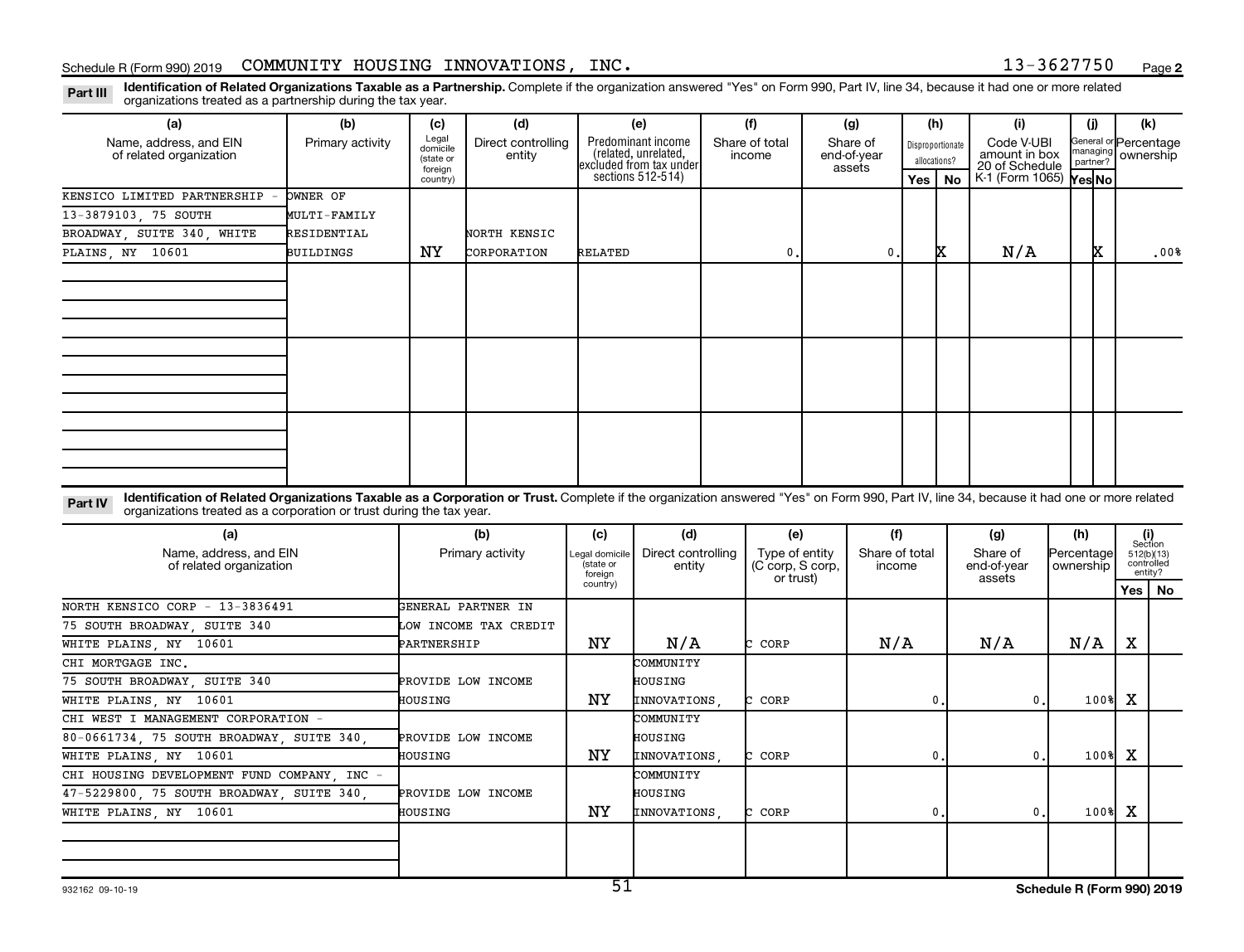## Schedule R (Form 990) 2019 Page COMMUNITY HOUSING INNOVATIONS, INC. 13-3627750

|   | Note: Complete line 1 if any entity is listed in Parts II, III, or IV of this schedule.                                                                                                                                        |                    |                        |                                              |                 | Yes<br><b>No</b>            |
|---|--------------------------------------------------------------------------------------------------------------------------------------------------------------------------------------------------------------------------------|--------------------|------------------------|----------------------------------------------|-----------------|-----------------------------|
|   | During the tax year, did the organization engage in any of the following transactions with one or more related organizations listed in Parts II-IV?                                                                            |                    |                        |                                              |                 |                             |
|   |                                                                                                                                                                                                                                |                    |                        |                                              | 1a              | $\overline{\mathbf{X}}$     |
|   |                                                                                                                                                                                                                                |                    |                        |                                              | 1 <sub>b</sub>  | $\overline{\mathbf{x}}$     |
|   |                                                                                                                                                                                                                                |                    |                        |                                              | 1c              | $\overline{\mathbf{x}}$     |
|   | d Loans or loan guarantees to or for related organization(s) www.communically.com/www.communically.com/www.communically.com/www.communically.com/www.communically.com/www.communically.com/www.communically.com/www.communical |                    |                        |                                              | 1 <sub>d</sub>  | $\overline{\texttt{x}}$     |
|   |                                                                                                                                                                                                                                |                    |                        |                                              | 1e              | $\overline{\mathbf{x}}$     |
|   |                                                                                                                                                                                                                                |                    |                        |                                              |                 |                             |
|   | Dividends from related organization(s) manufactured and contract and contract and contract and contract and contract and contract and contract and contract and contract and contract and contract and contract and contract a |                    |                        |                                              | 1f              | X                           |
| g | Sale of assets to related organization(s) www.communicallycommunicallycommunicallycommunicallycommunicallycommunicallycommunicallycommunicallycommunicallycommunicallycommunicallycommunicallycommunicallycommunicallycommunic |                    |                        |                                              | 1 <sub>g</sub>  | $\overline{\textnormal{x}}$ |
|   | h Purchase of assets from related organization(s) manufactured and content to content the content of assets from related organization(s) manufactured and content of the content of the content of the content of the content  |                    |                        |                                              | 1 <sub>h</sub>  | $\overline{\mathbf{x}}$     |
|   |                                                                                                                                                                                                                                |                    |                        |                                              | 1i              | $\overline{\mathbf{x}}$     |
|   |                                                                                                                                                                                                                                |                    |                        |                                              | 1j.             | $\overline{\mathbf{x}}$     |
|   |                                                                                                                                                                                                                                |                    |                        |                                              |                 |                             |
|   |                                                                                                                                                                                                                                |                    |                        |                                              | 1k              | $\overline{\mathbf{X}}$     |
|   |                                                                                                                                                                                                                                |                    |                        |                                              | 11              | $\overline{\mathbf{x}}$     |
|   |                                                                                                                                                                                                                                |                    |                        |                                              | 1 <sub>m</sub>  | $\overline{\mathbf{x}}$     |
|   |                                                                                                                                                                                                                                |                    |                        |                                              | 1n              | $\overline{\textnormal{x}}$ |
|   | o Sharing of paid employees with related organization(s) manufactured and content to the content of the content of the content of the content of the content of the content of the content of the content of the content of th |                    |                        |                                              | 10 <sub>o</sub> | $\overline{\texttt{x}}$     |
|   |                                                                                                                                                                                                                                |                    |                        |                                              |                 |                             |
|   | Reimbursement paid to related organization(s) for expenses [11111] Research Manuscritics Reimbursement paid to related organization(s) for expenses [11111] [1111] Reimbursem manuscritics Reimbursement paid to related organ |                    |                        |                                              | 1p              | X                           |
| a |                                                                                                                                                                                                                                |                    |                        |                                              | 1a              | $\overline{\mathbf{x}}$     |
|   |                                                                                                                                                                                                                                |                    |                        |                                              |                 |                             |
|   |                                                                                                                                                                                                                                |                    |                        |                                              | 1r              | х                           |
|   |                                                                                                                                                                                                                                |                    |                        |                                              | 1s              | $\overline{\mathbf{x}}$     |
|   | 2 If the answer to any of the above is "Yes," see the instructions for information on who must complete this line, including covered relationships and transaction thresholds.                                                 |                    |                        |                                              |                 |                             |
|   | (a)<br>Name of related organization                                                                                                                                                                                            | (b)<br>Transaction | (c)<br>Amount involved | (d)<br>Method of determining amount involved |                 |                             |

| (a)<br>Name of related organization | (Q)<br>Transaction<br>type (a-s) | (C)<br>Amount involved | (a)<br>Method of determining amount involved |
|-------------------------------------|----------------------------------|------------------------|----------------------------------------------|
| (1)                                 |                                  |                        |                                              |
| (2)                                 |                                  |                        |                                              |
| (3)                                 |                                  |                        |                                              |
| (4)                                 |                                  |                        |                                              |
| (5)                                 |                                  |                        |                                              |
| (6)                                 | $\overline{\phantom{a}}$         |                        |                                              |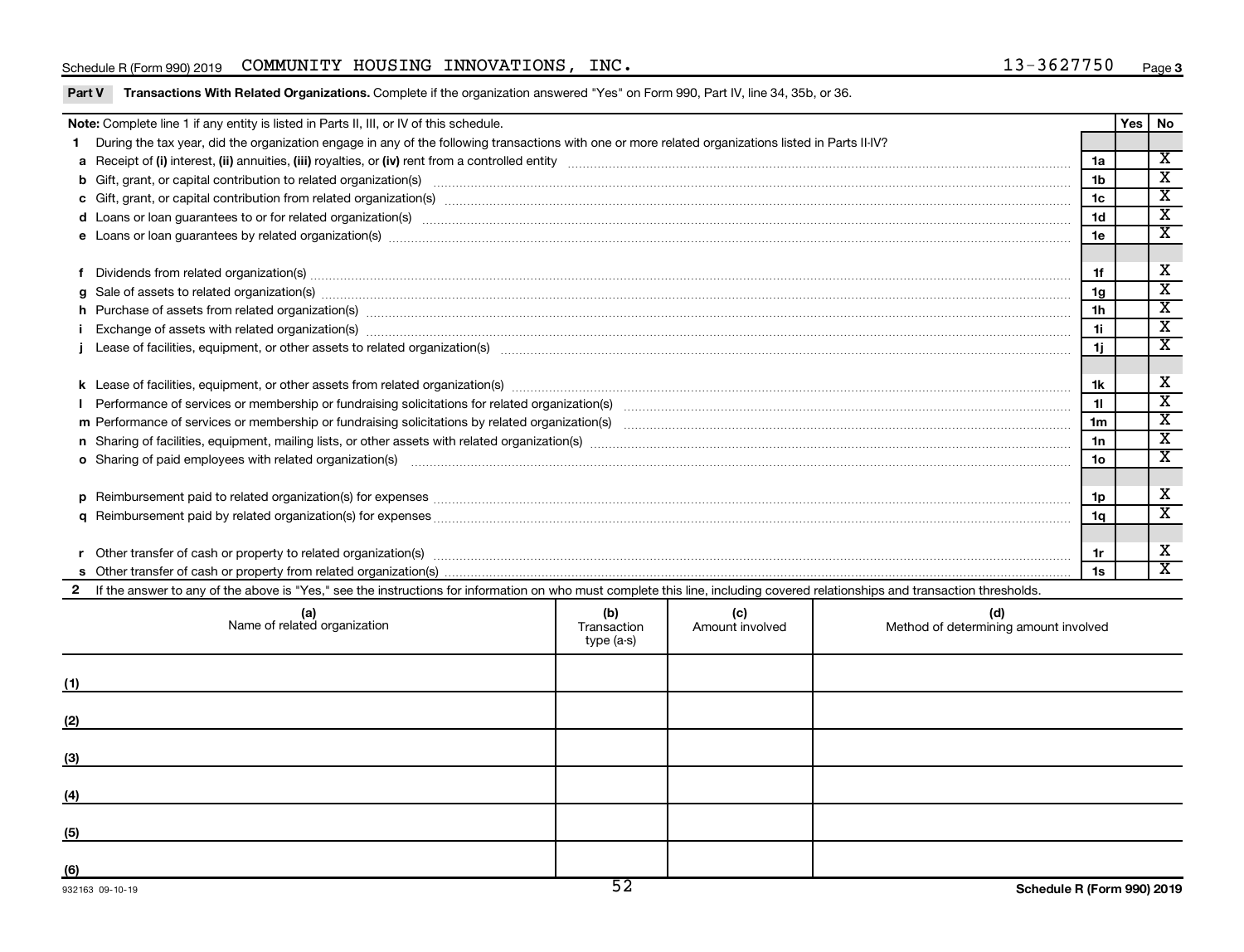## Schedule R (Form 990) 2019 Page COMMUNITY HOUSING INNOVATIONS, INC. 13-3627750

#### Part VI Unrelated Organizations Taxable as a Partnership. Complete if the organization answered "Yes" on Form 990, Part IV, line 37.

Provide the following information for each entity taxed as a partnership through which the organization conducted more than five percent of its activities (measured by total assets or gross revenue) that was not a related organization. See instructions regarding exclusion for certain investment partnerships.

| (a)<br>Name, address, and EIN<br>of entity | - - -<br>(b)<br>Primary activity | (c)<br>Legal domicile<br>(state or foreign<br>country) | - - - - <sub>1</sub> - - 1<br>(d)<br>Predominant income<br>(related, unrelated,<br>excluded from tax under<br>sections 512-514) | (e)<br>Are all<br>partners sec.<br>$\frac{501(c)(3)}{0rgs?}$<br>Yes No | (f)<br>Share of<br>total<br>income | (g)<br>Share of<br>end-of-year<br>assets | (h)<br>Dispropor-<br>tionate<br>allocations?<br>Yes No | (i)<br>Code V-UBI<br>amount in box 20 managing<br>of Schedule K-1<br>(Form 1065)<br>$\overline{Y_{\text{res}}}\overline{NQ}$ | (i)<br>Yes NO | (k) |
|--------------------------------------------|----------------------------------|--------------------------------------------------------|---------------------------------------------------------------------------------------------------------------------------------|------------------------------------------------------------------------|------------------------------------|------------------------------------------|--------------------------------------------------------|------------------------------------------------------------------------------------------------------------------------------|---------------|-----|
|                                            |                                  |                                                        |                                                                                                                                 |                                                                        |                                    |                                          |                                                        |                                                                                                                              |               |     |
|                                            |                                  |                                                        |                                                                                                                                 |                                                                        |                                    |                                          |                                                        |                                                                                                                              |               |     |
|                                            |                                  |                                                        |                                                                                                                                 |                                                                        |                                    |                                          |                                                        |                                                                                                                              |               |     |
|                                            |                                  |                                                        |                                                                                                                                 |                                                                        |                                    |                                          |                                                        |                                                                                                                              |               |     |
|                                            |                                  |                                                        |                                                                                                                                 |                                                                        |                                    |                                          |                                                        |                                                                                                                              |               |     |
|                                            |                                  |                                                        |                                                                                                                                 |                                                                        |                                    |                                          |                                                        |                                                                                                                              |               |     |
|                                            |                                  |                                                        |                                                                                                                                 |                                                                        |                                    |                                          |                                                        |                                                                                                                              |               |     |
|                                            |                                  |                                                        |                                                                                                                                 |                                                                        |                                    |                                          |                                                        |                                                                                                                              |               |     |

**Schedule R (Form 990) 2019**